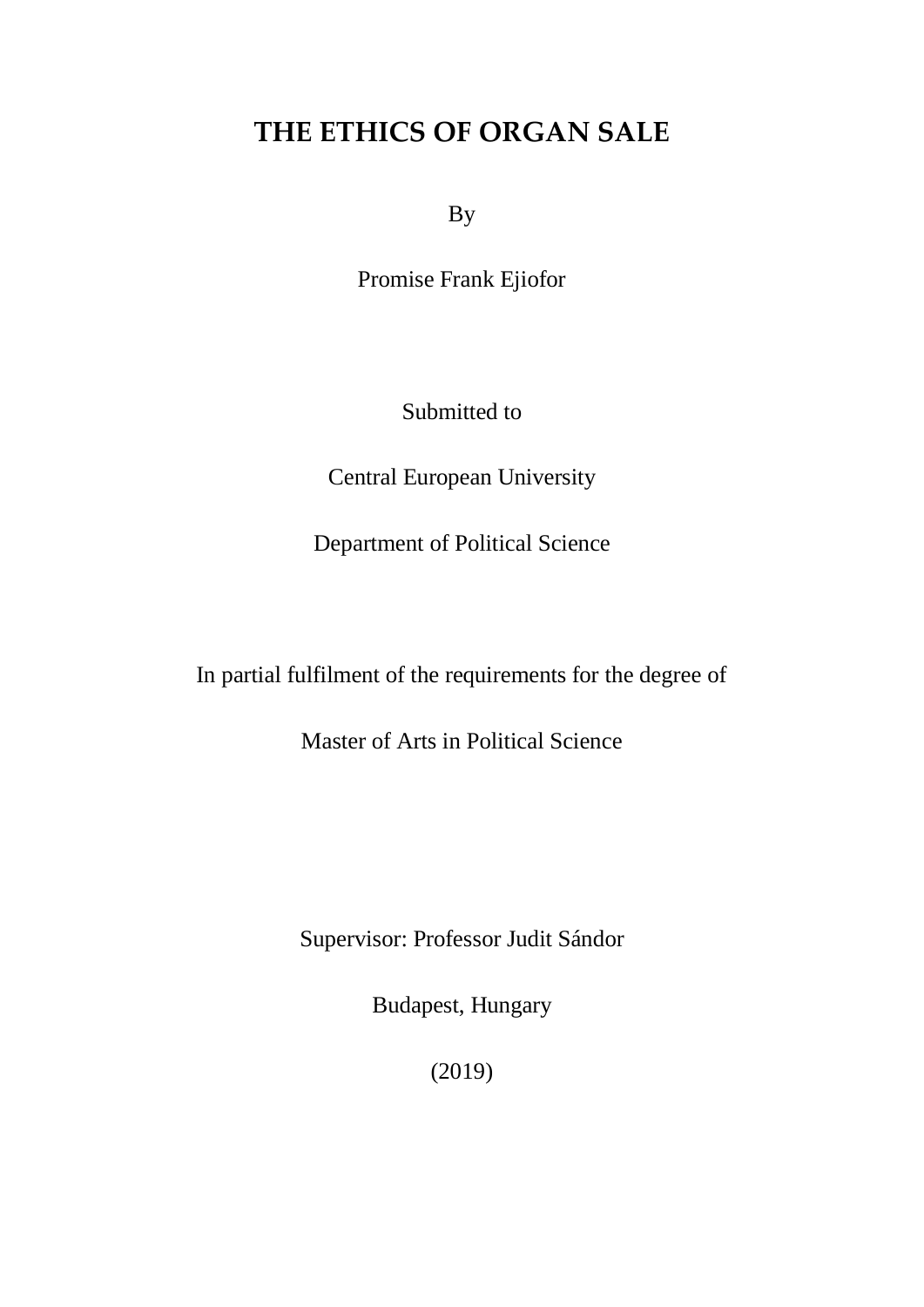## **Abstract**

This research assesses the ethical conundrums that have arisen as to whether and under which circumstances the commercialisation of human body parts—precisely, kidneys—can be legally permissible. In consequence of organ trade being criminalised in almost all states in the world, proponents of ethical markets in human organs contend that legalising the organ markets would address the current dearth in organ supply, and mitigate the harms and risks that accrue from the abuses of illicit organ markets. Contra these somewhat seductive but ostensibly implausible argumentations, I advance a novel autonomy-based normative framework in defence of ethical markets in human organs. I contend that provided able-bodied persons are autonomous, that is, they are not completely bereft of (1) the minimum resources—income, housing, education and healthcare—to lead a minimally flourishing life, and (2) that they have the appropriate mental capacities and independence to choose amongst a meaningful range of options, they have the right to dispense their organs to those in need so as to pursue their conceptions of the good and ethically flourish. Autonomous persons have a claim-right against third parties—the state—not to interfere in the sale and purchase of their kidneys and the state has the correlative duty to recognise the transaction as legally binding and valid. Drawing on the idealised fulfilment of both conditions of autonomy, I address the myriad strands of critique of the commercialisation of human organs by pinpointing why they do not vitiate—or nullify—my autonomy-centred normative framework. I contend that the scepticisms regarding kidney sales lucidly hint at the necessity of regulation without undermining the individuals' right to vend their kidneys. I thus make a case for "conditional commodification" whereby kidneys are vended exclusively by autonomous persons, and conclude with recommendations for the regulation of kidney sale in ways profoundly consonant with the autonomous person's quest to lead an ethically flourishing life devoid of unjustified paternalistic interventions.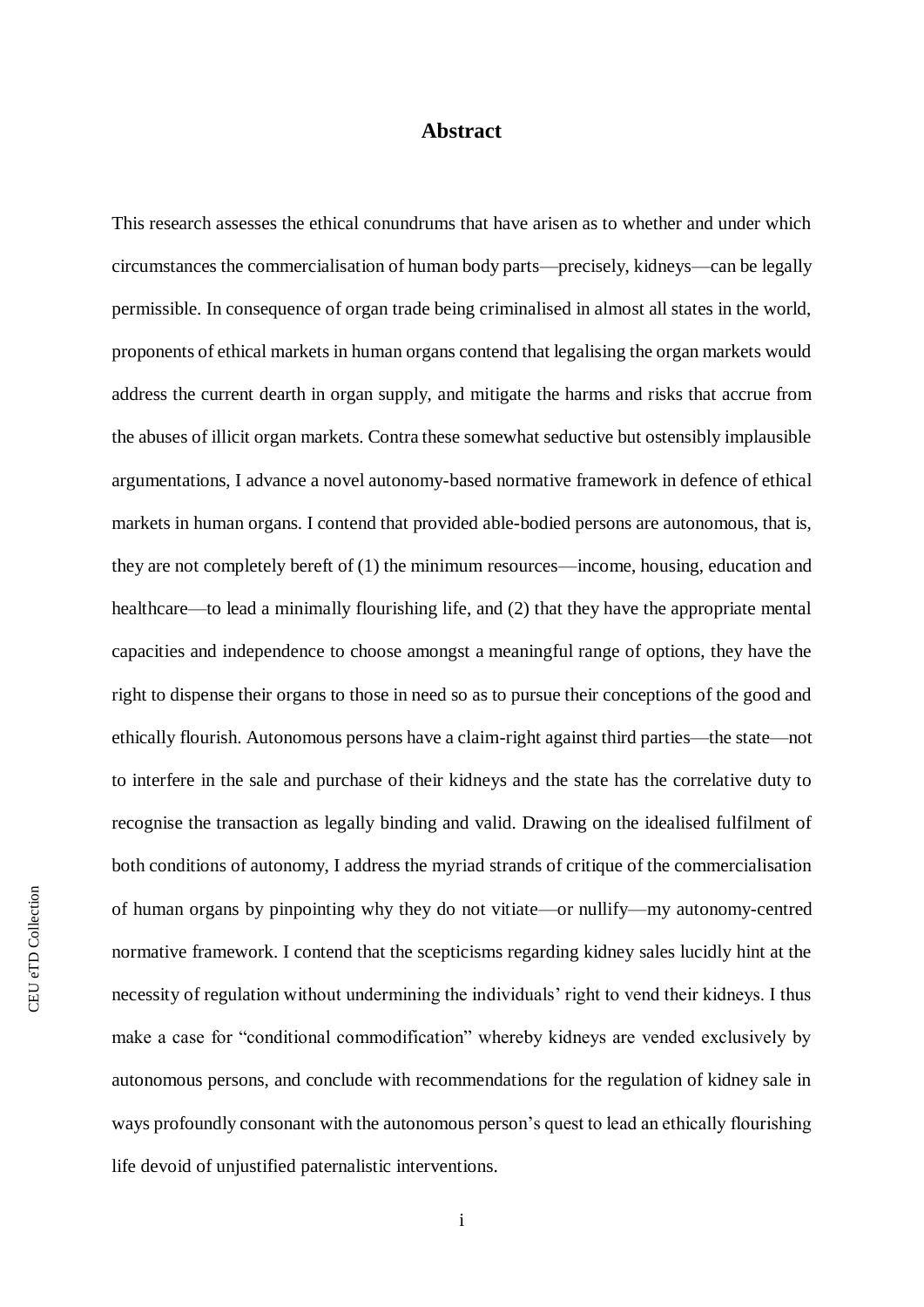### **Acknowledgements**

Professor Judit Sándor knows that it is literally true that this thesis would have been impossible without her sagacious counsel, unwavering encouragement, and swift comments with loads of fascinating suggestions for improvement. Indeed, the original idea of producing a work on the ethics of organ sale was conceived in a course entitled *Human Rights and Biopolitics* which she taught during the Fall Semester of the 2018-2019 academic year. And when I was lost in contemplation—contemplating about how to proceed with the thesis—Professor Sándor sent a me a long list of readings to reflect upon as I progressively developed my own autochthonous arguments. To be mentored and supervised by such an industrious professor—a professor very passionate not just about her student's well-being but about the topic—is a rare privilege for which I am eternally grateful.

I am similarly grateful to Central European University and the Department of Political Science—the wellspring of knowledge, enlightenment, and wisdom—for the opportunity to peruse my postgraduate studies in an exquisite ambience in Budapest, Hungary. I am still very much fascinated with the generous scholarship—the stipend, the accommodation, the health insurance—that was awarded me to ensure that I inhabited Hungary and studied devoid of any conundrums. Studying in Central European University is a dream come true for me, and I still remember vividly the many years and nights I wailed to be given the chance to study here.

My gratitude goes to Professor Zoltan Miklosi and Professor Matthijs Bogaards for those authoritative reference letters that got me into the University of Cambridge—my next destination. My final thanks go to my humble parents—Mr Simon Ejiofor and Mrs Theresa Ejiofor—and the entire family for their support over the years; and to my dear sweetheart Eze Chinenye Zita without whom most of what I have achieved so far in life would be vacuous.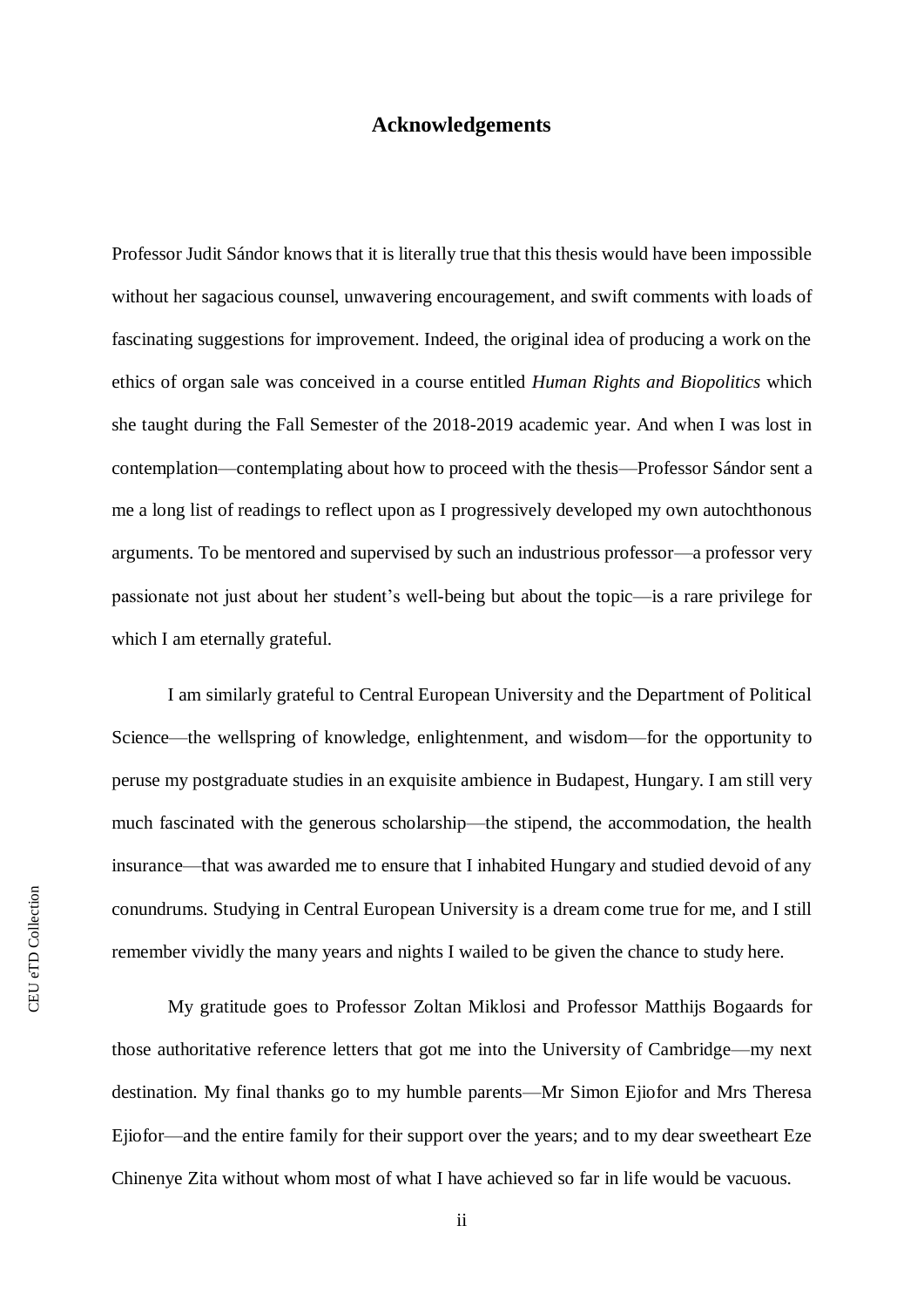# **Dedication**

*To my sweetheart Beauty Chinenye Eze*,

*the most trustworthy companion*

*and lover of learning*

*for being her through and through*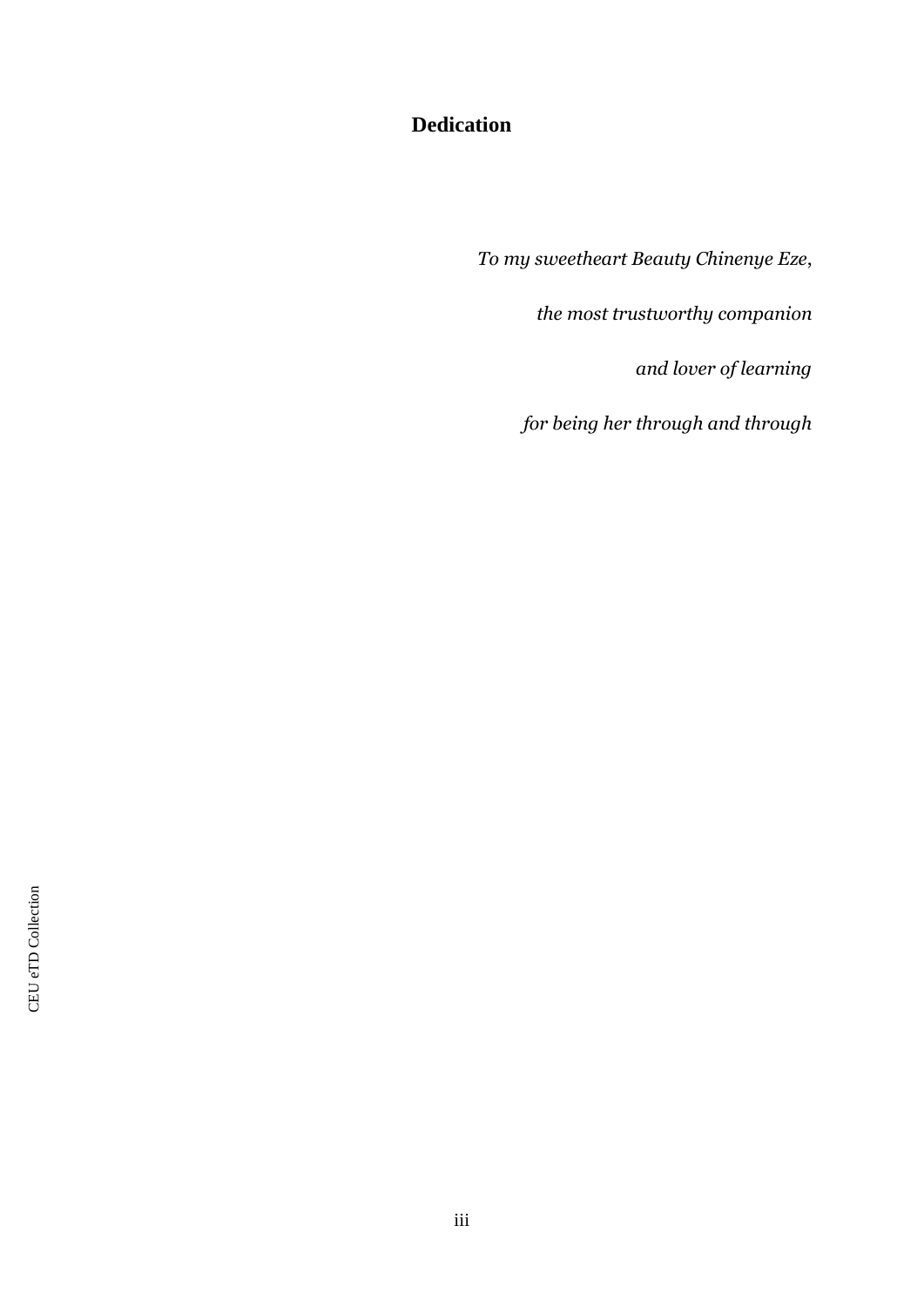# **Table of Contents**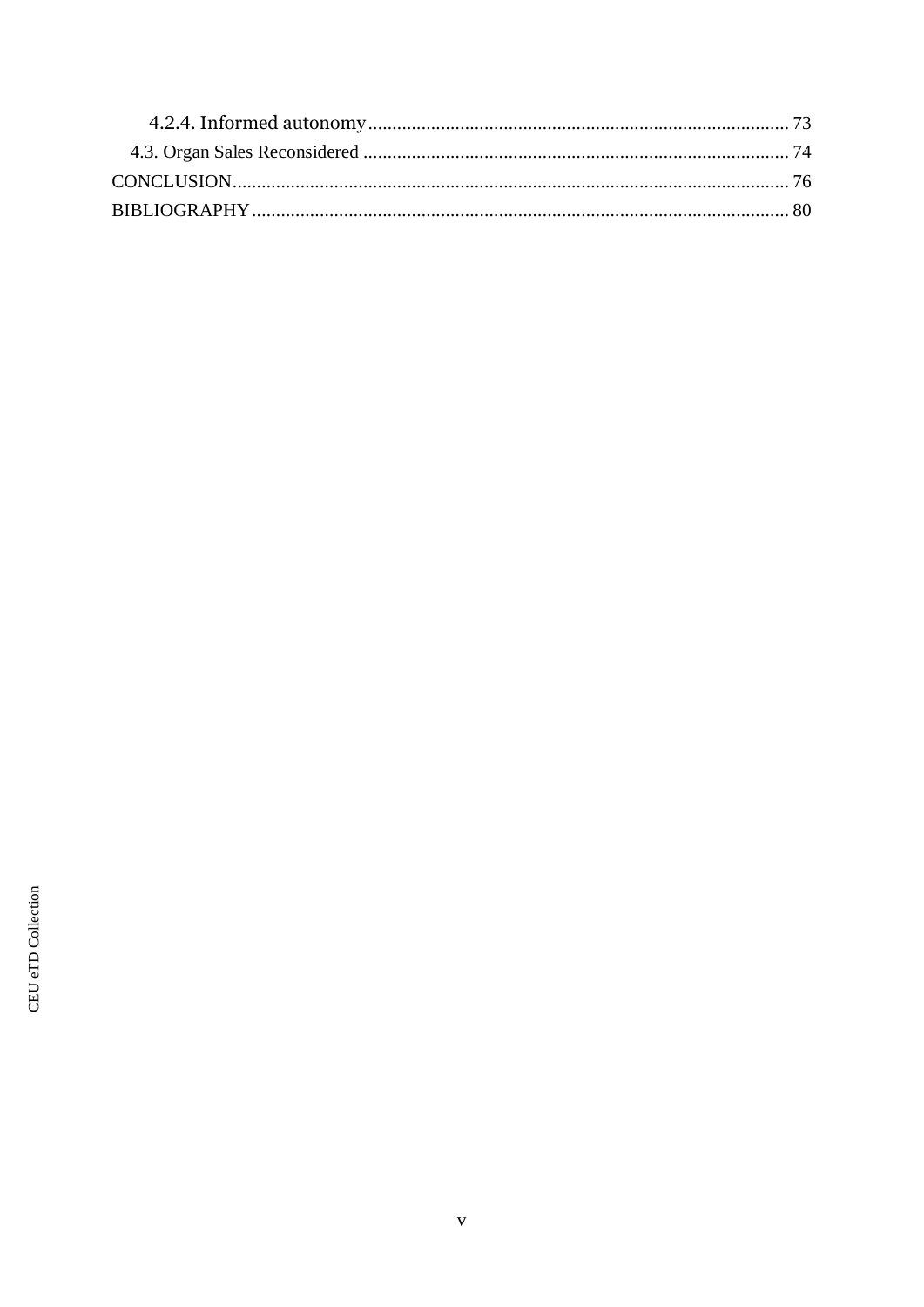# **Tables**

|--|--|--|--|--|--|

# **Figures**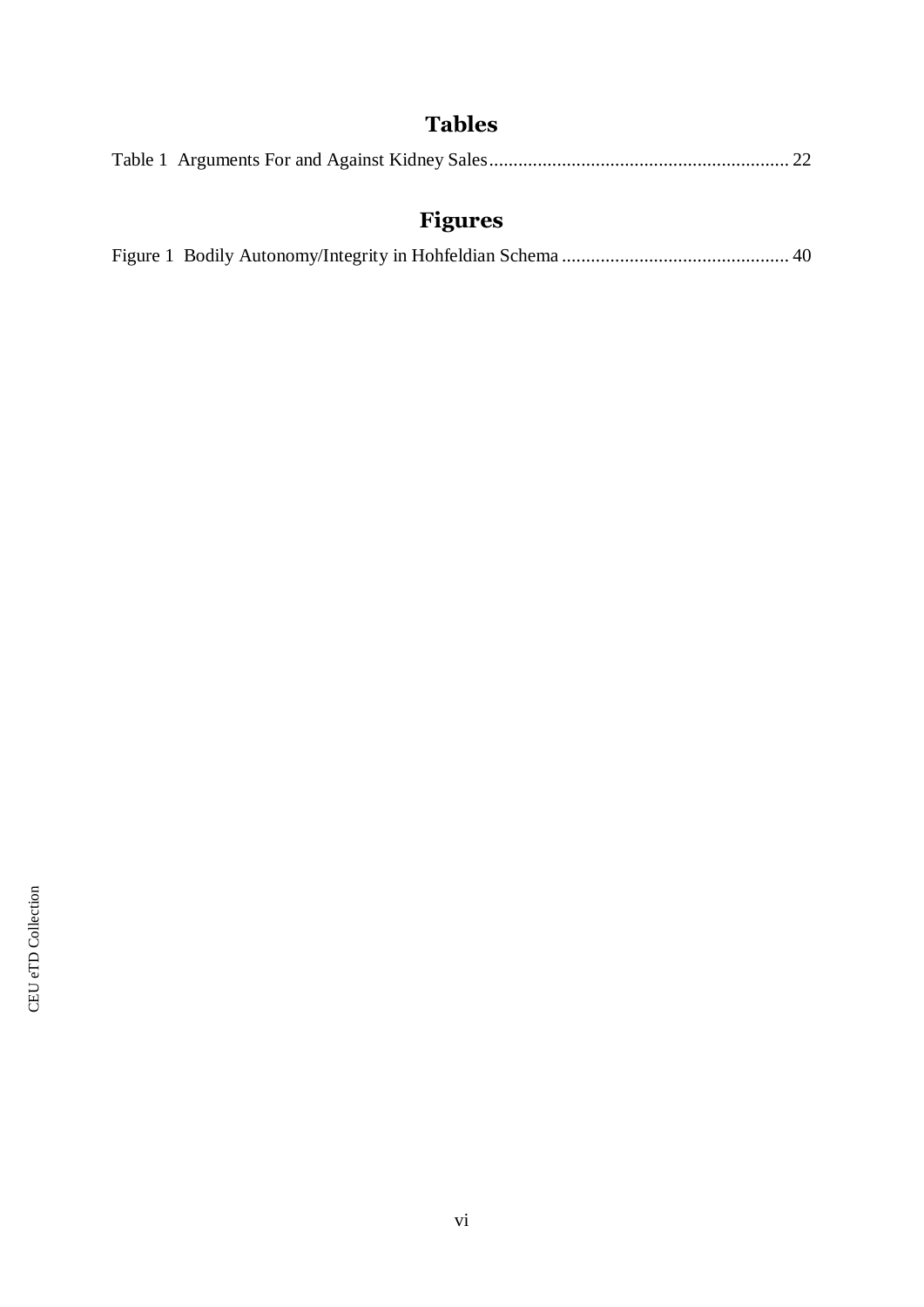## **INTRODUCTION**

<span id="page-7-0"></span>A lot of people want to donate a kidney, but they're not in a position to because they have health issues of their own, and a lot of people need them. That's why the list is long and it takes a long time.

— Natalie Cole

Organ sale is one of the most vexing ethical conundrums in the world today. From corneas, lungs, and kidneys, to livers, pancreas, and hearts, there are invariably those who suffer from the failure of one or more of these organs, with kidneys being the most sought after organ for transplant. In 2014 alone, for example, 4,671 Americans died on the waiting list for kidney transplant (National Kidney Foundation, 2014). Because the failure of vital organs diminishes one's life span and ultimately leads to death, it is quite unsurprising that there is a profound interest in organ sales to ensure that those in need of organ transplant can have a second chance at life in order to pursue their variously defined projects and conceptions of the good.

Whilst kidney donation is legally permissible everywhere and everywhen, kidney sale is, by contrast, legally interdicted everywhere save Iran. To mitigate the supposed shortage in kidney supply, a debate has arisen regarding the moral propriety of permitting people to vend their kidneys in regulated markets. In fact, so polarising is the debate that it has surreptitiously attracted the attention of many bioethicists, public policy experts, medical practitioners, and the general public with the main aim of making organs available to persons in need even whilst holding fast to cherished moral principles. One incontestable fact is that there is no settled consensus—or to phrase it in the Nietzschean way, there is no consensus sapientium—on the moral acceptability of organ sale as the quandary has been stippled with multifarious tensions pro and contra the practice.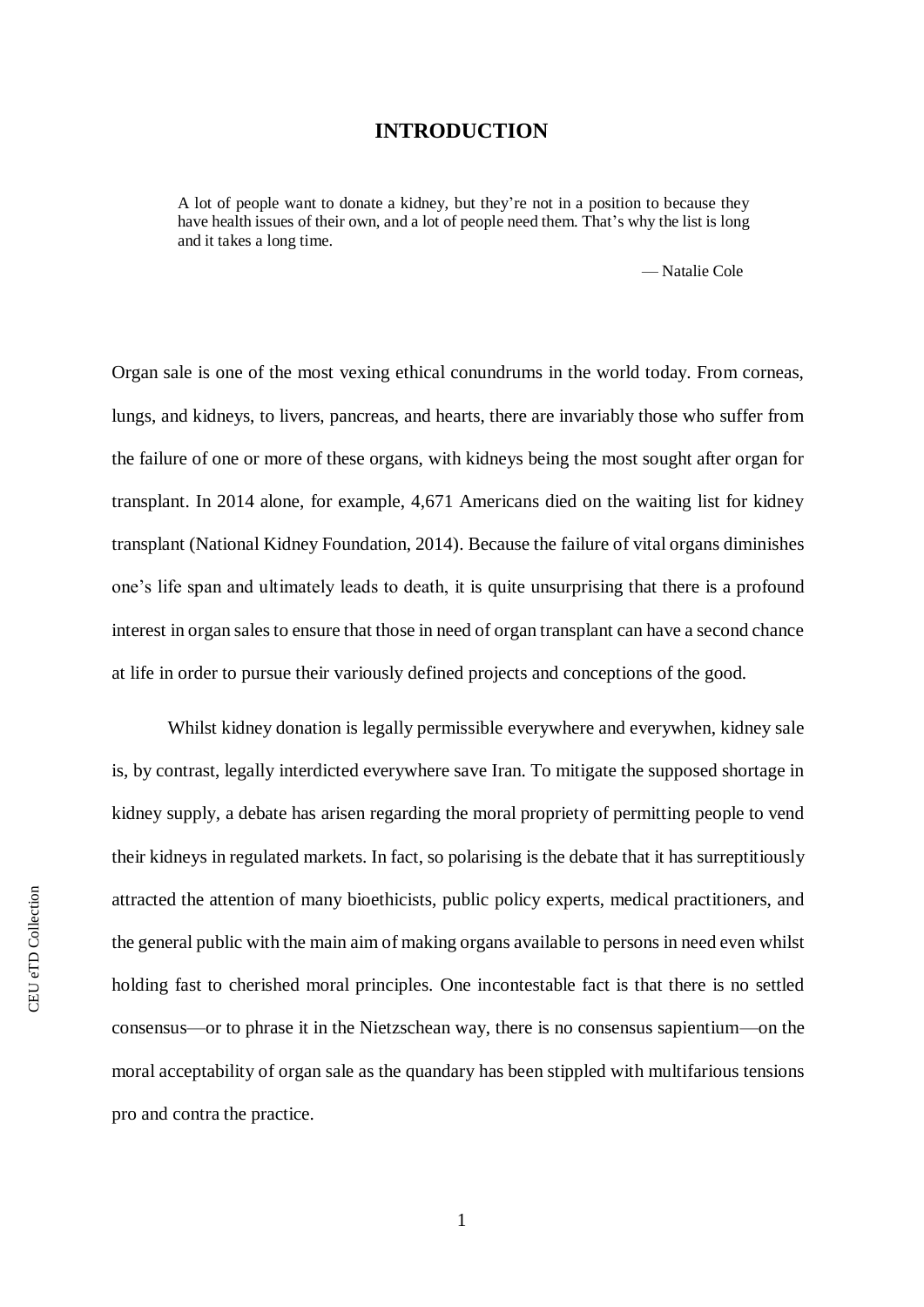It is this incandescent dispute that has stimulated my enquiry into the ethics of organ sale. The question that drives this research is this: Under what conditions can the sale of organs within a regulated market be morally permissible? Put differently, whether and when can the sale of organs—kidney, in particular—by the able-bodied be morally right? Employing an autonomy-centred approach, I contend that kidney sale is morally permissible only when two conditions obtain: first, when the minimum resources—healthcare, housing, education, and income—are available for all; and second, the markets for organs are appositely divested of autonomy-constraining vices such as manipulation and coercion, that is, when full information for potential organ vendors are satiated. Provided these two conditions obtain, I contend that persons have a power-right to vend their organs to potential buyers and a claim-right against third parties—the state—not to interfere with the transaction but to acknowledge it as legally valid. Thus, what I defend in this research is a regulated market in human kidney sales based on these principles of personal autonomy under the rubric of the Hohfeldian rights framework.

It is noteworthy that the autonomy-based defence of markets in organ sales is not really novel. However, my strand of personal autonomy runs counter to those of other scholars like Cherry (2005), Dworkin (1994), and Taylor (2005), who comprehend the essence of autonomy in the Harry Frankfurt's hierarchical sense of agential identification with one's choice. Hence, for these pro-market exponents of commercial markets in human kidneys the background to the agent's supposed choice—whether the choice emanated from manipulation or coercion by conditions such as poverty—does not vitiate voluntary consent and choice once the agent's second-order desires is in synergy with the agent's first-order desires. Taylor (2005) strongly contends that "vendors would not necessarily suffer any impairment in autonomy when selling a kidney, even if they do so out of desperation" (p. 63) and it is paternalistic—call it "hard paternalism"—to prohibit markets in kidneys. But Taylor's seemingly fallacious adaptation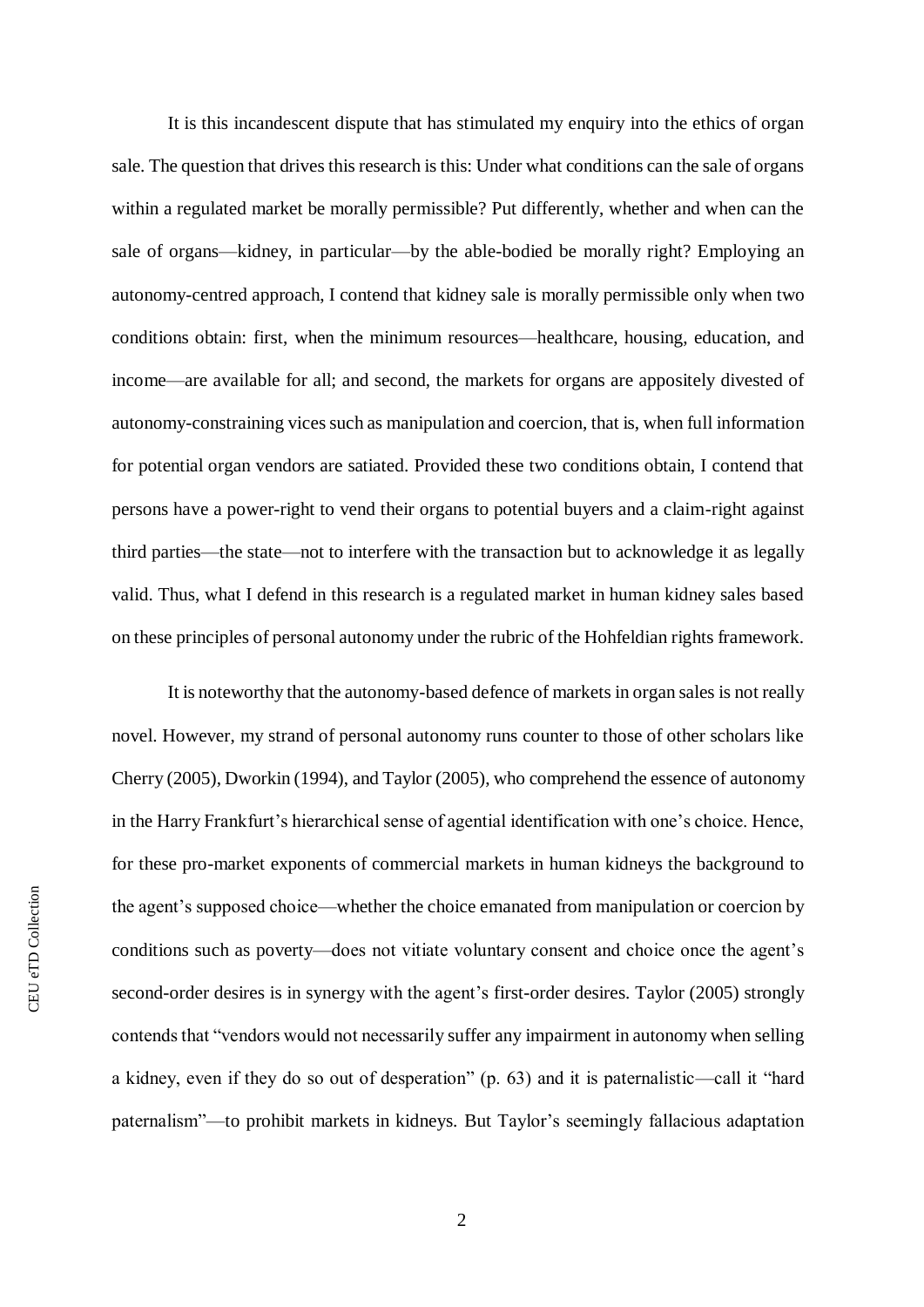of the autonomism of Frankfurt is neither be right nor sound; it is just bland and vacuous. And, I think, for good reasons.

Hughes (2009) argues against the autonomy approach toward kidney sales by likening the unjust background conditions of the economically least-off members of society to duress and necessity that can vitiate criminal responsibility. Agents performing actions under duress or necessity are not fully autonomous in criminal law; the same could be said, Hughes (2009) contends, for people who—either due to necessity or duress stemming from their desperate economic circumstances—do not make autonomous—fully morally responsible—choices in relation to the vending of their kidneys (p. 609). Hughes therefore intimates that the personal autonomy approach cannot defend the sale of organs. Whilst I agree with Hughes that poverty is a constraint on personal autonomy, that does not mean the autonomy-centred approach is generally empty. Indeed, it seems to me that Hughes has pointed out the error in the conception of autonomy by pro-market scholars, but I disagree with his conclusion. In my conception of autonomy, poverty and desperation are antithetical to autonomy. So, if the minimum resources are there for all—and there is no poverty—would not that mean that organ sale is permissible?

Taylor (2005) does not seem to be of the same mind with Hughes: for him, coercion is an "intentionally characterised concept" present only when there is an intentional agent that causes a person to do the agent's bidding against the person's wishes and desires; thus poverty is not analogous to any intentional agent and cannot be said to coerce the economically least well-off into vending their kidneys. But this interpretation seems to me quite mistaken, given that poverty—at least most of the time—is the result of unjust economic circumstances and exploitation: it is a socially constructed unjust feature of the world that stems from the system we are embedded in that gives unfair advantage to some over others based on their arbitrary characteristics. In other words, poverty is engendered not so much by abstract entities as by intentional agents that are susceptible to investigation and charges. Where there is pervasive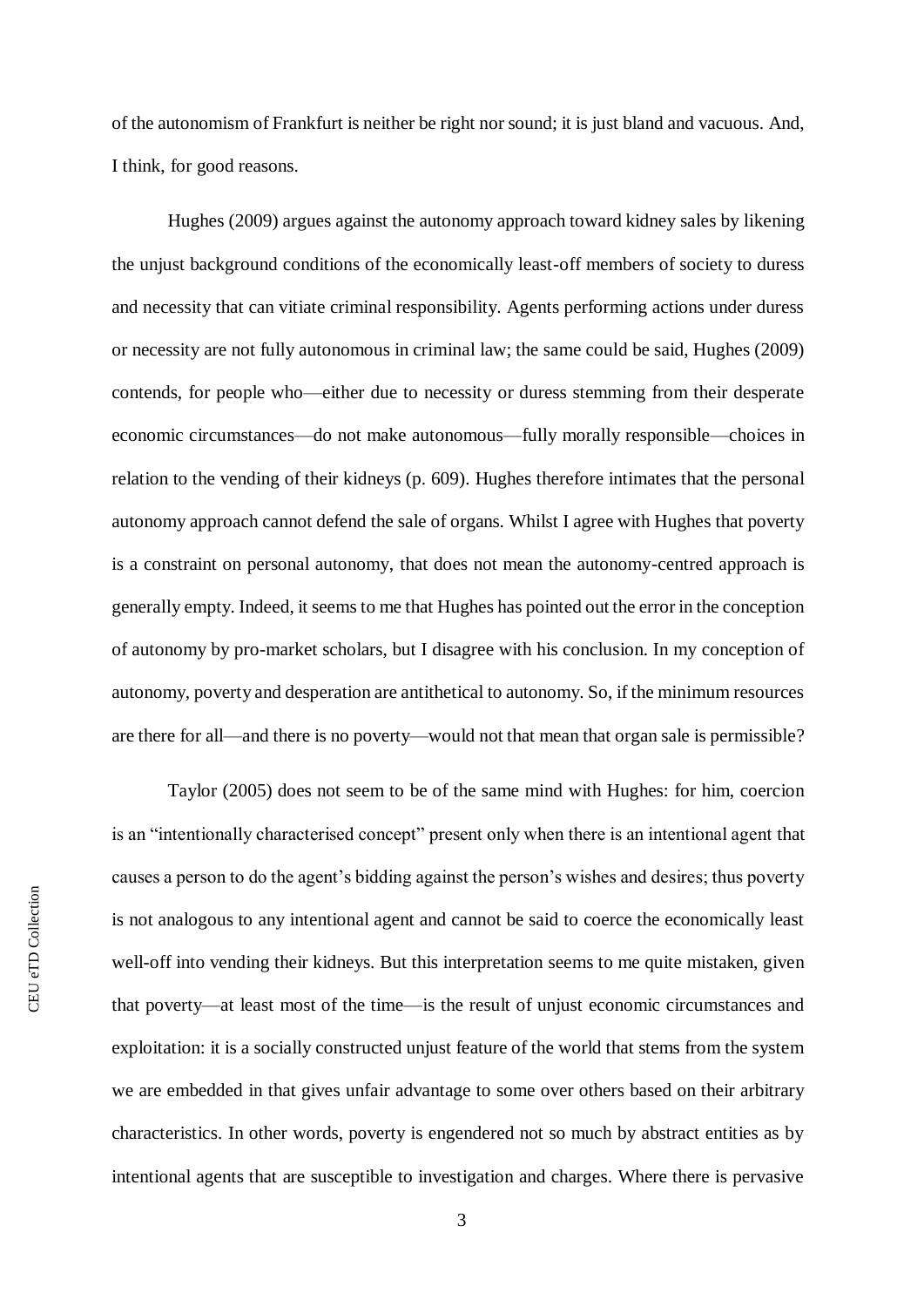corruption, it is some public officials who have acted against the common good which in turn generates poverty; when the international organisations—say, the Bretton Woods institutions such as the IMF and the World Bank—impose sanctions on developing countries, this triggers poverty. Poverty is the consequence of the unjust actions of some intentional agents. Personal autonomy, therefore, is incongruent with involuntary choices, for desperation is, I am inclined to think, a microcosm of the unjust world perpetuated by some intentional agents.

On my account of markets in human kidneys, the economically least well-off must be provided the minimum resources prior to their eligibility to participate in the market, lack of which they must be excluded from such market. A further reason the poor should be excluded from such market is the fact that having a low socio-economic status is itself an independent risk factor for organ diseases such as kidney failure (Hippen, 2005). If the economically least well-off are more susceptible to kidney diseases than the marginally well-off then it is, I think, morally imperative to restrict such market to those with the minimum basic resources requisite for a flourishing life.

In arguing for regulated market in human kidneys, I do not want to be construed as endorsing the view that there is a dearth of transplant kidneys that justifies kidney sales. I do not think shortage is a plausible ground for markets in kidneys. Rather, I want to defend organ sale from the perspective of personal autonomy independent of the allusions to curtailing shortage or the already pervasive black market in human organs that excruciatingly exploits the desperate. The method, then, is analytical—drawing upon the tools of rigorous logical and philosophical analysis to comprehend whether and when the individual has the right to vend kidneys. In other words, this research is essentially theoretical, engages with arguments, and makes a synthesis of opposing sides to the debate to generate theses from which an antithesis and further synthesis will be ultimately engendered.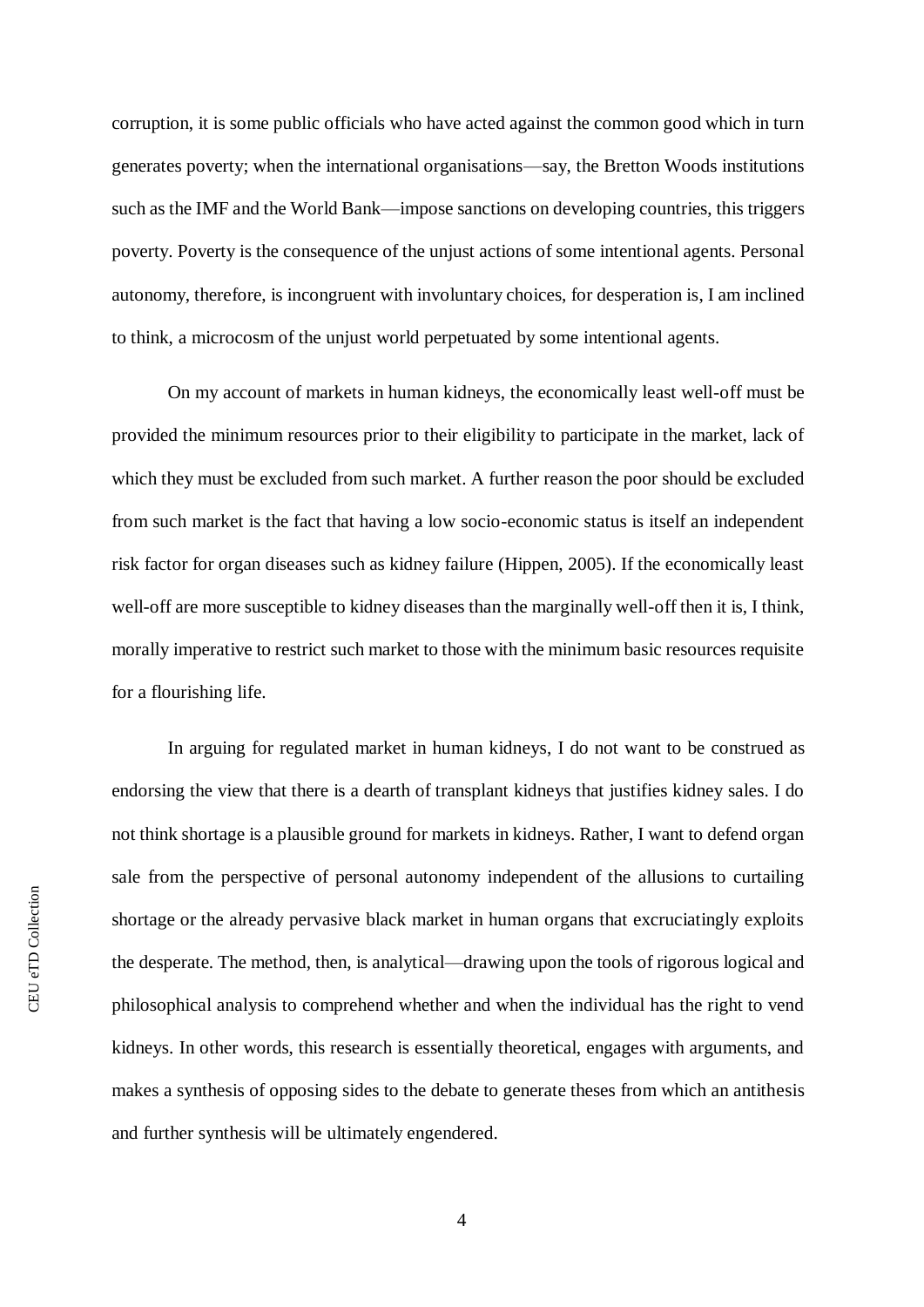The research is orientated around four different chapters. The first chapter sets the stage for the enquiry by critically reviewing the literature on organ sales to decipher the contentions pro and contra markets in human kidneys. The arguments for regulated markets in kidneys include the following—namely, that there is shortage in supply of kidneys; that the illicit or illegal trade in human kidneys can be curtailed through regulated markets; that risky labour and nephrectomy are synonymous, implying that there is no reason the one should be accepted and the other cast-off; that individuals are autonomous and should be allowed to do whatsoever they wish with their bodies; and finally, that there should be consistency in our moral principles, for if we allow people to sell body tissues—say, blood and egg—then we should similarly permit them to vend their kidneys. Conversely, the arguments against kidney sale include the following—namely, that it commodifies the human person; that it exploits the poor; that there is no genuine consent in kidney sales; that it causes harm and risks to vendor; and finally, that it kidney sale crowds out altruism.

The second chapter delves into the ethics of organ sale to defend the individual's right to kidney sale in the absence of autonomy-limiting conditions such as manipulation, coercion, or desperation due to certain unjust circumstances. In this chapter, the normative framework will presented by first discussing the minimal conditions of personal autonomy. I will contend that autonomy requires not just agential identification with one's desires but a divesting of the many autonomy-limiting background conditions, including poverty, deception, manipulation, and coercion. After exploring the conditions of personal autonomy, I shall then elaborate the Hohfeldian jural relations—Hohfeld's analytical scheme of rights which includes powers, liberties, immunities, and claims—to comprehend what it entails to posit that the autonomous person has right over their bodies and organs, including to sell them in order to make more money—or profit—in their search for eudaimonia, that is, for flourishing.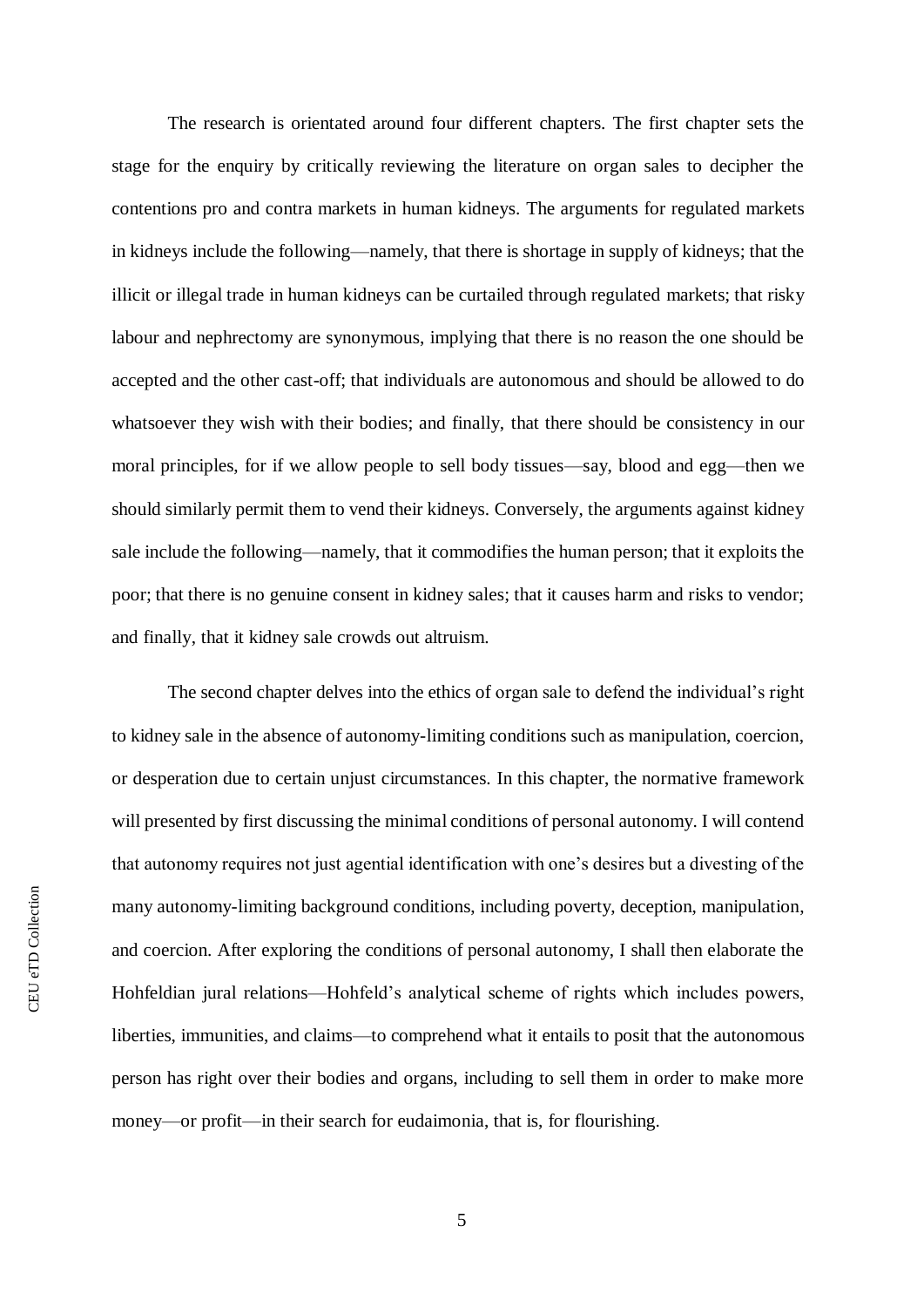The third chapter interrogates the several critics of organ sales, especially from the vantage points of exploitation, commodification, the teleology of medicine, and the putative morally repugnant nature of the practice of organ sales. I shall contend that despite the force of these arguments against the legalisation of kidney sale, they cannot withstand the strength of my autonomy-centred approach. Indeed, I will argue that these contentions only pinpoint the reason why regulated markets in human kidneys are indispensable to address the issues that stem from kidney sale. To be committed to precluding exploitation and commodification, for example, is to put a regulated system of organ sale in place that ensures the respect of the dignity of persons.

And in the fourth—final—section I sketch some plausible ways kidney sale can be regulated. I shall contend that state-controlled price-fixing, long-term postoperative care for vendors, informed autonomy, and geographical constraints are of utmost significance in the apposite regulation of kidney sale. These recommendations, I shall suggest, are not the final word on the regulation of kidneys, but should act as a starting point for fruitful discussion on the problematic of the regulation of organ sale in general, and kidney sale, in particular.

In consequence of this research being a work of ethics, I do not wish it to be construed from the perspective of public policy: though ethics obviously has implications for public policy, they are not coterminous. Thus, I would advise those interested in quick fixes to the problematic of kidney sale to discard this research and read policy papers. I am interested not in cures but in diagnosis, and I am sure those interested in cures would not find my approach illuminating. Be sure that I scarcely care if you think this work benighted.

I present this research with the intention that it will cast the discussions about kidney sales in a novel light—it cannot be the termination of the discourse, but indeed its starting point. Most of us come into this world with two kidneys, but due in part to our diverse human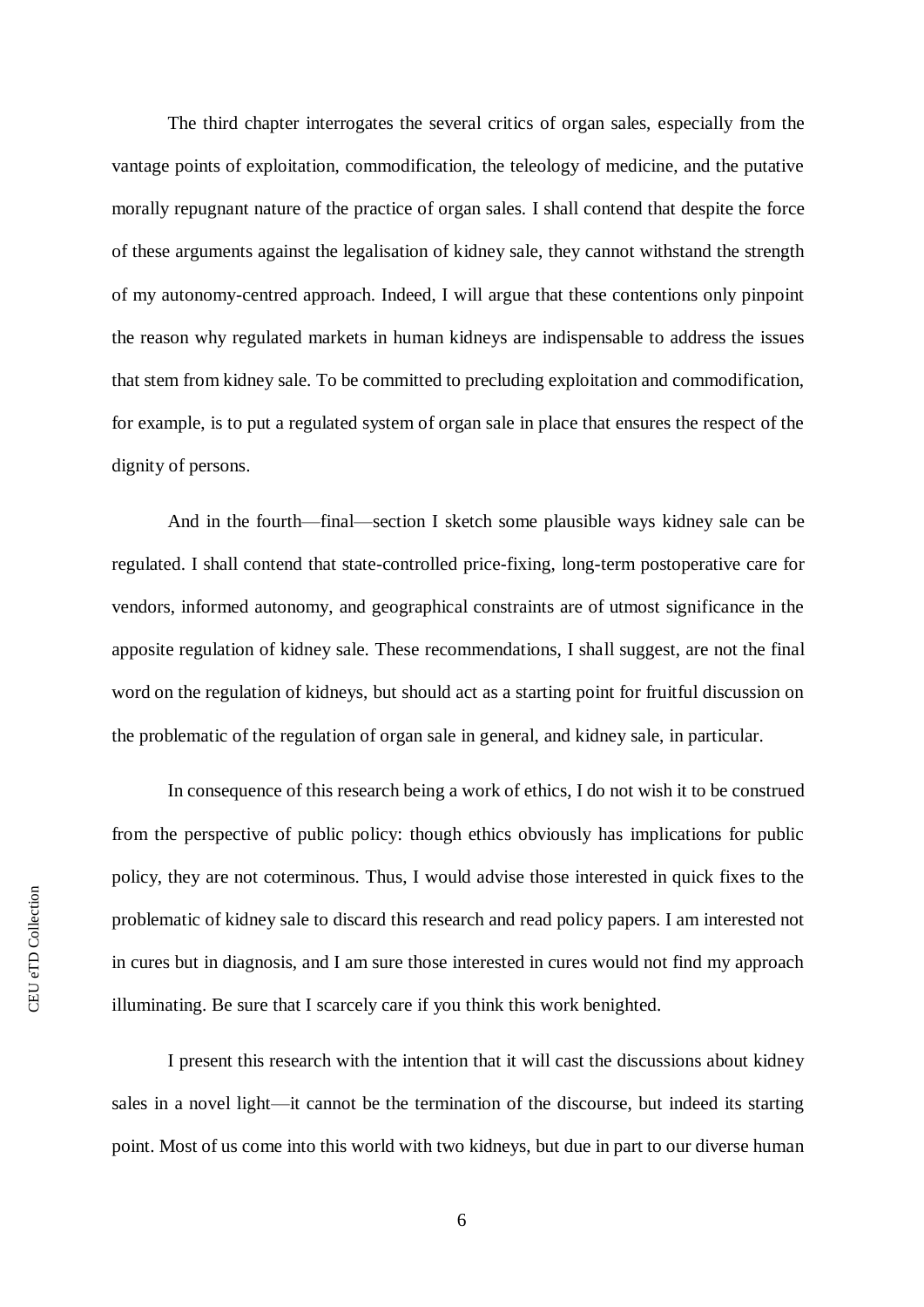frailties, lifestyles, and unforeseen circumstances, some members of our species suffer from kidney failures that pits them against life. Today it is Attila's kidney failure; tomorrow it is Csenge's; last year it was Zoltan's: so mysterious is the functioning of kidneys that anyone can be the victim of kidney failure. This work is meant not so much to encourage kidney donation but, when certain conditions are satiated, to accentuate the necessity of permitting kidney sales so that persons who think vending their kidneys will enable them flourish would do so without any constraints from the state's coercive powers.

And for those of us with two healthy kidneys, it is worthwhile to attend to the wisdom of the Akan—an ethnic group in Ghana—which says: *Së mframafa adeë ma wo a*, *fa boӧ to so*. Construed in its literal configuration, this implies that we should put a stone on top of any present or gift that the wind brings to us. Penetrating this at a more-than-literal—figurative understanding it is recommended that one should take care of whatever one is given or it may go missing (Appiah & Appiah, 2000, p. 126). Precisely because our kidneys constitute a vital part of our existence devoid of which we cannot possibly attend to our individual plans and projects that conduce to our own flourishing, it is ultimately up to us to take care of them through our lifestyles lest they fail.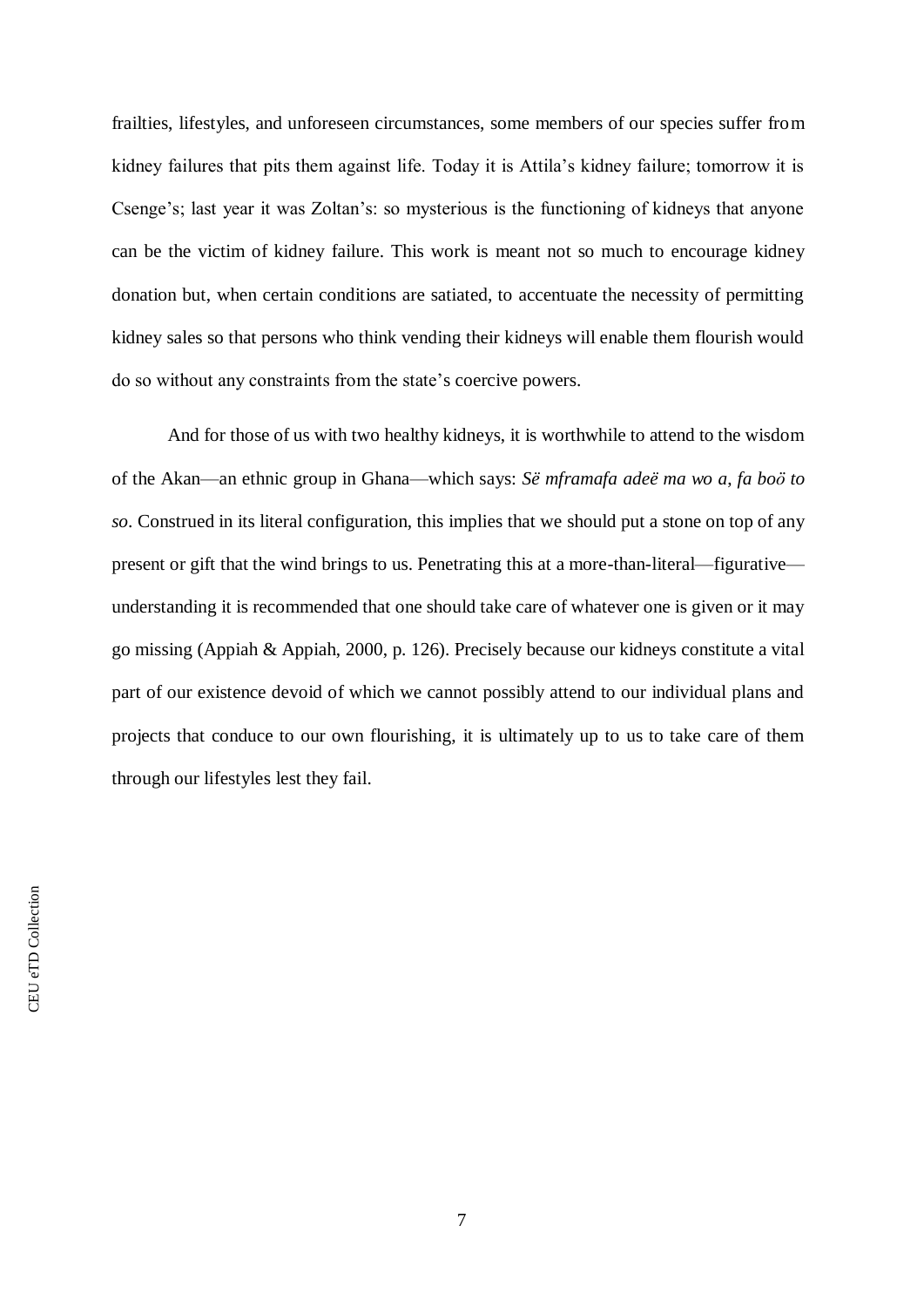## **CHAPTER 1: SETTING THE PROBLEM**

<span id="page-14-0"></span>Are those living under conditions of social insecurity and economic abandonment on the periphery of the new world order really 'owners' of their bodies?

— Nancy Scheper‐Hughes

Imagine that you were diagnosed with a certain renal disease—say, pyelonephritis—that later alchemises to an end-stage renal failure, and that you were placed on a long waiting list due to the dearth of kidney donors. Imagine, too, that you had the resources to purchase a kidney but the laws of your state interdict the sale of kidneys. Suppose, finally, that the laws of your state became lenient regarding kidney sales and that there is a kidney vendor available to mitigate your excruciating health predicament. Would you purchase a kidney from the available organ vendor? Or, let us assume the inverse of this idealised scenario. Imagine that you had two wellfunctioning kidneys and, ceteris paribus, that you had the minimum material resources—say, basic income, healthcare, housing—to pursue your own conception of the good life. Imagine, too, that it comes to your notice that there is a patient with failed kidneys—perhaps the patient undergoes dialysis—who needs a kidney to prolong his life. Suppose, finally, that the laws of your state became accommodative of kidney sales, and that you were—ideally—uncoerced to vend your kidney. Would you vend your kidney to the diseased in order to raise your income?

Like in all matters at the intersection of law, policy, and ethics, these are not facile conundrums to be resolved by a sleight of hand; for insofar as there are jeremiads of individual preferences awaiting satisfaction within the constraints of available resources, it would be utterly foolhardy, I think, to presuppose that there be would be a sole, immutable, answer under all circumstances. It is thus the uncertainties implicit in our moral problematics that drive this endeavour not so much in consequence of the ostensible disequilibrium in supply and demand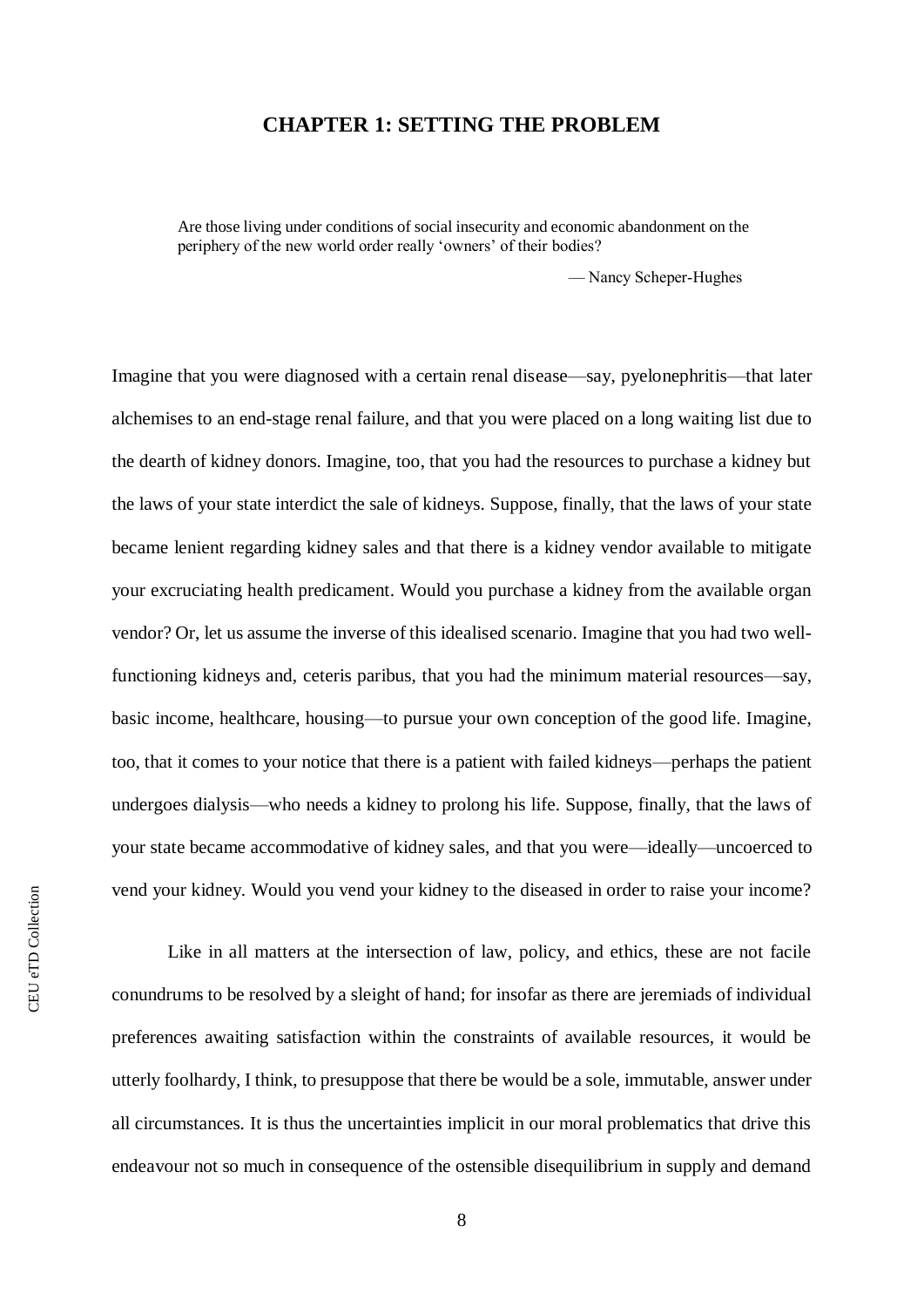of kidneys that characterises our contemporary spatio-temporal reality but because the quandaries posed to us as members—denizens, nay citizens—of the liberal community are ones that cannot possibly be defenestrated in our varied unflinching quests to pursue our diverse conceptions of the good and lead flourishing lives in the prevailing liberal ethos.

This chapter is geared toward setting the pace for a long journey of exploration concerning one of the most contested and emotion-charged ethical problems in our time namely, organs sales, in general, and kidney sales, in particular. I am inclined to suppose that the task of the explorer—or the adventurer—is to excavate the inscrutabilities surrounding specifically miscomprehended facticities. But it is noteworthy that this decipherment of the putatively indecipherable does not, so it seems to me, portend an enquiry devoid of a prior apprehension of the problematic, the various cues that stimulate the animus between parties to the problematic, and the method of examination.

This chapter is orientated around four sections. The first section distinguishes between organ donation and organ sale, and the focus of this research is the latter rather than the former. The second section highlights the rationale behind the clamour for regulated markets in organs. The third section provides a gloss—that is, a brief review—of the traditional arguments marshalled for and against kidney sales. And, finally, the fourth section draws implications for ethical enquiry that these unsettled deliberations bring to the limelight in respect of autonomy and the right to do whatever one desires with one's body.

### <span id="page-15-0"></span>*1.1. Organ Donation Versus Organ Sales*

The difference organ donation and organ sales lies, I think, in the distinction between market and non-market (altruistic) transactions. Whereas organ donation is the removal of an organ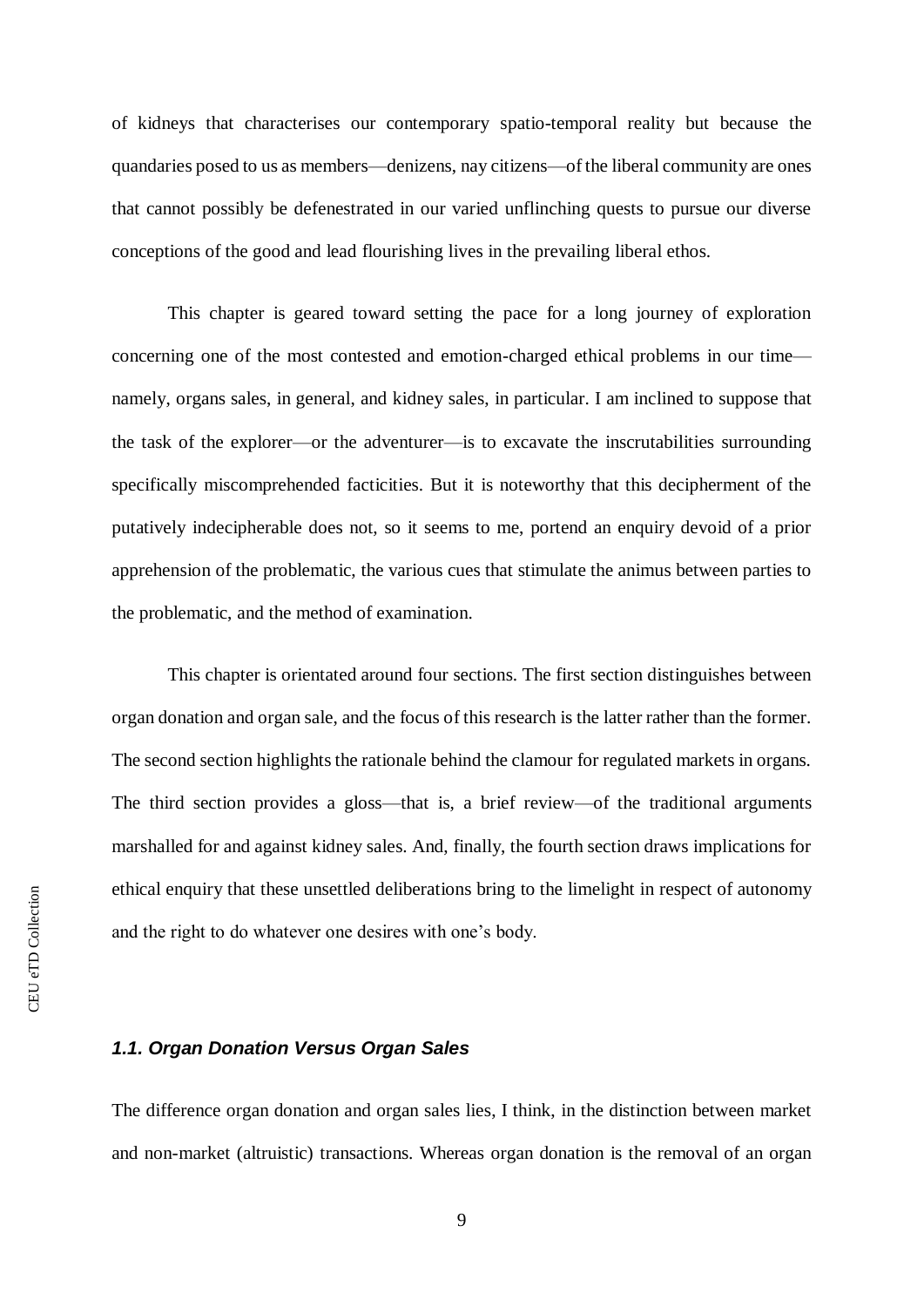from a person—living or dead—for transplant into another without any financial motives or rewards involved, organ sale involves some financial payment to the person who sells his or her organ to the organ recipient. Whether it is cadaveric organ donation or cadaveric organ sale the consent of the deceased donor or vendor is sought prior to removing the deceased donor's or vendor's organs: this consent is usually derived either from the donor or vendor prior to his death or through the consent of the deceased donor's or vendor's relatives for transplant rights over the body parts of the deceased. In cadaveric organ sales, in particular, the payment could be made to the living person prior to his death for rights over their body once they are dead; or the payment could be made to the relatives for transplant rights over the body of the deceased.

My focus in this research is on organ sales rather than donation as it is one of the most sensitive ethical issues in contemporary time. Whilst it is rare to find opponents of organ donation, the same cannot be said of organ sale which happens to be disconcerting to many for some reasons I will consider later in this chapter. Following Wilkinson (2003) I would like to emphasise that organ sale refers not to the sale of body products—for example, sperm, hair, eggs, and blood—but to organs like kidneys, hearts, lungs, pancreas, liver and so on. This is in consequence of the fact that in the case of body products there is less harm involved compared to organs, though these all attract ethical issues in terms of exploitation, commodification, and consent.

Organ sale is generally discussed with the endorsement of a regulated market rather than a free or unfettered market (Taylor, 2005; Wilkinson, 2003). This is due to the assumption that a free market might be exploitative of people—particularly, the poor—and that the regulated market will rid organ sales of exploitation and address the problematic of organ shortage. In the next section, I explore the rationale for regulated markets in human organs.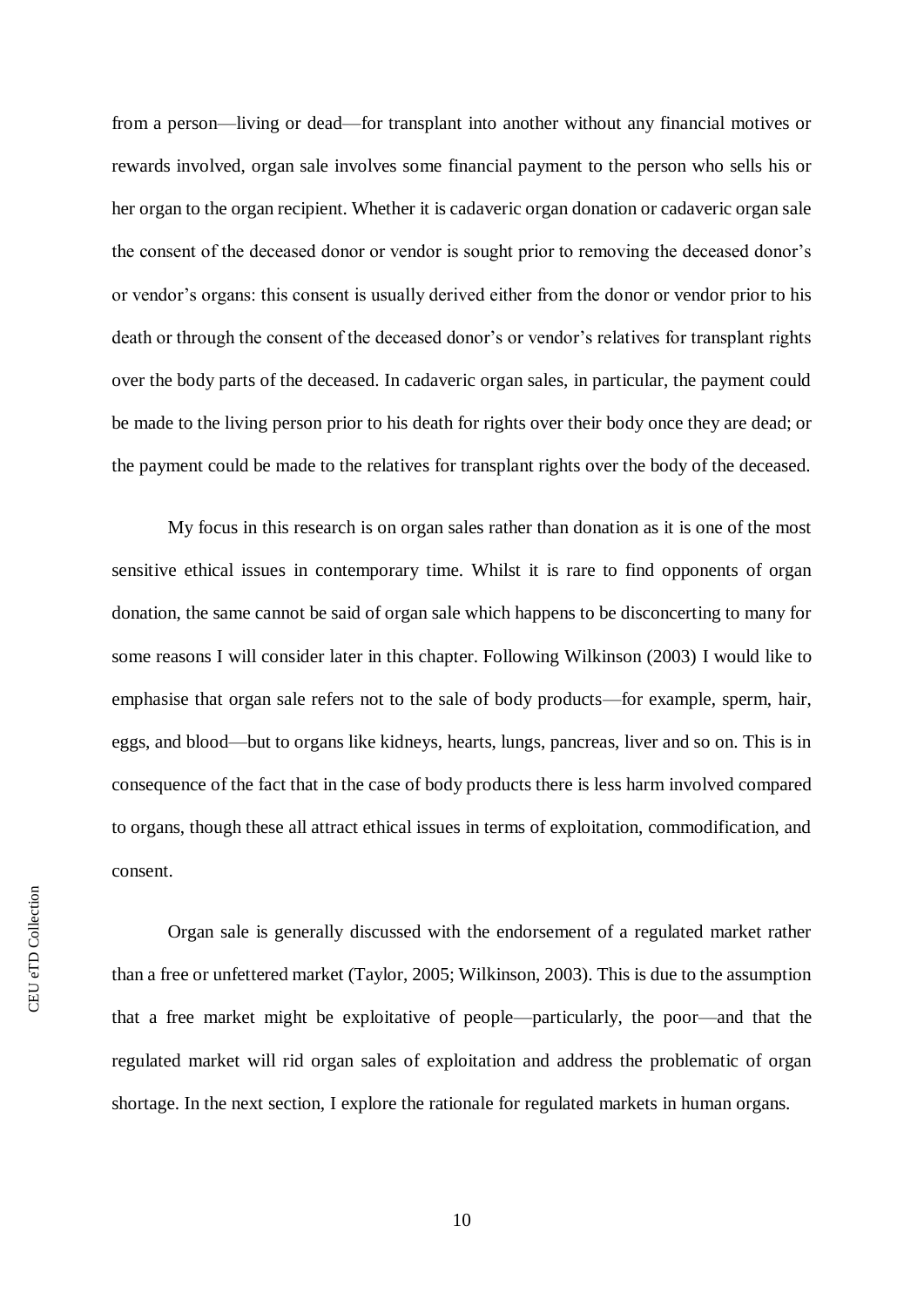#### <span id="page-17-0"></span>*1.2. The Rationale for Regulated Markets in Human Organs*

It is profoundly incontrovertible that organ transplantation—the removal of an organ from one person and the placement of that organ in another person in order to replace a malfunctioning organ—saves and even prolongs the lives—and quality of life—of patients with end-stage renal disease. In fact, patients with end-stage renal disease who benefit from a transplant rather than undergo haemodialysis tend to live much longer than those who undergo haemodialysis (Matas, 2004). Furthermore, according to Kerstein (2016), a kidney from a living donor usually lasts, on average, from 12 to 20 years, relative to the duration for a kidney from a deceased donor which lasts approximately 8 to 12 years. Exactly because early transplantation provides better results, the worst results accrue from late transplantation for people who wait on haemodialysis.

But the fundamental conundrum with organ transplantation is that there is at present a putative shortage of organs—particularly from living donors. In the US alone—according to recent statistics cobbled together by Organ Procurement and Transplantation Network (OPTN) in January 2019—there are over 113,000 patients on the national waiting list; and whereas the number of people requiring organ transplant has steadily increased, the number of donors and transplants has remained constant without any corresponding increase in either the number of deceased donors or living donors (OPTN, 2019). More flummoxing, moreover, is the fact that living donors are lesser in number compared to deceased donors: in 2018, for instance, there was a total of 17,553 donors—6,831 were living donors whilst 10,722 were deceased donors (OPTN, 2019). These data imply—at least in the case of the United States—that, each year, more patients are placed on the waiting list for transplants from a deceased donor than there are organs available for that purpose. Accordingly, the waiting list gets longer each year so that not only are patients added every 10 minutes to the waiting list, about 20 people die each day waiting for organ transplant (OPTN, 2019).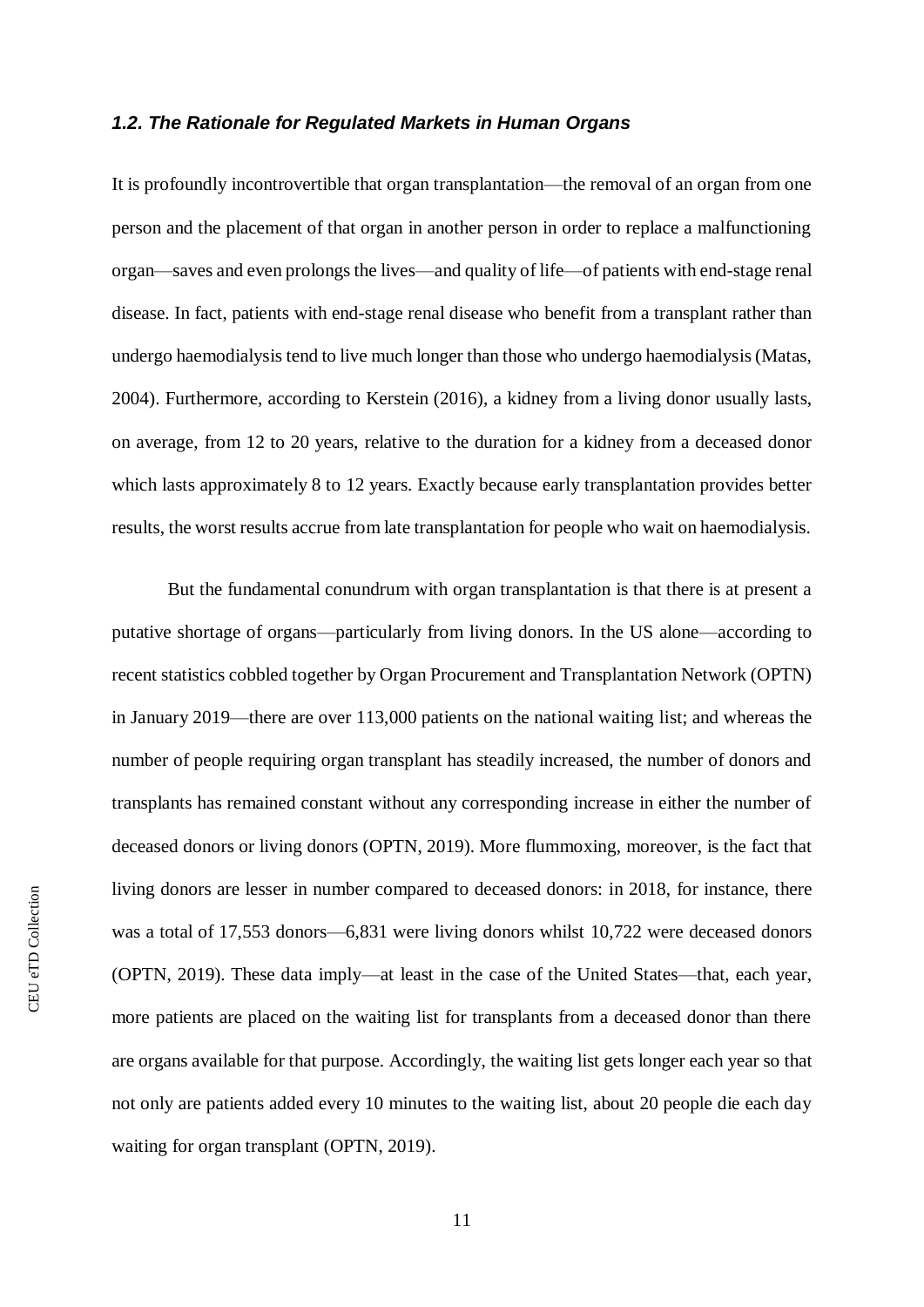Kidney accounts for 82% of the patients awaiting organs transplant (OPTN, 2019). In 2016, over 100,791 awaited kidney transplants; and 3.6 years is the median wait time for a patient's first kidney transplant (National Kidney Foundation, 2019). Again, in 2014, 4,761 patients gave up the ghost whilst awaiting a kidney transplant; and a further 3,668 patients could not receive organs because their medical condition degenerated (National Kidney Foundation, 2019). And, finally, to complicate the kidney issue further, it has been estimated that, on average, over 3,000 patients are added every single day to the waiting list for a lifesaving kidney transplant; and whereas a new patient is added each and every 14 minutes to the kidney transplant waitlist, 13 people die each day whilst awaiting a kidney transplant (National Kidney Foundation, 2019).

The statistics presented above are, of course, about the state of affairs of organ transplantation in the United States. But this does not nullify the ubiquity of organ shortage across regions and states in the globe, save for Iran which—for reasons I shall be discussing later in this research—has efficaciously eliminated the problem due in large part to its unique organ allocation system. From Spain, Brazil, and Wales, to Hungary, Italy, and India, organ shortage is a vexing issue that has polarised physicians, bioethicists, lawyers, philosophers, policymakers, and political scientists, amongst others, not least because it raises the question of what could be done to deal with, rather than circumvent, the conundrum and to salvage a plethora of human lives.

Different states have responded in multifarious ways to assuage organ shortage. One frequently mentioned model is the presumed consent—variously dubbed the opt-out or deemed consent—system wherein all citizens are potential donors unless they specifically retract their consent, that is, unless they choose to opt-out. Thus, in this particular model of organ donation, the mere fact of not formally objecting to organ donation is an attestation that the citizen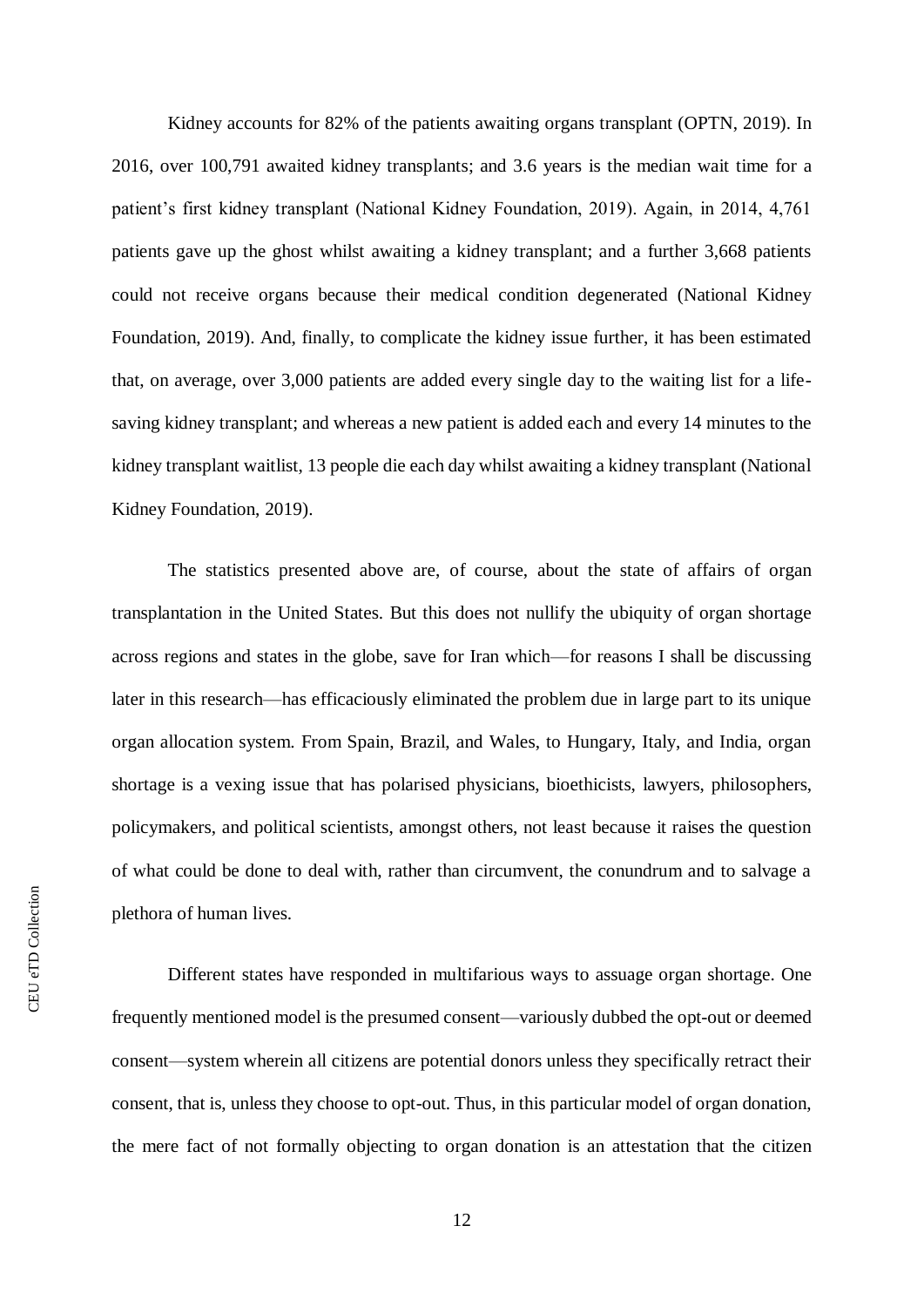acquiesces in the confiscation of his organs after the citizen is deceased. The Welsh Human Transplantation (Wales) Act 2013 is a paradigmatic example of an opt-out system. The Act accentuates that the deceased is presumed to have consented to donation unless (1) the deceased had a decision in force with regard to donation, (2) the deceased had appointed someone to decide on their behalf regarding donation, and (3) the relative—as well as some longstanding friend—objects to the donation based on the views that the deceased is believed to have held (Human Transplantation (Wales) Act, 2013). Other states with the presumed consent model include, but are not limited to, France, Spain, Turkey, Sweden, Greece, Chile, Argentina, Colombia, Austria, and Norway.

In the United States, however, the opt-in system happens to be the norm. This system means that anyone who wishes to donate can opt in to deceased donation either by signing donor cards during, for instance, driver's licence renewal or, conversely, families and relatives can consent to the donation of the deceased's organs in the event of one's brain death. States such as Brazil, Israel, and the United Kingdom, amongst others, champion the opt-in system of organ donation. The Israeli opt-in model—colloquially termed "don't give, don't get" differs, to some extent, from others because it prioritises patients who have consented to donating their organs. In this model, if there are two patients with the same medical need in respect of organ transplant, the priority would go to the patient who has hitherto signed an organ donor card or whose relatives and family members have previously donated an organ. There are also, additionally, financial reimbursements to living donors to compensate for the medical expenses incurred as a result of their donation.

Despite the promises of the opt-in and opt-out systems of deceased organ donation, the problem of organ shortage is far from being resolved. Indeed, the fact that these two systems are modish does not necessarily translate to their being divested of their blandness. Patients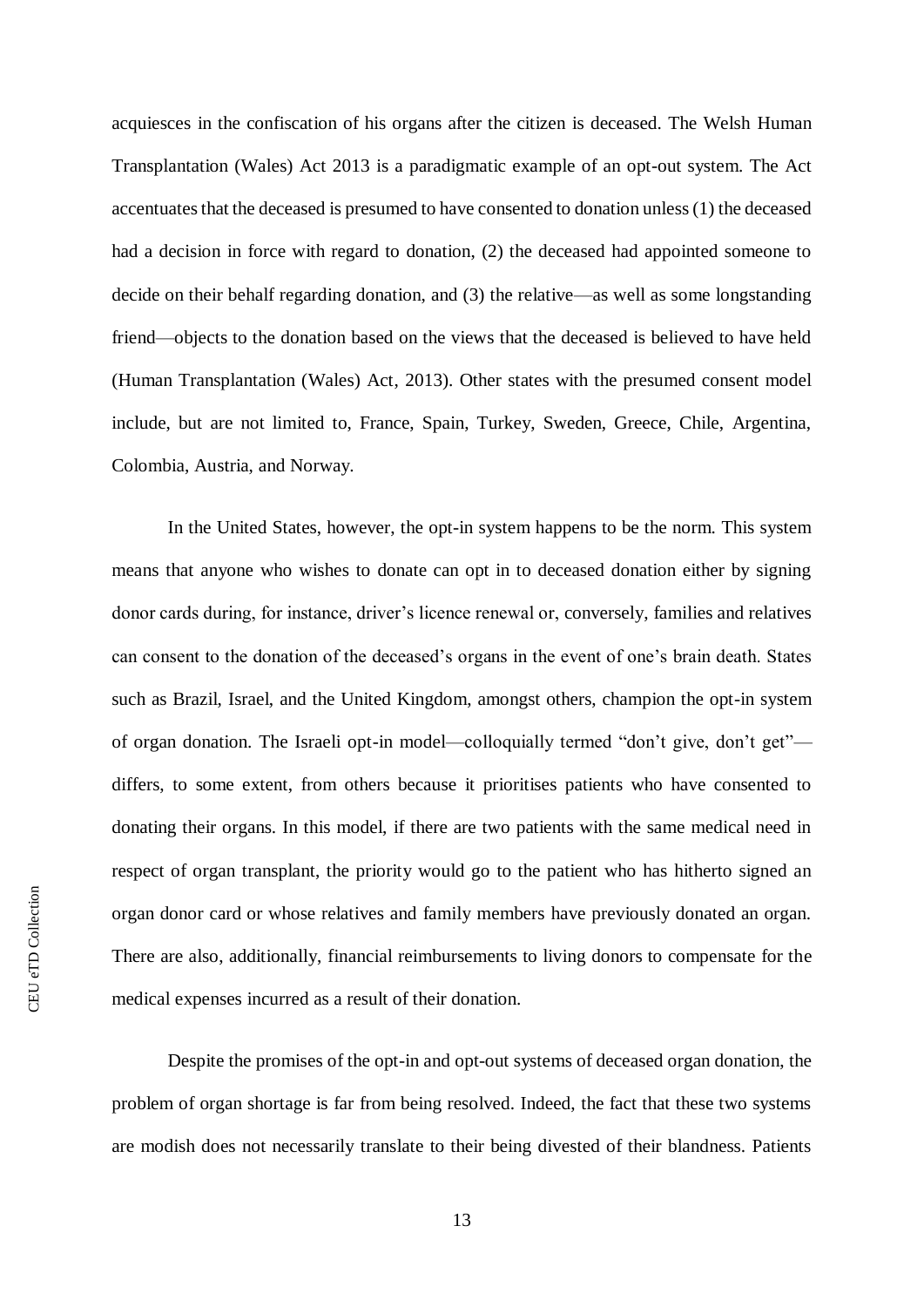still die each on the waiting list, and even the increase in deceased donation does not—and cannot possibly—match up with the number of people on the waiting list for transplant (Matas, 2004). The Welsh system—like similar systems of organ donation around the world—has profoundly fallen short of expectations (Parsons, 2018). The same thing could be said of the Chilean system (Zúñiga-Fajuri, 2015). And, even if the number of the deceased donors corresponds with the number of patients awaiting transplant, we would still, I think, be faced with the problem of survival since, as I have already pointed out, donations from living donors prolong the life of organ recipients compared to deceased organ donations. The pervasive organ shortage has led to some scholars clamouring for a regulated market for living human organs so as to address the shortage (Fabre, 2006; Matas, Adair, & Wigmore, 2011). A regulated system, so the argument goes, emblematised by compensation for living donors would increase the number of organ transplants, thereby decreasing death due to waitlists and haemodialysis.

Whilst the proposal for a regulated market in human organs seems promising, it has been met with criticisms and fierce national and international legislations against the commercialisation of human body parts. The Convention on Human Rights and Biomedicine (Oviedo Convention) which has been signed and ratified by 29 states prohibits financial gains that arise from organs. Again, Scheper-Hughes (2000)—an anthropologist with expertise in the anthropology of the body—has summarily dismissed organ shortage by contending that it is nothing but an artificial construct engendered by those who have vested interest in encouraging organ transplant. True or not, the contention for a regulated market in human organs triggers ethical questions about whether the body should be commercialised in order to attend to the current dearth of organs around the world. In the next section, therefore, I review the traditional arguments that have been rendered in favour of and against a regulated system for payment to kidney vendors.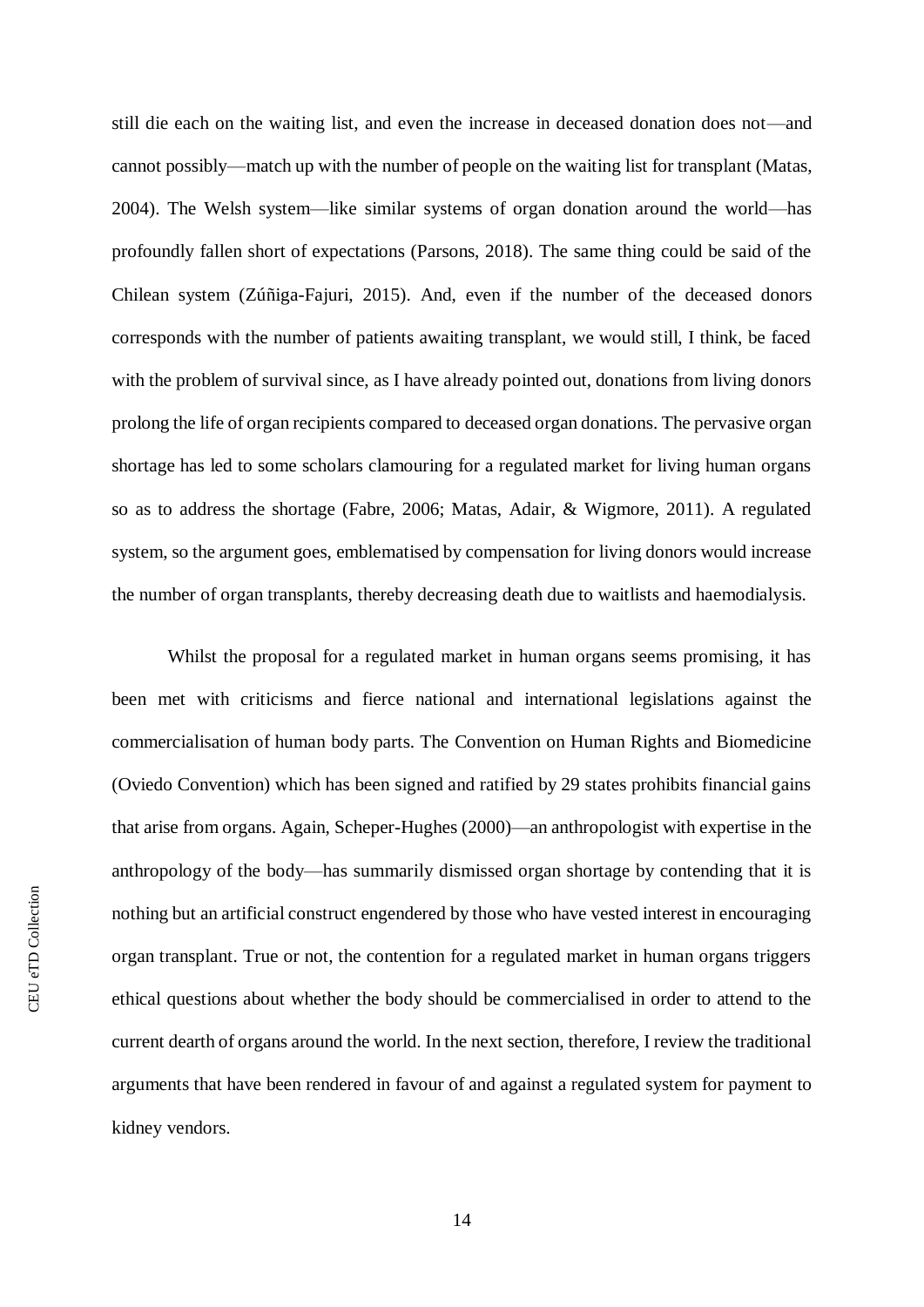#### <span id="page-21-0"></span>*1.3. Review of Traditional Arguments*

Is there anything ethically inapposite or wrong with permitting people to sell their kidneys for transplantation purposes? Intellectuals mostly support the (free) donation of kidneys devoid of financial compensation as is the case in a market system; what, as a matter of fact, they object to is the marketisation of kidneys. There are a plenitude of arguments (and counterarguments) that have been marshalled with regard to kidney sales. In this section, I succinctly review them with the view to decipher implications for a more compelling and robust ethical enquiry.

#### <span id="page-21-1"></span>**1.3.1. Arguments for Kidney Sales**

The contentions for kidney sales are multifaceted. There are five that, I think, need elucidating here—namely, (1) improving the survival rates of patients and addressing kidney shortage; (2) the analogy between the risks of kidney sales and risky labour; (3) paternalism and the primacy of autonomy; (4) kidney sales as a counterpoise to black markets; and (5) the so-called "prima facie" claim for kidney sales. These varied strands of argumentation are not mutually exclusive, for they are tailored toward promulgating the legalisation of kidney sales to mitigate shortage. In the paragraphs that follow I shall summarise these views.

First, proponents of kidney sales—and, by extension, organ sales in general—contend kidney sales would increase the number of available kidneys for transplant, decrease the number of patients with end-stage renal disease who are likely to die whilst awaiting transplant, shorten the waiting time and, finally, ameliorate the survival rates of patients (Matas, 2004; Wilkinson & Garrard, 1996; Radcliffe Richards, 1996). In their analysis of the United States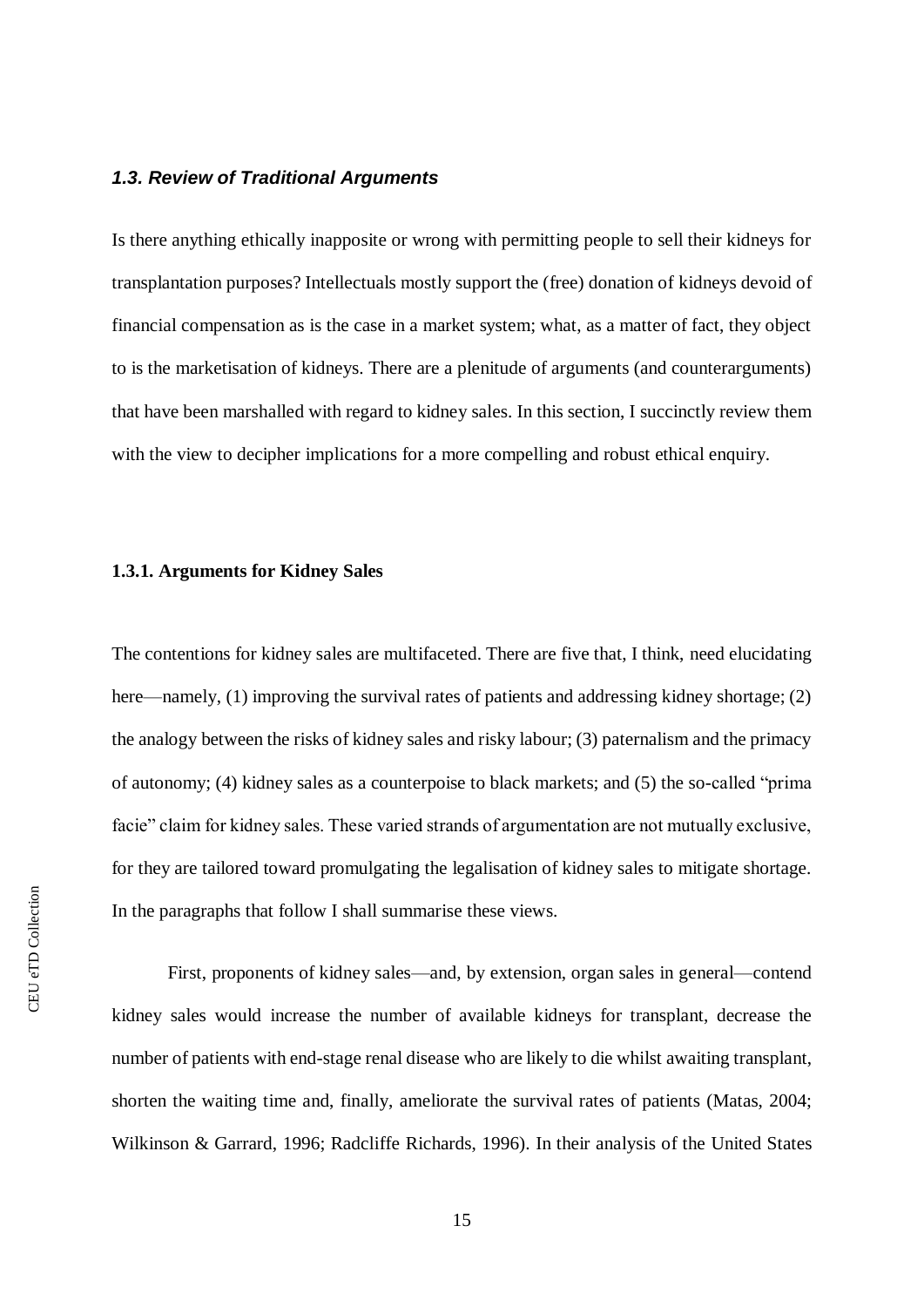Renal Data System (USRDS)—national data system that collates information about end-stage renal disease as well as chronic kidney disease in the United States—Wolfe et al. (1999), for example, find that transplant recipients had the advantage of long-term survival over waitlisted haemodialysis recipients. And given that the kidneys from living donors conduce to the longterm survival of transplant recipients relative to those from deceased donors, proponents of kidney sales employ this tactic as a corroboration for their stanch defence of a regulated payment for organs. After all, they contend, there are already manifold legal precedents to the commercialisation of body parts and substances—eggs, sperms, blood, including payments for surrogacy (Matas, 2004). Even if it is counterargued that the shortage is artificially constructed (Scheper-Hughes, 2000), market proponents insist that this does not negate the deaths from non-availability of kidneys. Prohibitionists posit that lives could well be salvaged without necessarily permitting kidney sales: either the presumed consent system could be ameliorated or the ways in which bereaved relatives are contacted could be improved (Hinkley, 2005), or, according to Sandor (2014), the state can cultivate altruism by promoting "biosocial solidarity" amongst its citizens.

Second, market proponents posit that the perilousness of kidney sales is not a sufficient reason for prohibiting kidney sales. If we pay people for doing what, from a general point of view, are risky and even honour them for doing those—for example, fire-fighters, astronauts, miners, to name but a few—then kidney sales should not be interdicted even though it is risky (Cameron & Hoffenberg, 1999; Fabre, 2006; Wilkinson & Garrard, 1996; Brecher, 1994; Harris, 1992; Savulescu, 2003). But this analogy has been refuted by Malmqvist (2015) who contends that it is a false analogy not least in consequence of the incomparability of the risks of kidney sales and that of risky labour; and even though it is intensely dispositive that those two scenarios are comparable, it does not lend significance to the supposition that kidney sales should be allowed. Additionally, kidney sale is not an occupation like any risky labour.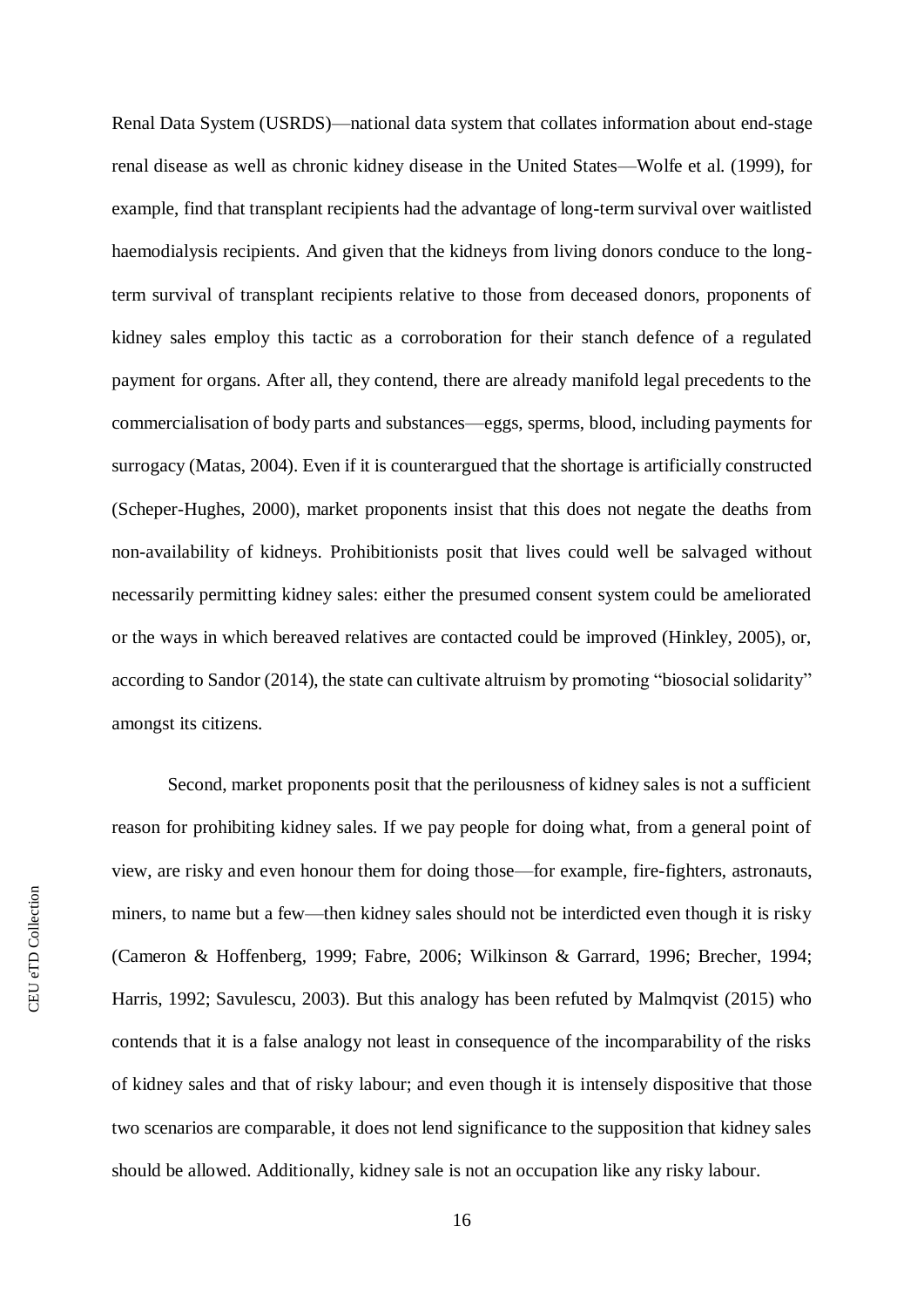Market proponents also posit that adult individuals are autonomous moral agents who should be left to pursue their own values, absent state encumbrance (Fabre, 2006; Gill & Sade, 2002). This autonomy-centred argument has been challenged by many scholars who posit that kidney sale is something no one could ever be in a position autonomously to allow or consent to; hence there is no genuine consent with regard to kidney sales (Rippon, 2014; Hughes, 2009). Since I will be positing an autonomy-based position for kidney sales, I shall not delve into this here, though it seems mistaken, I think, to presuppose that autonomy over one's body is a value that is meant only for the rich in the Western world—the epigraph I have inscribed at the top of this chapter from the anthropologist Nancy Scheper‐Hughes seems to suggest this.

But even more compelling is the argument of market proponents that there are black markets for human kidneys, and the mere fact of prohibiting kidney sales has not led to a decline in the illicit trade in human kidneys (Scheper‐Hughes, 2000; Friedlaender, 2002). There are over 10,000 black market operations involving the trade in human kidneys annually so much so that it is foolhardy to suppose that a legislative ban on kidney sales would halt the kidney sales (Campbell & Davison, 2012). The Global Financial Integrity (2017) estimates that illegal trade in organs—kidney, heart, liver, pancreas, and lungs—engenders approximately US\$840 million to US\$1.7 billion annually; illegal trade in kidney alone generates US\$50, 000 to \$120,000 annually and there are over 7,995 illegal transplants per year (p. 29). Not only are vendors emotionally and psychologically traumatised by the sale of their kidneys, they do not receive sufficient healthcare after illegal transactions. This statistic alone lends credence to the views of market proponents such as Taylor (2005) who presses on to suggest that it is "morally imperative" to allow markets in human body parts to mitigate these precarities on the poor. But Kerstein (2016) is not of the same mind with Taylor, in part because poor people, in Kerstein's view, are liable to the exploitation by aggressive debt collectors even in regulated markets; and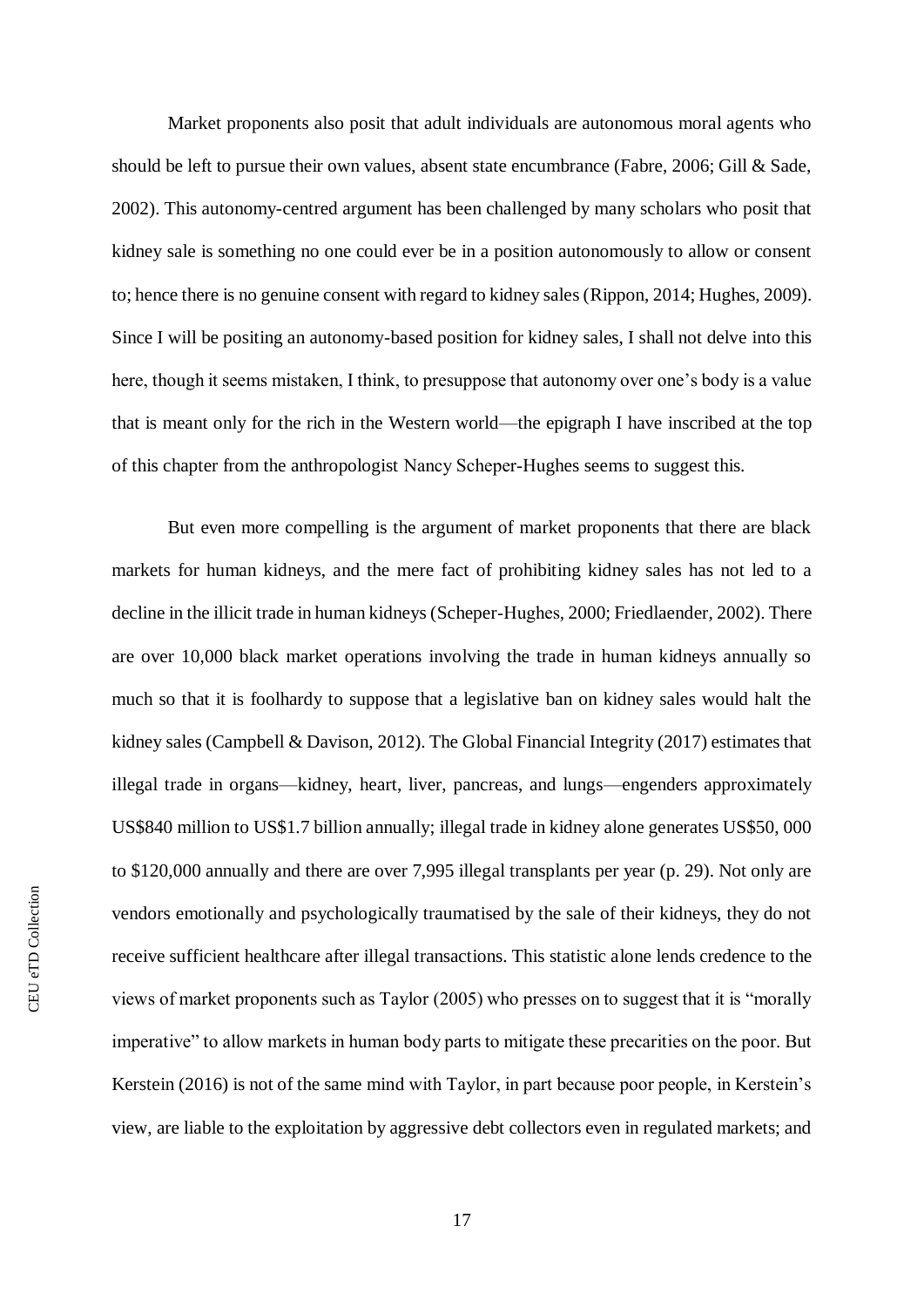if regulated markets are tolerated in the United States then it could trickle down, by way of a slippery slope, to developing states with high corruption such as India, Pakistan, and so on.

Finally, market proponents such as Gill and Sade (2002) make a "prima facie" case for kidney sales based on two different claims—the (1) "good donor claim" and (2) "sale of tissue claim." The good donor claim is the idea that it is already morally and legally permissible for a living person to transfer or donate kidney to someone else; and if that is the case, then kidney sales should be legally sanctioned. Additionally, the sale of tissue claim posits that if it is legally and morally permissible for people to sell eggs and sperms, then we should equally allow them to sell their kidneys. In other words, the motive of financial or monetary self-interest is not a good enough reason to interdict kidney sales. Surely, opponents of markets in kidneys would oppose both claims, for they would contend that we cannot draw parallels between the sale of tissue and the sale of kidneys, nor can we infer from the fact that kidney donation is allowed to allude to the sale of human kidneys (see Satz, 2010; Sandel, 2012; Brecher, 1990).

So far I have reviewed the arguments in support of markets in human kidneys. Opponents of market-favourable viewpoints would almost invariably object—notwithstanding how intuitive and philosophically swaying the contentions of market proponents are—to the commercialisation of human kidneys. We are, so it seems to me, perennially confronted with the question as to why kidney sales is ethically wrong under all circumstances. In the next section, therefore, I shall review the ripostes against kidney sales which have been rendered by vituperative adversaries of markets in human kidneys.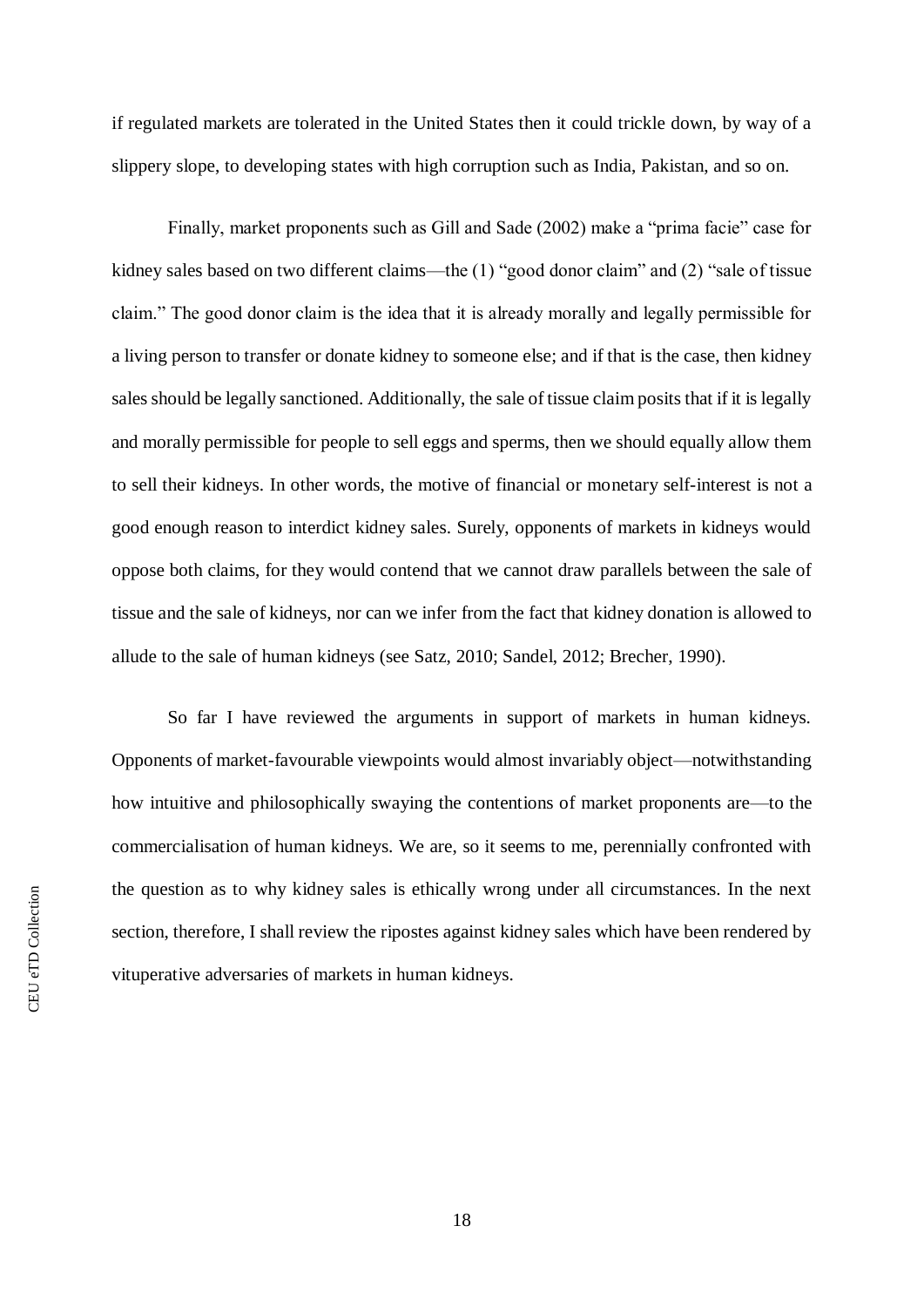#### <span id="page-25-0"></span>**1.3.2. Arguments Against Kidney Sales**

The arguments against kidney sales have taken many different forms. For our purposes, I shall review five that are salient and constitute the strongest challenge to the contention for kidney sales—viz. (1) human dignity (bodily integrity); (2) exploitation of the poor; (3) lack of genuine consent; (4) harm to the kidney vendor, and (5) the crowding out of altruism. Matas (2004) has pinpointed problems that opponents of kidney sales contend might stem from regulated markets such as the objections of organised religions, the fears of the abuse of the system once it is fully legalised, the difficulty in amending or modifying the law once kidney sales are accepted, and the erosion of trust in governments and doctors, but these are not reviewed here because they seem to be triggered more by anxieties about politics—and human nature—than by rationally persuasive arguments; nor are they necessarily prompted by real-world data.

First, opponents of markets contend that kidney sales instrumentalise the person by making the person a means to another's end or—to put it more bluntly—it commodifies the human person (Radin, 1996). This notion of instrumentalising the human person derives from a Kantian deontological ethical postulation that persons or their body parts should not be sold or bought for any reasons given that the seller is intrinsically priceless and, ex hypothesi, should not lose his human dignity by being denigrated to the lowest level of commodities (Kerstein, 2009). However, as market proponents have contended, a person is not equivalent to his kidney or one or more of his body parts (Kerstein, 2009; Wilkinson, 2000; Gill & Sade, 2002). Implied in the charge that kidney sales instrumentalises the human person is the notion that it violates bodily integrity. But, again, that nephrectomy violates bodily integrity is not a sufficient reason to ban kidney sales since most surgical procedures and recreational activities also contravene bodily integrity, yet they are not actually legally prohibited by the state (Matas, 2004).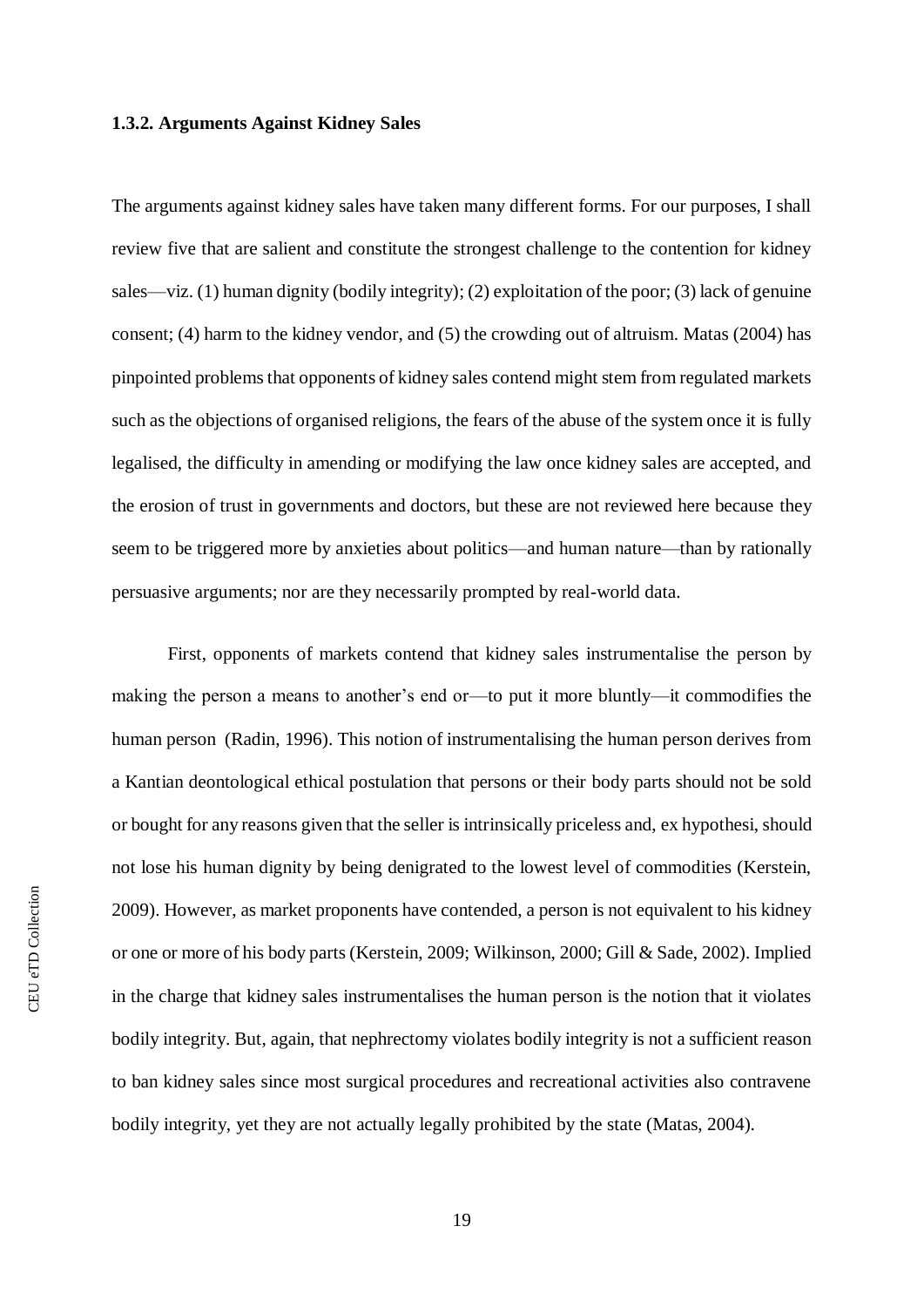Another argument that market opponents posit is that kidney sales is exploitative of the poor since the impoverished are more susceptible to trading away their kidneys in order to eke out a bare existence than are the rich (Satz, 2010; Rippon, 2014; Lawlor, 2011). If this argument is applied more broadly, then it implies that citizens of poor developing countries will serve as donors for rich citizens of developed countries in the world. This argument from exploitation of the condition of poor people has, however, been refuted by Wilkinson and Garrard (1996) who contend that kidney sales are not necessarily exploitative since if vendors are educated, wealthy, informed and possess rationality, then it is difficult—and perhaps even impossible to comprehend what it means to be in an exploitative market transaction whilst possessing all the requisite resources for a decent life. And, furthermore, Wilkinson and Garrard (1996) argue that we typically permit poorly paid labour—which are intrinsically exploitative—and yet we discard kidney sales: such inconsistency in our moral thinking is, they conclude, vacuous and empty of meaning seemingly stemming more from emotive reasons than rational reflection (p. 335).

Intimately connected to the problem of exploitation is the contention that there is no genuine consent in situations of abject poverty, for it is to impose options on the underprivileged by requiring them to sell the only thing they have, such as kidneys. Put simply, the underprivileged does not have autonomy and accordingly there is no such thing as genuine consent in situations of kidney sales, as the disadvantaged is incompetent through ignorance, coerced by deprivation and unrefusable offers (see Radcliffe Richards, 1996; Radcliffe Richards, 2009; Hughes, 2009). But, if the potential donor is not autonomous due to his relative deprivation, why is a potential donor autonomous even if he is in abject poverty? (Mates, 2004). If we interdict kidney sales because of the apparent lack of genuine consent in the process then we should, so the argument goes, be correspondingly prepared to defenestrate kidney donation altogether. Why privilege kidney donation over kidney sales?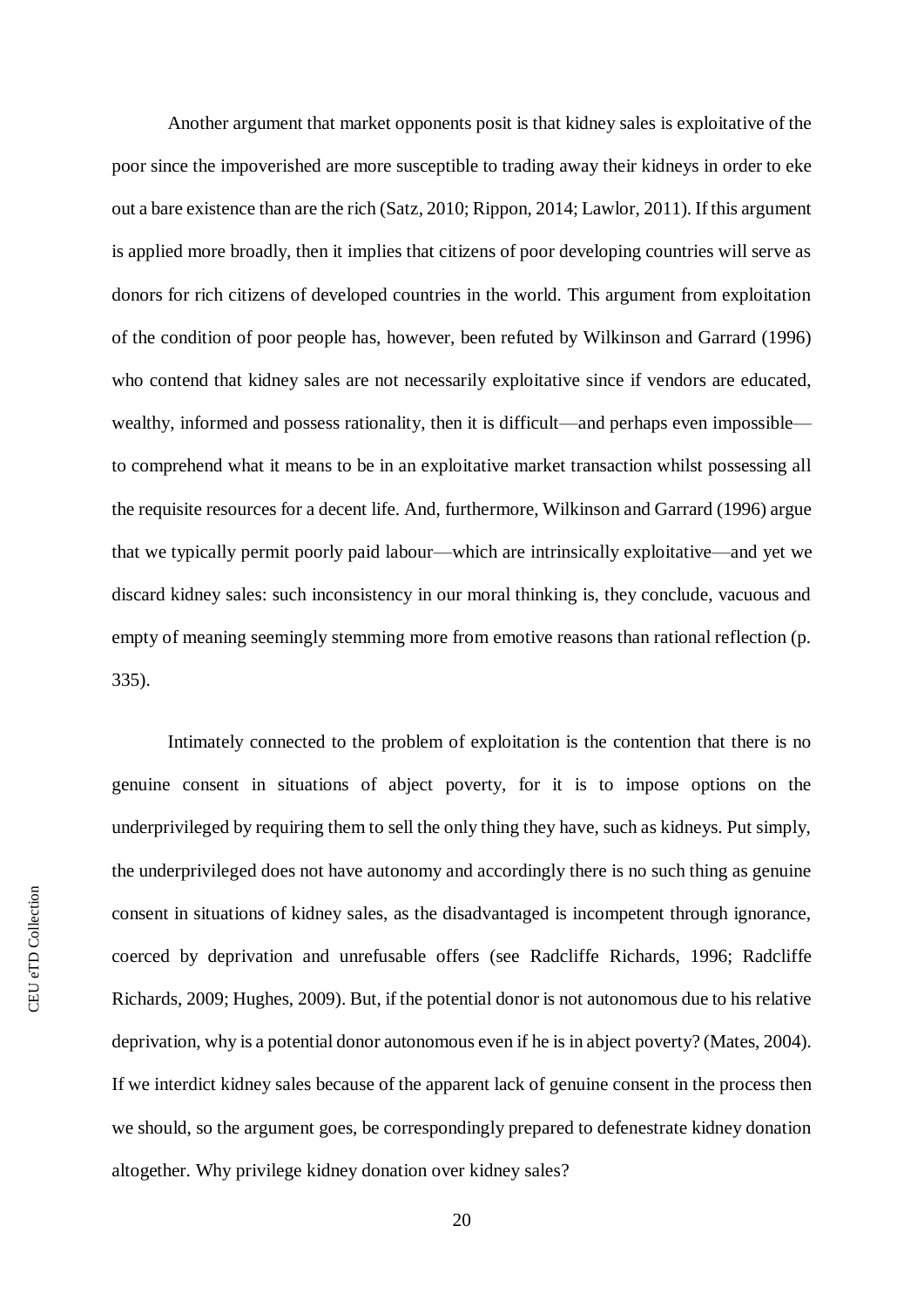There are additional concerns about harms to kidney vendors that may be caused by endorsing kidney sales. The contention here is that kidney sales can inevitably lead to the death of the kidney vendor (Radcliffe Richards, 2012). Again, as has rightly been contended by Wilkinson and Garrard (1996), kidney donation similarly poses harm to the donor—every so often it leads to the death of the donor. But if kidney donation is harmful as much as kidney sales then it leaves open the vacuum as to what makes the former desirable and latter repugnant. If it is argued that the kidney donor dies doing something purportedly "noble" then it could as well be the case that the kidney vendor might use the financial reward for "noble" causes (Matas, 2004). And since there is no neat demarcation between the surgical risks for vendors and donors, the view that kidney sales should be prohibited on the grounds of surgical and long-term risks does not hold much water (Matas, 2004).

Perhaps the greatest charge against kidney sales—and organ sales, in general—is that it reduces or undermines the practice of donation as people gradually do not feel any moral obligation to donate kidneys without the expectation of financial or monetary reward (Abouna, 1991; Satz, 2010; Sandel, 2012). This hypothesis was tested and confirmed by Titmuss (1997) regarding blood donation, but there is scepticism this can be generalised for other forms of donation such as kidneys (Campbell, 2009; Archard, 2002). A further concern about kidney sales in relation to altruism is that the practice drives out "giving relationships" which are intrinsically of ethical and social value independent of their pragmatic consequences (Wilkinson & Garrard, 1996, p. 335). But as Harvey (1990) re-joins, it is not really empirically dispositive that people would voluntarily donate their kidneys independent of imbursement. In addition, kidney donation and kidney sales could co-exist without any skirmish in much the same way professional social work and charitable social work typically co-exist without any complications (Wilkinson & Garrard, 1996, p. 335).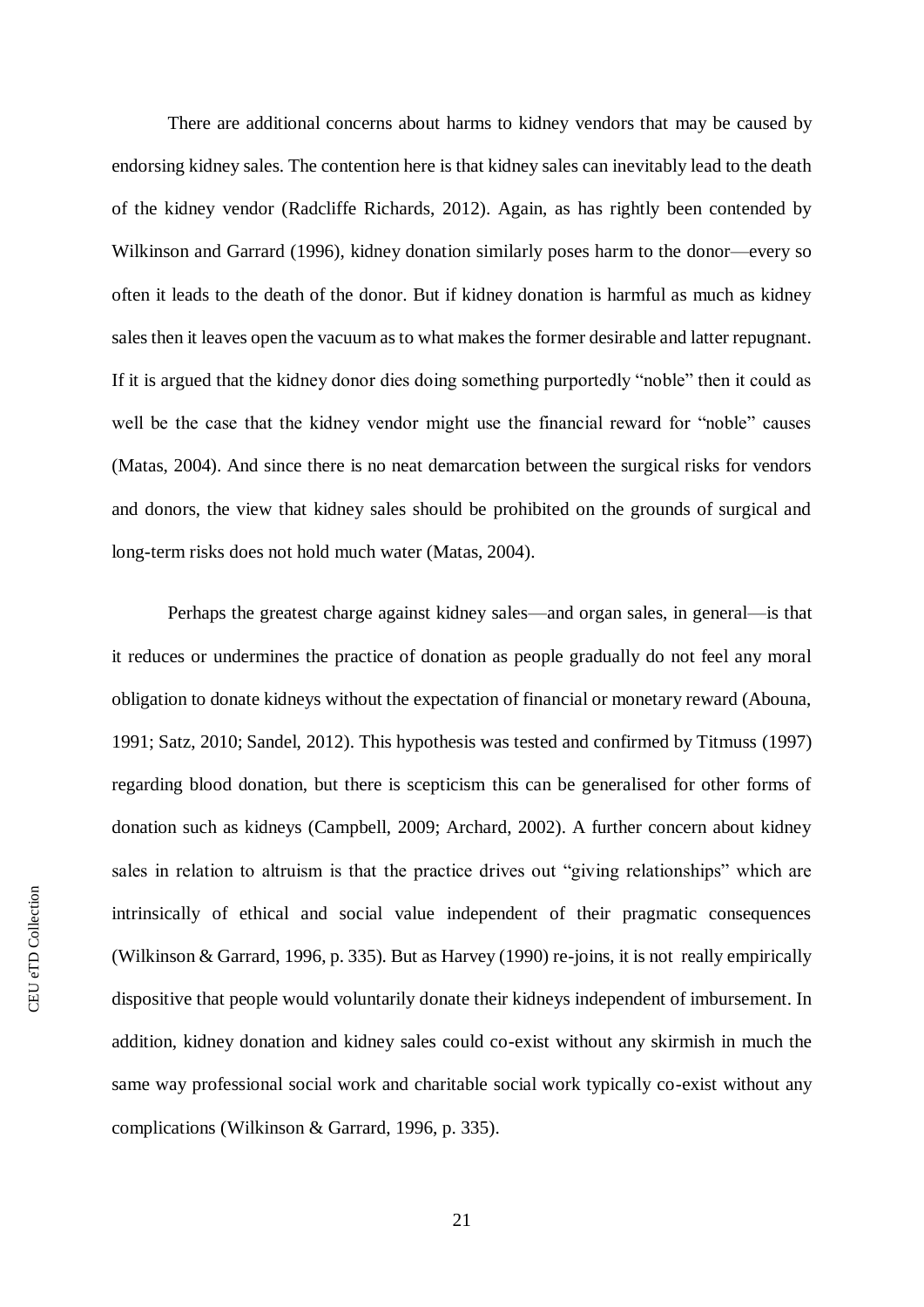| Pro Kidney Sales | (1) shortage in human kidneys      | (1) commodification               |                     |  |
|------------------|------------------------------------|-----------------------------------|---------------------|--|
|                  | (2) illicit trade in human kidneys | (2) exploitation of the poor      | Contra              |  |
|                  | (3) nephrectomy and risky labour   | (3) harms and risks to the vendor | <b>Kidney Sales</b> |  |
|                  | (4) the primacy of autonomy        | (4) lack of genuine consent       |                     |  |
|                  | (5) "prima facie" claims           | (5) crowding out of altruism      |                     |  |

<span id="page-28-1"></span>

From the foregoing reviews of the rationale behind the clamour for kidney sales, it is lucid that the issue necessitates a more focused—or, more precisely, in-depth—ethical enquiry given the woolliness of the traditional arguments marshalled for and against a regulated market in kidney. I shall assess the criticisms against kidney sales in the third chapter of this research. In the next section, I will show that arguments on both sides to the conundrum miss the point and that we need a novel lens as much to comprehend as to address it, untethered by emotional sensibilities, unfettered by atavism, and put aright by the intricate frugality of rational deliberation. (2) exploitations and risky thround (3) exploitation of the poor<br>  $\frac{25}{56}$ <br>
(3) membrectomy and risky labour<br>
(4) lack of genuine consent<br>  $\frac{25}{56}$ <br>
(5) "prima facie" claims<br>
(5) conveding out of altruism<br>
From the

#### <span id="page-28-0"></span>*1.4. Implications for Ethical Enquiry*

All the urgings pro and contra kidney sales suffer from grave maladies; hence it is unsurprising that the stippled argumentations have continued ad nauseam, for far from inspiring a *consensus sapientium*, they have not really succeeded in addressing the multifarious challenges associated with the proposal for a regulated market in kidney sales. Part of the problem, I think, lies in the failure of market proponents and opponents in clarifying the pertinent terms of the debate and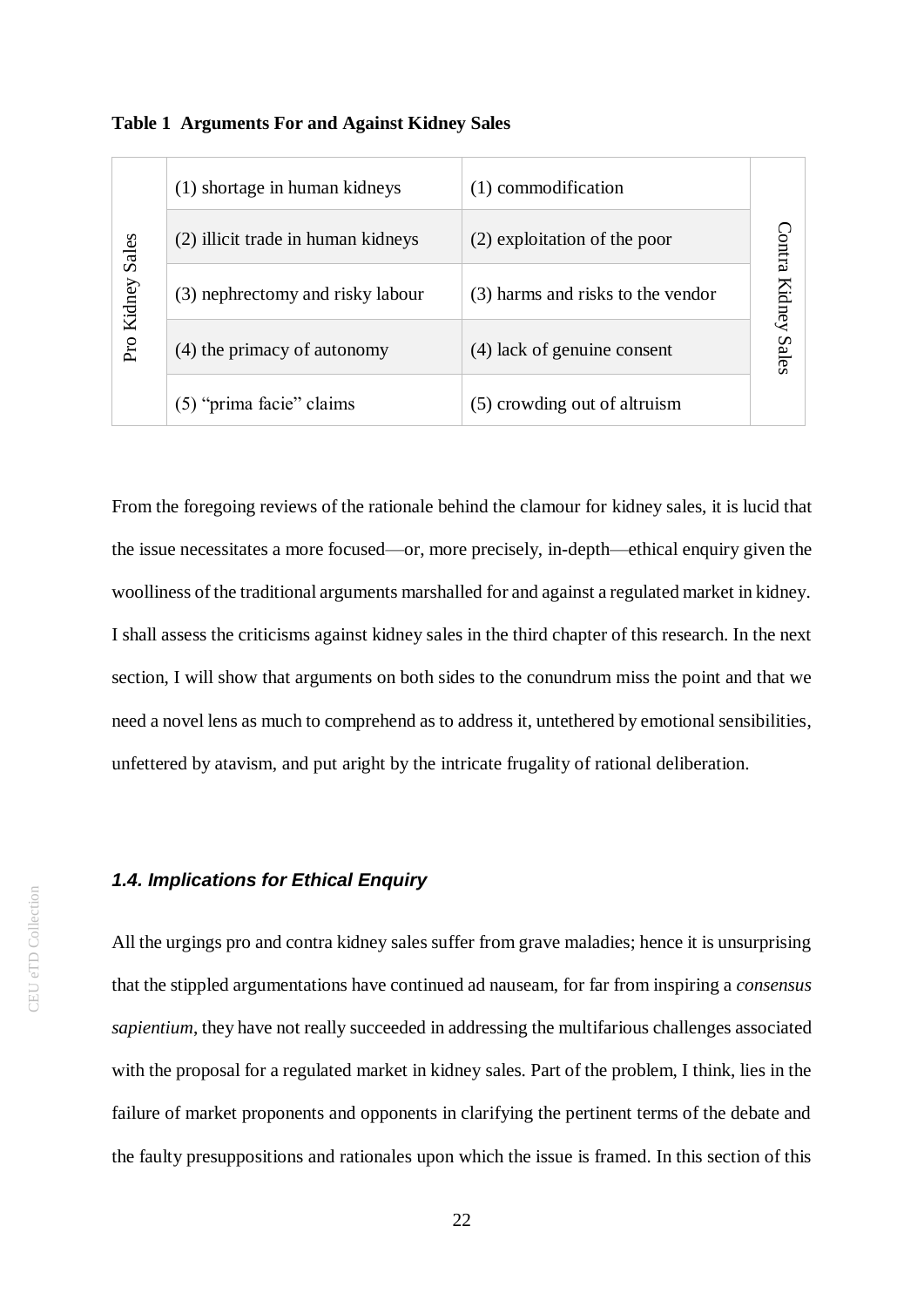chapter, I attempt an elucidation of the salient leitmotifs in order to bring the problem to a novel light within which to appositely approach it.

The foundational supposition of the contention for commercialisation of kidneys, to begin with, is the putative shortage of kidney supply. The argument seems to draw ethical conclusions from empirical observations—this is speciously tinged with the colourations of a naturalistic fallacy. Kidney shortage cannot, I think, be the basis of ethical verdicts as to whether it is right or wrong to commercialise human body parts. Sandor (2014) is categorically right to aver that "scarcity is a policy problem of allocation and better management of health care while the nature and methods of the consent and the status of the human body are ethical and legal issues" (p. 399). Indeed, it seems to me that the commercialisation of human kidneys would equally not address kidney shortage, neither can individual altruism or the state promotion of what Sandor (2014) calls "biosocial solidarity" do any better. Economics must be deftly disentangled from ethics, for whereas the former addresses the problematic of how to satisfy unlimited human needs with scarce resources available to us, the latter is concerned with what it means for a life to flourish. And, for lives to flourish in the eudemonic sense, we need to traverse the notion of scarcity and decipher other avenues to ground one's right to dispense with one's kidneys as one chooses.

If scarcity is not a ground for commercialising kidneys, the gruesome fact of the illicit trade in kidneys is not a sufficient ground for commercialising it, either. That state laws notwithstanding how ogrish they might appear—are almost inevitably trespassed by criminals does not mean that criminality should be legalised, tout court. Indeed, crimes are committed everywhere and everywhen—corruption, rape, murder, stalking, and what have you. Apposite law enforcement agencies are needed to curb these vicious proclivities in much the same way that the illicit trade in kidneys requires robust and effective law enforcement; for the

23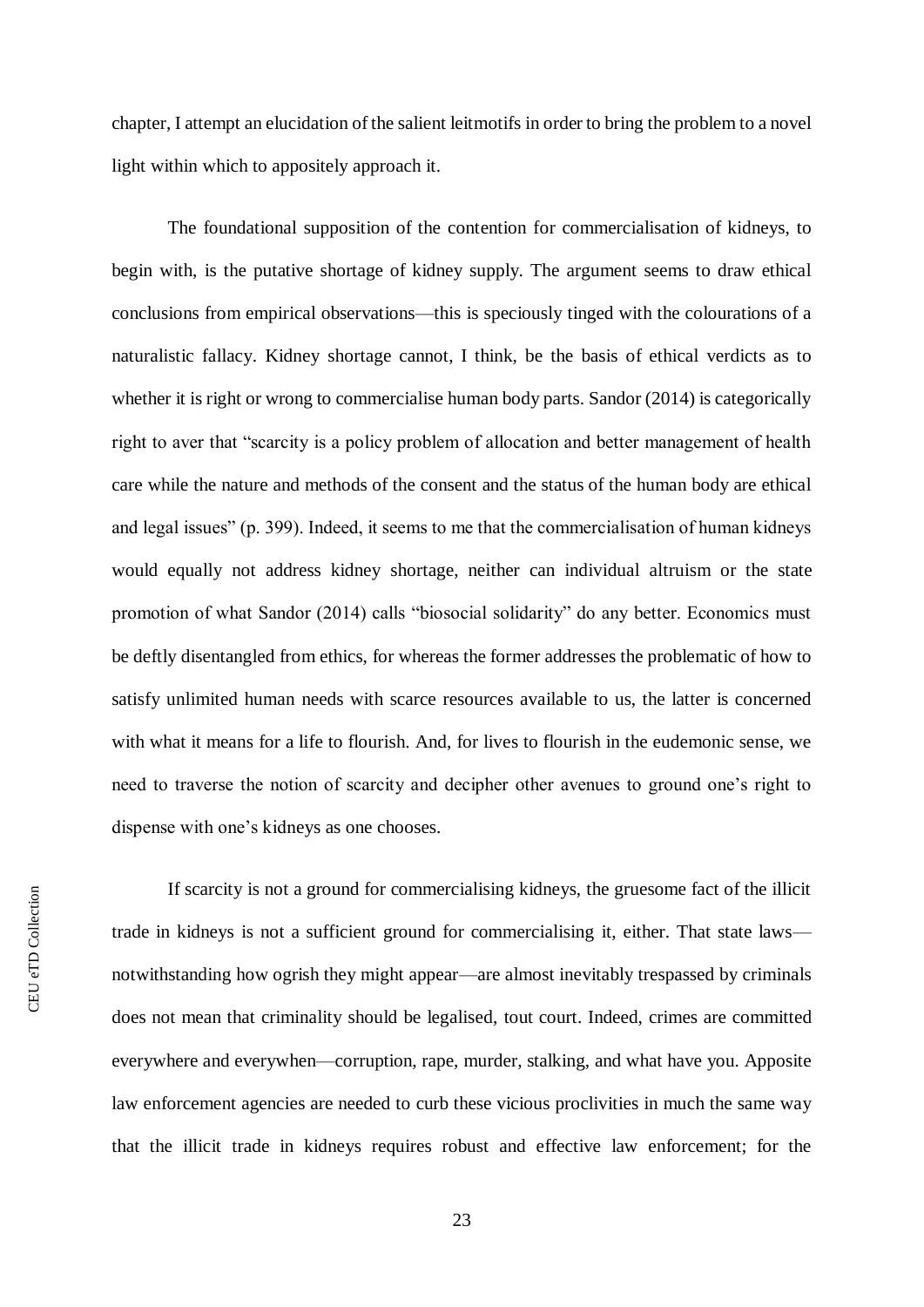commercialisation of kidneys would not halt the illegal markets in kidneys since some desperate kidney recipients would still want to exploit the illicit networks to obtain cheaper kidneys. In matters of demand and supply, the price of commodities is often a significant determinant of consumer behaviour. Hence, the need for other spheres to ground the commercialisation of kidneys beckons.

Furthermore, the analogies—between risky nephrectomy and risky labour, and between kidney sale and the sale of other tissues—are very much susceptible to the fallacy of false analogy, not least because there should be a distinction between regenerative and nonregenerative organs. Sandor (2014) posits that regenerative organs or tissues—blood, semen, eggs, bone marrows, for instance—involve less harm to the patient provided the surgical procedure or extraction is performed devoid of any complications whilst non-regenerative organs—kidneys, heart, liver, say—involve significant harm and thus require a composite concatenation of information and consent (p. 400). This distinction is crucial, I think, because it shows that the intensity of harm is incomparable in the cases which are generally compared with nephrectomy. Again, one could quit doing risky labours if one thinks it is incompatible with one's autonomy, but how does one regain one's kidney after it is sold and if the aftermaths of nephrectomy engender death? Risky labour is, I think, a faulty analogy and cannot serve as the backdoor to permitting kidney sales. And whilst donation founded on altruism is a supererogatory act, kidney sales via manipulation leads to bitterness and regrets. Moniruzzaman's (2012) ethnographic fieldwork in Bangladesh robustly unearths the torment that accrue from "bioviolence" as Bangladeshi organ sellers wail in excruciating pain and insomnia for having been manipulated to vend their organs.

It seems to me that only the argument founded on personal autonomy can ground the right to commercialise human kidneys. But, again, the proponents of the autonomy-centred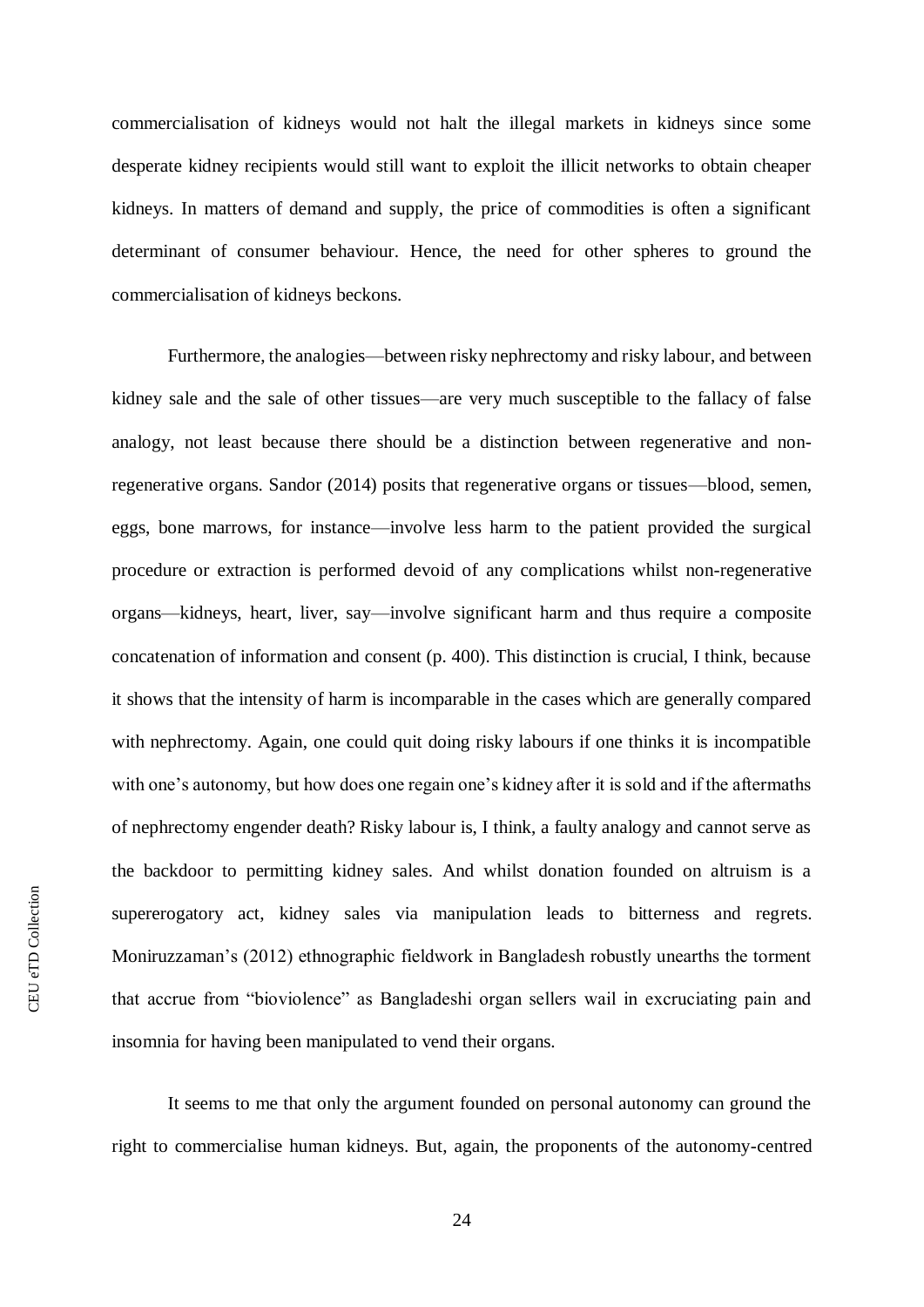contention have not appositely clarified what they mean by personal autonomy—the concept is frequently employed by liberals and non-liberals in ways that are, in my view, vaguely ambiguous. What does it profit a word if it gains the world and loses its own meaning? I do think that clarifying the features of autonomy in respect of rights and bodily integrity would serve to dissolve the various counterarguments from commodification, exploitation, lack of genuine consent, harm, and the putative crowding out of altruism. For, personal autonomy, appositely comprehended, is the bailiwick of the liberal community—if one is to validate commercialising kidneys, then there is no better foundation to build upon than that jutted out by liberalism. Personal autonomy is consistent with *living* rather than *cadaver* donation as my focus in this research is the former. The justification for concentrating on kidney sales by the living is that the argument for kidney sales has been furnaced in the language of reducing—or, in the extreme, eliminating—shortage by increasing living donations. And, furthermore, personal autonomy invariably applies *not* to corpses but to animate beings-in-the-world within the constraints of spatio-temporal realities.

Philosophers usually make a distinction between morality and ethics, with the one pointing to what we owe one other—actions done to others—and the other fixated on actions that concern one's own life (see Habermas, 2003; Appiah, 2005). My contention for "moralised markets" in human kidneys draws on this crucial distinction, for it seems to me that our bodies and how we employ them belong, in the final analysis, to us, and what we owe one other is respect for their bodies and how they utilise them for their own ethical flourishing, assuming that they are autonomous. One final disclaimer: this is not policy research that delves into problem-solution nexuses. This is a work of ethics, and though it could have myriad policy implications, that is beyond the scope of this research. If one is interested in policies related to kidney trade, I would suggest looking through some policy papers elsewhere; but if one is interested in exploring this difficult subject with the conceptual tools of philosophy, then one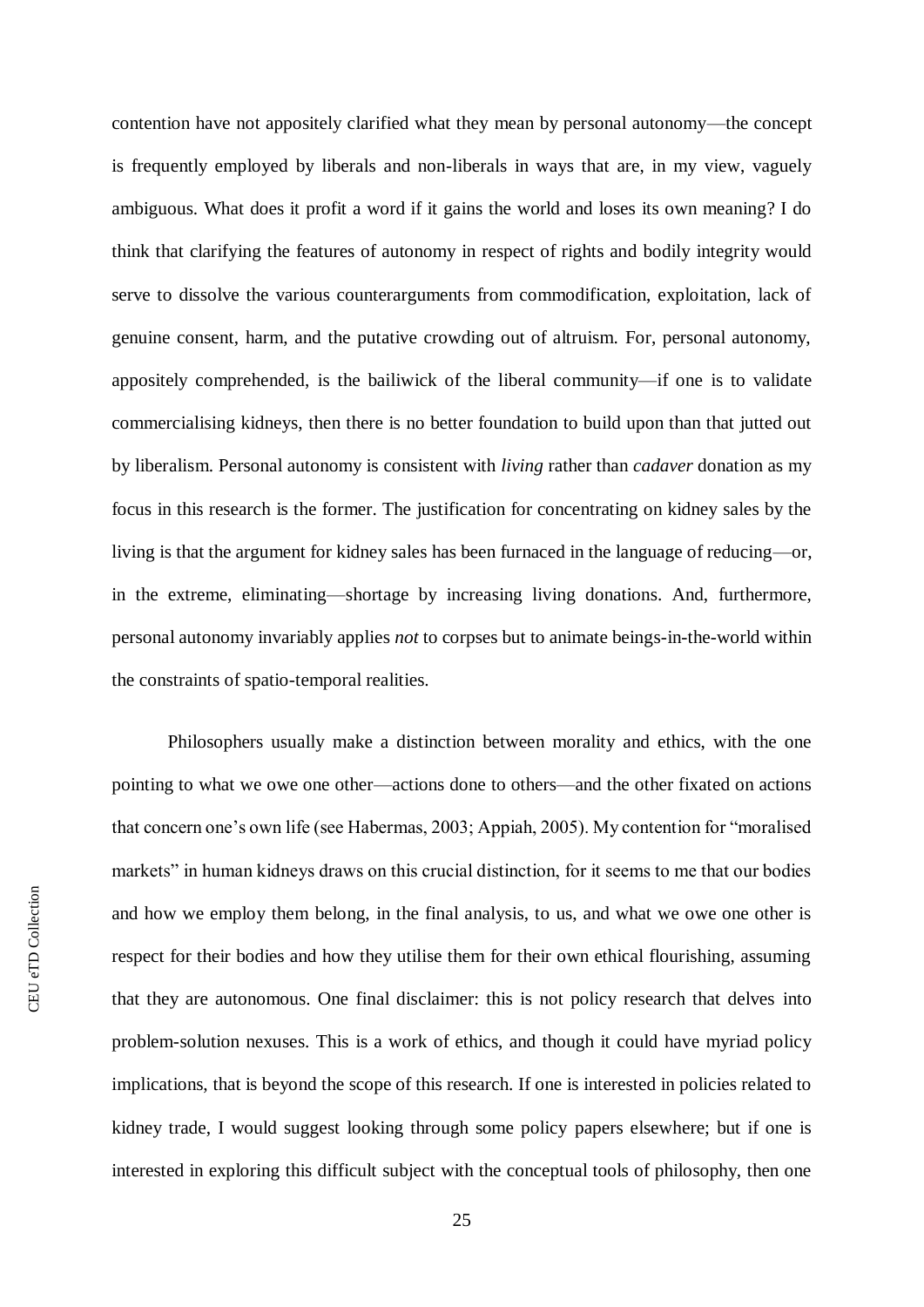is obviously welcome. I may not be able to persuade you that the commercialisation of kidneys should be based on shortage or illicit trade—I do not, in fact, share these views—but I can well convince you to *think things through* within the parameters of personal autonomy. To this issue I turn in the second chapter.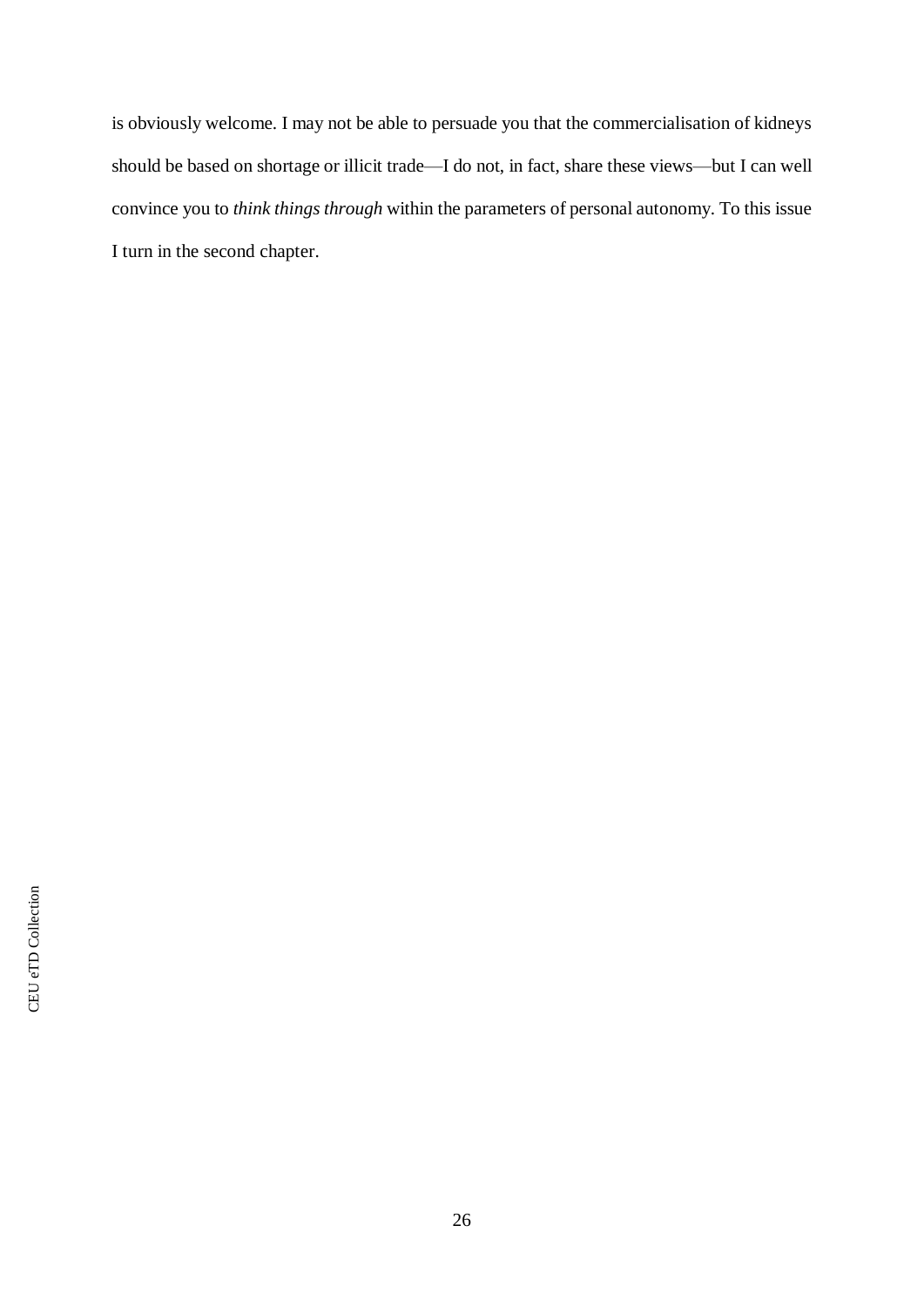### <span id="page-33-0"></span>**CHAPTER 2: THE ETHICS OF ORGAN SALE**

In the part which merely concerns himself, his independence is, of right, absolute. Over himself, over his own body and mind, the individual is sovereign.

—John Stuart Mill

The question of personal autonomy, of the rights over one's body—bodily autonomy—and of the relationship between the state and the body is one that has long perturbed moral, legal and political theorists. Notwithstanding the putative amorphousness of the concepts of personal autonomy, bodily autonomy, and bodily integrity, they are the terminus a quo and terminus ad quem of the prevailing liberal ethos. Because the problematic of kidney sales intersects the spheres of autonomy and bodily integrity—and, a fortiori, the domains of rights and justice this chapter will serve as the framework with which to gauge the moral permissibility of the regulated markets in human kidneys. The first section focuses on the exposition of personal autonomy in respect of bodily autonomy and integrity. The second section is devoted to the discussion of personal autonomy from a rights-based framework. And the final section applies the garnered concepts to the issue of whether and when kidney sales may be permissible.

#### <span id="page-33-1"></span>*2.1. Personal Autonomy, Dignity, and Justice*

Personal autonomy seems to have a short history and a long past. From the time of Plato and Aristotle through to Kant and John Stuart Mill, the notion of personal autonomy has been the subject of much contestation—albeit from distinct perspectives. However, the idea of personal autonomy as a signifier of bodily autonomy and integrity is one that contemporary bioethicists and legal theorists have yet to figure out. In this section, my discussion of personal autonomy will be tendentiously presentist with an eye on its implicature for bodily autonomy and bodily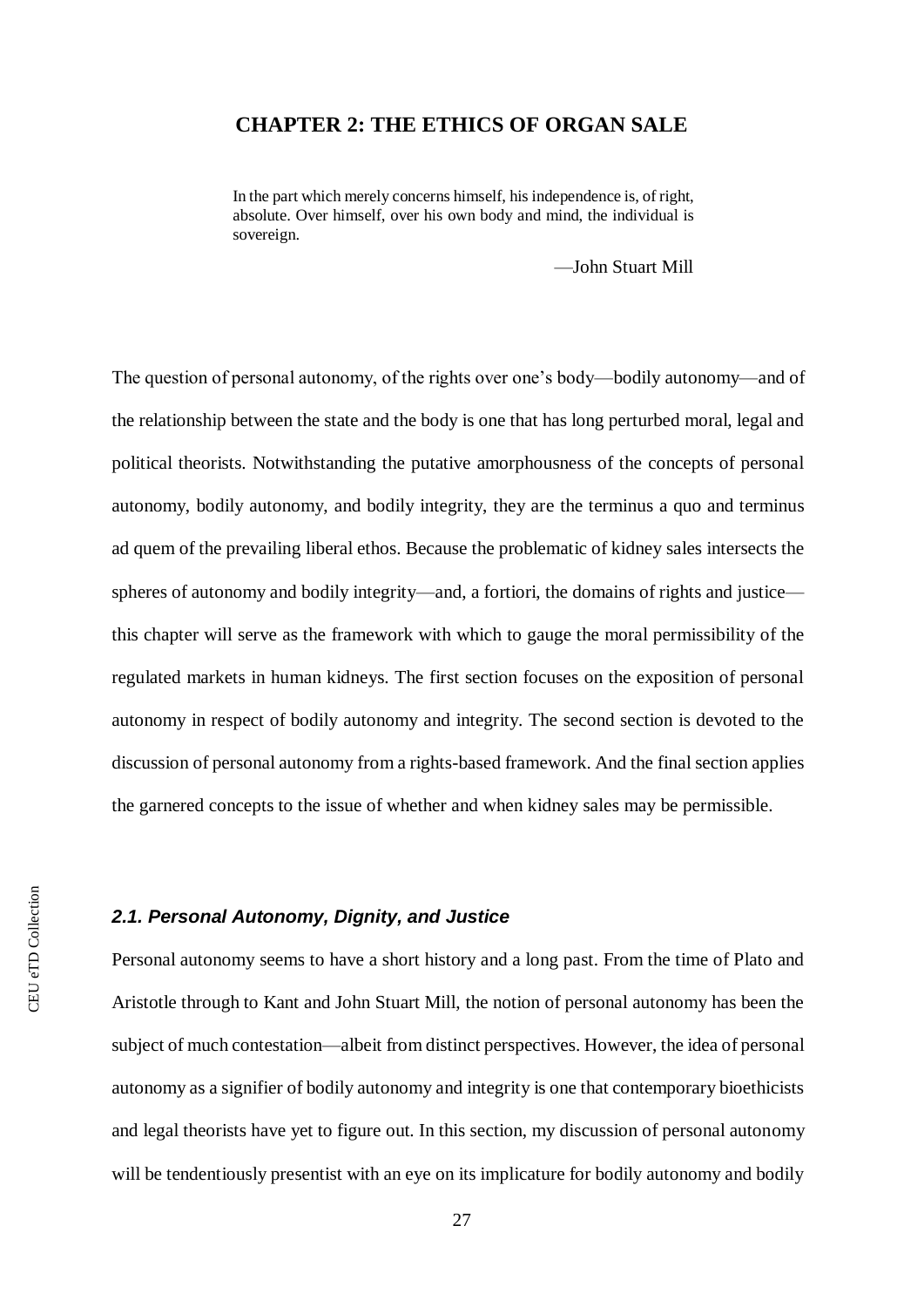integrity. Again, the emphasis in my deliberations is personal autonomy rather than moral and political autonomy. Whilst personal autonomy centres on the individual's capacity and agency to choose and decide for himself or herself independent of any specific moral principles, moral autonomy focuses on individuals' independent decisions that are consonant with some moral laws or principles. For its part, political autonomy is the characteristic feature that ensures that one's decisions are respected within a political context. These forms of autonomy are, I think, conceptually distinct and must be kept apart to evade the fallacy of equivocation.

#### <span id="page-34-0"></span>**2.1.1. The Demands of Personal Autonomy**

Etymologically "autonomy" derives from the Ancient Greek word *autónomos*—αὐτόνομος which is a conjunction of αὐτός (self) and νόμος (rule)—autonomy is by definition self-rule, that is, the capacity for self-governance (Wicks, 2016, p. 2). By fusing the word "personal" to autonomy, however, the idea of self-governance transmogrifies into a more intricate concept in need of further elucidation. What does it mean to govern one's person? And, furthermore, what does personal autonomy demand? A succinct voyage into the idea of personhood would clear, I think, the ground for a fruitful discourse on personal autonomy.

Whilst striving to define personhood some theorists have tended toward some sort of Cartesian dualism—Cartesians make a distinction between the *res cogitans* (the thinking mind) and the *res extensa* (the corporeal body) with the latter subordinate to the former. This means that the conscious subject is disembodied: it is the thinking that forms the basis of personhood rather than the mechanised body which is only there to be dominated by the mind (Shildrick, 1997). Warren (1997) contends that it is the psychological component—the mental and behavioural capacities—that makes a being a person rather than its biological and physiological features. This viewpoint is likewise endorsed by Singer (1995) who considers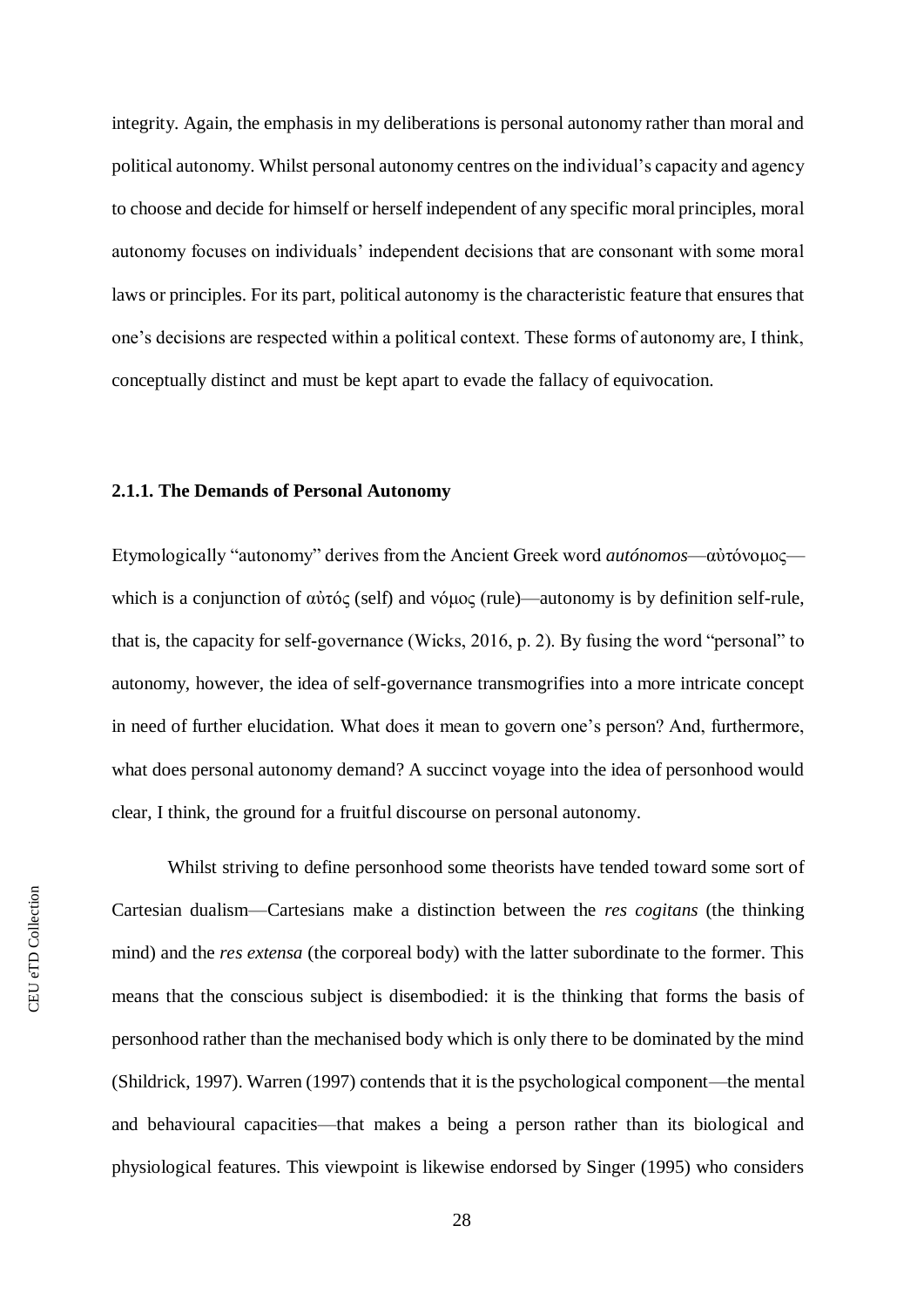consciousness and the capacity for reason as the criteria of personhood—with this, Singer conveniently excludes children as well as those in persistent vegetative state from personhood. Similarly, Harris (1985) contends that the rational capacity to value one's existence is the basis of personhood; once this capacity is lost, personhood also vanishes. Accordingly, for these authors, the human body is not useful for personhood since the person is simply his or her own consciousness.

There are a few caveats, however, with the allusion to rationality as the essence of personhood. First, it seems impossible, I think, to reconcile such a perspective with the concept of human rights which are applicable to all of humanity independent of rational capacity. The patient in a persistent vegetative state—although incapacitated to make any conscious decisions about his or her life and continued treatment—still possesses rights including the right to life and to freedom from degrading treatment (Wicks, 2016). Second, such an approach that emphasises the priority of the mind would find it hard to explain the persistence of a person over time. Do I cease being Promise once I lose my capacity for psychological experiences—that is, my self-awareness of my continued existence over time? The psychological criterion of personhood—the so-called psychological-continuity view endorsed by Parfit (1984) posits that one's past or future person depends on the inheritance of some mental features. But some authors have rejected this and instead endorsed the brutephysical view which suggests that an individual's bodily features uniquely picks him or her out through time (Korsgaard, 1989; Olson, 1997). Merely losing one's rational capacity does not rid one of one's personhood; nor does the loss of one or more bodily characteristics preclude our participation in personhood. By this we are drawn into the metaphysics of personal identity which is the topos of contestation amongst metaphysicians. Although the temptation from my philosophical training endears me to delve into this fascinating debate, I do not address this issue as it is beyond the scope of this research.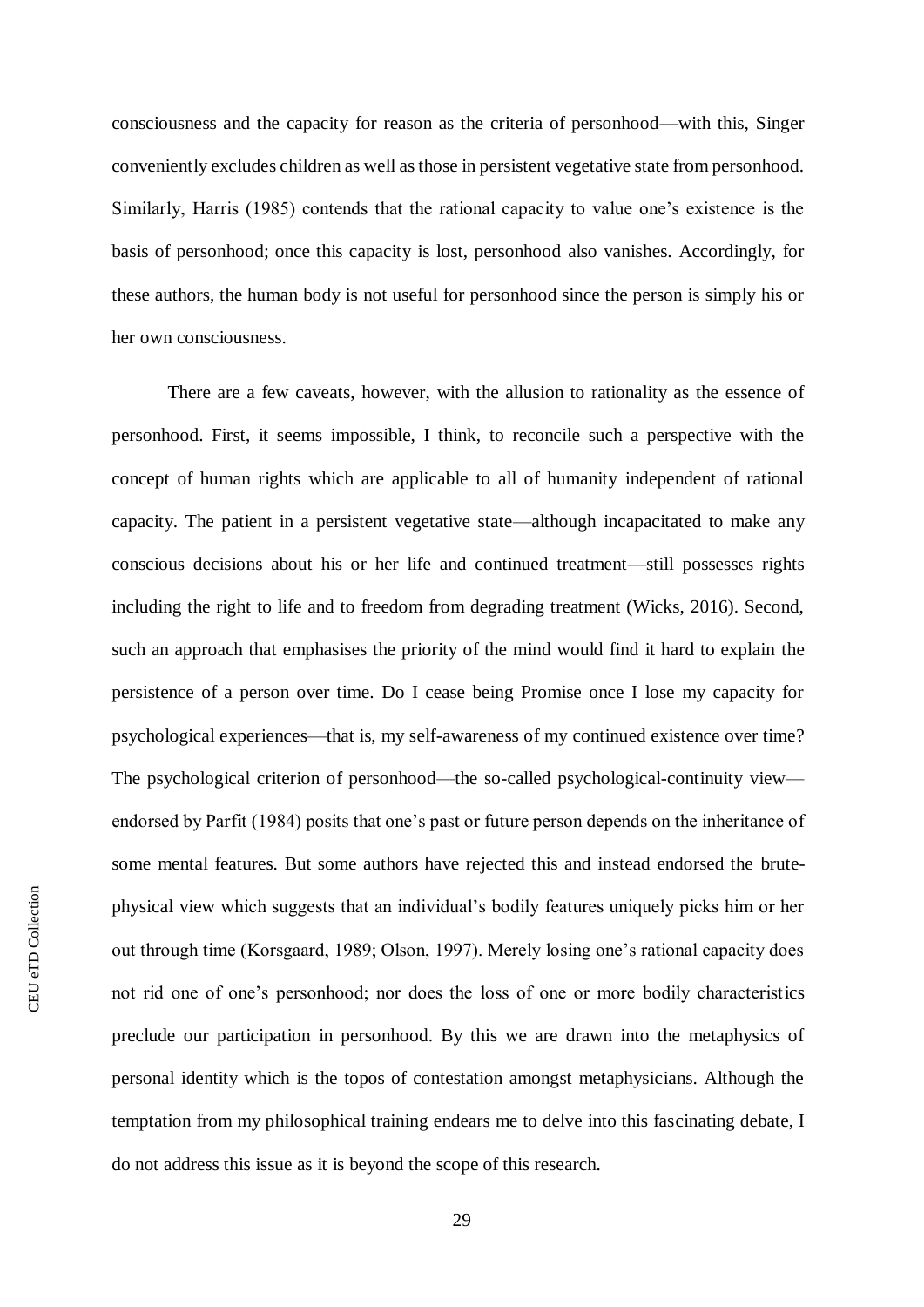Indeed, it seems to me that any person is a concatenation of psychological and physiological properties—an entity is a person if he or she is an embodied being conscious of its occupancy of the same body, of its continued existence over time, and has rational capacity. To govern one's person is to have control over one's body and mind, that is, to be the sole author of one's own decisions and choices in relation to one's present conditions and future activities as well as the basic capacity for retrojection into one's past activities. As persons inhabiting a spatio-temporal universe, our rational and physiological capacities to engage with the world around us make us who we really are, give us our true identity. To exercise personal autonomy is to "identify standards, preferences and values and to have your own actions and events in your life to conform to those standards, satisfy those preferences and realise those values" (Herring & Wall, 2017, p. 575). Our bodies act as the point of convergence between our subjectivities and the objective universe where our standards, values, and preferences are ultimately realised (Herring & Wall, 2017).

Personal autonomy in relation to our bodies thus refers to two dimensions: bodily autonomy and bodily integrity, with the one pointing to intentional action and the other pointing toward freedom from physical interference (Wicks, 2016; Herring & Wall, 2017). These dimensions, though closely related, are conceptually distinct. Whereas bodily integrity refers to freedom from physical interference with one's body—the "negative liberties" such as freedom from physical assault, punishment, torture, compelled eugenic sterilisation; and positive duties on the state to protect persons from interference with their bodies—bodily autonomy means that an individual is free to do whatever they want with their bodies provided they do not interfere with others' bodily integrity (Herring & Wall, 2017, p. 575). Personal autonomy demands that the decisions of the embodied self be respected; and because our subjective experiences—pleasure, pain, well-being, flourishing, identities, relationships, and the like—are mediated by our physiological capacities, it is through having regard for others'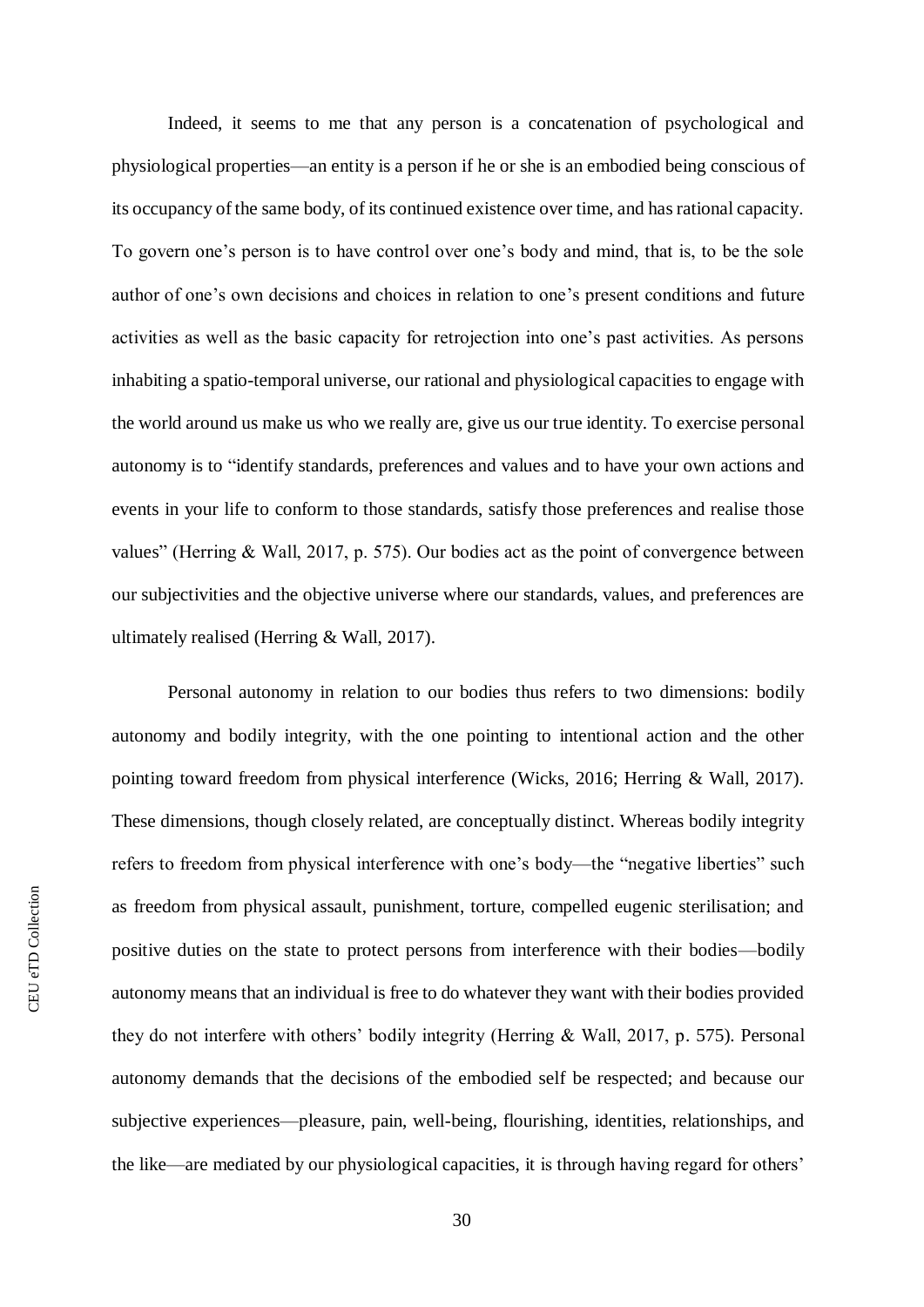bodies that we allow them the room to flourish. Bodily autonomy and bodily integrity posit the body as akin to a property right that excludes others from the body (I shall discuss this in section 2.2 of this chapter). But the question immediately arises: what does it take to be veritably autonomous—that is, what are the minimum criteria of personal autonomy? To this problematic I turn in the next section.

#### **2.1.2. Minimal Conditions of Personal Autonomy**

Different authors have outlined a myriad of conditions for personal autonomy. Harry Frankfurt and Gerald Dworkin are often credited with developing the hierarchical account of personal autonomy. For Frankfurt (1988), the minimum condition for ascribing personal autonomy is that an agent's first-order desire to commit an act is sanctioned by a second-order desire that endorses the first-order desire: we are autonomous, in other words, to the extent that we have the ability not only to identify with our desires but also to consider overriding them. Dworkin (1988) takes this idea further to delineate two conditions of personal autonomy: authenticity and independence. A person's desires and motives are authentic to the extent that they identify with them; and whereas those desires and motives are procedurally independent if they are sieved of manipulation, coercion and deception, they are substantively independent insofar as the person does not renege on the autochthonousness of his or her thought and action prior to acting on his or her desires and motives (Dworkin, 1988).

Both hierarchical accounts have been refuted. Frankfurt's account does not make room for the possibility that the second-order, higher-order, desires can be subject to manipulation by a hypnotist, and it is quite foolhardy to regard a hypnotised—mind-controlled—agent autonomous; hence a historical account of how such second-order desires are generated is indispensable for an account of personal autonomy (Mele, 2001). Further, it seems impossible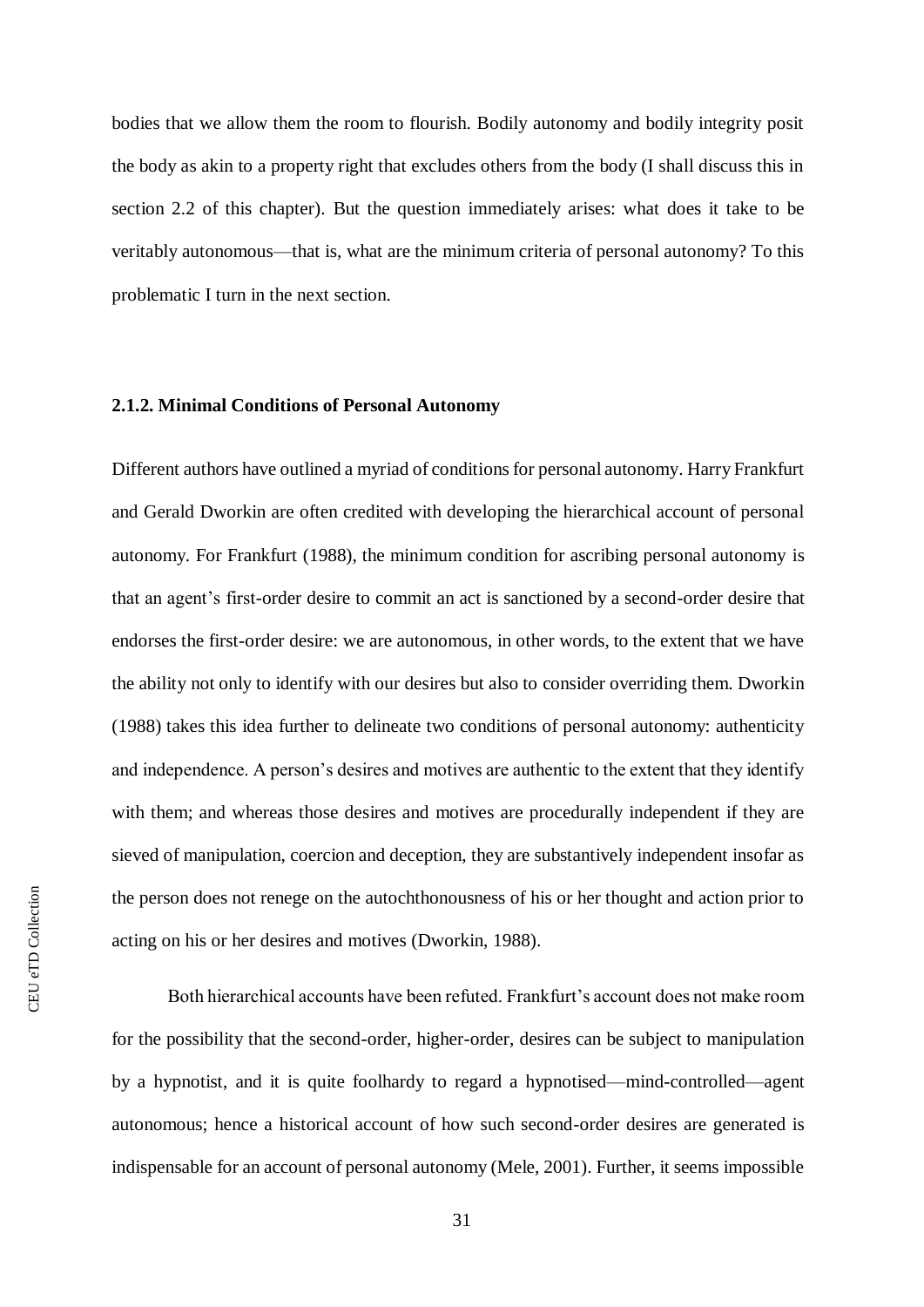to identify the sources of the second-order desires that Frankfurt mentions, for if they themselves depend on third-order and fourth-order desires and so on, then there is the danger of infinite regression whereby we cannot lay hold on one source to determine the agent's autonomy (Watson, 1975). Dworkin's account—though distinct from Frankfurt's owing to its addition of independence as condition of autonomy—is similarly problematic in part because it does not provide any account as to why autonomy is compromised by factors such as coercion, manipulation, and deception (Taylor, 2009). Taylor's work attempts to provide an account of autonomy that is rid of coercion and manipulation and deception, and that also meets the condition of the agent identifying with his or her autochthonous desires and motives.

In an overextended formulation of the conditions of personal autonomy, Taylor (2009) argues that the "threshold condition" must be met in order for a person to be considered autonomous in respect of kidney sales. The threshold condition posits, first, that "the information on which she based the decision has not been affected by another agent with the end of leading her to make a particular decision, or a decision from a particular class of decisions" (p. 7); second, that "if the information on which a person makes her decision has been affected by another agent with the end of leading her to make a particular decision, or a decision from a particular class of decisions, she is aware of the way in which it has been so affected" (p. 7); and third, that "if the information on which a person bases her decision has been affected by another agent with the end of leading her to make a particular decision, or a decision from a particular class of decisions, and if she is not aware of the way in which the information on which she is basing her decision has been so affected, then she did not make the decision that the agent who was affecting the information she had access to with the intent of leading her to make a particular decision intended her to make" (p. 7). Such a rather abstruse condition of personal autonomy may well explain how coercion or manipulation could be excluded from the content of an autonomous decision, but it does not descry a factor such as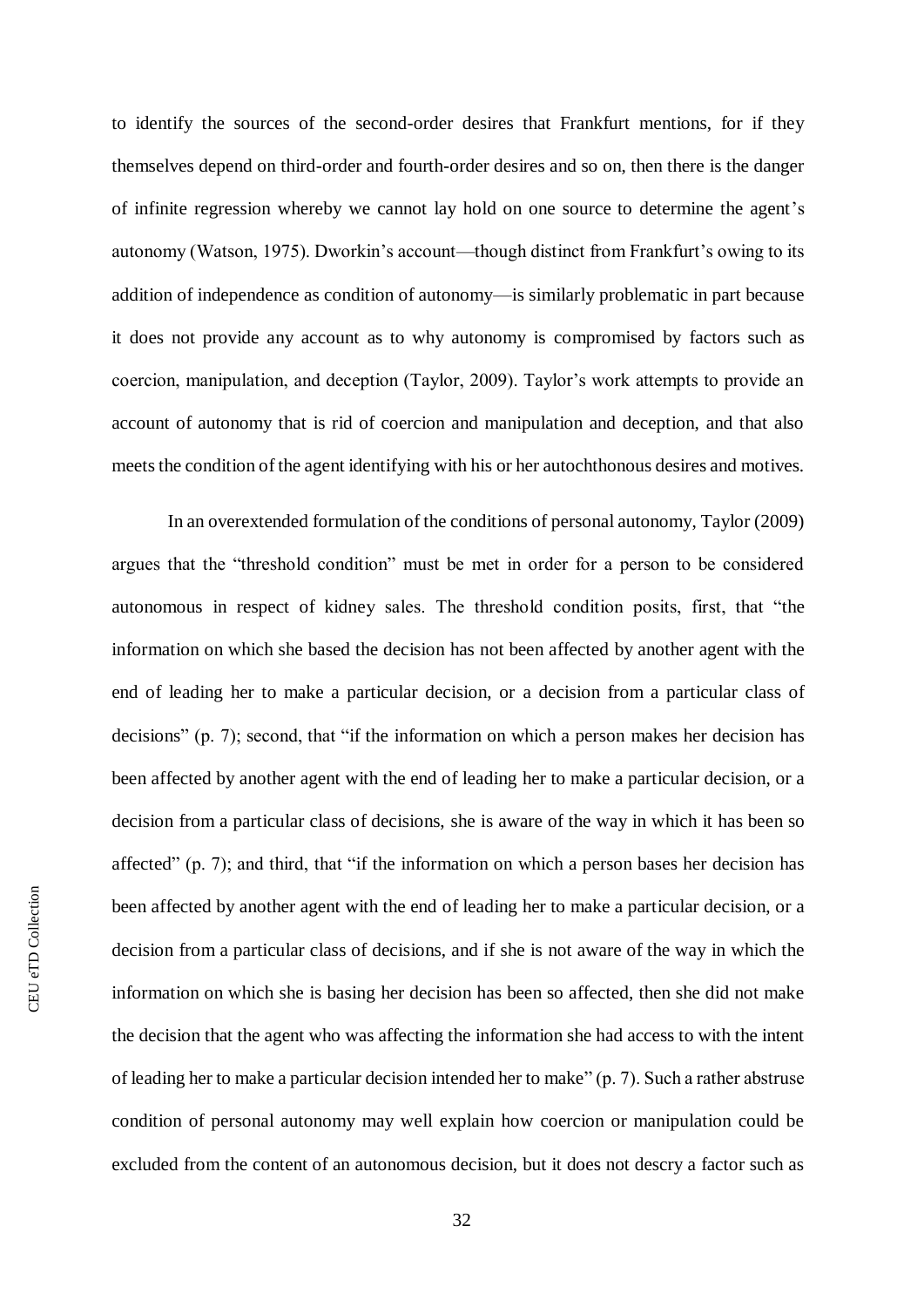poverty that might impede autonomous decisions even with the absence of those autonomyundermining conditions.

Raz's (1988) tripartite conditions of autonomy include endowment with appropriate mental abilities to form and execute intentions, availability of options to choose from, and the absence of manipulation and coercion (p. 372). Whilst it is quite lucid that Taylor's (2009) conditions implicitly satisfy the criterion of the absence of coercion to a large extent—and minimum rationality and adequate options to a lesser extent—it seems to me that these accounts of personal autonomy preclude the autonomy-constitutive condition such as the availability of minimum resources—food, shelter, education, healthcare, and basic income devoid of which autonomy is virtually impossible.

In my view, whilst adequate mental capacities which enable us to identify with our goals and desires—and to choose from an adequate range of options—and the absence of coercion are all conditions for autonomy, they are inadequate since the dearth of minimum resources by itself can constrain an agent's options, diminish his or her mental abilities—poor nutrition, say, can impede the functioning of the brain—and coerce an agent to do what he or she would otherwise not do had he or she been provided with those resources. An ideally just state is one that makes it possible for all citizens to have these minimum resources that are profoundly constitutive of personal autonomy. I label these minimum resources "autonomyconstituting" in part because without them the discourse on personal autonomy would be halfbaked. Once everyone has these minimum resources and provided also they themselves have appropriate mental capacities and are divested of coercion, manipulation, and deception—that is, provided they meet Taylor's threshold condition—they should, I think, be allowed to do as they please with their bodies in their quest to nurture and lead ethically flourishing lives.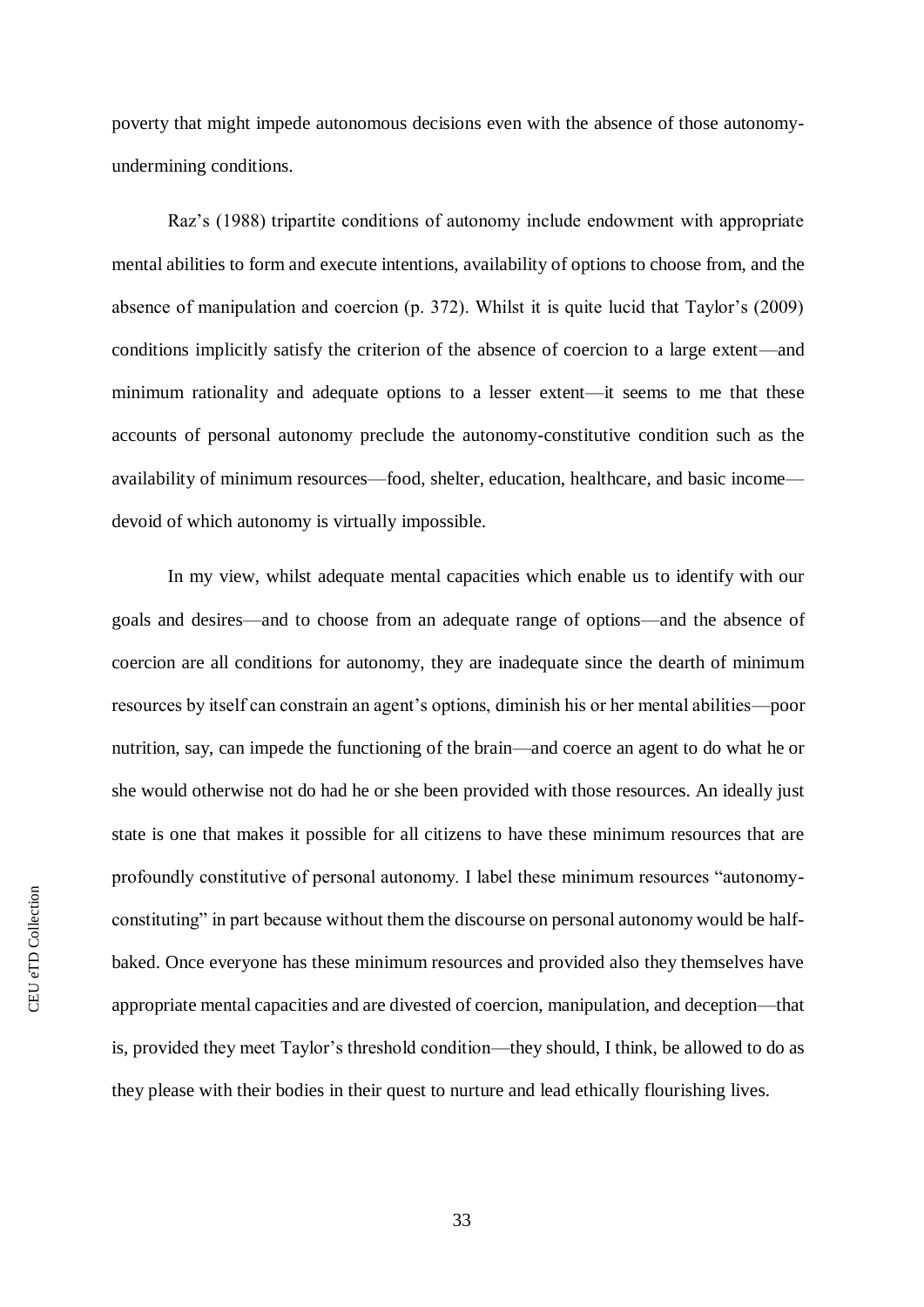### **2.1.3. Self-Respect, Dignity, and Justice**

In the previous sections, I discussed personhood and personal autonomy. The question arises as to what connects these concepts? It seems to me that self-respect is one concept that plaits them together. Self-respect has to do with the relations amongst persons and respect for the intrinsic worth of persons *as* persons. Two kinds of self-respect are frequently distinguished namely, recognition self-respect and evaluative self-respect. Whilst the former is an intrinsic property of persons, the latter is essentially acquired through one's efforts, character and moral conduct (see Darwall, 1977; Dillon, 2018; Fabre, 2006, pp. 28–30).

Recognition self-respect—variously dubbed "status worth"—is worth that derives from one's essential nature as a person. To respect oneself as a person involves regarding and appreciating oneself as having dignity by virtue of being a person and this acts as a moral constraint on our action. Given that equality, agency, and individuality have been considered as the foundation of dignity in the Kantian diction, three forms of recognition self-respect can be distinguished. First, respect for oneself as a person amongst other persons within a moral community, that is, as an equal with other persons such that one understands oneself as possessing certain moral rights that other persons ought to respect (Dillon, 2018). This type of recognition self-respect precludes one from selling oneself into slavery, for example. Second, respect for oneself as an agent that can act in an autochthonous way and value appropriately (Dillon, 2018). This type of recognition precludes one from engaging in selfdebasing acts since it would imply that one does not respect oneself as an agent. Third, the respect for oneself as an individual with one's own normative self-conception about what it means to ethically flourish: a person who lives an inauthentic live and blandly follows the caprices of others would then be regarded in this sense as lacking this type of self-recognition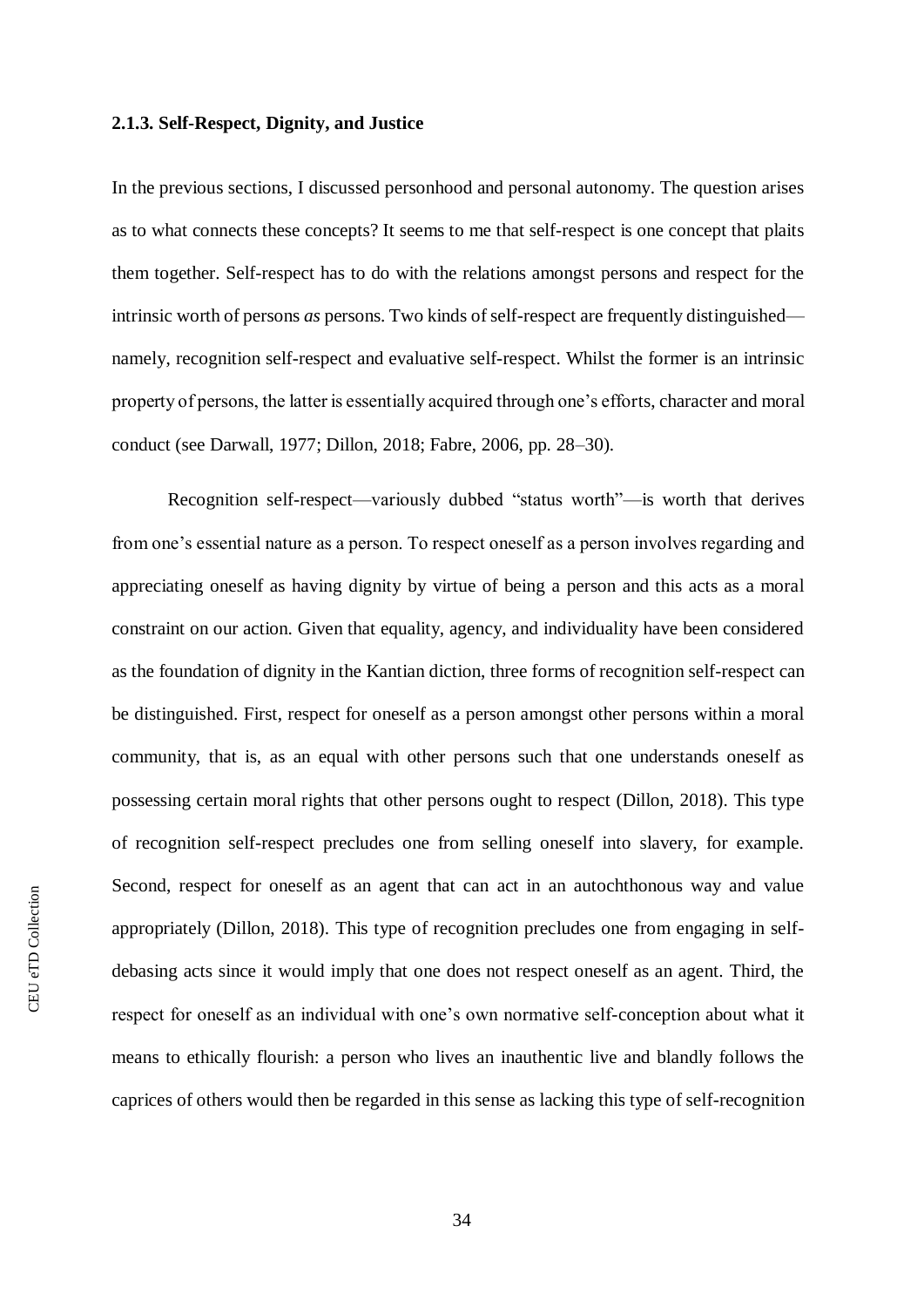(Dillon, 2018). All these forms of recognition self-respect pinpoint the intrinsic worth of persons that constrains degrading treatments.

Evaluative self-respect—in stark contrast to recognition self-respect—rests on the appraisal of oneself that derives from the normative self-conception that one has *as* a person. Evaluative self-respect ensures that one lives up to the values, commitments, and standards that one sets for oneself (Dillon, 2018). Through what we do or become—through our behaviour and acts—we either merit or do not merit evaluative respect. Although it is a matter of justice that there is recognition respect for one another in a moral community, the same cannot be said for evaluative respect for one another—in other words, evaluative self-respect is beyond the scope of justice even though others' disapproval of our pursuits that exhibit features of persons could hamper our flourishing. The reason is in large part because justice is concerned with how we should act toward one another than with how we should feel toward one another (Fabre, 2006, p. 29). Having some mental disposition toward other persons is emblematic of evaluative self- respect and this is rather impossible to gauge from the normative standpoint of justice.

The type of self-respect employed in this research is recognition self-respect. A just society is one that provides avenues for persons to respect themselves and to respect one another just by virtue of their personhood. Exactly in consequence of all persons having projects and plans and goals, failure to respect them as persons with some intrinsic moral worth and dignity would really deter them from flourishing. Thus, a well-ordered society promotes equal respect for all by virtue of their personhood and deters persons from degrading themselves and others. In the next section, I turn to rights in terms of their forms and functions.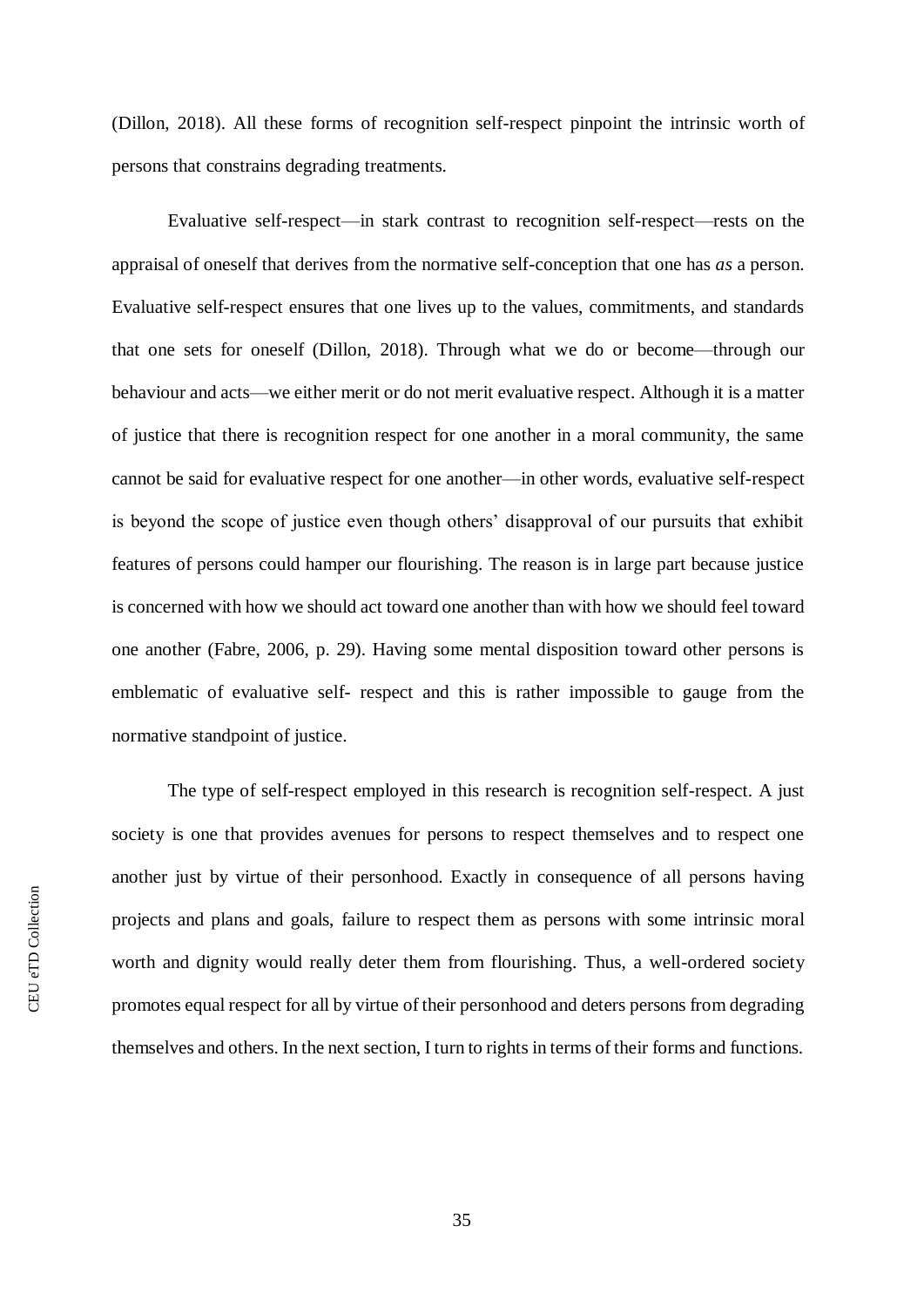# *2.2. Clarifying Rights: Form and Function*

Personal autonomy in relation to our bodies is, as I have argued, akin to a property right. That bodies are similar to property rights implies that they are possessed by individual persons and could be utilised—when the minimal conditions of personal autonomy that I have outlined are satisfied—by individuals in whatever ways they themselves deem fit, including, of course, to make profit from the sale of parts of those bodies. There is no better way, I think, to explicate and to comprehend the body as a property right without an analysis of rights in terms of its form and functions and reasons. In this section, then, I analyse the possession and utilisation of the body from a rights-based perspective in order to expatiate on its implication for sale of body parts—kidneys, in particular—especially in the domain of moral enquiry. To begin with, I comprehend rights as legally or morally or customarily valid entitlements that ensure the performance of certain types of actions on the part of the individual and also the performance of certain types of actions on the part of society—government and other individuals—in the protection of the individual from legal, social, and political interference. This definition is, I think, fairly consistent with those of most scholars on rights such as Jones (1994), Campbell (2006), Hohfeld (1917), Raz (1988), Feinberg (1970), and Edmundson (2012).

# **2.2.1. Form: Privileges, Claims, Powers, Immunities**

The eminent American legal theorist Wesley Hohfeld is prominent for promulgating a schema for understanding the nature of rights and the logical relations between rights. Hohfeld (1917) underlines four basic kinds of rights—oft-times dubbed "Hohfeldian jural relations" (Kramer, 2001)—namely, (1) liberty-rights, (2) claim-rights, (3) power-rights, and (4) immunity-rights. These Hohfeldian relations invariably delimit the relations two agents: the right-holder and the right-addressee, the two agents in the jural relationship.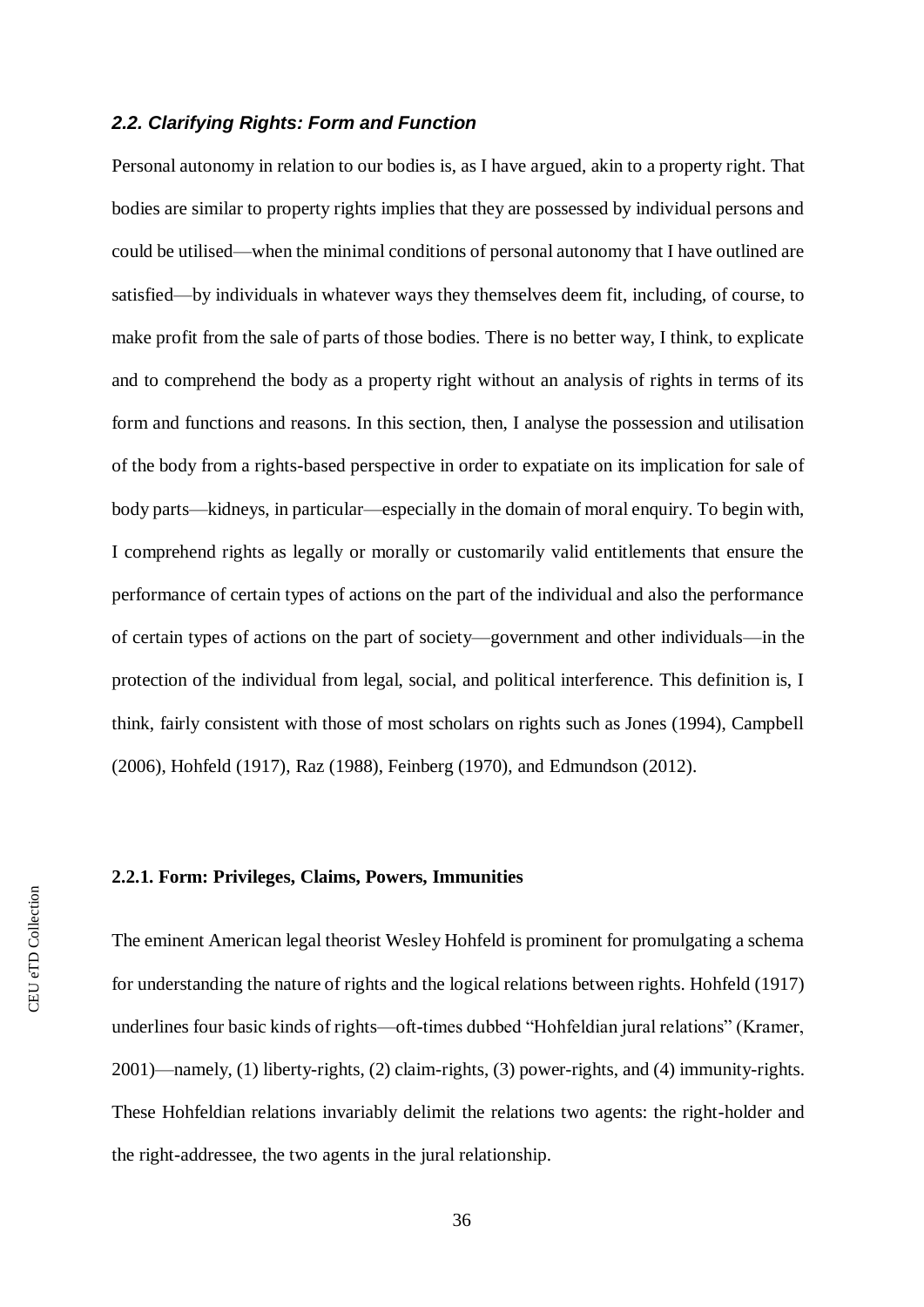Liberty-rights—or privilege-rights—ensure that the right-holder is exempted from performing a positive duty, that is, that the right-holder can act or not act. The rightaddressee's position is defined by the absence of right, and the correlative of the right-holder's privilege-rights is the complete absence of rights on the part of the right-addressee (Hohfeld, 1917, p. 710). Take, by way of a caricatural example, right to one's carriage. One has a right to ride one's carriage if one so chooses and no one has a right to deter one from doing that. By the same token, to assert that A has a privilege with respect to B is simply to assert that B has a no-claim against A's φ-ing; and, further, that A has no duty to B to refrain from φ-ing. Right to speech is an instance of privilege-right.

Claim-rights are the entitlements—positive and negative—of a right-holder that create duties for right-addressees (Hohfeld, 1917, p. 710). Claim-rights create either a positive or negative duty for right-addressees. Bodily integrity and property rights are paradigmatic claim-rights, for they create negative duties on rights-addressees to refrain from interfering with one's body and property (Wenar, 2005). Similarly, a contract between two parties—say, an employer and an employee—creates a claim-right for the employee to be paid her wages and a duty for the employer to pay the employee's wages. Children as well do have claimrights against abusive treatments from parents; and parents have a duty to ensure that their kids are well taken care of—say, by providing children with education. Entitlements and duties work as correlatives.

Power**-**rights pinpoint the capacity of a right-holder to alter the legal situation—the claims and privileges—of the right-addressee by imposing a novel duty on the right-addressee (Hohfeld, 1917, p. 710). If A promises B that she will do something, then she is automatically under a duty to do it; at one and the same time the promise precludes A's privilege not to do the thing in question and gives B a claim. Congruently, consider the relations between a sailor and a captain. A sailor may not have any particular duties to carry out at the moment, but the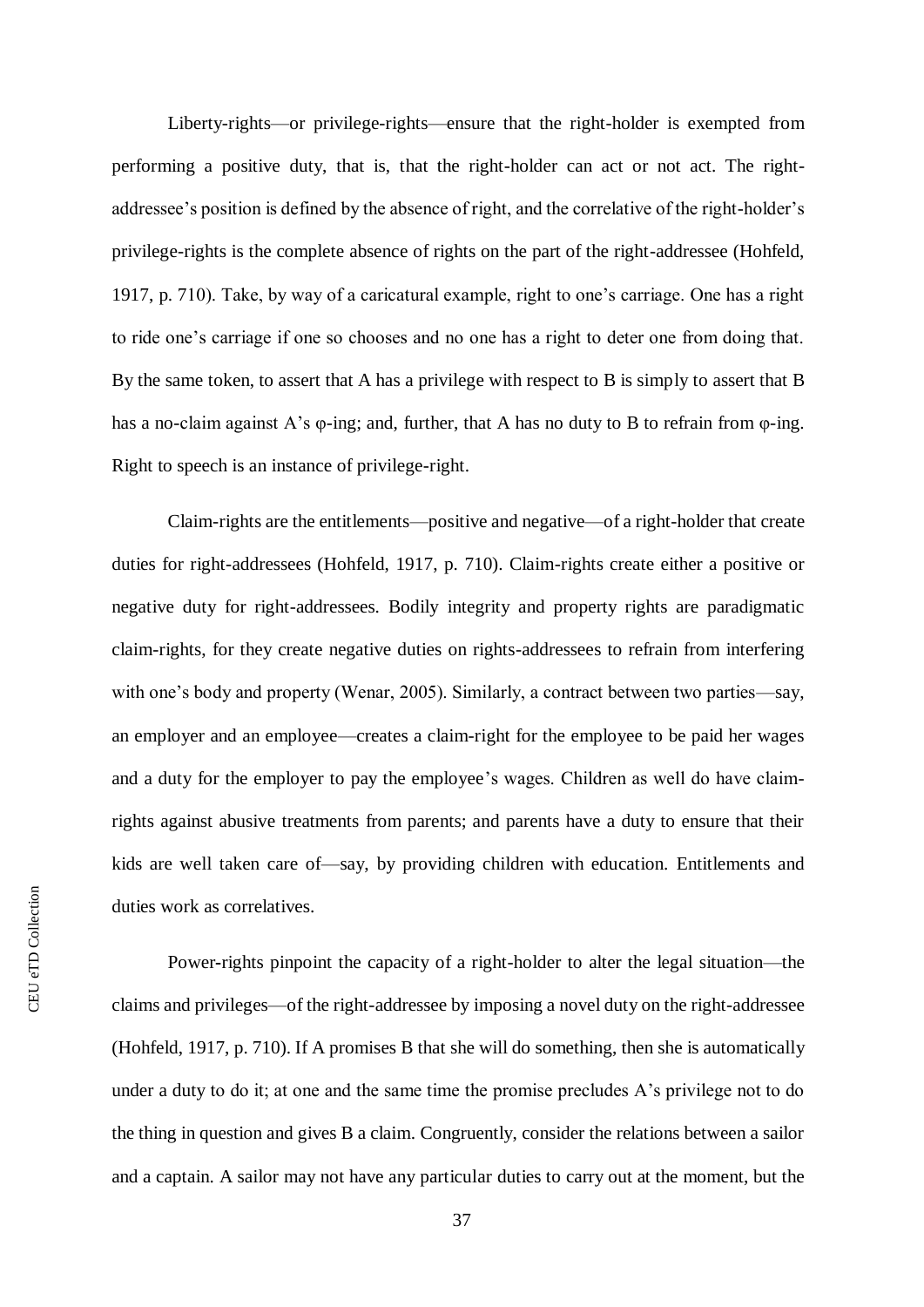captain of the ship has the power-right to order the sailor to perform a particular activity—for example, the captain could order the sailor to scrub the deck. By ordering the sailor to scrub the deck the captain alters the legal situation of the sailor, that is, the captain alters the situation from not-having-a-duty-to-φ to having-a-duty-to-φ; or, from having-a-privilege-to-φ to nothaving-a-privilege-to-φ. This is because the sailor had no duty to scrub the deck until the captain ordered him or her to do so. Power and liability are therefore correlatives (Hohfeld, 1917, p. 710). Wenar (2005) posits that the paradigmatic examples of situations whereby the right-holder can alter his or her right and those of the right-addressee include, but, of course are not limited to, selling, sentencing, and waiving, amongst others.

Immunity-rights are simply the inverse of power-rights, for they refer to the situation where the right-addressee lacks the legal capacity to alter the right-holder's claim or privilege. For example, no one has the right to impose their religion—say, Islam or Buddhism—on me; this means that I have immunity-right not to be compelled to accept anyone's religion. Immunity-rights are a core feature of American constitutionalism—and the constitutional practice of many established democracies today—which safeguards religious freedom (Jones, 1994, p. 24). The right of tenure of a professor is an immunity as it precludes his university from firing him. Immunity and disability are correlatives since the immunity of X disables Y from altering X's legal situation (Hohfeld, 1917, p. 710).

So far it could be realised that powers and liberties assume the form "X has a right to phi" whilst claims and immunities take the form "X has a right that Y phi—phi is used as an active verb (Wenar, 2005, p. 225). Hart (2012) regards the law itself as the union between primary rules—that is, rules that require agents to act or, contrariwise, to refrain from acting and secondary rules—that is, rules that sketch how agents can bring about and change those primary rules. Whereas primary rules founded on the Hohfeldian framework would, I think, comprise claims and liberties, the secondary rules would include powers and immunities. An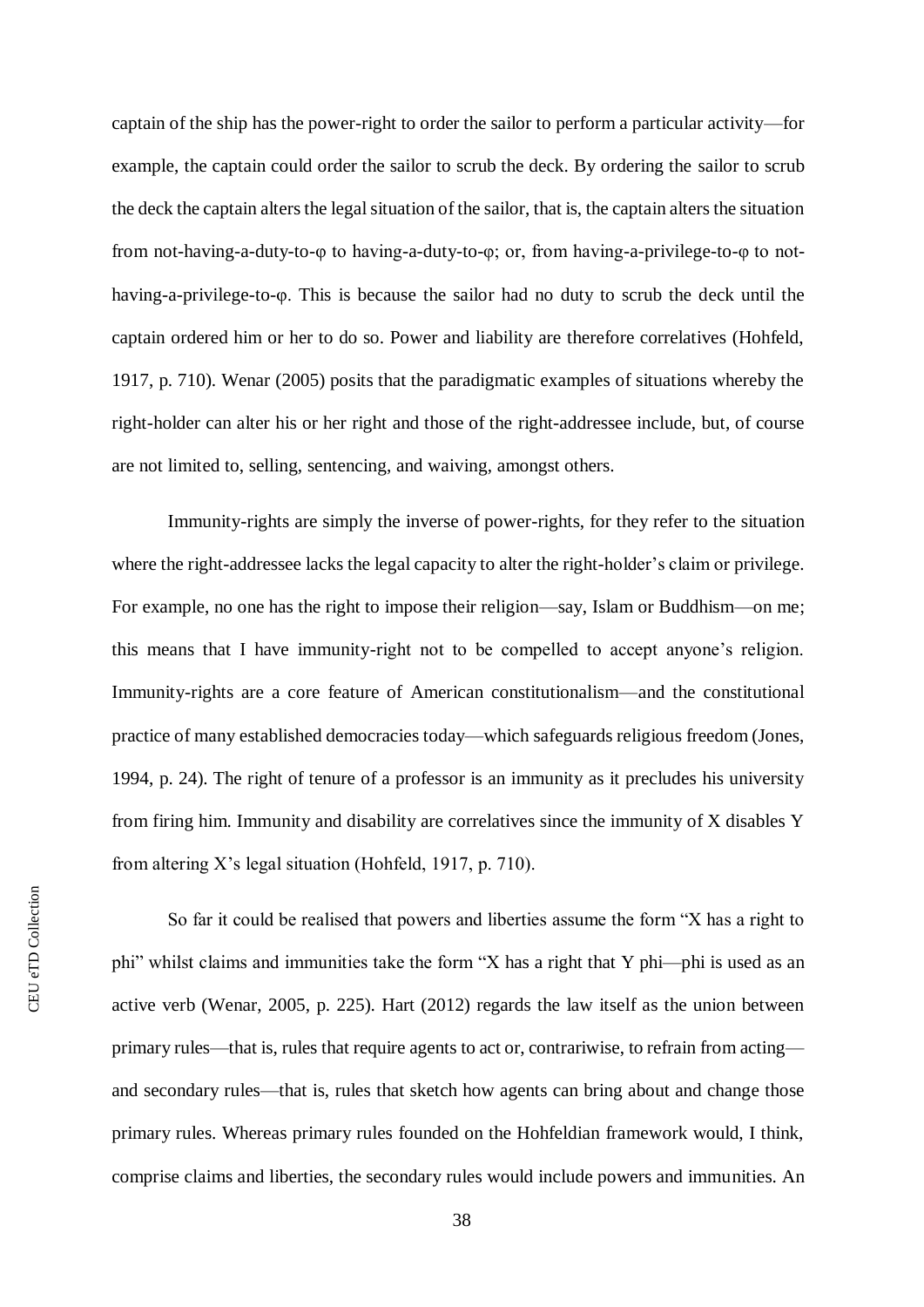alternative way many legal—and moral—theorists have categorised this is to posit claim and privilege, on the one hand, as first-order rights, and power and immunity, on the other, as the second-order rights: the second-order rights leave one the room to change first-order rights (Kramer, 2001; Kruft, 2004). Finally, it is also worth noting that legal rights like in the Hohfeldian schema do not relate to—they are not coterminous with—attitudinal rights such as rights to feel (affective rights), rights to doubt or to believe (epistemic rights) or even rights to want (conative rights); these attitudinal rights fall short of being classified in the same way as rights of conduct since they are only privileges (see Wenar, 2003). This distinction is quite crucial in disentangling legal, moral and customary rights from the mundane usage of rights.

What does it entail to assert that one has rights over one's body—that is, that one has bodily autonomy and bodily integrity—in the Hohfeldian schematised framework? Drawing on Wenar's (2005) informative diagram, this means that one has—from the first-order perspective—the privilege to do with one's body as one wishes, and the claim against others interfering with one's body. This claim generates duty on others not to interfere with one's body—say, it creates a duty on others not to touch one's body. From the second-order rights outlook, one has the power to change the status of the first-order rights—for example, one has the sole power to waive one's claim against others interfering with one's body as well as the immunity against other persons waiving one's claims to bodily integrity. Power and privileges can be formalised as *freedoms to* whilst claims and immunities are *freedoms from* (Wenar, 2005). All categories of rights— be they moral, legal, or customary—fit into the Hohfeldian analytical scheme.

But one's right over one's body does not include the privilege to harm others: the right has its contours even though those contours do not alter its fundamental shape. Mill's (1863) harm principle—a fraction which constitutes my epigraph at the top of this chapter—precludes the harming of others, for this would encroach upon others' bodily integrity and autonomy.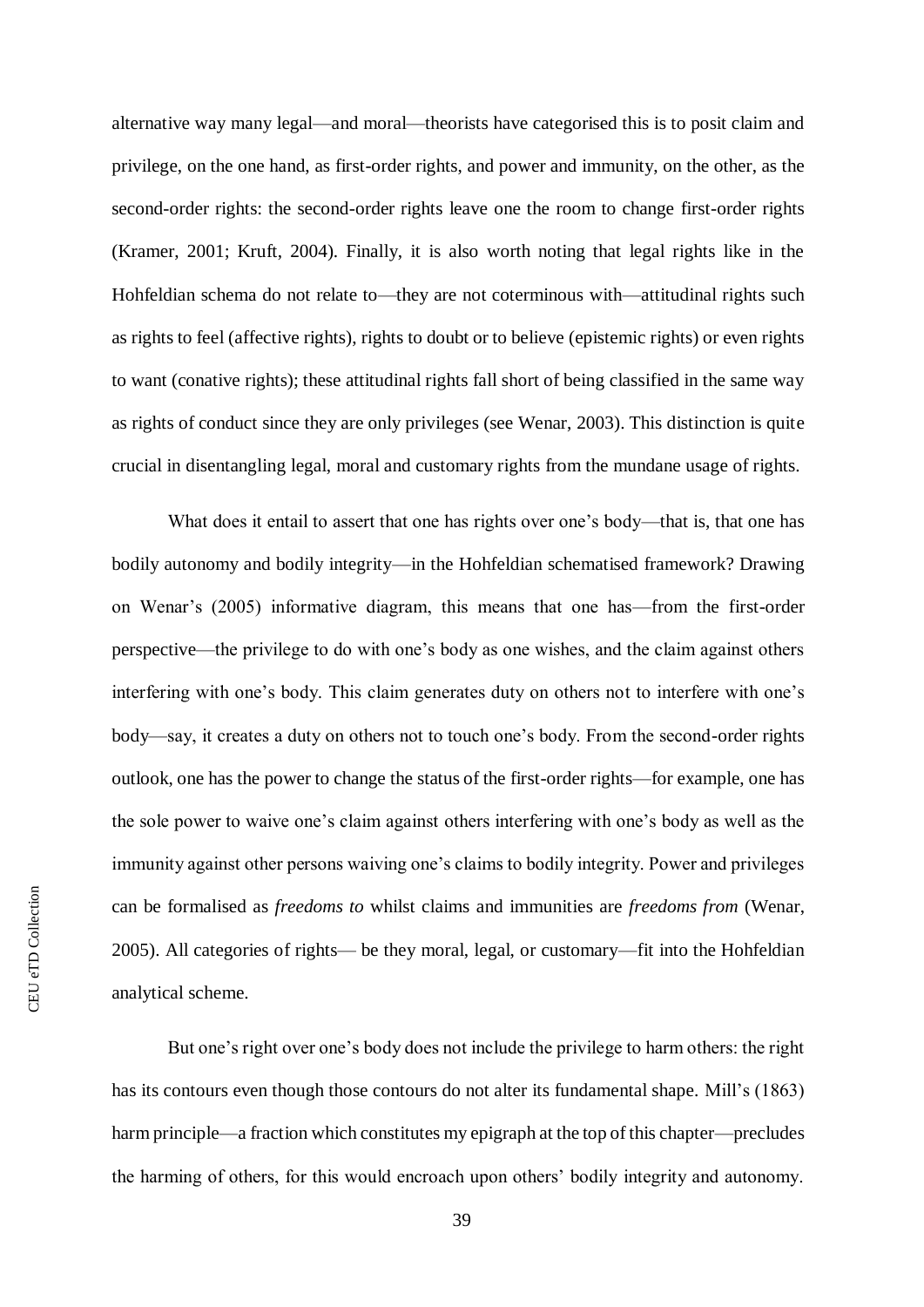Self-regarding actions—no matter how harmful they might be to one's well-being—are not, in the Millian peroration, in the sphere of justifiable state coercion. Although this is a controversial moral principle of liberalism, its merit lies in the fact that it attempts to defend individuality and personal autonomy against the parodies of custom and coercion. But, as I shall be arguing later, sometimes the state has to intervene to enhance our autonomy in part because some who may vend their kidneys are not really autonomous.

*Figure 1 Bodily Autonomy/Integrity in Hohfeldian Schema*



Adapted: Wenar (2005, p. 233)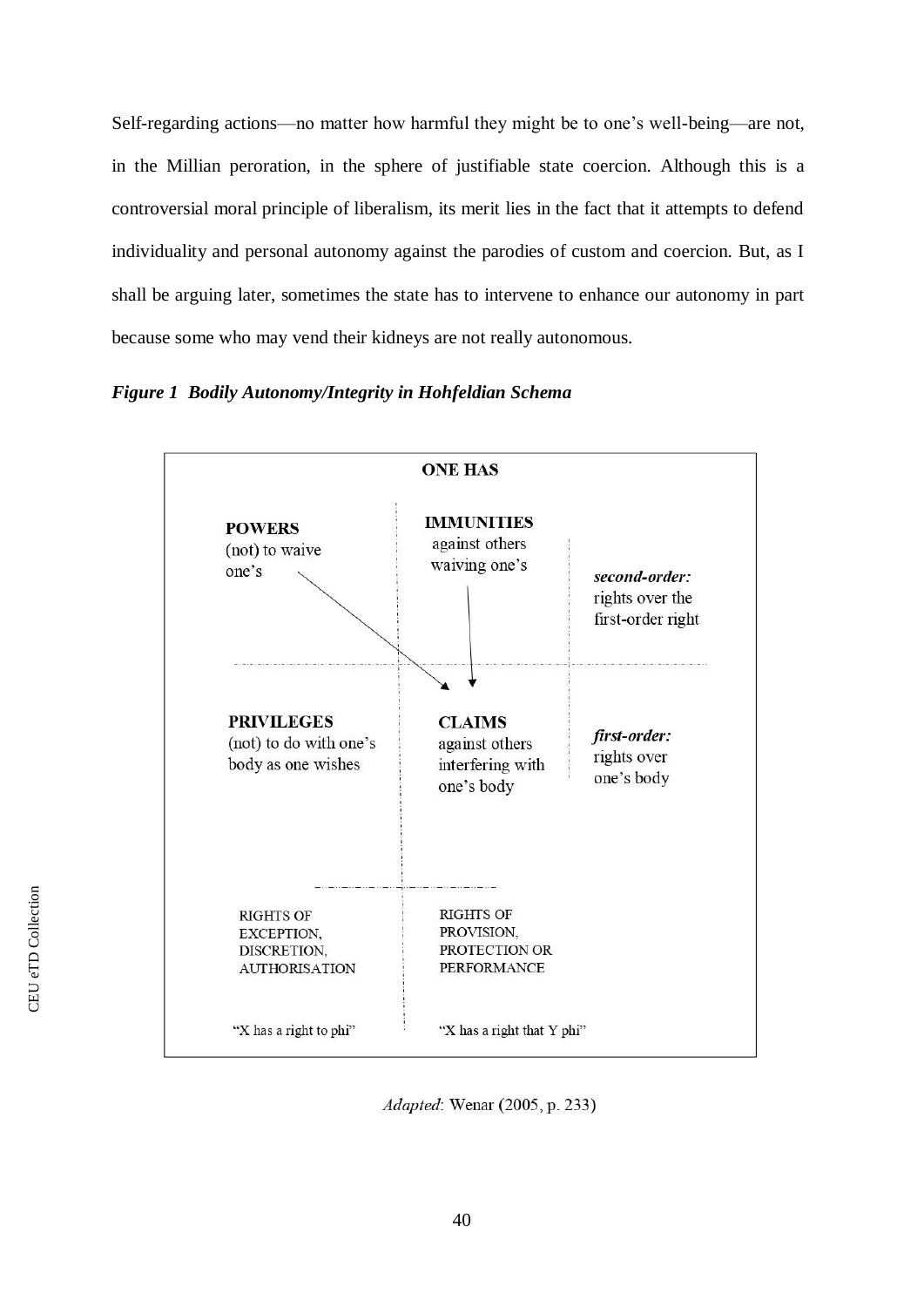I have so far been exploring the intricate discourse on rights. But what—the inquisitive enquirer might prod further—qualifies privileges, claims, powers and immunities as rights? What, to put it more bluntly, make claims, powers, liberties, and immunities invariably rights whereas oppositions and correlatives such as duties, no-rights, and disabilities are not rights? For some theorists, on the one hand, our choices—our wills—qualify those myriad subsets as rights, and for others, on the other hand, our interests qualify those subsets as rights. In the next section, then, I oppugn this longstanding quibble amongst theorists about the qualification of rights.

# **2.2.2 Function: Will versus Interest**

Theorists have long contested the function of rights in terms of what rights do for right-holders as well as what differentiates rights from other characteristics of the normative world such as principle, rules, and duties. The end-result of these contestations has been the polarisation into two big camps of theorists with the will theorists in one camp, and the interest theorists, in the other. In this section, I explore the bone of contention amongst the theorists—the will theorists and interest theorists—and ultimately posit my own take on the problematic.

For will theorists—who trace their intellectual genealogy back to Immanuel Kant rights are rights *only* if it they enforceable: for one to possess a right, so the argument goes, one must be as much competent as authorised to waive or request the enforceability of the right (Kramer, 2001; Frydrych, 2018, p. 568; Ripstein, 2009). The implication of this is that the right-holder, as a "small-scale sovereign" (Hart, 1982), has a *locus standi* through which to effectuate his or her will within the boundaries of the law. Put differently, one's having right amounts to one having control over the will of others in respect of it; and if someone acts contrary to one's will in regard to the object of one's right, then one's right is violated. For will theorists, freedom is synonymous with rights; to have a right is to have freedom. But they limit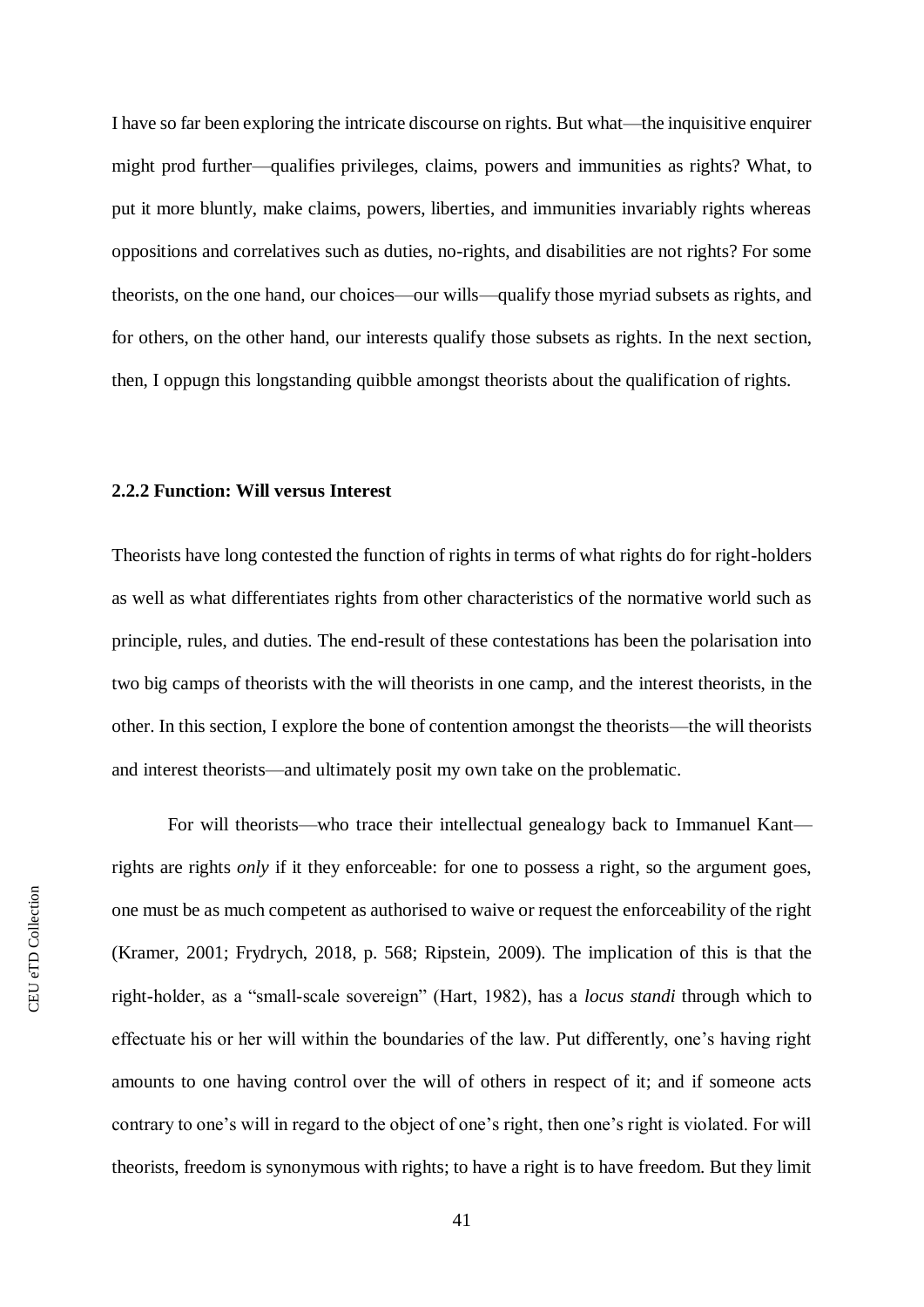having a will to persons with capacities to exercise Hohfeldian power-rights to alter the duties of others; hence animals and incapacitated persons—including children—are excluded from the equation since they do not possess power-rights (Wenar, 2005, p. 239; MacCormick, 1982).

Despite its attractive suppositions, will theory has been confuted by interest theorists. First, in part because will theory recognises only powers as right, it neglects other Hohfeldian rights (Kramer, 2001). This is preposterous because it means that privileges like right to speech would cease being a right, and claim-rights like bodily integrity are not rights. Second, limiting rights to right-holders' cognitive capacities would preclude children and comatose adults from having rights, and this is at complete variance with our common-sensical understanding of certain rights—for example, the right to bodily integrity—as applicable to these persons notwithstanding their cognitive incapacities (Wenar, 2005, p. 240).

Interest theorists—who trace their intellectual lineage to Jeremy Bentham—contend that rights are rights only if they promote the right-holder's interest (well-being); accordingly, the function of rights is to advance the right-holder's interests (Kramer, 2001; Raz, 1984). If one has a right to something it implies that it is one's interest or to one's benefit, and someone else has the duty to provide it. But this is a problematic position, too, in large part because not all rights further the interests of the right-holder (Wenar, 2005, p. 241; Cruft, 2004, pp. 372– 373). Again, specifying the specific interests necessary and sufficient for rights seem almost impossible—women's rights, animal rights, educational rights, healthcare rights, welfare rights, and so forth. Finally, interest theorists cannot satisfactorily account for third-party beneficiaries or interests (Sreenivasan, 2005, p. 262). The merit of the interest theory, however, is that it can embrace all Hohfeldian relations; thus, it intrinsically has a more comprehensive reach relative to the presuppositions of will theory (Kramer, 2013).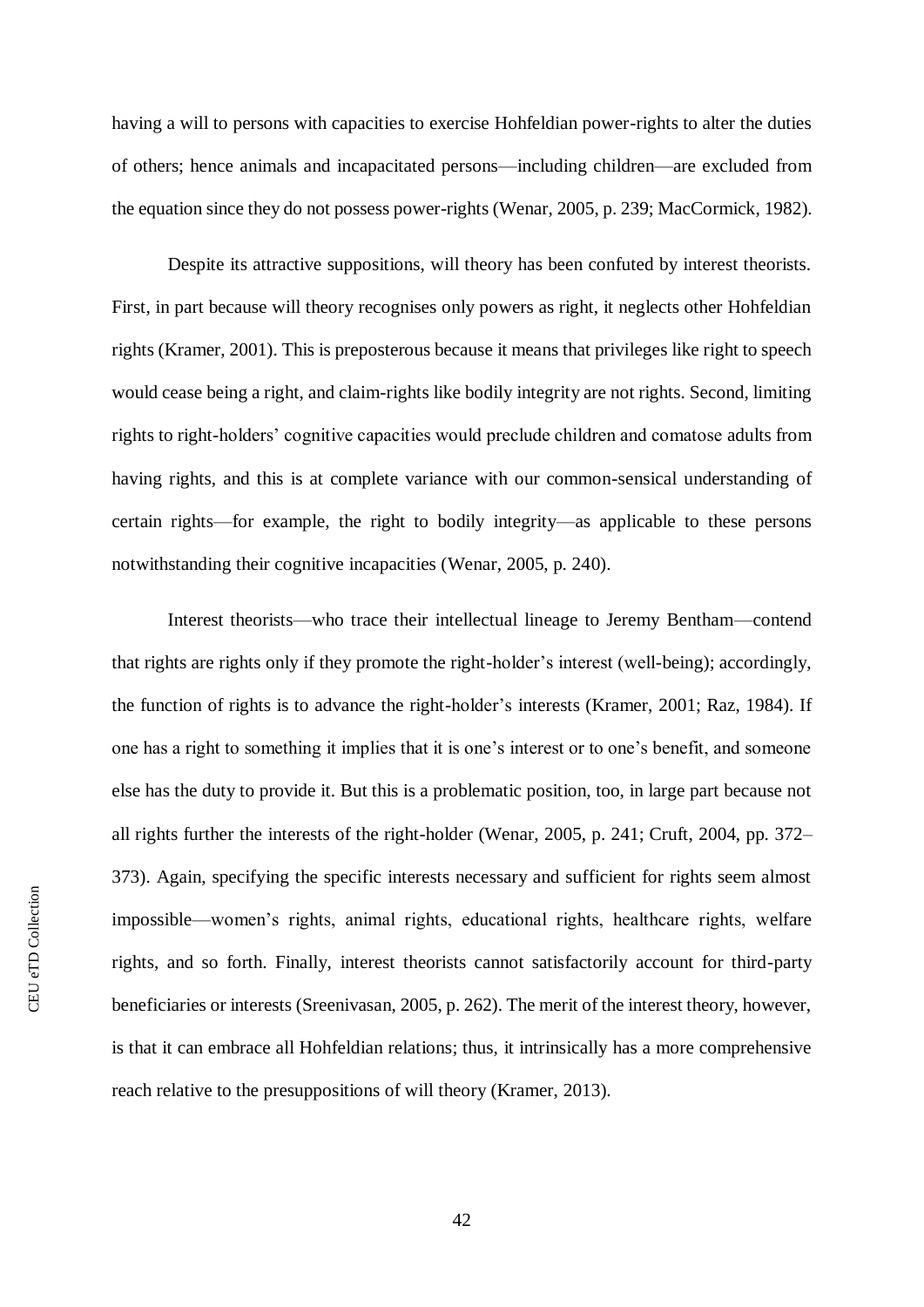There have been recent attempts to move the debate between will and interest theorists forward. This has stimulated the development of alternative accounts—such as Wenar's (2005) several functions theory, Sreenivasan's (2005) complex hybrid theory, Cruft's (2004) interesttheory-with-exceptions and inclusive theory, Rainbolt's (2006) justified-normative-constrainttheory, and Wenar's (2013) kind-desire theory, amongst others. Whether these modifications or, as it were, "refinements"—have stamped out the polarisations between both theoretical camps is still a matter of dissensus; for, according to Frydrych (2018), these are all camouflaged versions of interest theory that purport to be something else. Alas, due to the space constraints, I do not penetrate into this debate, nor do I assess these various revisionist accounts.

It seems to me that these theorists miss the point of the role of idealisations in theorybuilding. When we theorise, what we do is idealise—that is, we simplify certain facts in the world so as to get at what we wish to explain. All theories are partly true and partly false; indeed, Appiah (2017) is categorically correct to contend that idealisations are "useful untruths": they are semi-fictions with practical uses. And what we do ask from theories is that they explicate what they seek to explicate; we do not expect theories to be useful for all purposes at all times. That would be a categorical error. So, when we employ will theory in explaining the function of rights, we should, I think, pay attention to the fact that the theory is meant to explain or endorse human freedom. By the same token, when we employ interest theory, we should be cognisant of the fact that the theory is marshalled to explicate well-being. Which theory is better seems, I think, to depend upon the specific purposes of the theorist who uses the one or the other, for they are all defective from different normative and empirical standpoints. Precisely because individual persons have interests that they wish to secure—they are concerned as much about their well-being as about their flourishing—through vending their kidneys, it seems to me that the interest theory of rights is well-suited for this research. Thus, I shall employ the interest theory of rights whilst contending for kidney sales. To this I will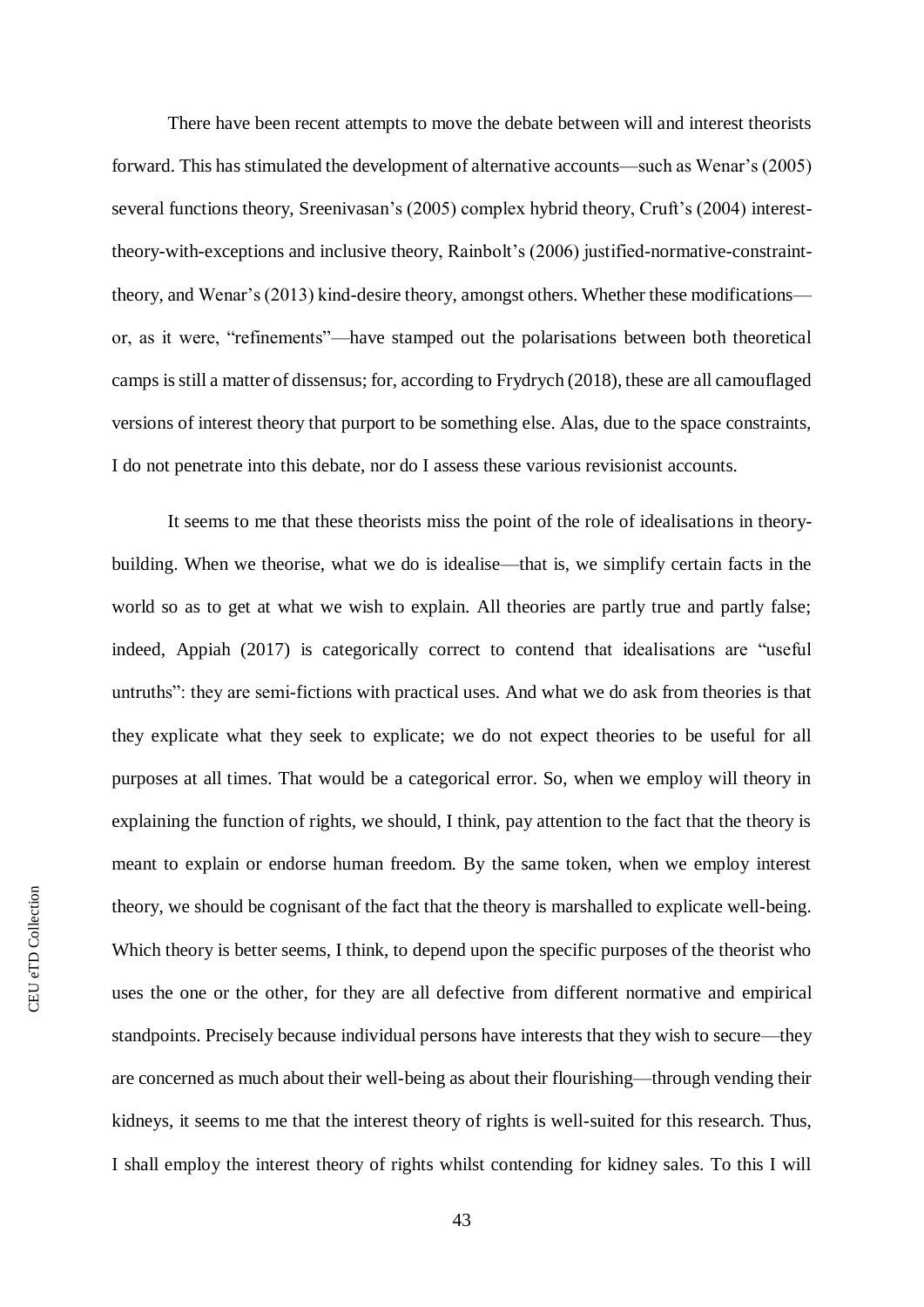now turn in the final section of this chapter—the apotheosis of my research—where I plait together all the ideas I have explored so far.

## *2.3. In Defence of Markets in Human Organs*

Deprivation, manipulation, deception, and coercion: these are all constraints on autonomous choices. Indeed, decisions deriving from such circumstances are anything but autochthonous. It is no wonder, then, that the critics of kidney sales have pounced on its defenders, for not only is the practice susceptible to one or more of such precarious conditions, the practice itself, so the argument goes, signifies that the human person is commodified, exploited, and rid of his or her dignity *as* a person. But suppose that there is an ideally just state that guarantees its citizens the provision of minimum resources and precludes features such as deception, manipulation, and coercion with regard to kidney sales. Suppose, additionally, that the state counts solely on persuasion in relation to citizens' choices. Should kidney sales still be interdicted as unethical?

Indeed, it seems to me that if the constraints on personal autonomy—deprivation, manipulation and coercion—are precluded, then it would be overwhelmingly paternalistic to deny persons the right to sell their kidneys in pursuit of their own conception of the good. In other words, provided that persons are autonomous in the senses delimited in this thesis, they have the right—moral and legal right—to sell their kidneys to anyone who intends to purchase. The right of the autonomous Person A, for example, to vend one of his kidneys to Person B (this is merely a thought experiment) can be construed in four ways following the Hohfeldian analytical scheme: first, that A has the power to alter his relation to B by making her the novel owner of his kidney once he receives some financial payment from her; second, that A has the privilege—the liberty—to vend his kidney to B, absent third-party interference; third, that A has a claim against the state—and other third-parties—to acknowledge the legal validity of his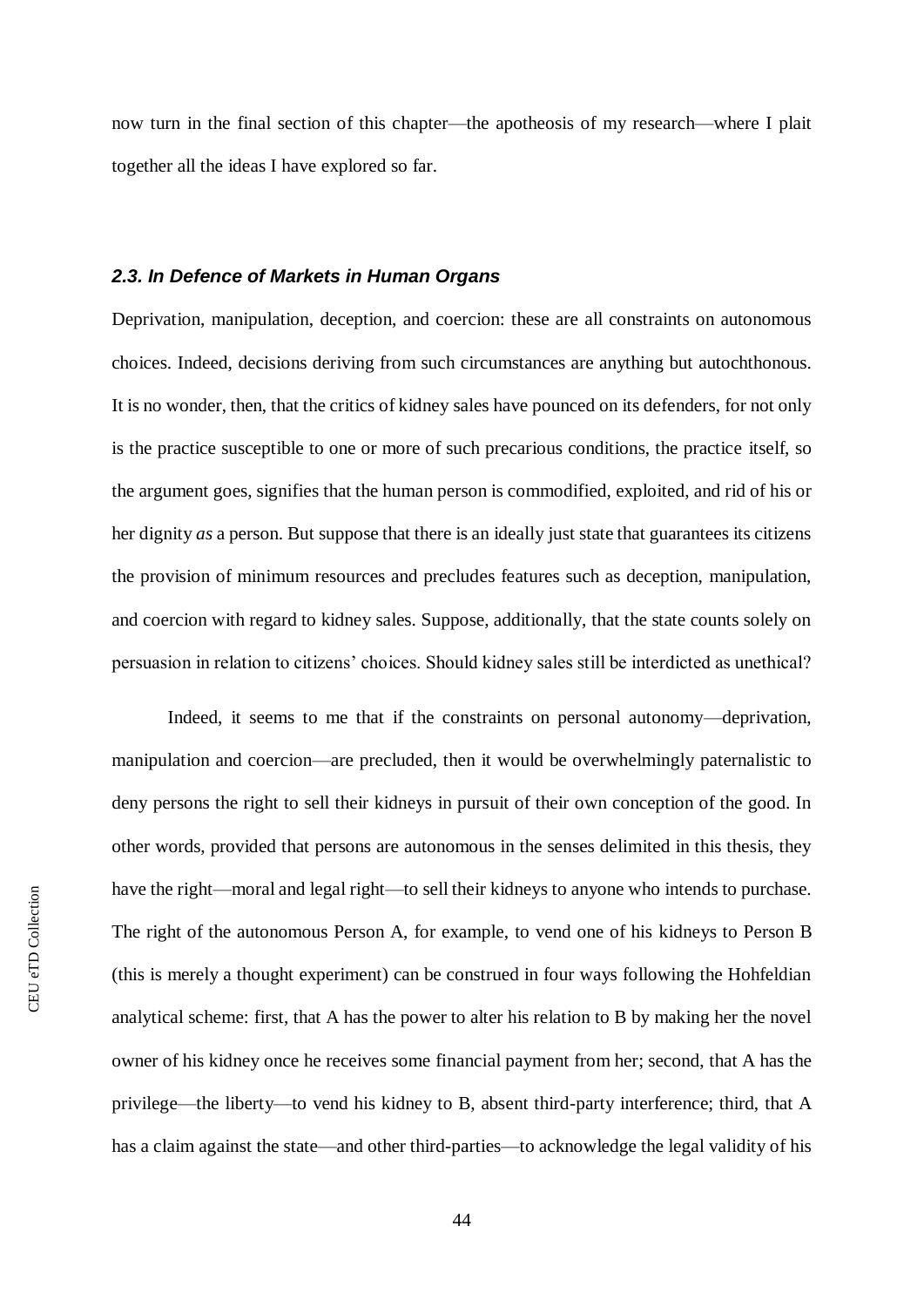transaction with B; and finally, that person A has immunity against the state preventing him from carrying out the transaction—or waiving his claim-rights—to do so in relation to person B. Emblematically, precisely in consequence of persons having interest in their flourishing, interests which make them right-holders, denying them the opportunity to sell their kidneys in pursuit of their flourishing even when their personal autonomy is not at stake on the grounds that it is unethical or morally repugnant would, I think, be counterproductive: it is tantamount, *sensu stricto*, to tyranny.

A person, as I have argued, is not one or more of his or her body parts: my kidney and I are not coterminous even though I need at least a functioning kidney to be alive. I have other features that make me a person: my mind and its consciousness, my brain, my heart, my lungs, my liver, my eyes, my tongue, my pancreas, and so forth. To reduce my personhood to my kidney is to undermine—and, to a large extent, disrespect—my personhood, for it means that what I am is nothing but my kidney, that is, that I am not an embodied person. I am who I am because my personhood is so multifarious, so vast that each one of my features has to be specially examined by distinct specialists: an ophthalmologist for my eyes; a cardiologist for my heart and blood vessels; a pulmonologist for my lungs and respiratory tract; an audiologist for my ears; a dentist for my oral cavity; a hepatologist for my gallbladder, pancreas and liver; and a neurologist for my brain, spinal cord, and nerves. I am somewhat a mystery not least because all these body parts together make up *me—*they give me my personhood—but each one on its own is *not* me. Thanks to this paradox for making me who I am, for with it I am a person. Indeed, it would be a fallacy of composition—that error in human thought that what is true of the part must be true of the whole, and thus that the whole is just its parts—to infer from the fact that I have kidneys to say that I am my kidney, that my kidney is my personhood.

That one vends one's kidney to another does not entail that one lacks recognition selfrespect, that is, that one fails to respect one's dignity; as I said, because one is not one's kidney,

45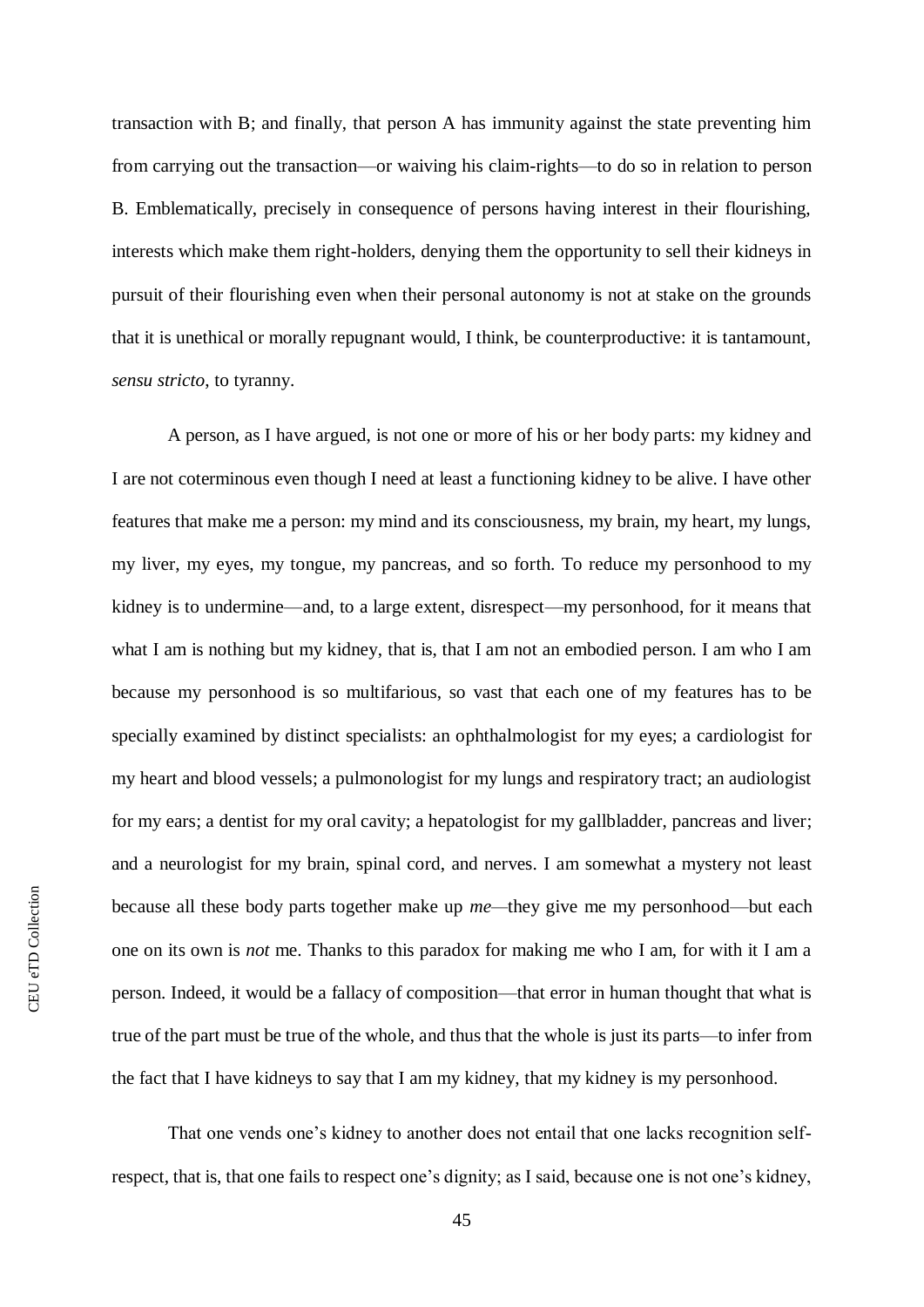selling one's kidney is not—cannot be—an act of self-debasement. To debase oneself applies to the situation of selling oneself into slavery; but most liberals—myself included—think that this act is contrary to the liberal value of personal autonomy. Critics of organ sales invariably allude to this to remonstrate against the apparent commodification and exploitation of the person that the market in organs implies. But, as I say, these critics make grave ontological and categorical mistakes (I will address this in detail in the third chapter). If a person is autonomous and decides to sell one of his kidneys, that is not the same as saying the person sells himself: it is more apt, I think, to assert that the person sells a part of his body—his kidney—and not his autonomy or personhood. A person remains a person prior to and after kidney sales; hence recognition respect should be accorded kidney vendors as their dignity is indivisible.

I anticipate two objections to my position: (1) the elitist objection, and (2) the idealist objection. The first objection might look like this: "If kidney sales are restricted only to those who already have the minimum resources, does it not suggest that only the well-off are eligible for kidney sales, thereby excluding the poor who could make some money to pursue their own conception of the good?" To this important question my answer is simple: Leave the poor out of this. If a society wants its citizens to make autonomous decisions—which I think should be the norm in all modern states—and to vend their kidneys, then it must start out by providing the minimum resources for the poor. Persuading the poor to vend their kidneys due to the fact that it could provide them some temporary relief—a relief of \$2,000—for a lifetime of pain, torment is just barbaric. Indeed, it is because the market is inherently exploitative exploitative, that is, of the poor—that most modern economists endorse regulation to mitigate its negative externalities. It could, again, be retorted that "once persons have the minimum resources they would not be really interested in vending their kidneys." Again, this seems like an argument against the poor, that the market exists specifically for them to utilise their body parts as sources of income. My contention is not geared toward mitigating the supposed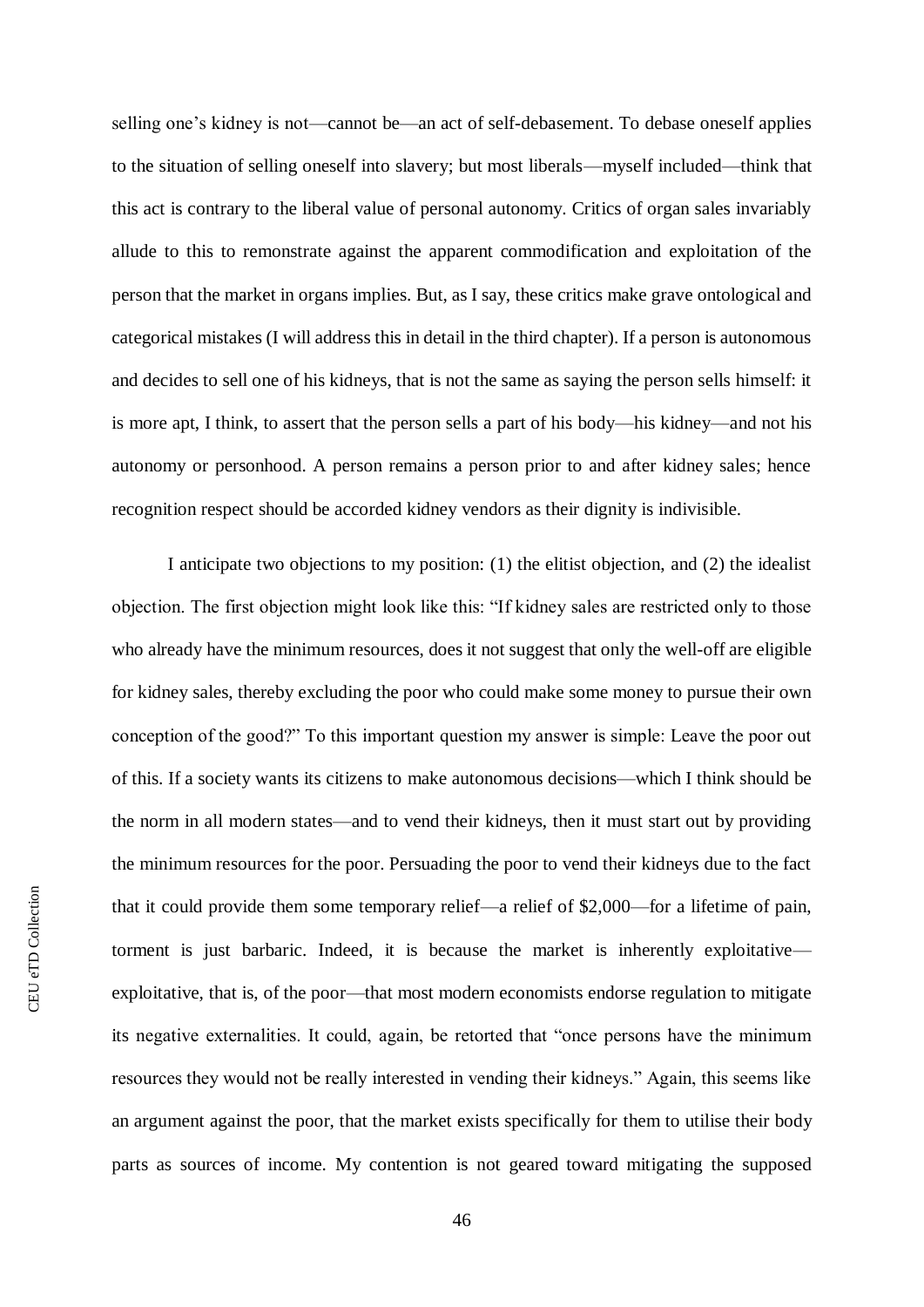shortage in kidneys, but to decipher whether, under some circumstances, we have the right to sell our kidneys. No just state would, I think, allow its citizens' susceptibility to coercion from deprivation.

The second—idealist—objection would go like this: "The argument is far removed from the real world, for in reality it is *typically* the poor who are coerced by deprivation and subject to deception and manipulation to vend their kidneys." To this objection, my response is that the aim of ethical ideals is to point toward where we *should* be heading; it is not meant to highlight only what happens, even though we theorise with one eye on the empirical realities. Again, this is a work of ethics rather than anthropology or sociology. My stance is more in sync with those who are uneasy about the current state of affairs *and* what to change it. And one of the ways of changing our perilous human condition is by idealising, by employing "as ifs" (Appiah, 2017). Once we can comprehend what a just state would look like, then it would become briskly lucid as to why persons—that is, autonomous persons—have rights to sell their kidneys for their own flourishing.

The market that we should seek for kidneys should be one with some modicum of ethics—rid of an unlevel playing field for market participants; rid of coercion, manipulation, poverty, and deception. It is, I am inclined to think, a "moralised market" that places emphasis on personal autonomy as the ground for participating in such market. The state, as the most important actor in enhancing citizens' autonomy, must seek ways to ensure that its citizens have the minimum resources and are truly autonomous. That should be the condition for persuading them to vend their kidneys. If this is so facile to comprehend, why is it thus hard for critics of organ sales to accept? In the next chapter, then, I address the critics of organ sales employing the framework developed in this chapter.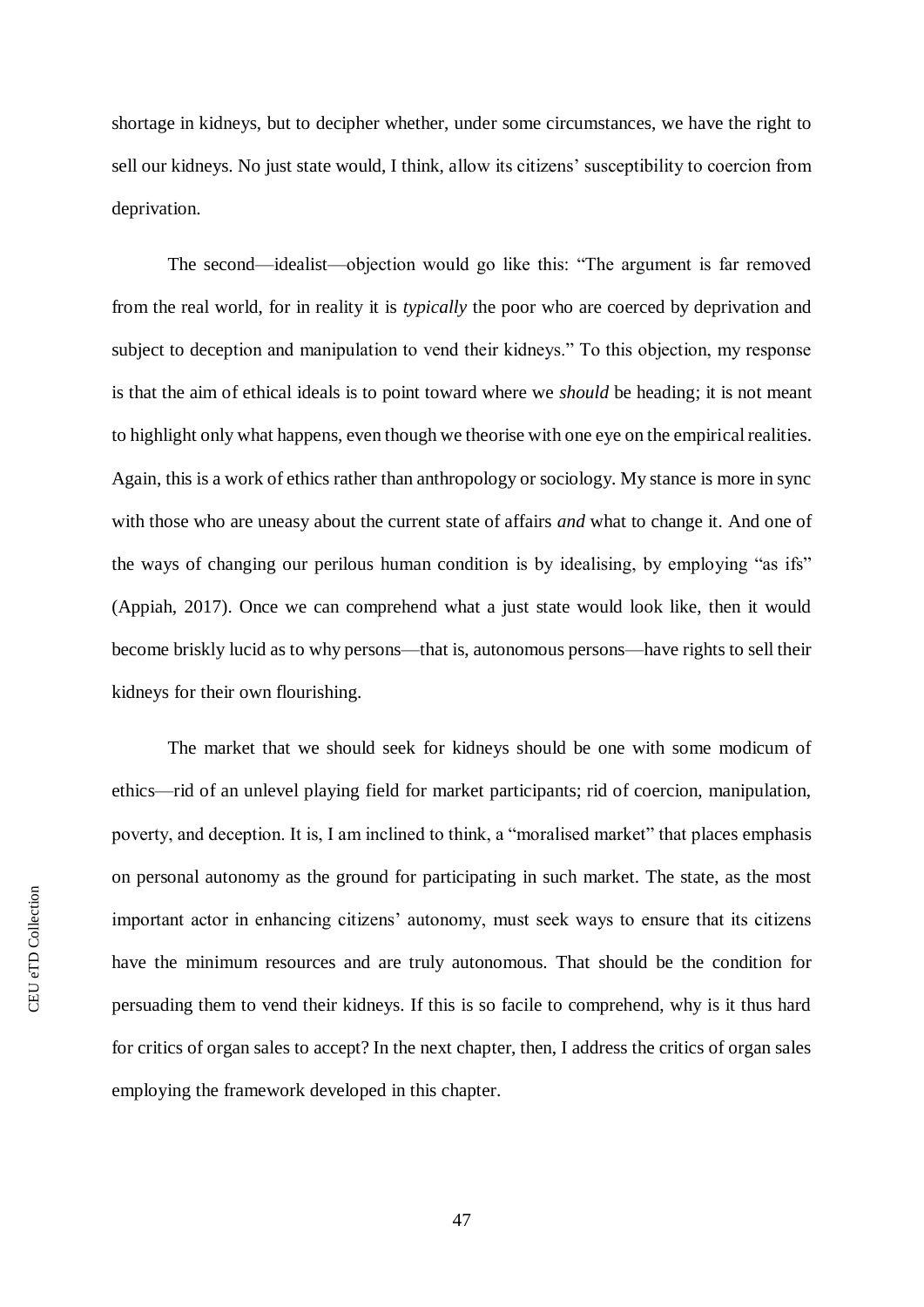# **CHAPTER 3: ORGAN SALE AND ITS CRITICS**

A commodity appears, at first sight, a very trivial thing, and easily understood. Its analysis shows that it is, in reality, a very queer thing, abounding in metaphysical subtleties and theological niceties.

— Karl Marx

Enfilades of objection have been rendered against kidneys sales from multifarious perspectives. In this chapter I explore and assess the most potent contentions against my autonomy-centred defence of kidney sales. The chapter is oriented around three sections. In the first, I explore the commodification arguments against kidney sales. In the second section, I assess the contentions from exploitation, that is, that kidney sales are exploitative of the poor. And in the final section, I address two additional critiques against kidney sales from the perspective that the practice is against the ends of medicine and, furthermore, that it is morally repugnant. I conclude by stating that none of these criticisms of kidney sales succeeds in nullifying the individual person's right to sell his kidney—none, in other words, successfully counters the personal autonomy approach I defend in this research—in order to pursue his own conception of the good and to flourish.

#### *3.1. Demystifying Commodification*

Opponents of organ sales contend that the fact that one has a right to sell one's kidney does not logically mean that kidneys are—or, more bluntly, should be treated as—commodities that can be traded in regulated markets. Strands of argumentation that endorse this view thus object to the sale of organs on the grounds that it commodifies what should not be commodified, namely, kidneys. But what does commodification mean? As my epigraph of Marx shows, commodity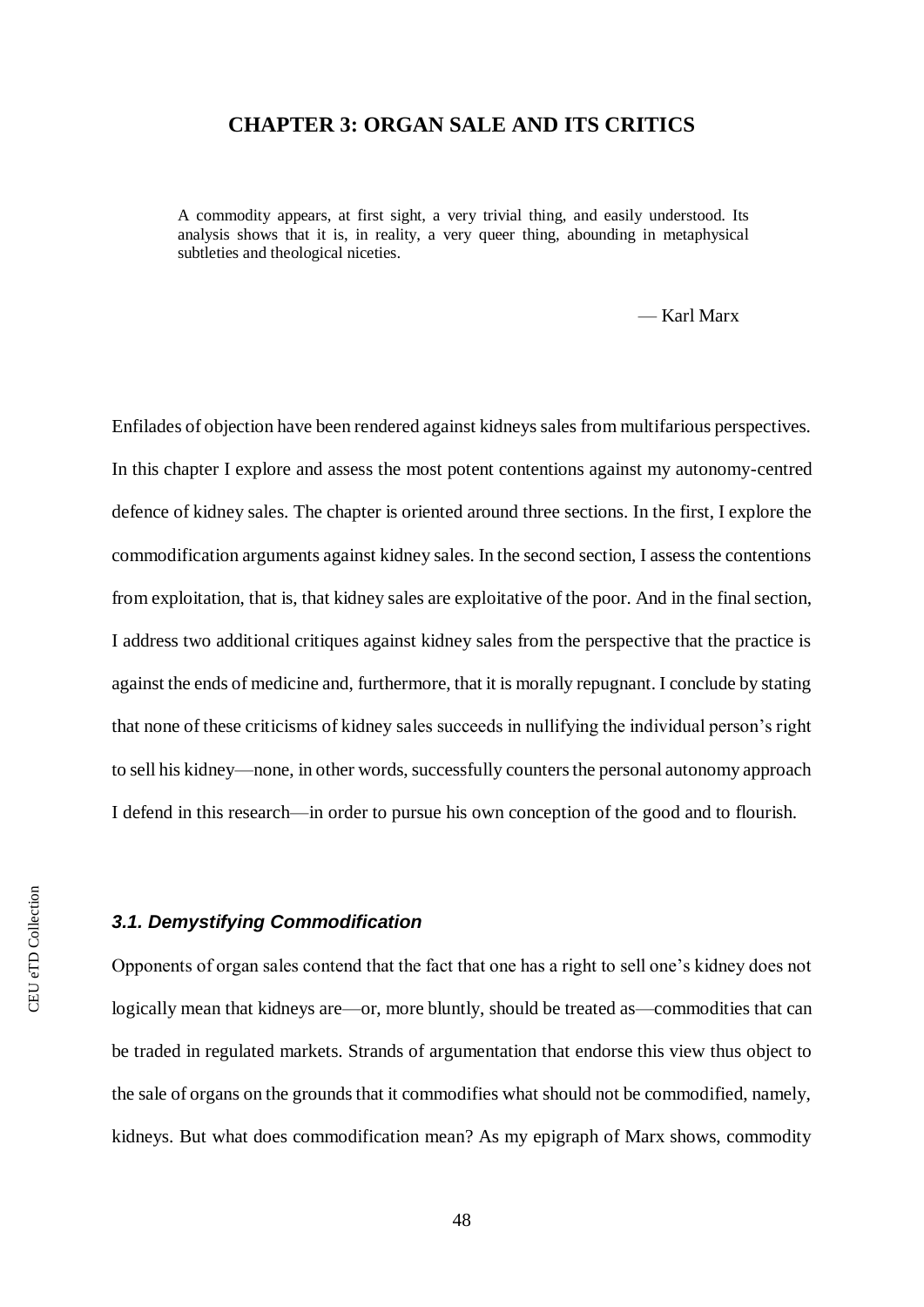is difficult to define. In this section, I begin by clarifying what is entailed by commodification prior to critiquing the cluster of commodification arguments marshalled against kidney sales.

To commodify something is to transmogrify that thing into an object for exchange (Radzik & Schmidtz, 1997, p. 603). Commodification can either be literal or metaphorical (or both). The literal commodification is the actual social practice of treating entities as properties that can be exchanged whilst the metaphorical commodification has to do with the attitude of talking, seeing, or thinking of all interactions as basically market transactions, that is, as geared toward exchange (Radin, 1996; Wilkinson, 2000, p. 191). Commodification as social practice and as attitude may occur concurrently but they are not necessarily intricately intertwined (Wilkinson, 2000, p. 191). Drawing on Brecher (1990), Wilkinson shows that those who argue against the sale of kidneys suppose that allowing commodification as a social practice in society would cause persons to harbour commodifying attitudes toward human bodies: commodifying attitude includes the denial of subjectivity, instrumental valuation, and fungibility (2000, pp. 192–193). Commodifying the kidney involves these three sub-attitudes that rid the person of recognition respect—namely, human dignity (Teo, 1992).

But is it plausible to argue that commodifying the kidney is contrary to dignity? I do not think it necessarily is. Commodification by itself is ethically neutral as it could as much enrich human lives as debase the person. Persons could have commodifying attitudes toward freely gifted or purchased kidneys and this makes commodifying attitudes to kidneys not intrinsically unethical (Wilkinson, 2000, pp. 194–195). What does matter, so it seems to me, is not the commodifying attitude toward kidneys—there is no neat demarcation line between what should and should not be commodified, nor is it inherently unethical to regard the kidney and other body parts as resources for exchange—but whether the commodification of kidney leads to, or is the result of, the exploitation of the person who vends his kidney. Perhaps a voyage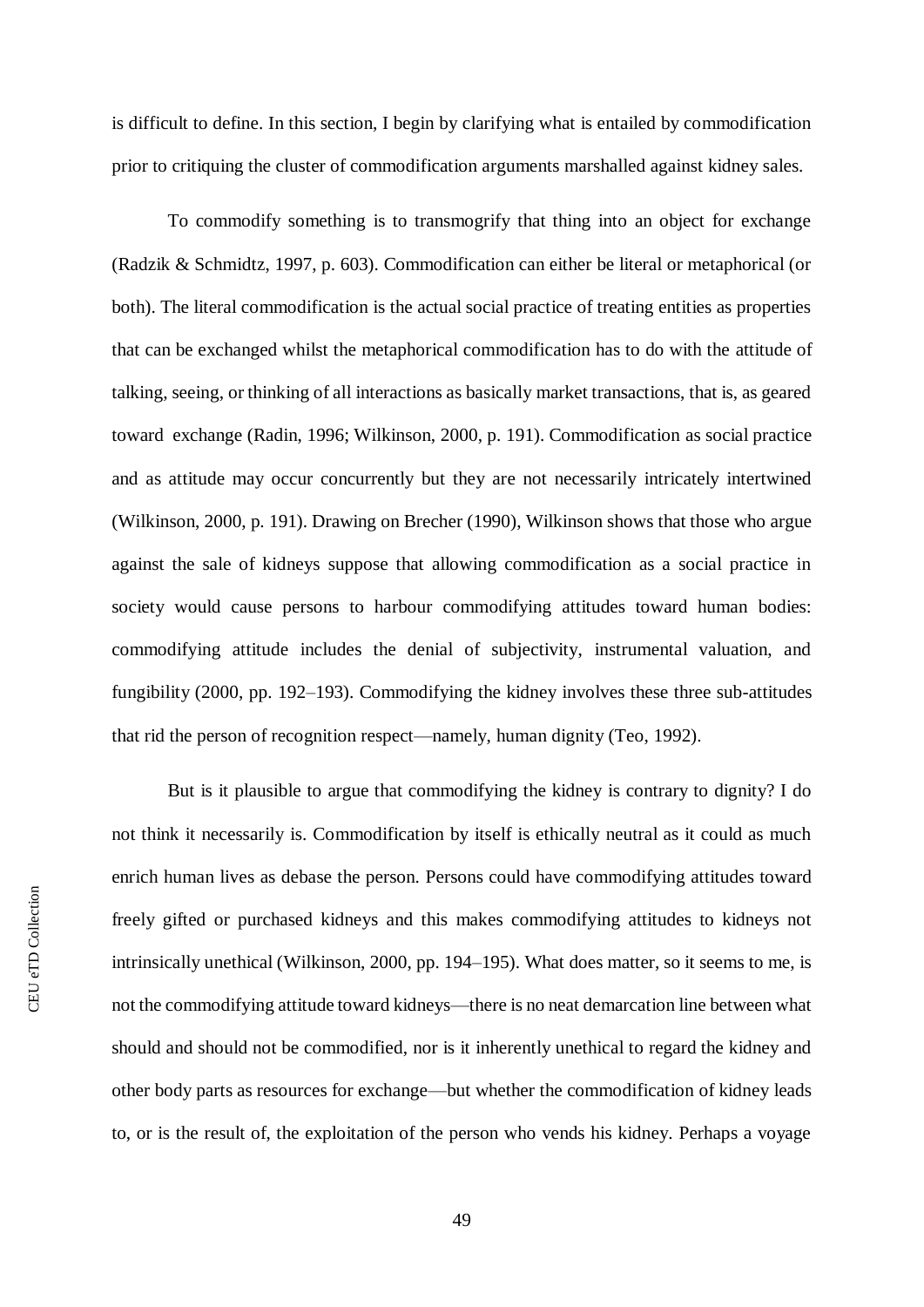into the reasons for extricating kidneys from the domain of personhood commodification would clarify whether or not kidney sale is ethically wrong.

### **3.1.1. The Erosion of Altruistic Ethos**

Titmuss (1997) is credited with contending against the commodification of blood—and, by implication, organs—on the grounds that it erodes altruism that is indispensable for community living. Archard (2002) decomposes two fundamental tenets of Titmuss' contention: first, that commodification contaminates the meaning of certain goods that should not be considered as commodifiable, that is, it makes certain goods—say, kidneys—to be seen purely in commercial terms and this inevitably engenders the domination of markets in kidneys that crowd-out the possibility of the practice of kidney donation; and second, that once the practice of kidney sale is accepted, it erodes motivation to donate kidneys (pp. 93–94). The first assumption backs the second, for it suggests that once people perceive goods only in monetary—or commodifiable —terms, then their motivation to engage in donation would radically diminish as they would rather prefer to charge a price for their goods whenever it is possible for them to do so. These two assumptions have been dubbed the "domino argument" against the social practice of organ sale (see Radin, 1989; Mack, 1989; Archard, 2002). Commodifying body parts such as kidneys would, so the argument goes, undermine the sense of community that is vital to the flourishing of society; this is precisely why the state should not allow the practice of kidney sale.

Is Titmuss' objection plausible? Of course, there is no denying that altruism is essential for the strengthening of the bonds of community, for no society could survive without some altruistic individuals. Ethicists such as Sandel (2012) and Arrow (1972) have similarly towed Titmuss' line by stressing that financial or monetary incentives have the potency of crowding out or displacing altruism. However, although historical experience might lend credence to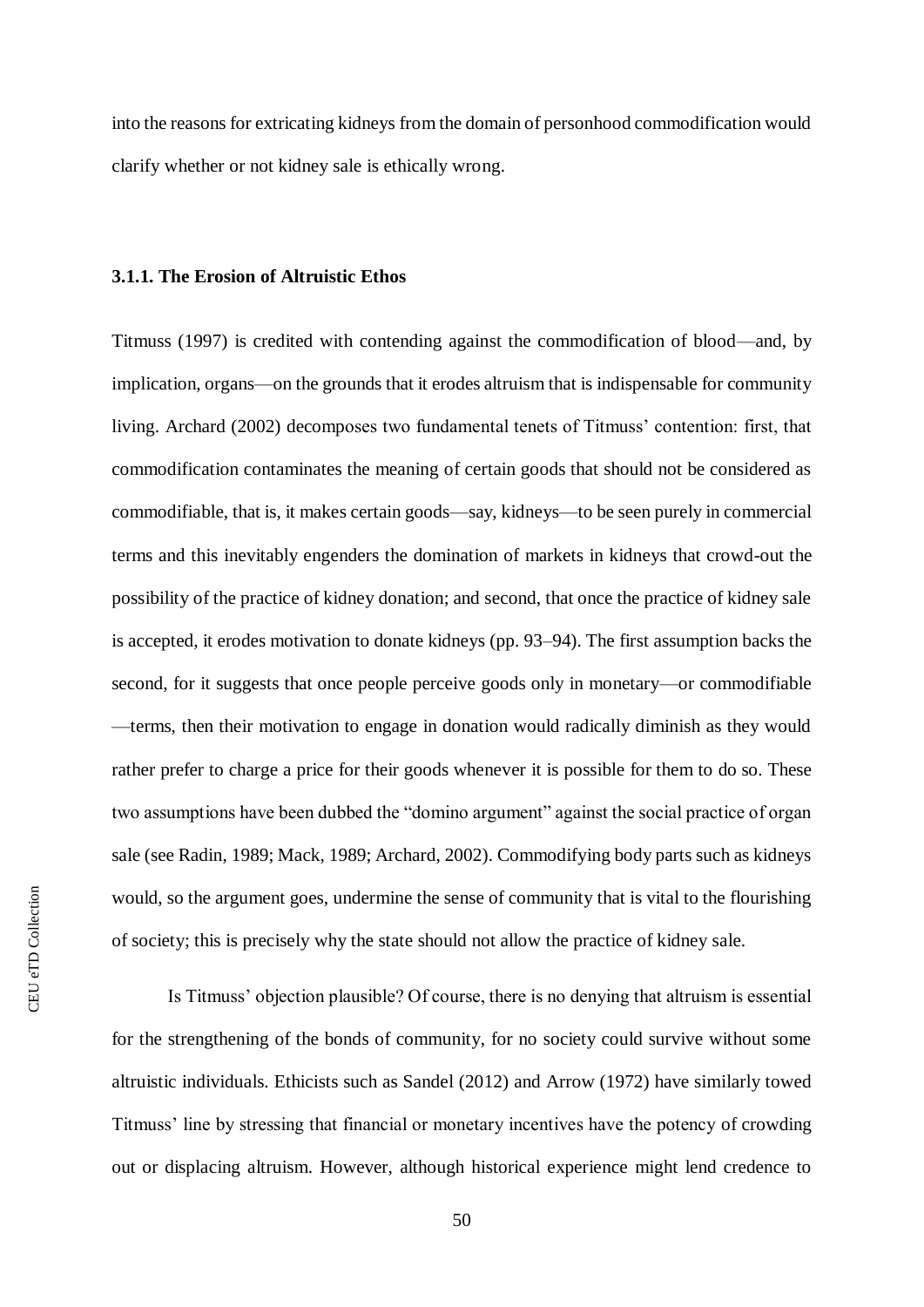Titmuss' view, a systematic replication and meta-analysis of Titmuss' conjectures by Niza, Tung and Marteau (2013) shows that there is no statistically significant difference between financial and non-financial incentives in the quantity of blood donated. And even if is true that marketising everything could drive down the social ethos of altruism, it does not mean that all goods in the society should be distributed from altruistic motives. Definitely, some goods and services must be liable to sale regardless of whether it crowds in or crowds out altruism. It would run counter, I think, to personal autonomy to force persons to donate every good and service. In other words, why should we be permitted to vend our foods, houses, clothes, and other personal belongings and then interdicted from selling our kidneys? The argument that altruism crowds out donation does not lead to the conclusion that we have no right to sell our personal belongings, including our kidneys and to make profit from them in pursuit of diverse conceptions of the good life.

Fabre (2006) contends that the appeal to altruism is implausible because the monetary and non-monetary meanings of a good—kidney—can coexist: if the meaning of kidney, for instance, is to sustain life, I could demand money for one of my kidneys whilst at the same time doing it with the idea of saving the life of a dying patient (p. 138). Moreover, for Fabre (2006, p. 138), even though it is dispositive that the meaning of kidney is to sustain life, it still does not lead to the logical conclusion that kidney has to be distributed according to that meaning. Although I concur with Fabre's position about the possible coexistence of monetary and non-monetary meanings of a good—indeed, this specific argument makes Titmuss' claim null and void—I do not think, however, it makes sense to distribute goods outside their meaning. For, if we know what the meaning of a good is, utilising it in another way rather than for the purposes for which it exists would be utterly vicious. Imagine drug abuse—the cause of a great many deaths in the world today—that is the consequence of persons employing specific substance in inappropriate ways. If drugs are not employed according to their meaning,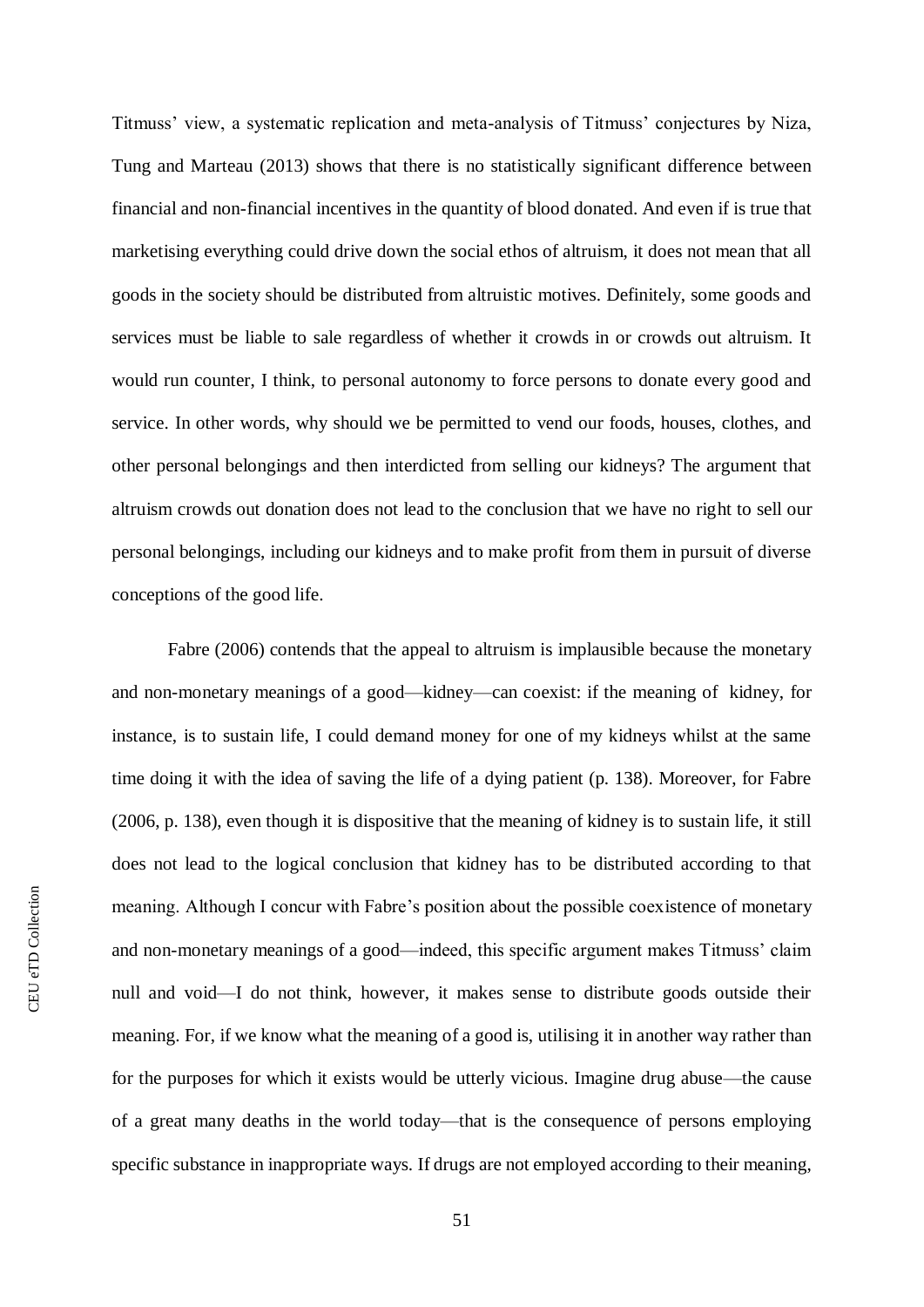they engender defects rather than healing; and it would be rash, it seems to me, to endorse drug abuse. The problem, however, is that we do not really know all the meanings of goods—the same drug for curing malaria could be tailored to eradicating migraines. Just where does one draw the line regarding meaning?

If Fabre were to argue that meaning is not inherent in any good, then her stance would make more sense especially as it would lead to the logical conclusion that there is no one yardstick of meaning according to which all goods should be distributed. Marijuana might be distributed for medicinal purposes; but it could as well be distributed for spiritual purposes. Meaning itself is not a given but the consequence of the dialogical engagement amongst rationalities. Titmuss' claim is profoundly erroneous because it presupposes that there is a single meaning to every good, especially to bodily goods such as blood and kidneys. Notwithstanding Fabre's error, it is still the case that the argument against the commodification of kidneys from the altruistic viewpoint is unsustainable and likely to encroach upon personal autonomy given its potency to accentuate that the individual should concentrate on the nonmonetary meaning of goods such as kidneys rather than its monetary meaning. That, I think, is ethically imperious: If kidney has monetary and non-monetary meanings, then autonomous individual persons have the right to distribute it according as they deem fit in pursuit of their conception of human flourishing.

Even more problematic for Titmuss is the idea of society founded on altruism. That seems too utopic. Societies flourish in consequence of exchange: social exchange theory suggests that all human interactions are based on exchange as parties often engage in costbenefit analyses to maximise benefits and minimise risks and cost. To suppose that altruism explains the bonds of community is *sociologically implausible* because there is no known human society—ancient or modern—that is not founded on exchange, that is, on commodification. Kidney sale cannot contaminate whatever the meanings of kidney are, and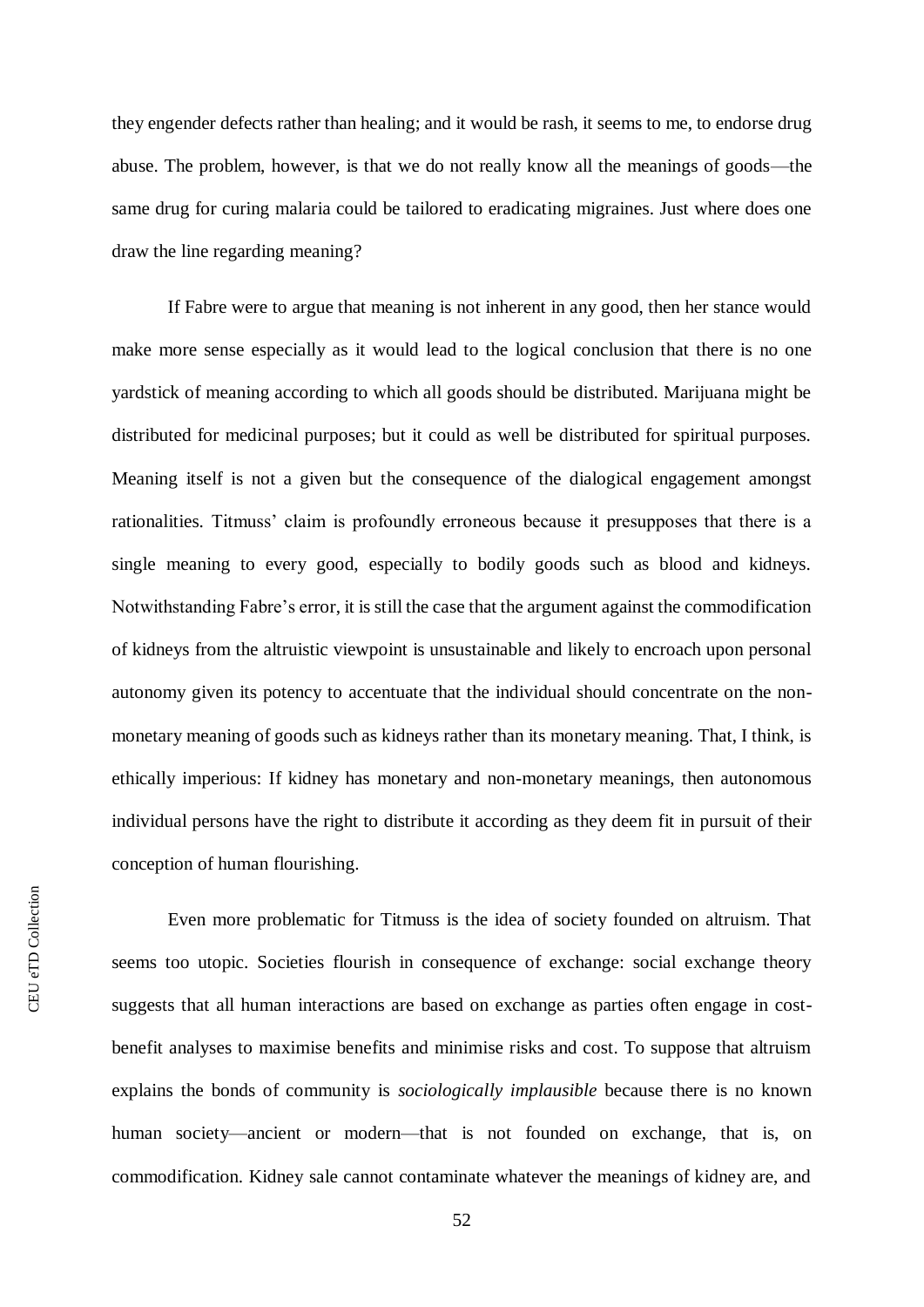even if it crowds out altruistic donation, it does not logically follow that persons do not have rights over their own bodies in regard to sale. It would be too paternalistic to draw from the argument that altruism is a moral virtue that no person has the right to vend his personal belongings, including one's kidney. Because persons have interests in their own flourishing, allowing them the decorum to vend their kidneys is respectful of their personal autonomy. The argument from altruism is, I think, grossly misguided.

# **3.1.2. Objectification and instrumentalisation**

Another meaning of commodification is that it objectifies and instrumentalises the person, that is, that it turns the person into a thing or an object that can be used as a means to another's end (see Wilkinson, 2000; Nussbaum, 1995). Objectification and instrumentalisation are closely related to the Kantian idea of dignity whereby persons should be considered ends in themselves rather than mere means to another's end: once persons and their inherent attributes are considered objects of exchange, they become dehumanised and depersonalised since they ultimately are treated as objects or things (Radin, 1991, p. 345).

The turn to objectification and instrumentalisation seems implausible. Fabre (2006) argues that although treating something as a commodify entails treating it as an object, it is possible to vend a part of oneself without treating oneself as an object, for transferring one's rights over one's kidney to another does not entail that one rejects one's rights over oneself (p. 140). This is not the same thing as selling oneself, for example, into slavery: if one sells oneself then one rejects one's right over oneself and completely treats oneself as an object without rights (Fabre, 2006, p. 140). Opponents of kidney sale seem to conflate body commodification with person commodification, for they assume that merely selling a part of oneself—kidney amounts to selling oneself (Wilkinson, 2000, p. 197; Fried, 1978, p. 142). Indeed, kidneys may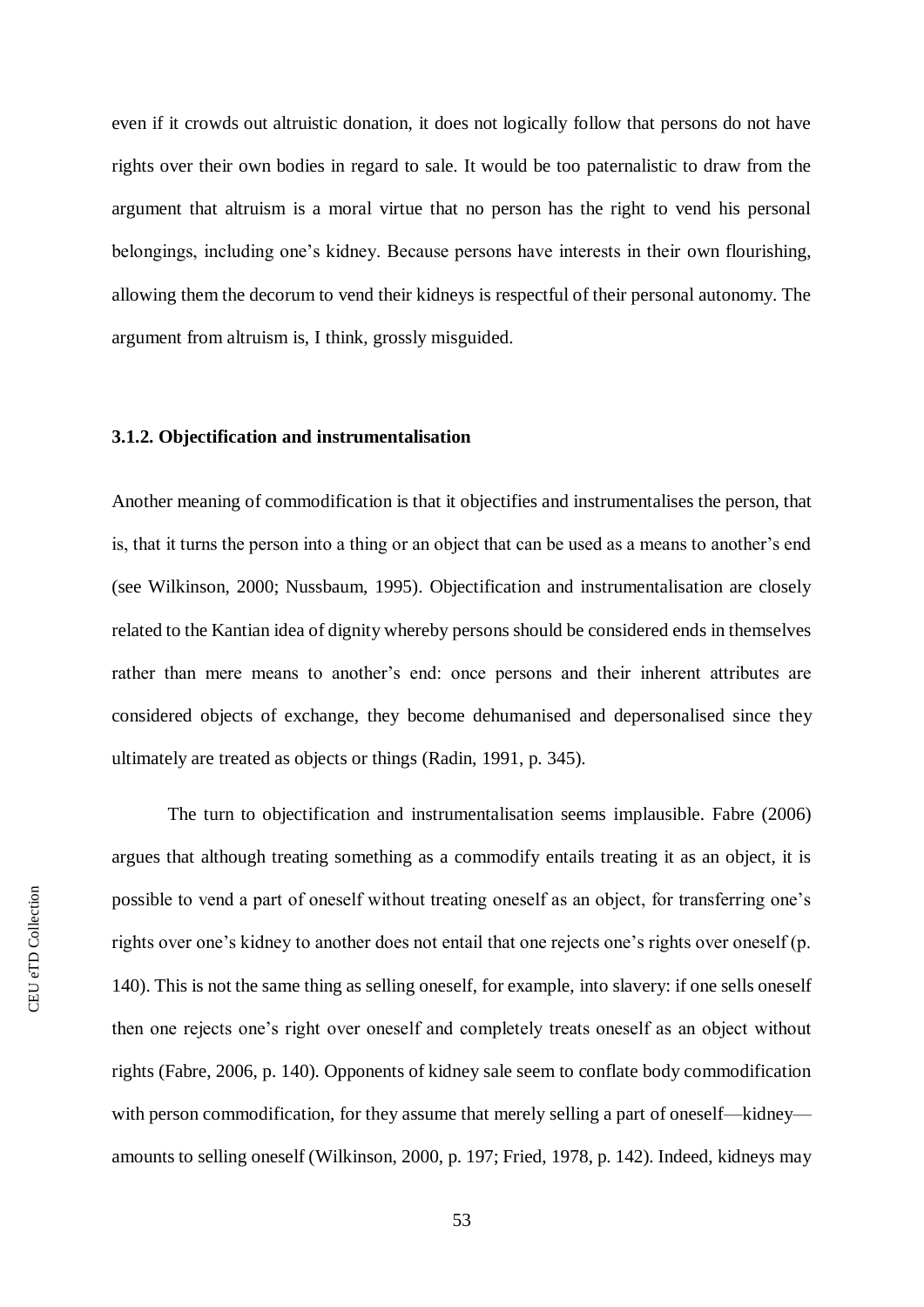be treated as commodities without commodifying—objectifying, instrumentalising—the kidney vendor. I could see the vendor's kidney as instrumental to my well-being whilst respecting his intrinsic worth as a homo sapiens. Part of the reason for emphasising personal autonomy, therefore, is to avoid persons being treated as a commodity, for if autonomous persons make decisions over their own bodies it is difficult to see how their personhood would be commodified by others.

Besides, those who employ Kantian framework to argue against kidney sales may be applying it incorrectly in part because Kant's position on the issue is quite ambivalent. A contemporary reconstruction of Kant's argument on markets in human body parts by Alpinar-Şencan (2016) suggests that the Kantian framework—if followed to its logical conclusion entails the total abandonment of both organ donation and organ sale. Because Kant's Kingdom of Ends divides up everything into whether they have a price or dignity—and the human body is inviolable as it has dignity—it follows that organ gift and sale constitute a commodification of the human person (Alpinar-Şencan, 2016, p. 23). I do not think anyone would acquiesce in the idea that organ donation is morally wrong; but Alpinar-Şencan's point is that to contend from Kant's framework is to dispense with the idea of detaching body parts such as kidney to save another's life regardless of whether it is based on other-regarding or self-regarding motives.

If the Kantian view is ambiguous, so also is the conflation of body commodification and person commodification. Because every person is an embodied self, as I have argued in chapter 2, one is not one's kidney. One does not disrespect oneself or cease to have recognition respect simply because of the loss of one of one's kidney due to donation or sale. In my view, respecting the moral worth—the dignity—of persons entails respecting their personhood even though one or more of their organs are absent. Persons do not lose their personhood because they do not have eyes, otherwise the great musician Stevie Wonder would cease to be a person.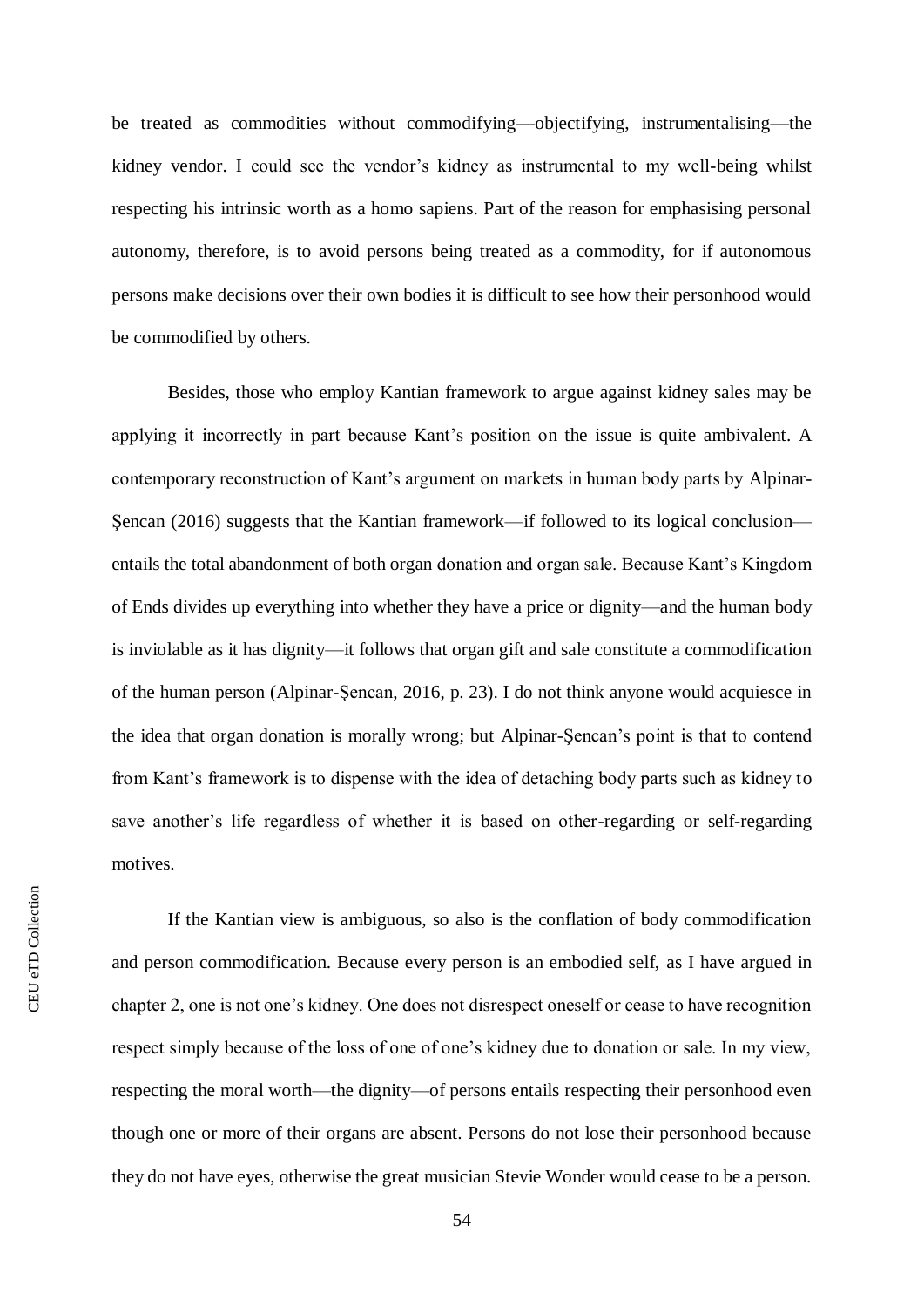Nor do persons cease to be persons if they lose one arm due to amputation to prevent the deterioration of their medical condition. Of course, selling one's kidney might be risky—and perhaps even endanger one's life in the long-run—but this does not mean that one treats one's person as an object or as a means to another's end when one sells one's kidney.

### *3.2. Demystifying Exploitation*

Another objection to kidney sale is that it is exploitative of the poor vendor (Radcliffe Richards, 1996; Greasley, 2014; Hughes, 1998; Lawlor, 2014). Because exploitation is antithetical to personal autonomy, moral theorists are of the view that since kidney sale violates autonomy it is unethical and should be banned. But it is important to note that all moral theorists differ in their understanding of exploitation, for the concept itself is amenable to different interpretations (see Wertheimer, 1996; Harris, 1992; Kuntz, 2009, p. 553).

Hughes (1998) comprehends exploitation from the Marxist perspective of surplus value in an unjust capitalist economic system which leads to few options—and choices—for the poor (pp. 92–93). The intuition here is that the bourgeoisie make profit from the labour of the proletariat, and the latter do not have viable options—because they lack sufficient autonomy given their limited wages. Applied to organ sales, Hughes argues that the rich impoverish the poor who already lack autonomy given their absence of viable options by purchasing the latter's kidneys. Though the neo-Marxist application to kidney sales might seem appealing, I do think that it is an *argumentum ad verecundiam—*an appeal to inappropriate authority since Marx's theory of exploitation has nothing to do with organs sales and it is difficult to draw from Marxism in this context—because there is no surplus value the frail rich kidney buyer gains from the poor seller that can be used to reinvest in the unjust capitalist economy to make more profit. Lawlor (2014) underlines this lucidly with his example of someone selling his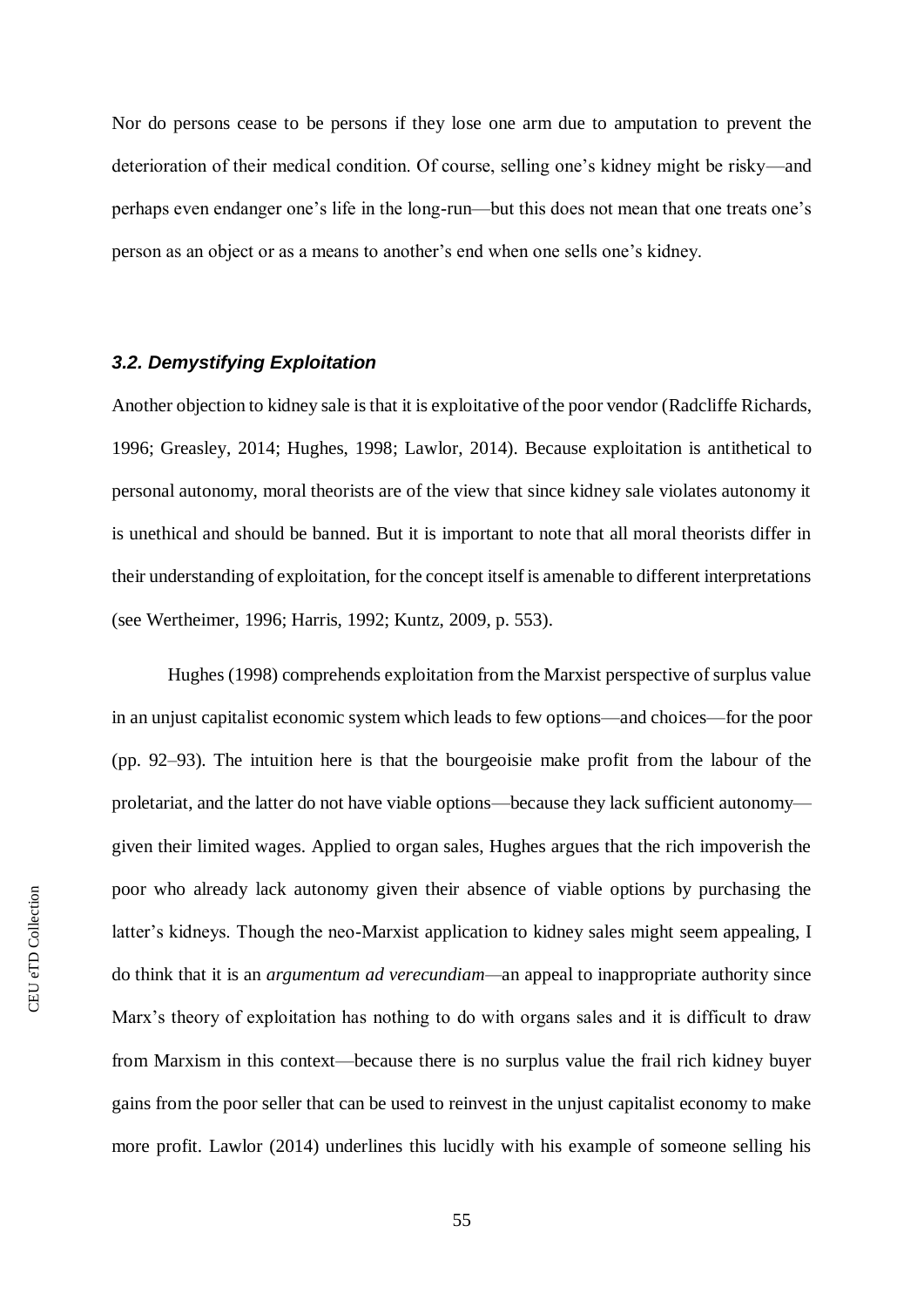kidney to another without any middleman—say, a for-profit firm—that takes some of the profit and gives lesser money to the kidney vendor: just where does the surplus value of exploitation apply here? (p. 195).

Perhaps a more plausible exposition of exploitation is that presented by Wilkinson (2003) as encompassing two types, namely, wrongful use and disparity of value: what distinguishes both types of exploitation is the manner "they relate to consent and taking advantage of people's vulnerabilities" (p. 26). Whereas both types of exploitation include using a person or some of their attributes to satiate the exploiter's end, they differ in that wrongful use does not involve taking advantage of another's weaknesses, whilst disparity of value relates to taking advantage of a person's vulnerabilities. Wrongful use includes commodification, instrumentalisation, and objectification (which I have already addressed) whilst disparity of value involves the situation where a consent-invalidating factor is present that makes a person make consent to bad deals under the semblance of personal autonomy (Wilkinson, 2003, p. 23). A very lucid example of disparity of value is poverty that could lead to manipulation, ignorance, and coercion in kidney sales. Given that I have hitherto addressed the wrongful use strand of exploitation, I will now focus on expatiating on the disparity of value which, I think, is the focus of most ethicists when they contend that kidney sales are exploitative of the poor and thereby harmful to the vendors. I will argue that this is also an implausible objection to kidney sale based on my approach from personal autonomy.

### **3.2.1. Inequality and asymmetric vulnerability**

Satz (2010) is one of the staunchest opponents of regulated markets in human kidneys. For her, although kidney sale is not the cause of inequality and asymmetric vulnerability—the disparity of income between the rich and the poor—it would magnify these inequalities and subject the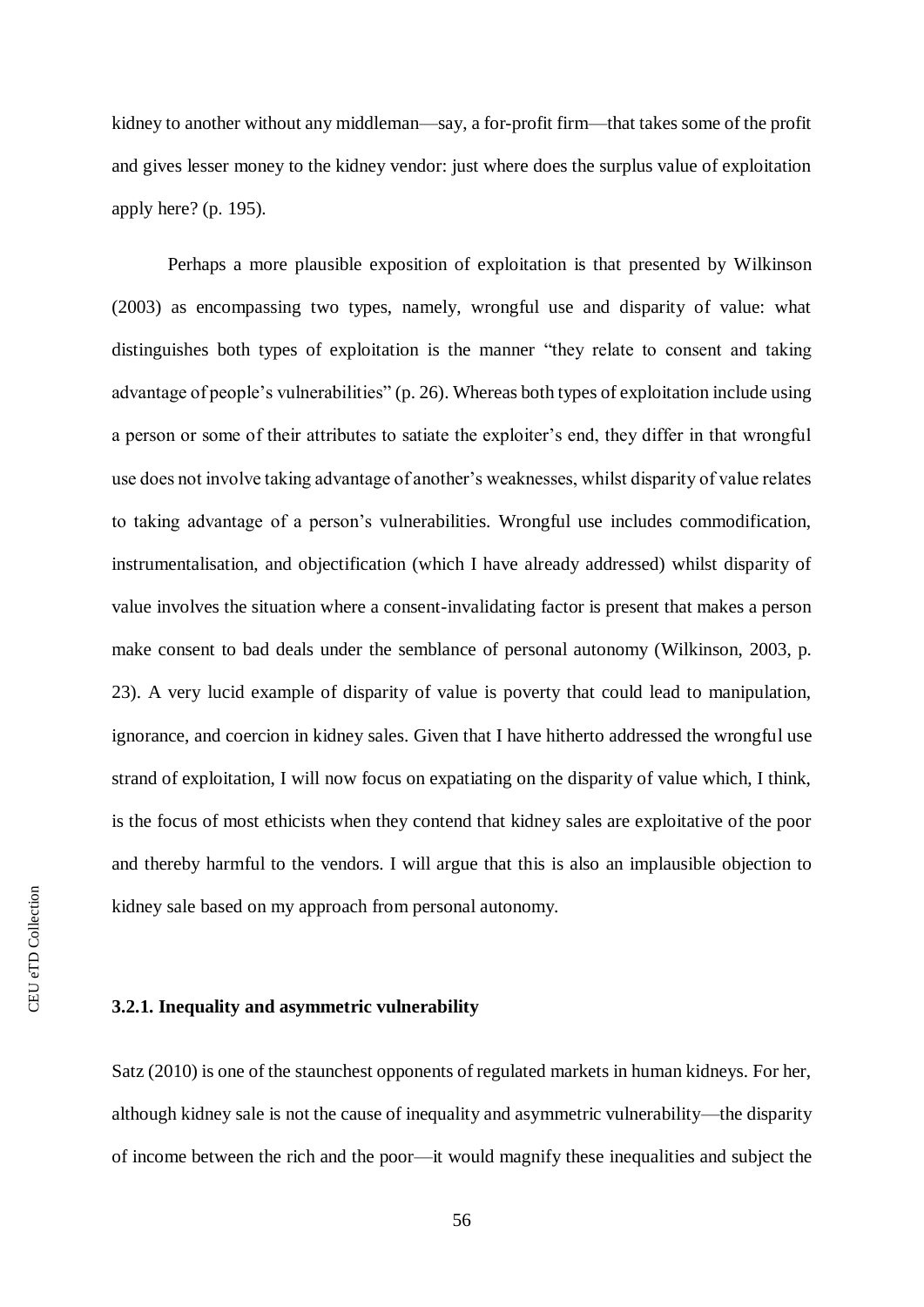poor to an excruciatingly unjust system whereby they will be coerced by poverty to vend their kidneys to the rich. In Satz's peroration, then, kidney sale should not be permissible if the just society is one that seeks to minimise—or even eradicate—inequalities and vulnerabilities.

A view analogous to Satz's is endorsed by the ethicist Simon Rippon who contends that kidney sale is morally objectionable

*…because people in poverty often find themselves either indebted or in need of cash to meet their own basic needs and those of their families, they would predictably find themselves faced with social or legal pressure to pay the bills by selling their organs, if selling organs were permitted. So we would harm people in poverty by introducing a legal market that would subject them to such pressures (Rippon, 2012, p. 148).*

Rippon's emphasis, I am inclined to think, is on the *social and legal pressures* that the market, albeit regulated, would have on the poor who have nothing to sell to ameliorate their situation save their kidneys. Now, although Rippon is my friend—to borrow some lines from Aristotle in reference to Plato, his magister—truth is a much better friend. Would Rippon still hold this view if poverty were non-existent and if there was a threshold whereby the condition for selling kidneys is that the vendor has resources at the minimum level required for sustenance? I do not think so. Provided persons have the minimum resources—income, housing, education and the like, broadly understood—Rippon's contention would be profoundly implausible, even though he rightly cautions that the poor are susceptible to exploitation given their vulnerable condition.

**CEU** eTD Collection CEU eTD Collection

There is another reason Rippon's contention is off the mark: it does not show how exploitation comes into the picture in respect of kidney sales. If A gives a sum of money to B in return for a kidney, this seems like a mutually advantageous transaction between both parties. A gains a kidney and B gains some amount of money—whilst the kidney would conduce to A's desire to flourish and pursue A's conception of the good, the money would enable B pursue B's ends. To pinpoint exploitation in this scenario, it really has to be shown that one of the party benefits and the other does not. Although it could be counterargued that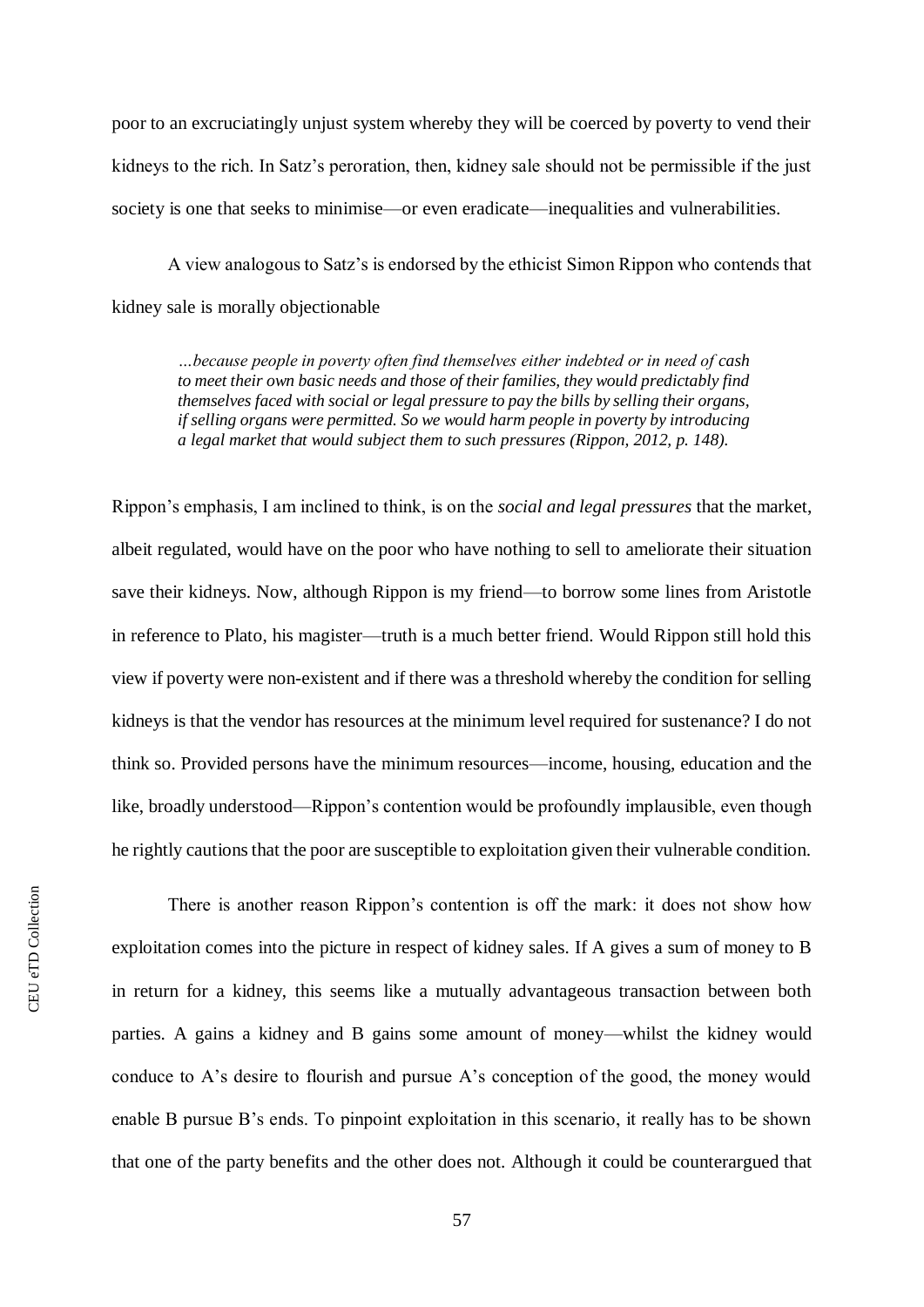no price is commensurate with the loss of one's kidney or any organs in one's body, this still does not make sense because it is to assume that whatever prices given for kidney would always be lower. A regulated market would, I think, set prices for kidney below which the charge of exploitation would be plausible.

It is, of course, true that the individual's choice to donate is more often than not constrained by cultural and socio-economic contexts. The risks to kidney donors in developing countries, for example, are greater than in developed countries due in part to the disparity in technologies as well as levels of hygiene and nutrition in addition to the quality of pre-operative and post-operative care. Indeed, surveys in India (Goyal et al., 2002), in Pakistan (Moazam, Zaman & Jafarey, 2009), and in Bangladesh (Moniruzzaman, 2012) suggest that many organ vendors not only suffered bad health experiences post-surgery and even became poorer economically but also that some regretted the decision. Additionally, some organ vendors in developing countries are ostracised or discriminated in their own communities for having sold their organs so much so that some of them do not disclose to their families and friends that they had had nephrectomy (Moniruzzaman, 2012). It appears that some of the dissatisfaction that accrue from organ sales are often due to manipulation of vendors by organ brokers especially as it often occurs in black markets. But these cultural and socio-economic risks—and harms to organ vendors are not sufficient conditions for interdicting organ sales in toto. In fact, this precarious situation entails the necessity of regulation to ensure that potential vendors are appositely informed about the risks and harms prior to undergoing nephrectomy. Although the risks will still be greater in less developed countries, vendors will, I think, be able to decide for themselves whether it is worth their while to sell their kidneys with all the risks involved in the process. Besides, risks are involved are part and parcel of most transactions in life—getting married, buying a car and so on—and the presence of risks does not signify that we should not engage in the practice, for that would mean disengaging from many similarly risky transactions.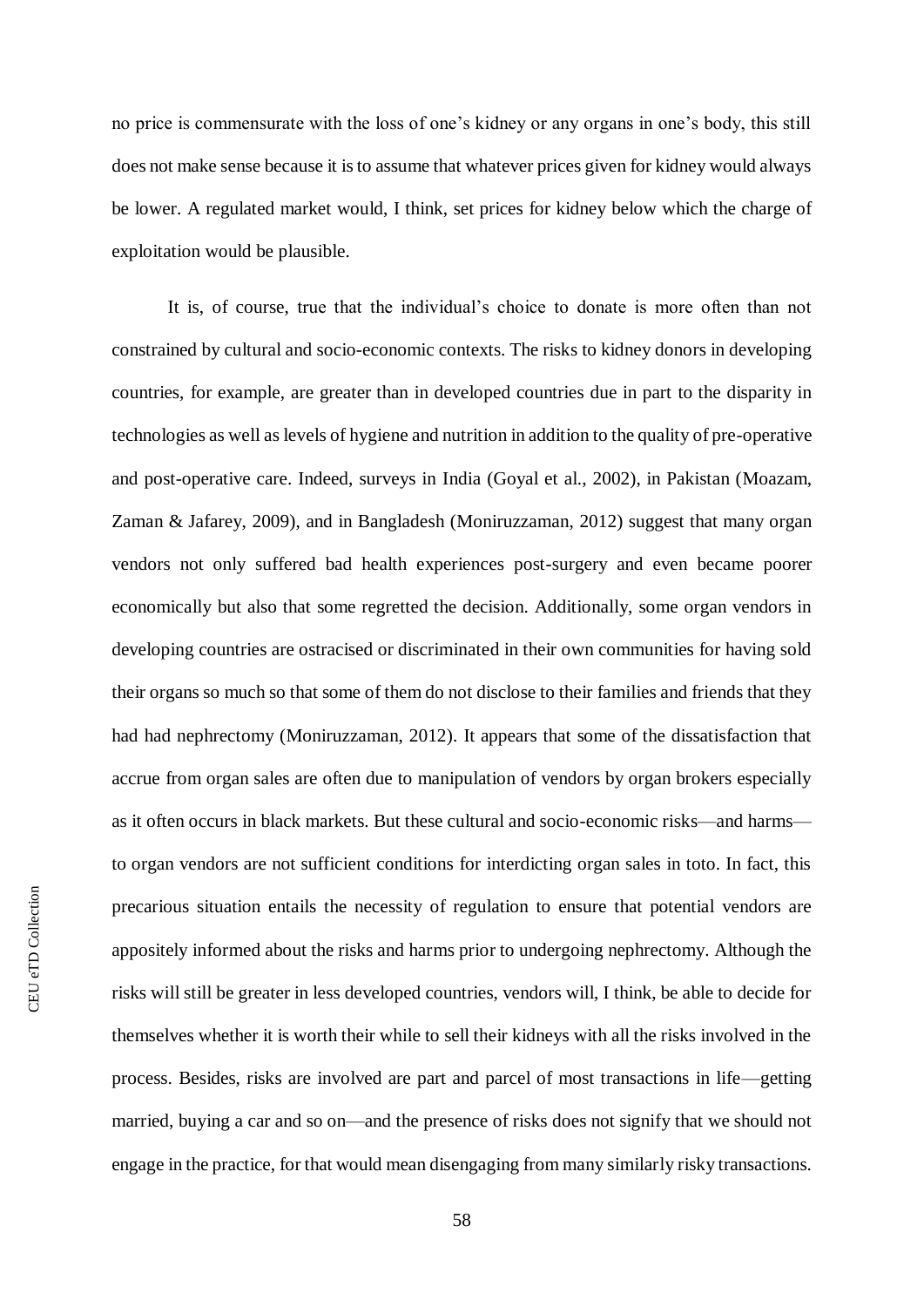Concerning cultural constraints, I think this changes over time, too, once the state makes it legal to vend and buy kidneys. The case of organ sales in Iran—an Islamic state and currently the only state where organ sale is legally permissible—demonstrates that what is Islamically acceptable or unacceptable with regard to kidney sales is almost always in flux and consistently being renegotiated in the light of the social, political, economic and technological conditions of the country (Tober, 2007). What this suggests is, I think, that the cultural norms with regard to kidney sales are not set in stone and government regulation, reinterpretation and revaluation of cultural mores would have long-lasting impact on the transformation of hostile attitudes toward kidney sales.

It seems to me, then, that the argument from inequality and vulnerability of the havenots does not hold much water due to its lop-sidedness: it cannot serve as a moral guide in the debate for or against kidney sales in large part because it conditions the impermissibility or permissibility on the poor. What if I am rich and not coerced by social and legal pressures of the market? Why would I lack the right to sell my kidney to pursue my own conception of the good and to flourish even if I am immune to Rippon's condition of poverty? Notice that this is not really an argument against the right to sell our kidneys, but against the unjust market system itself. Those are distinct and need to be addressed differently. To argue from the fact that markets are usually exploitative to the notion that we do not have rights to vend our kidneys is just a mistaking of the woods for the forests—the fact that even our current economic system is exploitative of the poor does not lead to the conclusion that we should abolish the economic system but about how to make it better. The problematic, I think, should be about how to circumvent exploitation—a question of social justice—and to ensure that the market is moralised so that it is not merely an instrument of exploitation of the poor even whilst leaving those who would wish to sell their kidneys—those with the minimum resources, divested of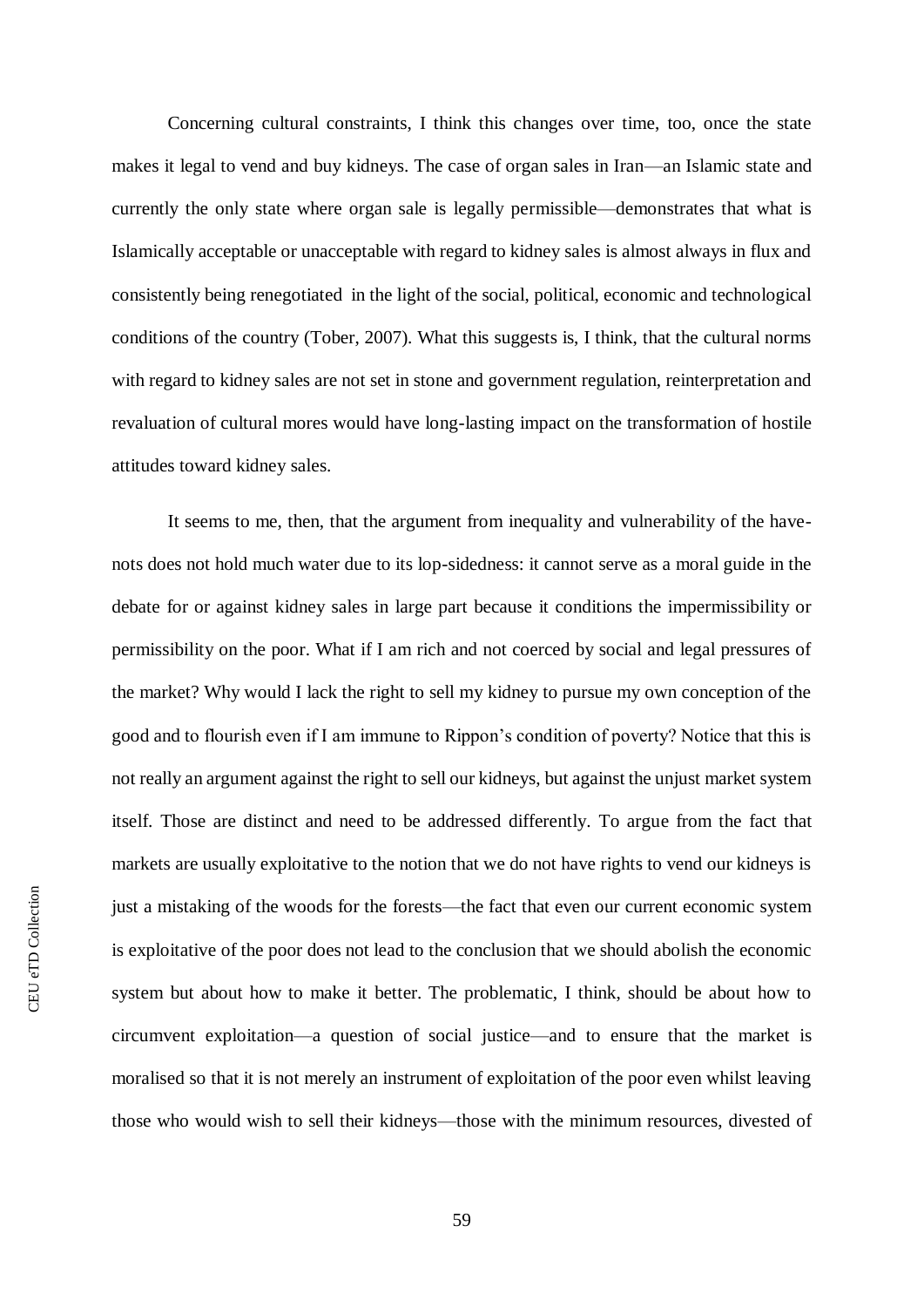autonomy-constraining conditions of coercion, ignorance, and manipulation—to exercise their rights over their person and bodies.

This is the reason I agree with Radin's (1996) notion of "incomplete commodification" though I disagree with her view that we can allow the poor and desperate to sell their organs even whilst fighting exploitation. Rather, I do think we can interdict the buying and selling of kidneys in situations where it is deciphered that this debases the impoverished vendor without necessarily abolishing the social practice of kidney sale. So I do endorse a sort of what I would or should call "conditional commodification." We do not interdict alcohol—regardless of how intoxicating it could be to induce serious accidents—but condition drinking alcohol on the age. This is why kids and adolescents below 18 lack the right to purchase alcohol. So, here, alcohol's consumption and commodification is conditioned on how autonomous the person—this usually determined through age—is. This conditional commodification—the middle ground between overcommodification and undercommodification under queries of poverty and exploitation can be considered a form of "soft paternalism" (Malmqvist, 2014) and can serve to protect the poor against exploitation by the rich under the pretext of the free market. Because my autonomy approach considers the poor as non-autonomous, I do think that soft paternalism—paternalism justified on the basis that the agent is non-autonomous and acts non-voluntarily—is justified in respect of kidney sales. Under conditional commodification, it is the state that intervenes in the market to determine whether the potential kidney vendor really has autonomy to sell his kidney.

### **3.2.2. Volitional ambivalence: consent and inducement**

Volitional ambivalence is a "state in which an agent cannot decisively and wholeheartedly identify with either of her conflicting first-order desires. This entails that a person in such a state is not autonomous and, thus, that her choices and actions are not freely chosen" (Hughes,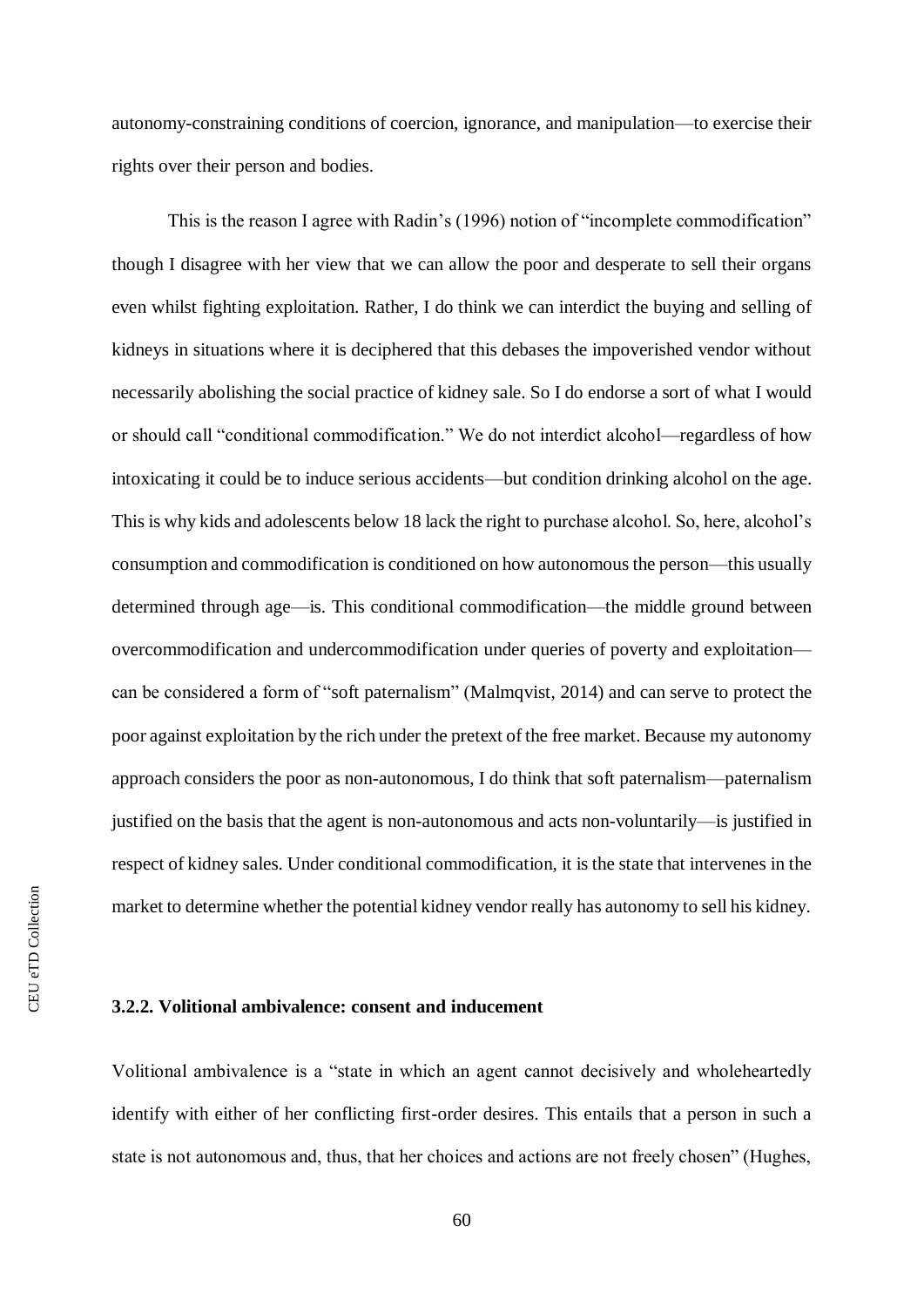2009, p. 619). Another objection to kidney sales is that genuine consent is impossible when financial incentives are involved in part because the vendor's decision is unduly induced by certain circumstances such as abject poverty and unrefusable offers (Radcliffe Richards, 2009). Wilkinson (2003) posits that with enormous deprivation, the vendor's desperation in respect of money makes him liable to vend his kidney, something the vendor would otherwise not do if he was not metaphorically coerced by poverty; and with unrefusable offers, the vendor is not desperate but the amount of money involved induces him to vend his kidney. Opponents of kidney sales conclude from these that given that such consent is really absent in kidney sales and consent requires competence and voluntariness both of which the vendor apparently lacks—it follows that it should not be permitted.

Radcliffe Richards rejects both arguments, arguing that they do not invalidate consent. For her, the reason for inducement with payment—unrefusable offers—is geared toward making people consent to an offer that they otherwise would not consent to rather than to rid them of consent, and thus there is no issue with competence or involuntariness of consent from this perspective as the vendor voluntarily chooses between having his kidney sold (thereby earning money) or remaining in abject poverty and perhaps not acquiring university degrees (Radcliffe Richards, 2009). Again, with regard to coercion by poverty, she compares kidney sale with cancer in that the cancer patient's consent—though constrained by the fact that the patient has to choose between the painful treatment of her disease and the unchecked progression of the disease—to be treated cannot be said to be invalid simply because it was made under desperation (Radcliffe Richards, 2009, p. 291). Therefore, for Radcliffe Richards, coercion by circumstances—by the metaphorical coercer such as poverty—does not justify state paternalism or nullify the person's right to sell kidneys.

Radcliffe Richards' position seems theoretically valid but it is simply unsound in part because hers is a fallacy of false analogy: there seems to be no connection between cancer and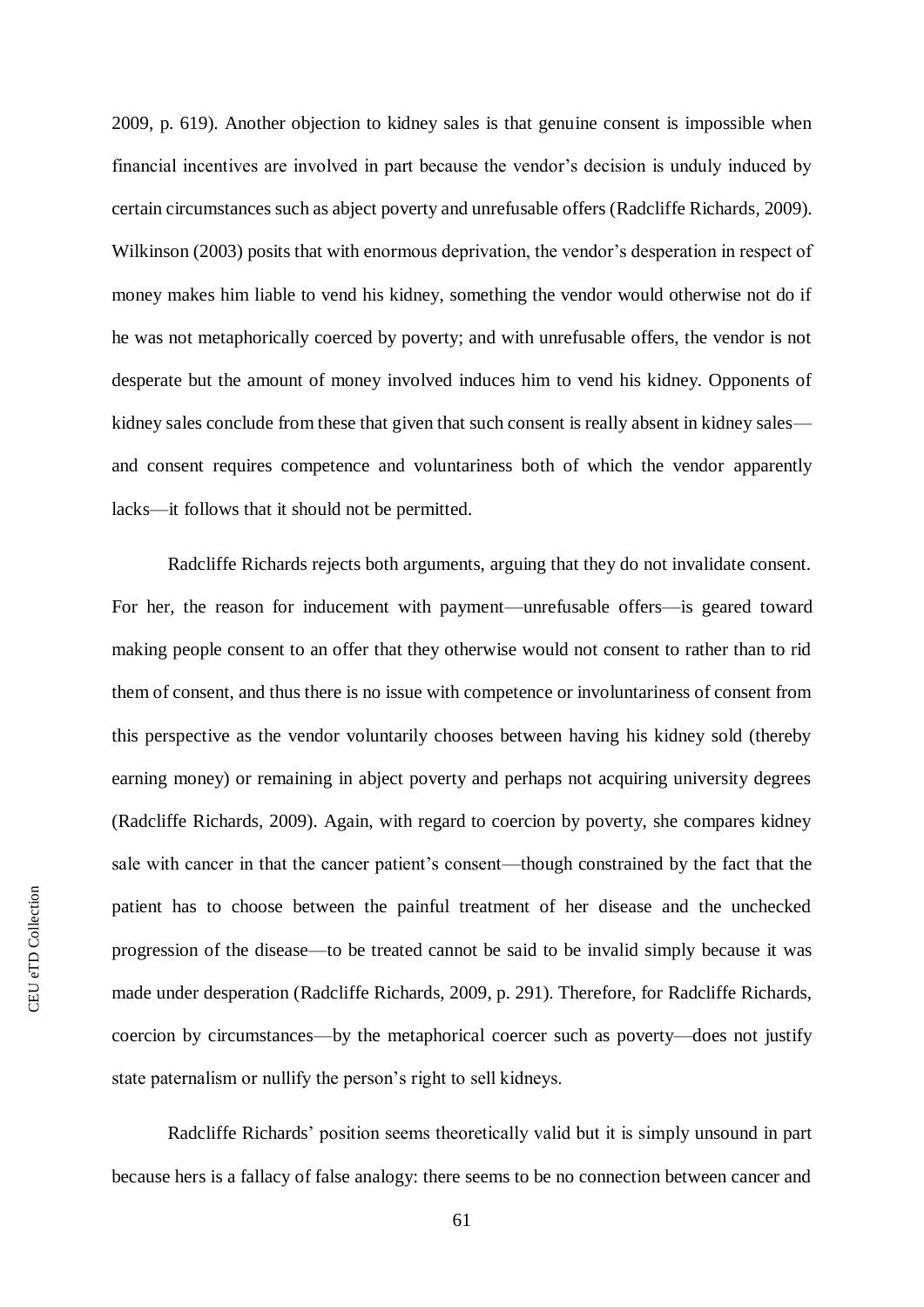poverty. First, whereas cancer is a disease that happens to everyone—rich and poor—poverty is a feature of a specific class of people—it is not a disease—namely, the poor. And second, whereas cancer has its root in neutral natural causes, the same cannot be said of poverty that is the direct result of, at least in most visible cases, immoral policies and acts (Wilkinson, 2016).

But there is a serious reason for why Radcliffe Richards' position is basically implausible, and this is the fact that it may work in theory but not in practice. Radcliffe Richards is a philosopher, and I am inclined to suppose, with little or no knowledge of empirics in relation to kidney sales. And what happens with armchair researchers that go without empirical observations is that the reality on the ground is distorted. The reality of kidney sale is that the poor kidney vendors are coerced by the metaphorical coercer (poverty) and they are more often than not manipulated by purchasers. Consider, by way of example, the ethnography of kidney bazaar in Bangladesh by Moniruzzaman (2012) whose in-depth research makes clear that poverty coerced the thirty-three Bangladeshi kidney vendors he interviewed to sell their kidneys to mostly wealthy and middle-class people. Moniruzzaman's ethnographic research divides the odyssey of the poor vendors into three: hope (preoperative), sacrifice (operative), and suffering (postoperative), and all these stages are accompanied as much by manipulation through newspaper advertisements as by the overall ignorance of the poor vendors (2012, p. 72). Indeed, one striking observation is Moniruzzaman's averment that "Poverty forced my research participants to sell one of their body parts" (2012, p. 72) in part because the vendors were made unrefusable offers which they saw as hope—albeit false hope—that they would be financially better off post the surgery.

My point is that poverty is as coercive as a criminal that threatens to kill one if one does not do the criminal's bidding. With poverty—as Moniruzzaman's research shows—the possibility of fairness for the kidney vendors is nearly impossible as their ignorance is taken advantage of by the organ brokers who manipulate the potential vendors through advertising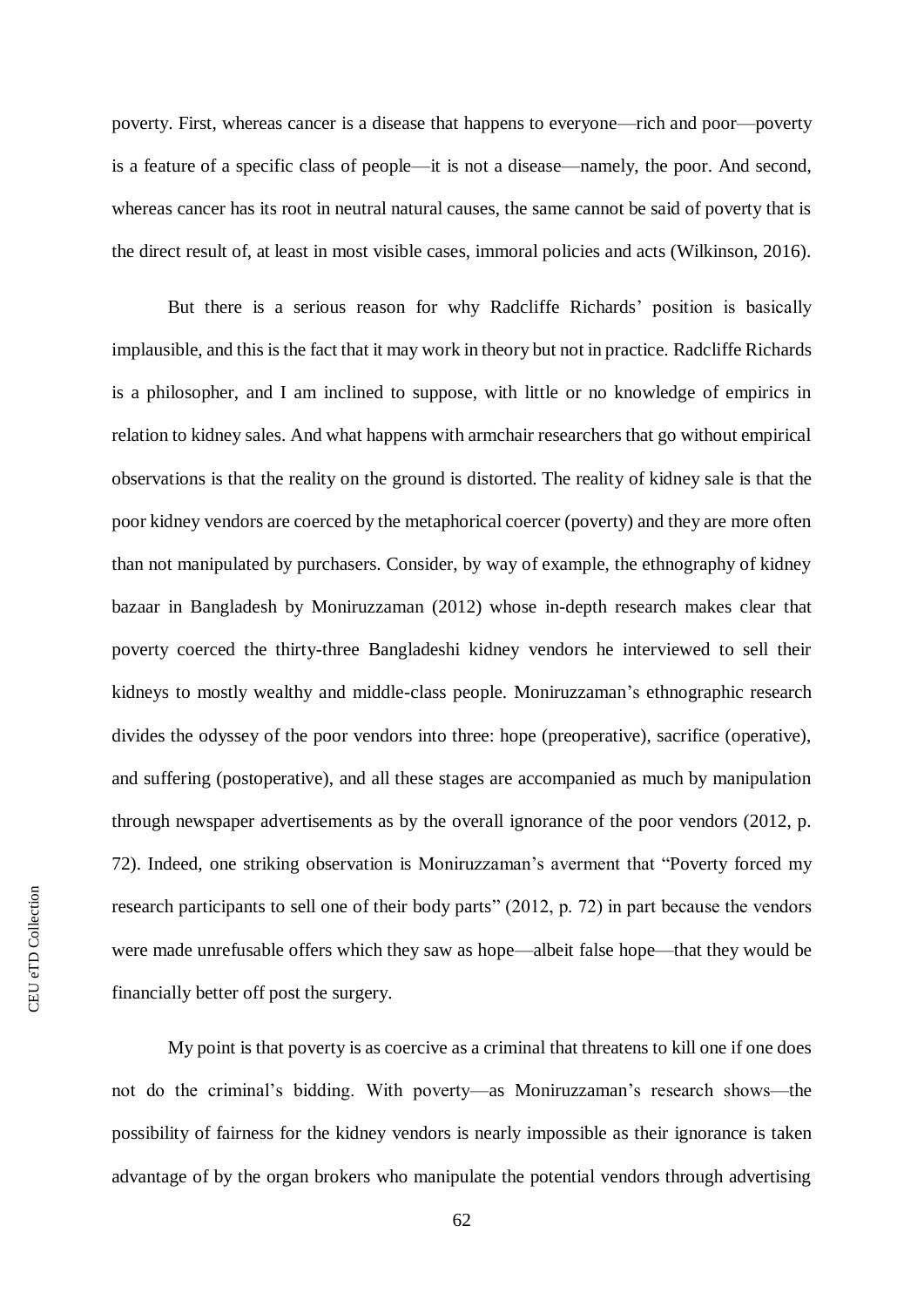unrefusable offers and making false promises. My personal autonomy approach endorses kidney sales only in the absence of these vices—that is, in the absence of poverty, of manipulation, of false promises, of ignorance of the particulars, and the like—for with them the kidney vendor is not actually autonomous. The kidney vendors in Moniruzzaman's study did not even know what a kidney was, where it is located, and whether they can sell theirs to make some money. That is the real world of kidney bazaar which, I think, Radcliffe Richards grand theorisation does not do any justice to. So I do think that poverty is coercive from all ramifications in consequence of its myriad disenabling features. The soft paternalistic state I defend has the prerogative of ensuring that the poor are precluded from such immoral transactions in order to circumvent exploitation.

## *3.3. Additional Critiques*

The critique from commodification and exploitation standpoints are the strongest objections to kidney sales in the literature and almost all criticisms of regulated markets in human organs seem to oscillate between both of them. That is why I have dealt extensively with them in this thesis. In this section I would like to further examine two critiques that, although seemingly plausible, ultimately do not succeed in discarding kidney sale, under the conditions of personal autonomy, as ethically wrong. These are the (1) ends of medicine, and (2) moral repugnance critiques. I address them below.

# **3.3.1. The Ends of Medicine**

Davis and Crowe (2009) advance a critique of kidney sales from the perspective of the ends that is, the teleology or purpose—of medicine. According to the authors, medicine has ultimate and proximate ends. The ultimate end of medicine is the health—health construed as wholeness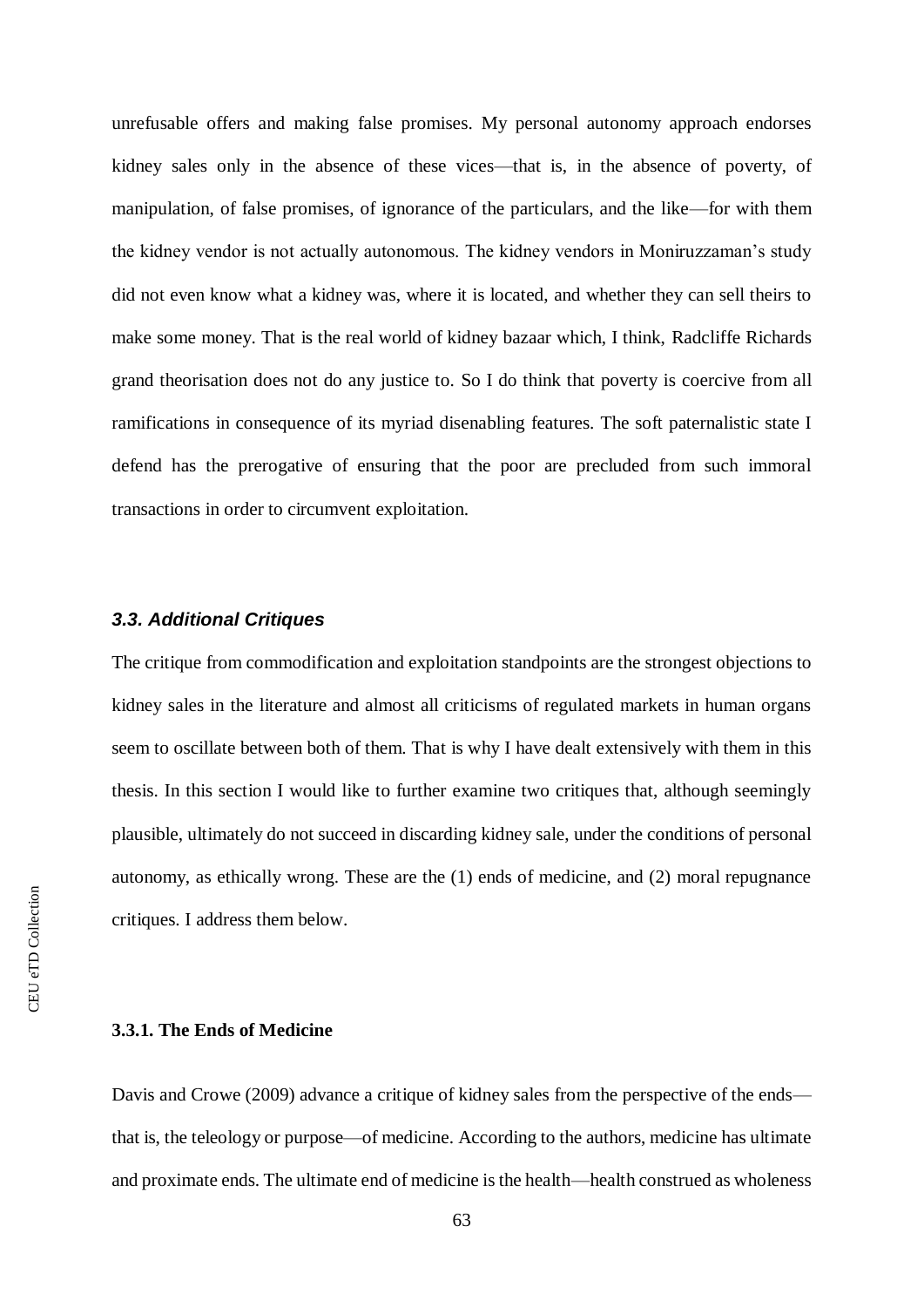—of the human being whilst the proximate end is the healing for a particular patient which is achieved through the intervention of the physician which is not only right—rightness herein construed as intervention informed by sound scientific and clinical practices—but also good goodness understood as intervention consistent with the patient's subjective conception of the good and sense of well-being (Davis & Crowe, 2009, p. 591).

Building on their sense of the ends of medicine, Davis and Crowe proceed to contend that organ sale is contrary to the ends of medicine because surgery on the kidney vendor transforms the healthy human being into a patient. As they remarkably put it,

*By performing the surgery on a healthy person—one who does not medically need the surgery—the transplant surgeon, in effect, turns a healthy human being into a patient. If we have construed the physician's central, defining duty correctly, if we have grasped the essential correlation between the physician, as healer, and the patient, as one who seeks healing, then living donation seems, at the very least, to be at odds with this duty—that is, with the ends of medicine, properly understood (Davis & Crowe, 2009, p. 596, emphasis added).*

Notice that their argument seems to suggest that organ donation is as much contrary to medical morality as is organ sale. But, then, the authors decipher a way to show that their position is not contrary to kidney donation but kidney sale. They achieve this by invoking arguments from commodification and altruism (which I have already addressed in this chapter): they argue that kidney sales commodifies the human being—makes the person a means to another's end—and also drives out the ethic of generosity and gift; if the physician acquiesces in organ sale, he or she automatically goes contrary to the telos of medicine by equally commodifying the person and ensuring that the ethic of generosity is eroded from society (Davis & Crowe, pp. 598–601). The physician's task is to circumvent kidney sales so as not to participate in the debasement of humanity and erosion of the ethic of altruism.

Of course, I sympathise with these authors in the ways they digress, however unsuccessfully, from one post to another in their quest to breathe fresh air on the debate. The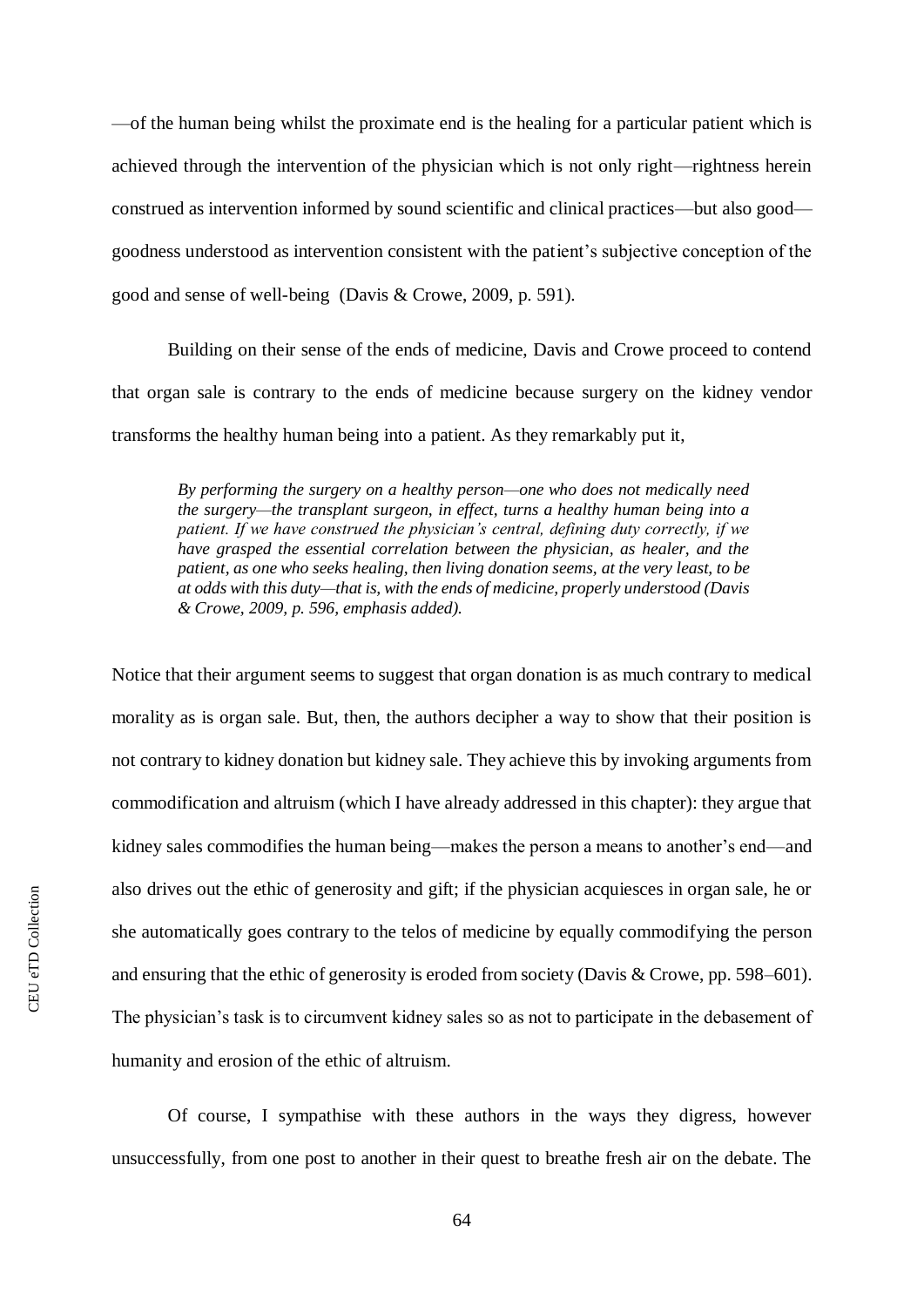problem, however, is that they are just wrong. Nephrectomy—whether it happens due to organ donation or organ sales—pose significant risks to the donor or vendor. It does not seem to me correct to suppose that once one becomes a kidney vendor, then the risks increase and, conversely, that once one becomes a kidney donor, the risks from nephrectomy decrease. That cannot be right. As I have shown already, both donation and vending involve some commodification, and if the end of medicine is healing of the patient by the physician—and nephrectomy contravenes the ends of medicine as it turns a healthy patient into a sick one for another's end—then it surely follows that kidney sale and donation are both ethically wrong. That would be a preposterous view to defend. Davis and Crowe cannot sustain their view with the ends of medicine contention.

It seems to me that kidney sale and donation both involve healing as it is possible for the kidney donor or vendor to at least live a normal life under some constraints with one kidney, and the physician's task is to ensure the success of the surgical operation, that is, that both the kidney vendor or donor and the kidney recipient remain whole—healthy—after the operation. This is consistent, I think, with the ends of medicine—namely, that all parties involved remain healthy to follow their own conception of the good unimpeded by whatever happened in the surgical room. The emphasis should therefore be on essential postoperative care for kidney vendors and recipients, and for this adequate and advanced healthcare provisions are crucial.

The problem, however, is that the postoperative care in poorer, less developed countries pose significant challenges to organ vendors in consequence of the underdeveloped medical infrastructures. With such poor healthcare provisions, it is difficult to see why organ sales should be permitted in less developed countries. This is partly why the regulated market should, I think, be restricted to advanced countries with more advanced healthcare provisions so that vendors' health do not significantly deteriorate after nephrectomy. Be that as it may, kidney sale is, I think, consistent with the ends of medicine once the vendor and recipient receive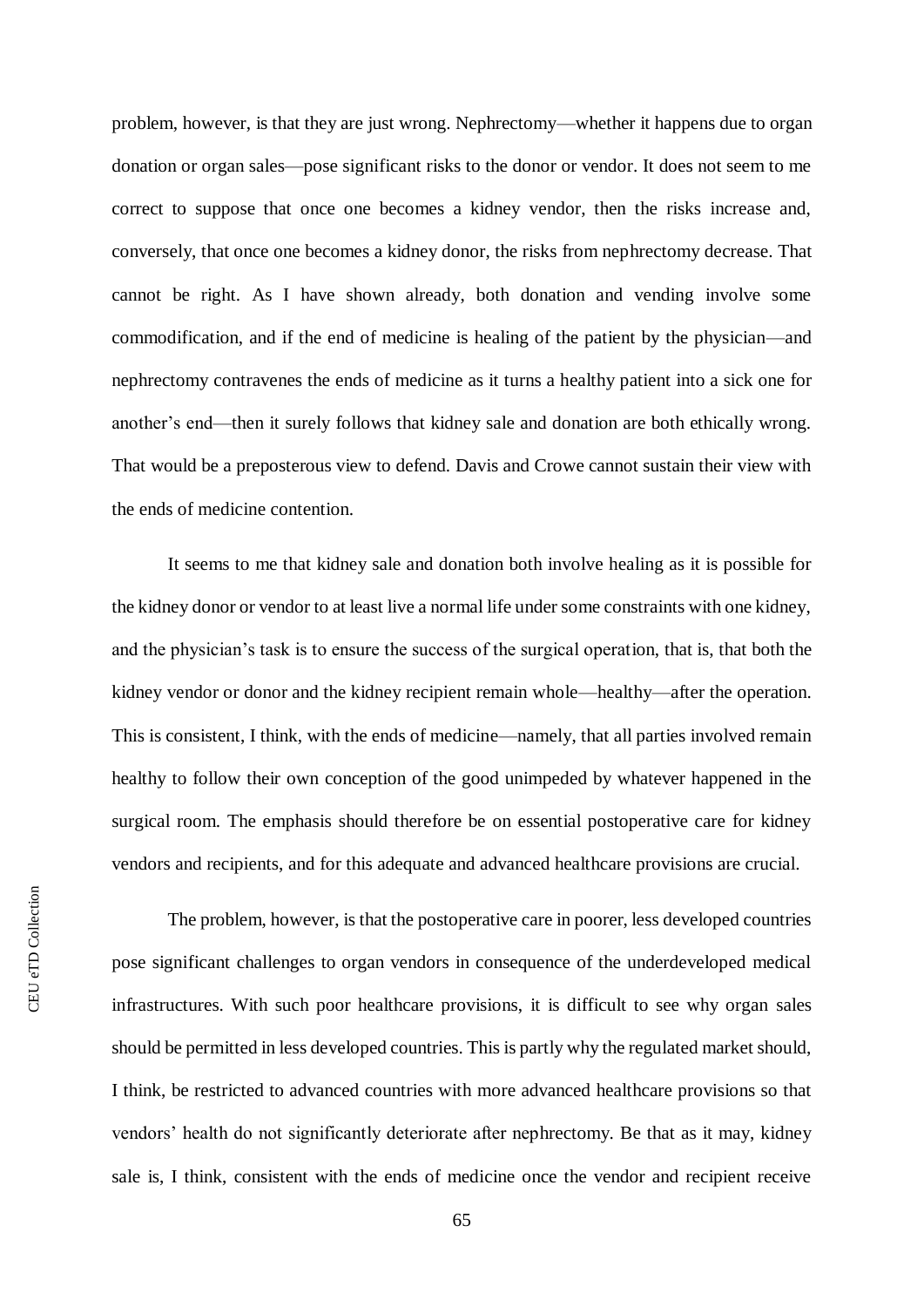adequate postoperative care. Also, the ends of medicine is consistent with personal autonomy and the individual's desire to make profit from selling one of his kidneys in pursuit of his conception of the good.

#### **3.3.2. Moral Repugnance**

For some authors, a plausible objection to kidney sale is that the practice is morally repugnant or disgusting; and since the idea of such practice intuitively evokes such emotional sensibility, it should be prohibited (Kass, 2002). The problem with this view as Taylor (2015) rightly argues is that it does not highlight which particular emotions make kidney sale repugnant; nor does it allow for the rationalisation of the feelings of moral repugnance. Indeed, we must know why a particular practice is morally repugnant in order to endorse or prohibit it. Merely relying on some ambiguous intuitions and sensibilities does not say much because it reduces ethics to emotions, which should not be the case.

It is noteworthy to remember that emotions can be very misleading—they cannot be a guide to or ground ethical principles because they mutate every time according to different epochs and times. At some point there were feelings of disgust toward homosexuals and homosexual acts, but now the tide has changed in many countries. At some point in the history of China, foot-binding was a common practice—and there were feelings of disgust at women whose feet were unbound as they found it difficult to get spouses—but fierce oppositions to the practice ensured that it ended. Kwame Anthony Appiah (2010) has rightly argued that honour has historically being tailored to virtuous and vicious ends so much so that honour is not the same as morality even though honour could be made consistent with moral principles.

I could say the same about the issue of moral repugnance. For it to show why kidney sale is morally wrong, we first need to understand what emblematic features of the trade make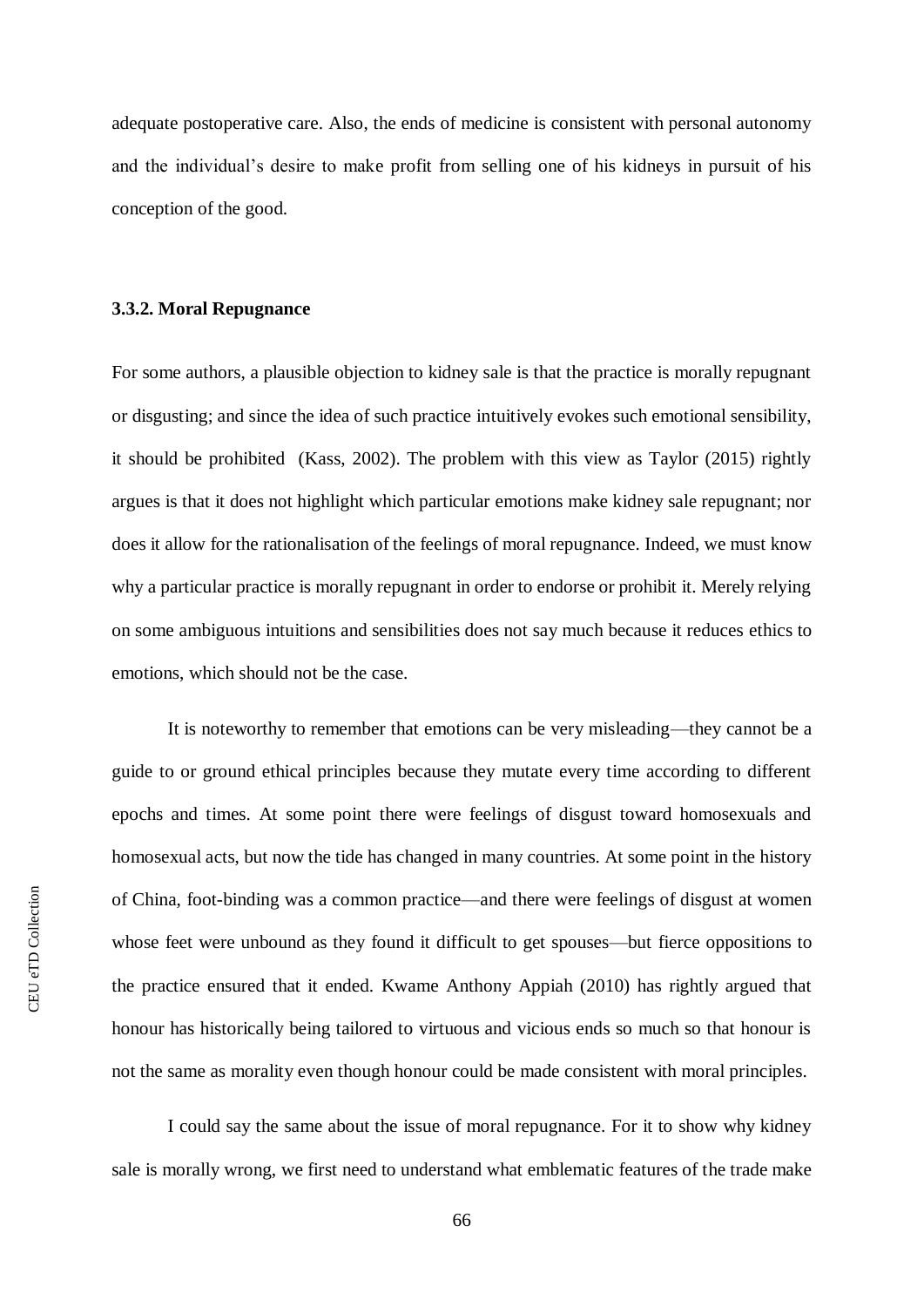it so. Kass' (2002) invocation of Kantian means-end dichotomy and the indivisibility of the human body to back his point about moral repugnance is terribly disingenuous and does not really warrant any further treatment since it does not provide cogent reasons for such repugnance. Whatsoever is morally repugnant is the end-product of social constructions and constrictions; and for a specific repugnance to serve as a guide for humanity it has to withstand, I think, the test of rationality.

As we have seen, all the arguments contra kidney sales do not show why—if the individual is truly autonomous—the person has no right to vend his kidney in pursuit of his conception of the good. The critiques of kidney sales seem to be slippery slope arguments that only project fear into everyone by accentuating that permitting markets in human organs even under the conditions I have pinpointed—would always be wrong because it would lead to exploitation, commodification of persons, erosion of altruism, distort the ends of medicine, and engender moral repugnance. But, as I have contended, those positions vividly miss the point. Indeed, autonomous persons have the right to vend their kidneys and the soft paternalist state's role is to ensure that the background of body commodification is ethically just through regulating the market and precluding non-autonomous potential vendors. In the next chapter, therefore, I will sketch some ways the market in human organs can be regulated so that it is consistent with the ideal of personal autonomy that I have developed in this research.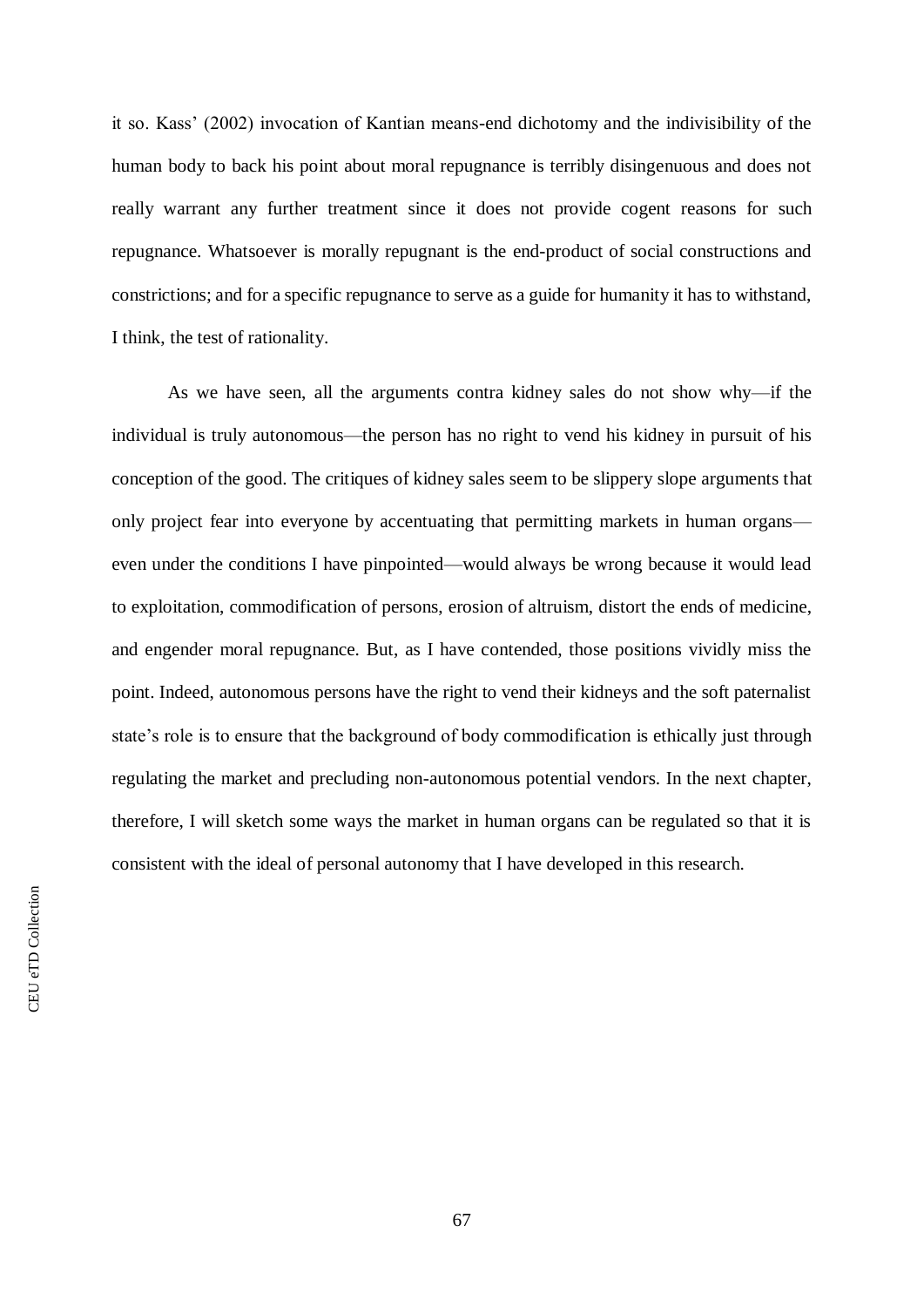# **CHAPTER 4: TOWARD A REGULATED SYSTEM**

Let's make it simple: Government control means uniformity, regulation, fees, inspection, and yes, compliance.

— Tom Graves

The three chapters in this research have delved into the ethics of organ sales to decipher why under conditions of personal autonomy—we do have the right to vend our kidneys and to make profit from doing so. In the previous chapter I reviewed some criticisms against kidney sales and disclosed that none of them run counter to the individual's right to vend his organs. In this chapter, I chart a different course by traversing the ethical speculations to practical policy considerations regarding the regulation of kidney sales. However, I would like to emphasise as I have done at the onset of this interesting research—that this research is not policy-oriented. What I do herein, then, is a rough sketch of how the market should be regulated to circumvent the fears detractors of kidney sale harbour toward the practice. This chapter is organised around three sections. In the first, I briefly underline why a regulated system of kidney sale is necessary. In the second, I provide some recommendations concerning the regulation of kidney sales. And in the last section, I present one final defence of kidney sale from the vantage point of autonomy.

# *4.1. Why do we need a regulated system of organ sales?*

Due to the persistent anxiety over what legalising or permitting kidney sales might mean for humanity and the social fabric, scholars who endorse organ sales do not automatically mean by this that it should be a free (and competitive market), that is, unregulated market (see Radcliffe Richards et al., 1998; Wilkinson, 2003; Erin & Harris, 2003). Rather, the argument for necessity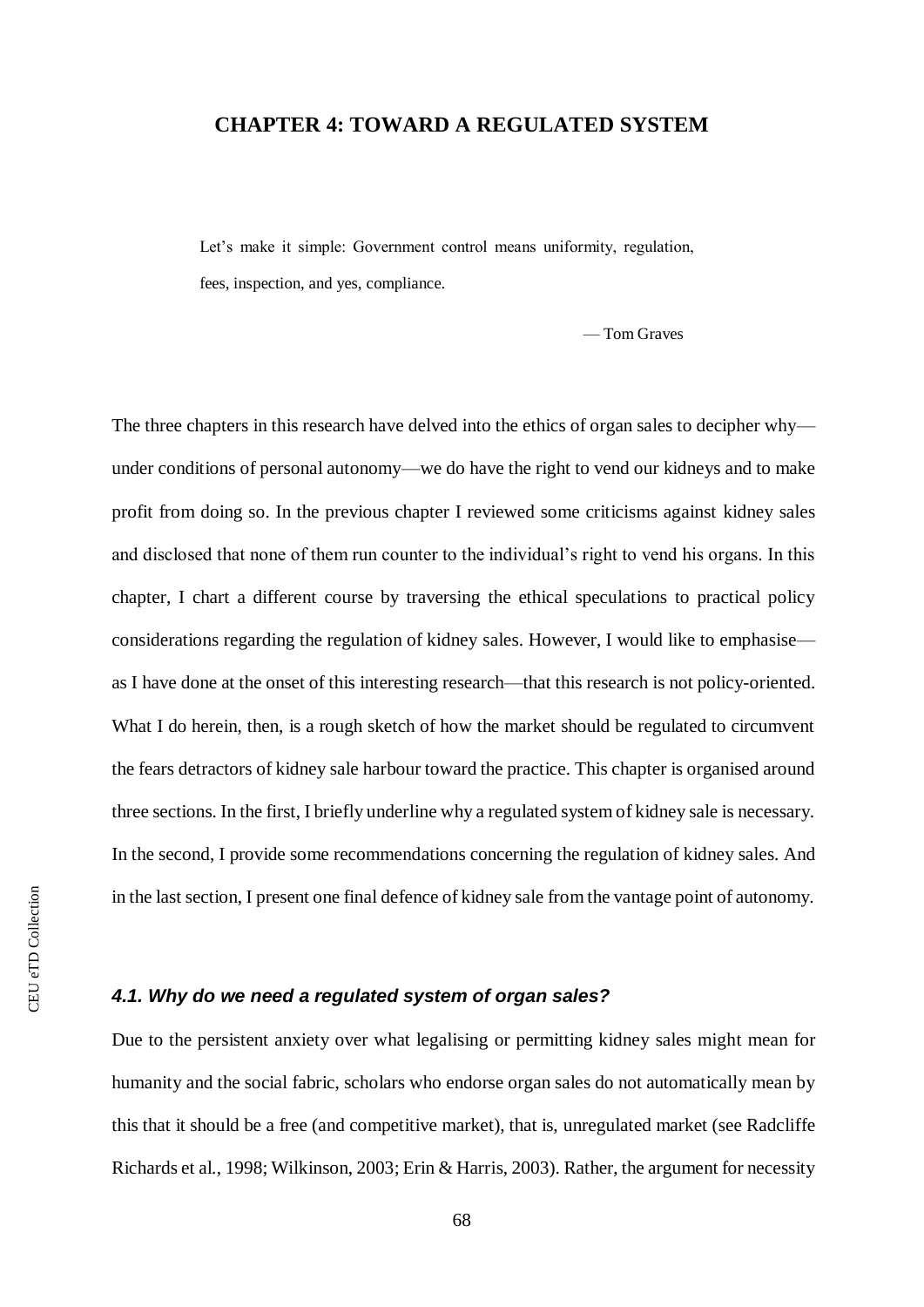of the regulated market for kidney sales draws from the fact that an unfettered market may be exploitative of the poor who lack autonomy and are typically coerced by their desperation. That this contention is plausible needs no further elaboration as we have deciphered this through the ethnographies of kidney vending in developing countries (India, Pakistan, and Bangladesh, for example).

But there is, besides exploitation, an additional reason why a regulated system of kidney sales is desirable, and that is in consequence of the potential "economic class war" that may arise due to competition over the purchase of kidneys. This sort of competition typically occurs in the free markets of the economist's imagination that operate on the interactions between the forces of demand and supply in determining prices. This point about an "economic class war" that might be engendered through permitting markets in kidney sales is captured by Katrina A. Bramstedt in the following way:

Payments for organs equates to price tags for them, and who gets to put a price on life? Sellers (can we call them "donors"?) put a price on life when they set the "sell" price for their kidney. Patients put a price on life when they set the "buy" price for the kidney they purchase. When two patients compete for the same "donor" kidney, the bidding wars begin. Does the price matter? Why not let the wealthiest patient win? Is it morally better to allow them both to suffer on dialysis and eventually die? (Bramstedt, 2014).

This is an argument against regulation, for according to Bramstedt (2014), the backdoor organ auction is inevitable, for once we allow kidney sales, it entails that the wealthiest would get the better of it due to their personal wealth that would enable them price out the others—the poor and the middle-income patients. Although I am partially of the same mind with Bramstedt, I do think that that this is a slippery slope contention that does not automatically negate regulated markets in human kidneys. For, wherever laws are made, there will almost always be detractors; but the mere presence of some detractors does not lead us to conclude that we should have no laws altogether—that would symptomise some sort of social anarchy as almost everyone would act as if they were in a Hobbesian brutish state of nature.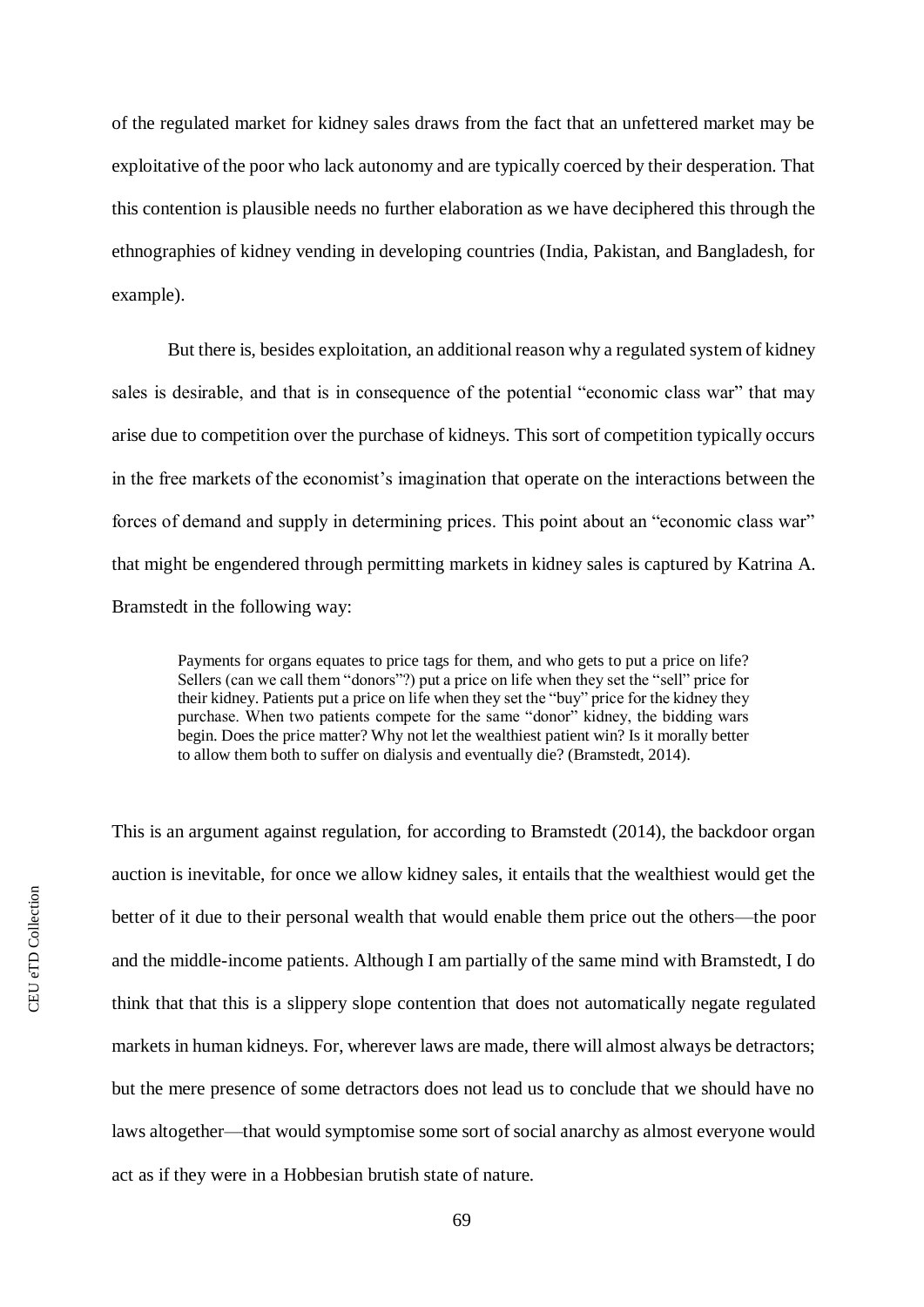Take, for instance, the case of kidney sales in Iran. Despite its promise in addressing the dearth in kidney supply in Iran and ensuring that kidney vendors receive free health insurance and government compensation in addition to postoperative care, the kidney trade in Iran still suffers many setbacks. Bengali and Mostaghim (2017) underline that though Iranian regulation exists that sets a fixed price of \$4,600 per organ, it has not fully halted the desire of sellers to cut side deals so as to make more money from well-off buyers, nor does the regulation mean that there is no existent black market. The pitfalls of the Iranian regulated system show, I think, that more needs to be done to protect the poor—who constitute the majority of kidney vendors in Iran—and to completely eradicate the illegal markets.

Whilst regulation cannot resolve every conundrum associated with kidney sale, it is, I think, an indispensable starting point if it is aptly implemented. One problem with the Iranian system is the fact that it does not exclude the poor from vending their kidneys. My framework necessarily relies on this exclusion for the endorsement of kidney sale. Though black markets in human kidneys might meet grave opposition—in part because there are invariably persons who would want to benefit from illegal activities—a well-designed regulatory framework should work well to circumvent the economic class war and to protect the poor from exploitation. Exactly because of human frailties, I do not expect the framework I will present in this chapter to be the endpoint of the discourse on regulation but, in fact, a stimulant for more discourse on regulation. To the recommendations for regulation of kidney sales I turn next.

## *4.2. Recommendations for regulating organ sales*

There are multifarious proposals for regulating organ sales. In this section I propose some four ways for regulating markets in human kidneys that are consistent with the individual's personal autonomy—the framework that I defend in this thesis. These are not, as I have already insisted,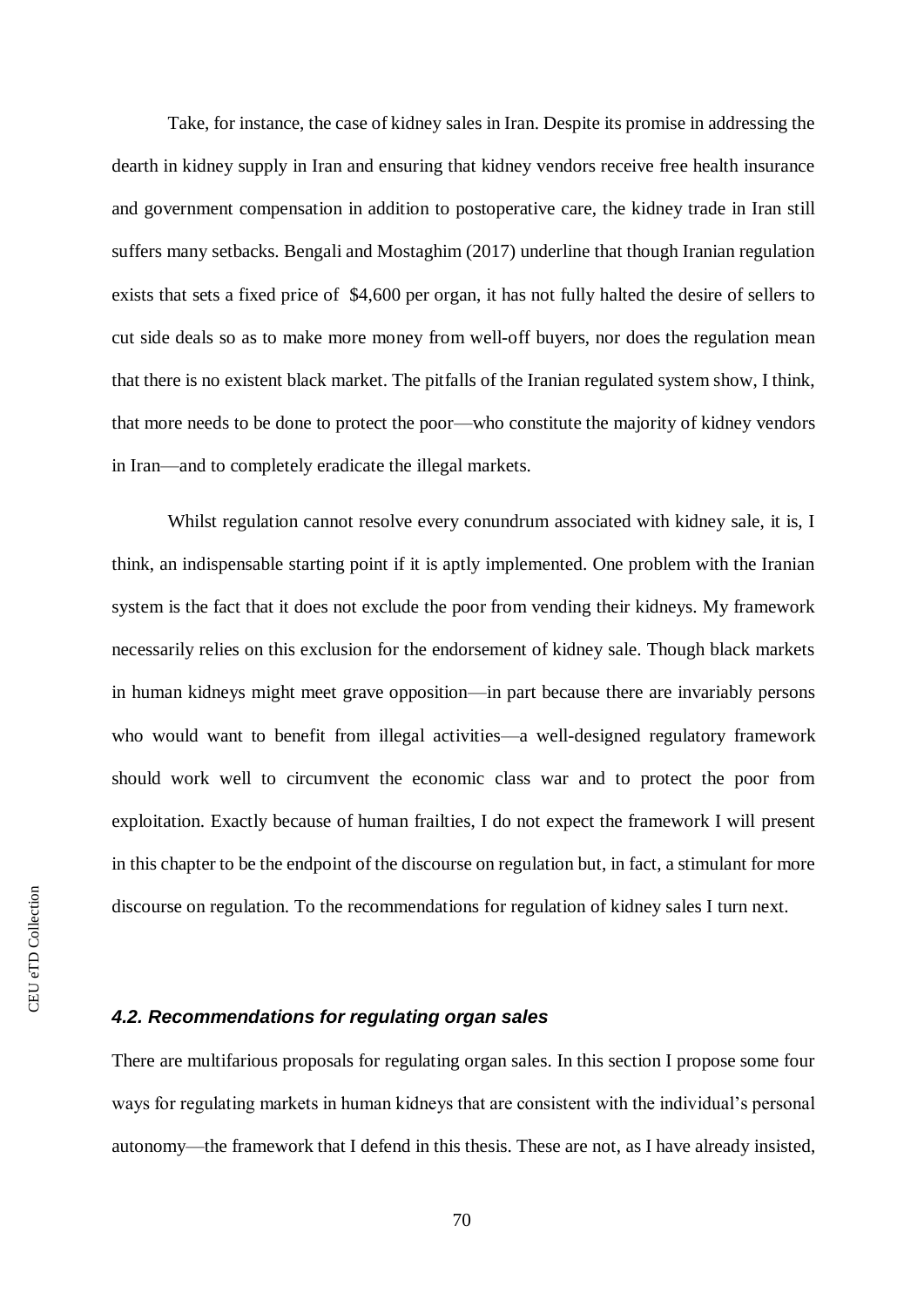exhaustive proposals for regulation, but it seems to me that regulation would be more effective when the condition and ideal of personal autonomy are the backbone of kidney sale. In my view no state in current time—not even Iran, the only state with legal organ markets—has prioritised personal autonomy in regulating the sale of human kidneys.

## **4.2.1. State-controlled price-fixing**

To evade the economic class war whereby the rich patients would price out the poor and the middle-income patients, it seems to me that there should be a fixed price for kidneys and the government should ideally be the main agent in price-fixing for kidney sales. The price-fixing and transactions between kidney purchasers and vendors should be mediated by the government as this prevents organ brokers from exploiting the poor vendors—this usually happens in black markets—and ensures that payments go directly to the kidney vendors.

The above view is in consonance with those of Erin and Harris (2003) as well as Matas (2004) who propose that kidneys should be bought by one public agency—say, the National Health Service (NHS)—and distributed according to the fair principles of medical priority. Fabre (2006) holds a different view, though: she argues that government-regulation—and pricefixing—would peg the price quite low that it might well be detrimental to the potential kidney vendors (p. 152). She thus posits that not-for-profit firms would mitigate this problem as they would ensure that the sellers come to consensus with buyers at a price reasonable for the former.

I humbly disagree with Fabre's point, for it seems to suppose that not-for-profit firms are "market angels" that have nothing to do with the exploitative proclivities of the market. But can not-for-profit firms ensure that black markets are curtailed? I do not think so. The state has the utmost coercive and legal powers to accomplish this. The state is, I am inclined to think, typically in the best position to ensure that these externalities of kidney sales are evaded in part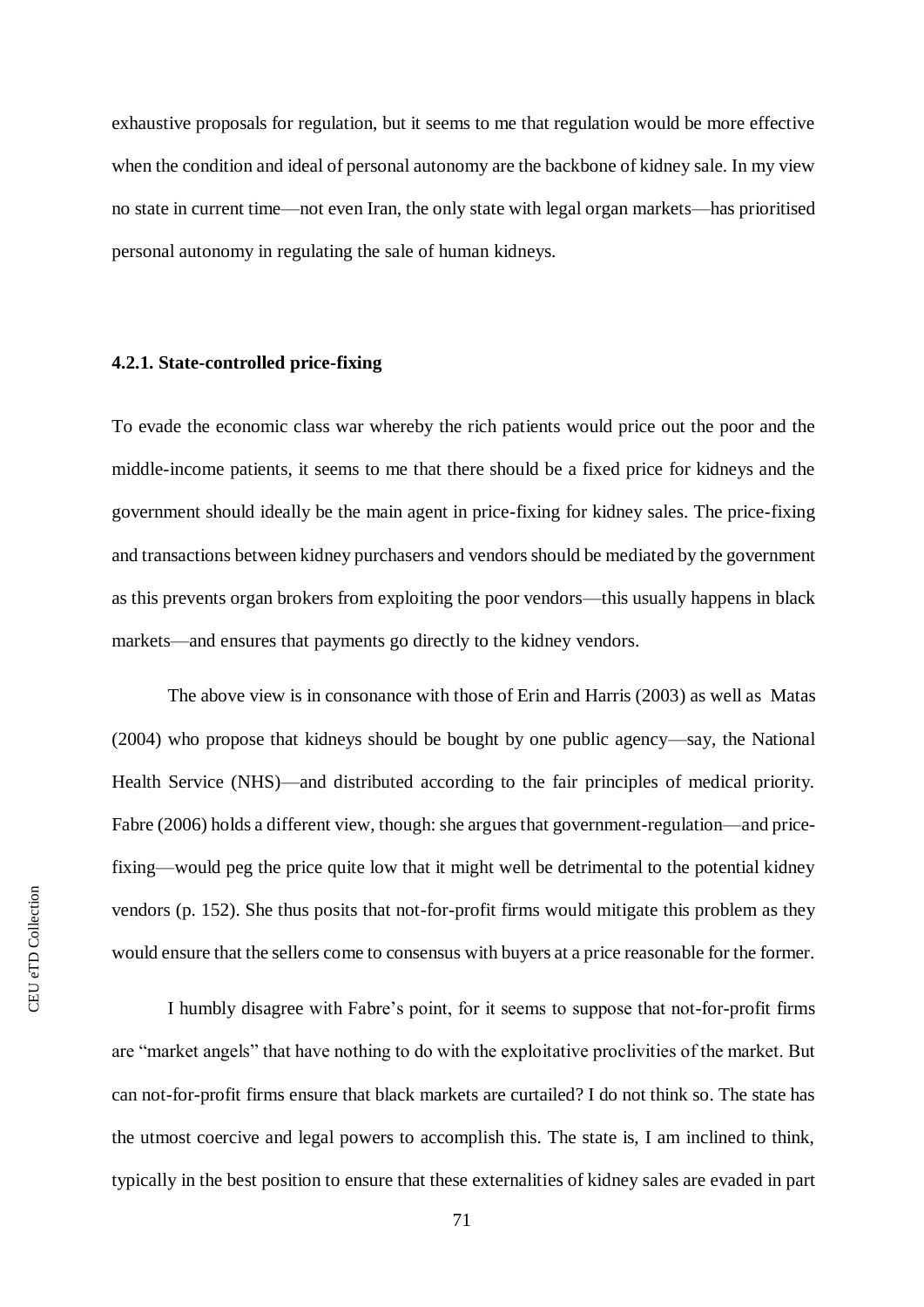because they have the means to regulate the kidney sales, and to ensure compliance with the regulation that not-for-profit firms cannot possibly do. Hence, even if it were granted that such firms are market angels, they would still need to collaborate with the state to accomplish that purpose. Governments are, moreover, in a better position to verify the health conditions of the kidney vendor prior to, and after, kidney transplantation, and to provide health insurance—at least for one year post-surgery—for vendors.

#### **4.2.2. Geographical location**

With regard to the geographical location, I think that kidney sales should occur *within* countries rather *between* countries as is currently the case in the Iranian state. Erin and Harris (2003) also propose this. The reason is that if kidney sale is permitted between countries, then poor people from the Global South will become organ harvesting sites for denizens of rich and developed countries in the Global North. The essence of regulated markets in human kidneys is to prevent this from devastating consequence of trade in human organs. Despite the fact that I endorse this view, I do think that getting rid of the black markets in organs requires regional and international cooperation as they more often than not traverse states.

Again, because of the disparity in healthcare provisions in less developed and developed states, I do think that kidney sales should be permitted only in states with advanced medical technologies since this enables the process to be less risky and harmful to both the vendor and the recipient. States without adequate healthcare provisions pose a serious challenge to kidney sales in consequence of the difficulties involved in guaranteeing that the vendor and recipient receive adequate care after nephrectomy and kidney transplantation. The regulated market in kidneys would be efficient solely in advanced countries with developed healthcare system, for most poor, undeveloped, states have yet to meet the minimum standards in healthcare provision.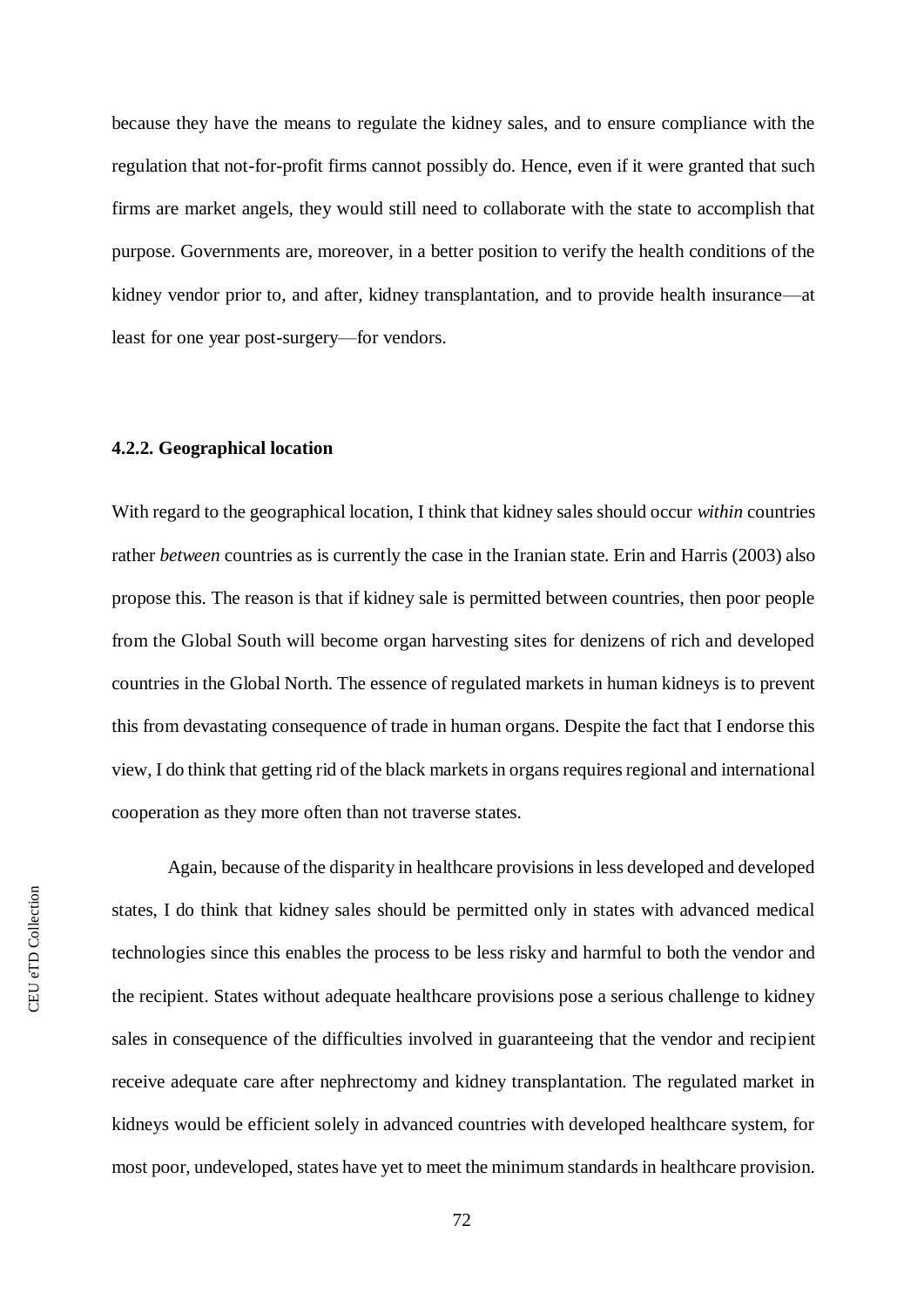#### **4.2.3. Long-term postoperative care**

My explorations of kidney sales—especially in developing countries like India, Pakistan, and Bangladesh, amongst others—in the previous chapters reveal that kidney vendors generally do not receive adequate long-term postoperative care either due to negligence of the physicians or the dearth of medical infrastructure in the country where nephrectomy took place. The regulated market in kidneys would ensure that vendors receive long-term postoperative so that the fact of their losing their kidney would not be a serious impairment of, or impediment upon, their work capacities and abilities.

Unfortunately, long-term postoperative care may not be possible at the moment in less developed countries—or, even if they were available, the dearth of medical technologies in less developed countries means that promulgating kidney sales would be counterproductive as there is the possibility of engendering societies with unfunctional persons who have lost their kidneys without any post-operative care or support from the medical sector and who would be afraid of engaging in some important tasks—including tasks that are necessary for them to survive and eke out a bare existence—for fear that they could easily lose their second kidney.

## **4.2.4. Informed autonomy**

In the previous chapters I dealt with the issue of informed consent in kidney sale. Without such consent I do not think kidney sale is ethical. The regulated market in kidney sales would ensure that those coerced—or pressurised—by circumstances such as poverty are excluded from the equation with regard to kidney sales. Moreover, for those eligible for the practice, the regulated market should ensure that the would-be vendor is aware of the risks and harms that are tied to kidney sale and consequently given sufficient time to think through his or her choices. As we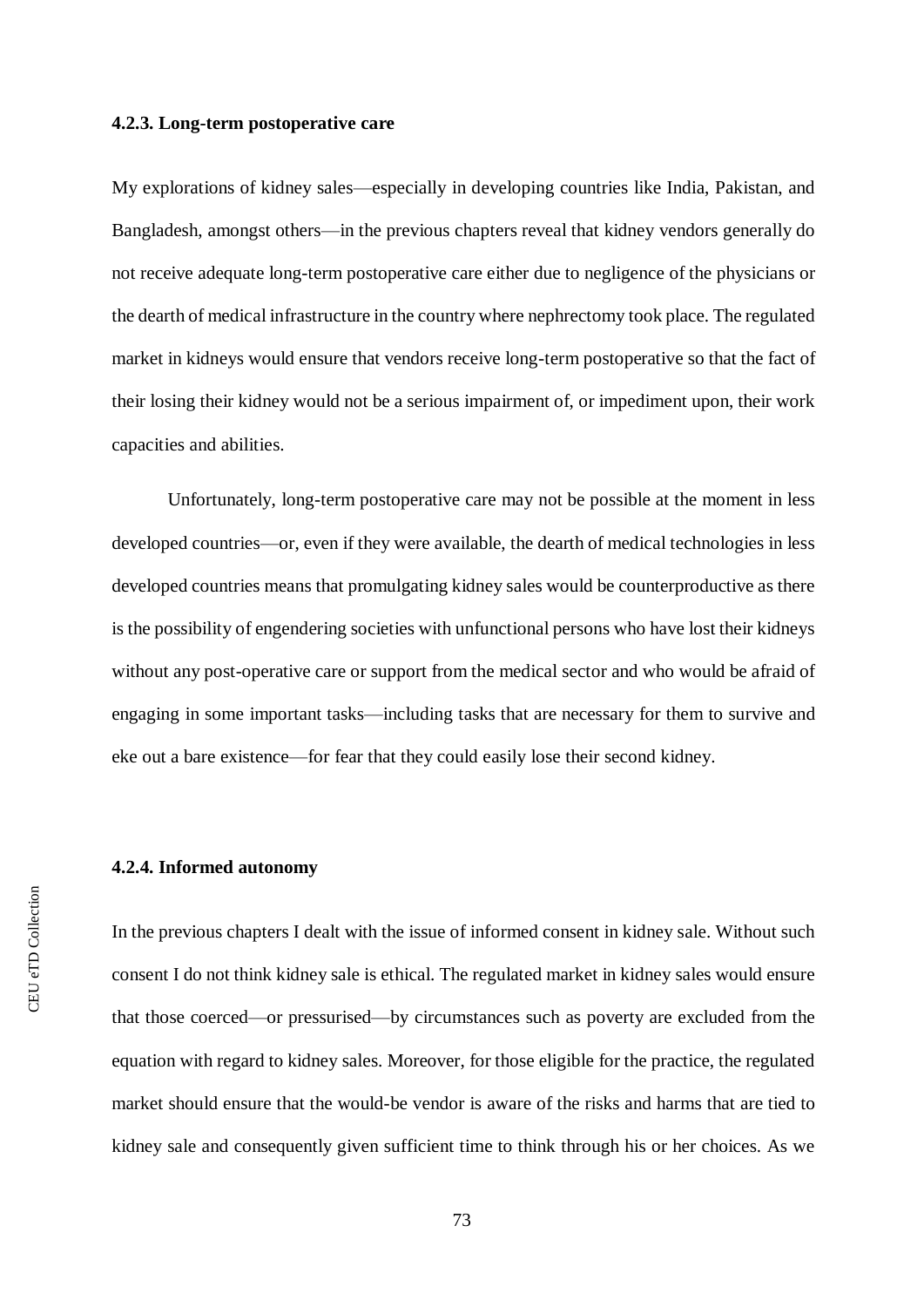have seen in the previous chapters, informed consent—what I dub here "informed autonomy" —is almost always a conundrum for organ sales in black markets since the vendors are mostly unaware of the risks involved and are manipulated or coerced into vending their kidneys to potential buyers. The regulated market would serve to protect those with "weak agency" (Satz, 2010)—that is, those who are pressured by their circumstances and are invariably manipulated by exploitative organ brokers.

Although one could argue that there is no such thing as perfect information—even the economists think that perfect information does not really exist in the real world—I do think that perfect information could be provided to organ vendors that would aid them make life-changing decisions about their bodies in respect of kidney sale. The ideal of personal autonomy in relation to our bodies that I have defended in these pages requires that full information be provided to vendors who already have the minimum resources to live flourishing lives. Now, it is the duty of the state to ensure the provision of these minimum resources and information to would-be sellers without which the market should not be implemented. For this, I think there should be cooperation of physicians with the state, if regulation is under the auspices of the state.

## *4.3. Organ Sales Reconsidered*

Depending upon how you look at it, kidney sale—if appropriately regulated according to the principles of personal autonomy I have delineated—would actually make lives go well: to the kidney recipient, there is a second chance at life; to the kidney vendor, there is some additional income to pursue one's own projects. To criticise kidney sales that it is intrinsically unethical beats my imagination and sounds more like emotive, fear-mongering ramblings founded on slippery slope contentions rather than real facts in the world. One of the problems, I think, that makes kidney sales seem so ogrish is the fact that most of it happens in the black markets where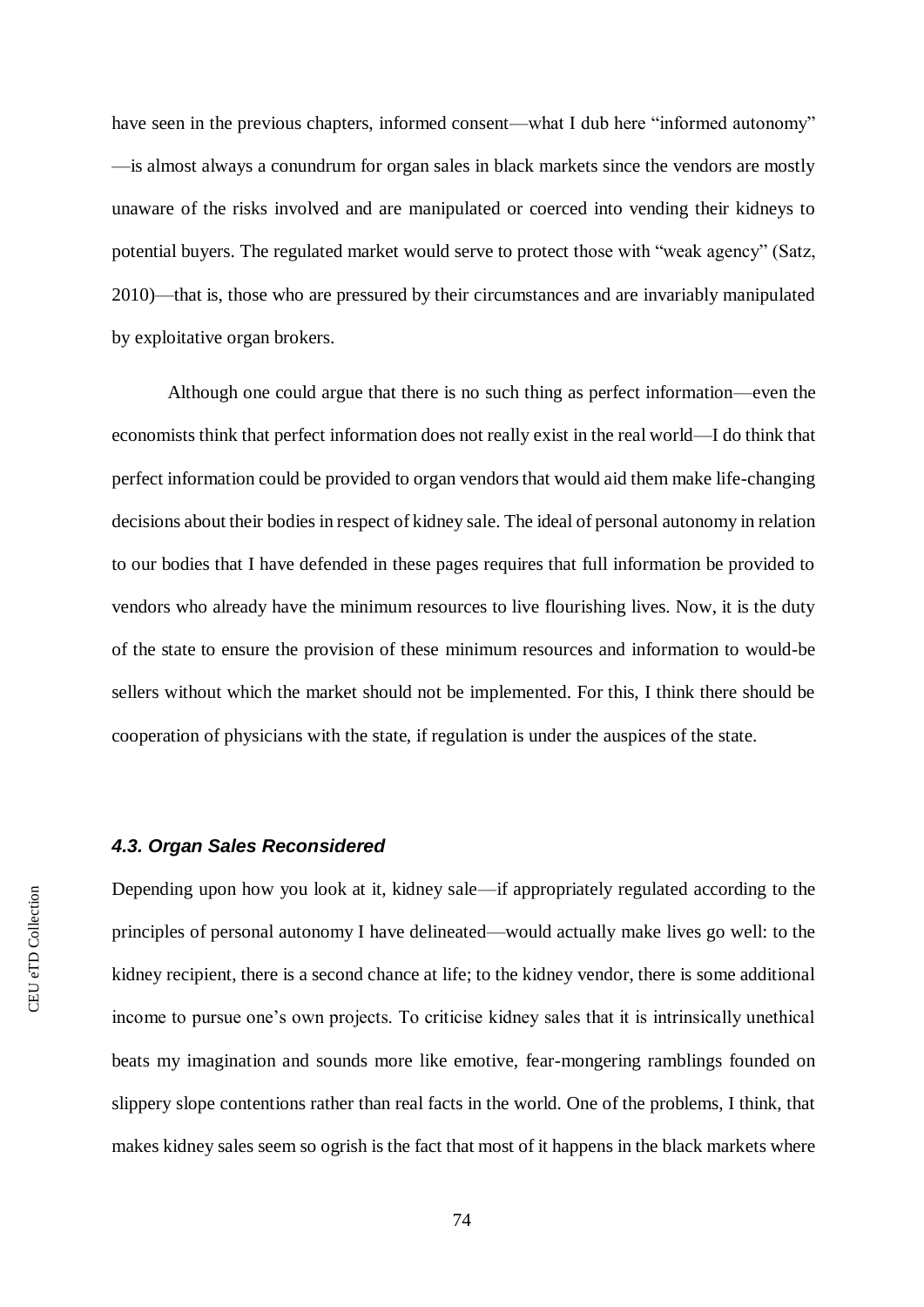the poor are exploited and do not receive proper long-term postoperative care. But I do not think that we can depend upon black markets as a conduit for regulated markets in organs: Both are mutually exclusive, and it seems to me that regulated markets would ultimately effectively crowd out black markets if it is appositely done. Iran is a good case in point of how regulation has been able to curtail black markets in human organs (Ghods & Savaj, 2006), though this by no means imply that there are no illegal trade in kidneys in Iran.

If Iran can achieve this with its law enforcement, advanced medical technologies, and well-trained physicians, then it behoves on states around the world to commence the necessary negotiations regarding the ways they can legalise kidney sales—within the constraints of their diverse capacities—so that patients on the waiting list can have a second shot at life and donors can earn more income to make their own lives flourish.

It would be too paternalistic—dub this "hard paternalism" if you so wish—to outrightly discard kidney sale on the ground that it crowds out altruism—or commodifies—the noncommodifiable. As I have already contended, persons have interests and their interests make them right-holders. Once persons are truly autonomous in the strictest sense of the term, it would be foolhardy, I think, to impose one particular conception of the good on them. They should be left to their devices to do with their bodies whatever they so wish. Because the liberal state is founded on the principle of neutrality, it seems to me that this principle would be more respected if choices in respect of organ sales—and kidney sales in particular—are left to the autonomous person whose kidney, in the final analysis, it is.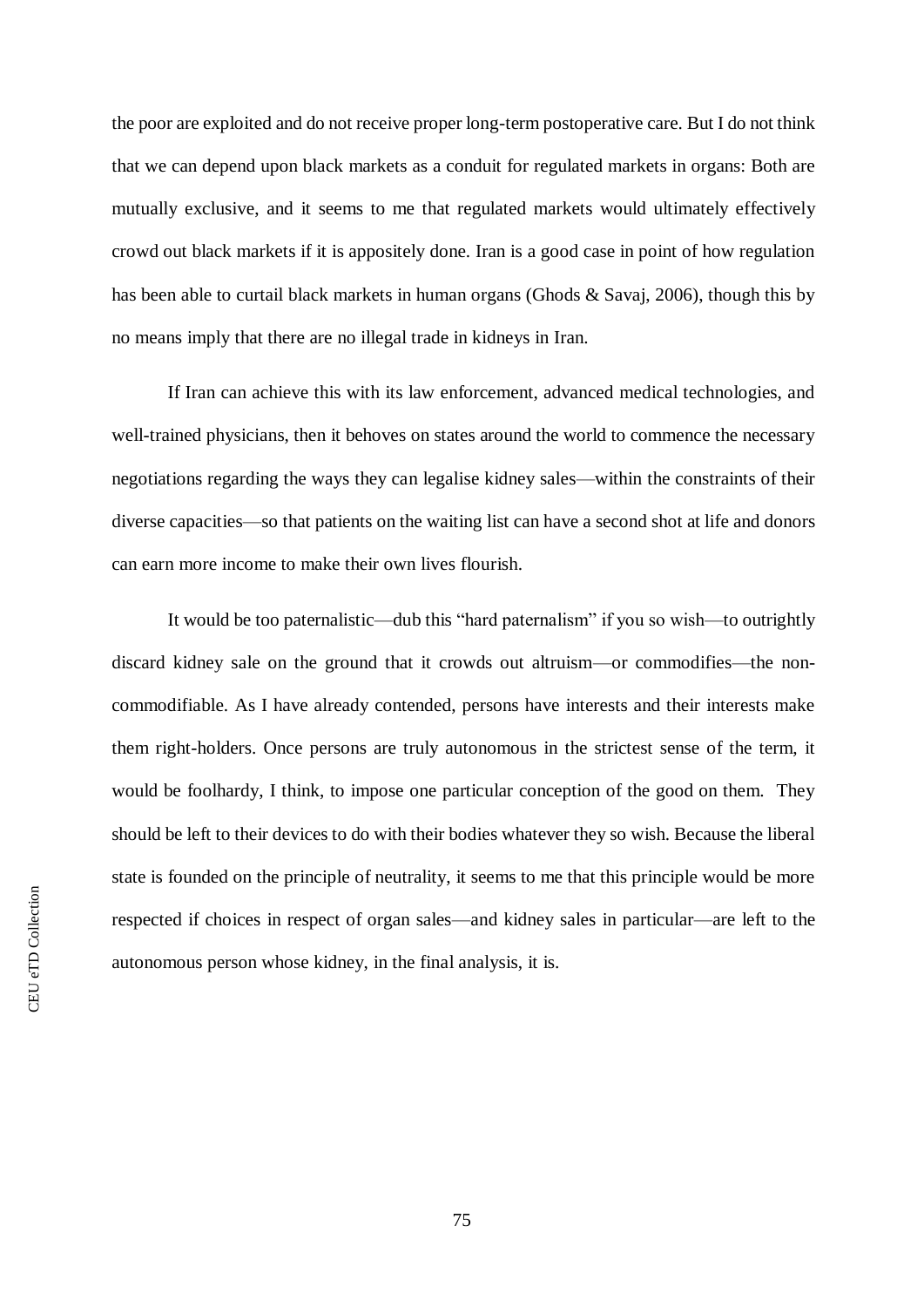# **CONCLUSION**

My body is my home, my transport, my clothing, my identity. It is my greatest asset and my worst enemy. It is my constant companion, my means of financial support, a source of pain, a receptacle of pleasure, and one day it will kill me.

— Elizabeth Wicks

I orientated this thesis around the conundrum as to the moral appositeness of regulated markets in human kidneys. This problematic—which served as the conduit for my painstaking voyage into the ethics of organ sale—has perturbed persons and professionals from all walks of life. Critics of kidney sale contend that permitting the practice by way of legalisation engenders pernicious consequences in multifarious ways: the commodification of the non-commodifiable in terms of the dehumanising instrumentalisation and objectification of the human person; the crowding out of sense of community and societal altruistic ethos; the disruption of the teleology of medicine especially with regard to the physician's moral responsibility; the exploitation of the vulnerabilities of the economically least well-off; and the obstinate inattention to the moral repugnance of the practice.

I contended throughout this research that none of these ferocious disparagements of kidney sale vitiates the moral right to vend one's kidney. Without doubt, autochthonous persons have right over their bodies to dispense with their kidneys howsoever they wish in pursuit of their own conception of the good and the state or other third parties are obliged to acknowledge this moral right by considering them legally valid under conditions of no duress, necessity or manipulation of the would-be vendor. That autonomous persons can vend their kidneys means that the charge that kidney sale commodifies the human person is unsustainable in part because what makes one a person—that is, one's personhood—is not synonymous with one's kidney. Again, meaning is invariably various: there is, as I have argued, no such thing as *the* meaning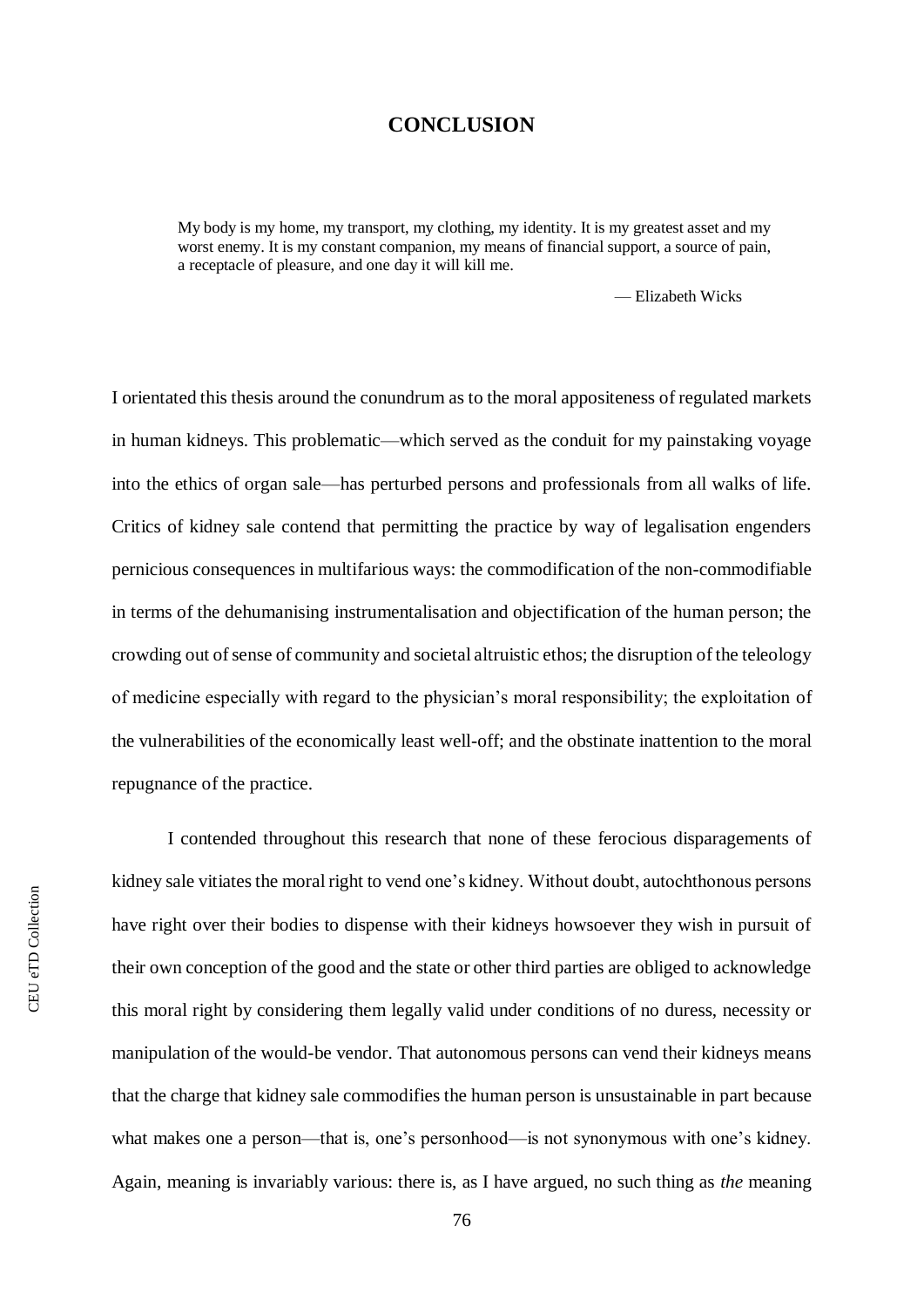of a good; thus kidney could have monetary and non-monetary meanings with both coexisting without any quandaries. And, further, if everyone has the minimum resources at their beck and call, it is hard to conceive why the prohibition of kidney sale would make sense on the grounds of exploitation. The teleology of medicine is to restore patient's health with the best scientific knowledge available; and since kidney transplantation either through sale or donation restores health to patients with kidney failure, it is in consonance with the physician's ethics. Finally, moral repugnance is quite empty of content as we are all incognisant of the particular feelings or emotions associated with it. These counter-critical remonstrations suggest that kidney sale and regulated markets in human kidneys—can undeniably be morally right.

Indeed, the criticisms against kidney sale is the more reason there should be a regulated market in human kidneys. Regulating the market entails that most of the vices that stem from kidney sale—as is currently the case in illegal kidney (and organ) trafficking—can be curtailed to their barest minimum. It is noteworthy that this is not a statement that regulated markets necessarily drive out black markets in kidneys, but that a state-controlled system of kidney sale with the necessary prerequisites of personal autonomy and of full information divested of manipulation and deception as its watchword would ensure that the recognition respect of persons are intact and that the economically least well-off members of society do not become mere commodities for satiating the desperations of the bourgeois kidney purchasers. The regulated market is thus geared toward precluding—or reducing—the almost omnipresent ills of economic class wars, commodification of persons, and exploitation of poor vendors: ills that unregulated markets are more often than not susceptible to.

What I defend in this research, therefore, is "conditional commodification"—a soft paternalistic approach towards the moral permissibility of kidney sale that endorses the practice only if the minimum resources are made available for all, and if the market is divested of manipulation, deception, and coercion. This conditional commodification is deeply grounded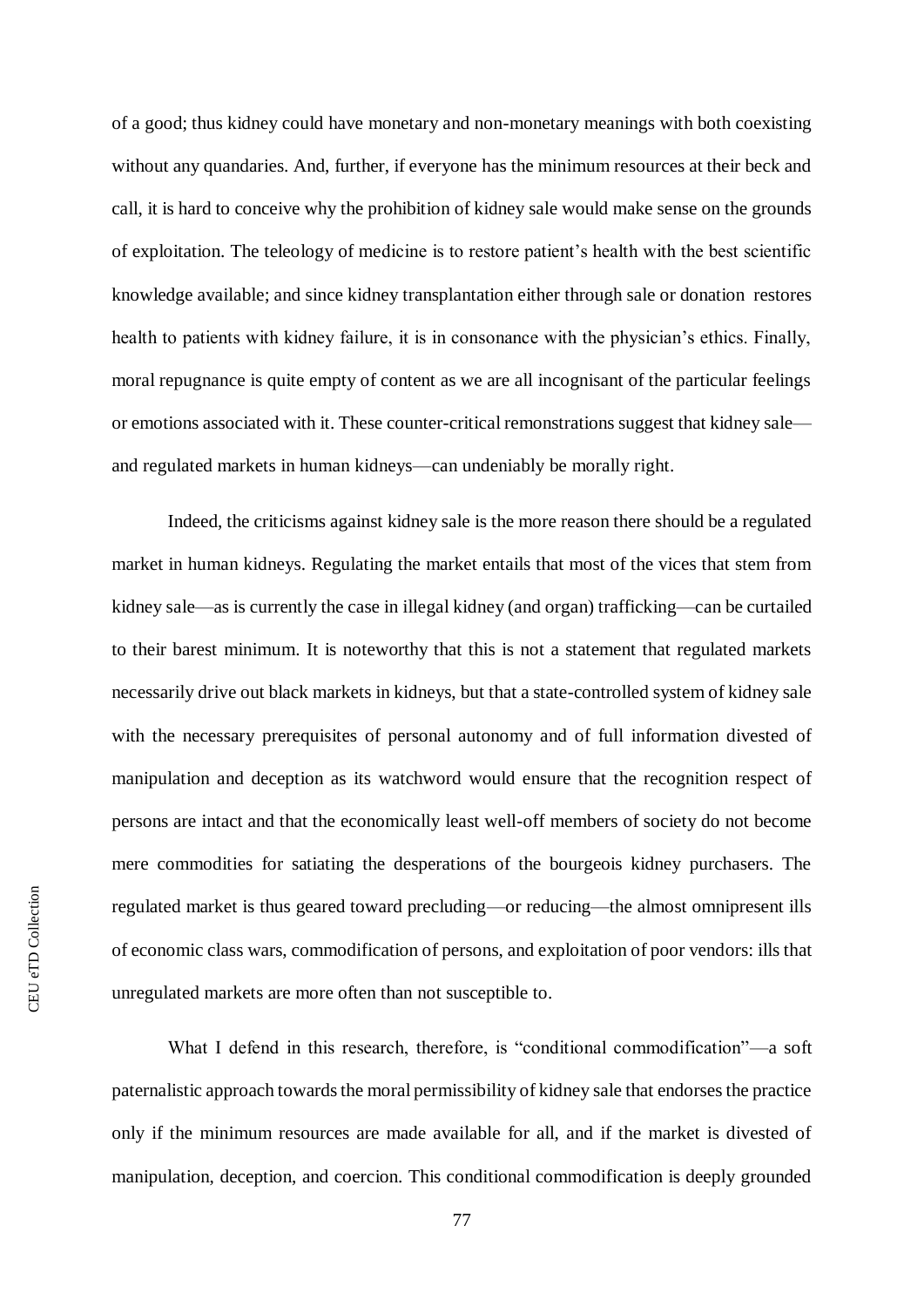in the respect for persons as they truly are—that is, as entities with dignity—such that, absent both conditions, allowing the practice would run counter to the foundation of liberalism and, by extension, of the liberal community. For to respect persons is to respect their autonomy in terms of what they do with their bodies provided that they do not perform actions under coercion or manipulation.

If my contention so far is plausible, then prohibiting kidney sale with the prejudiced mindset that it is immoral under all circumstances may be *reasonable* but not *rational*. Appiah (1992) makes a very crucial distinction between reasonability and rationality with the former pointing toward what one truly believes regardless of evidence—say, the beliefs in religious doctrines and teachings—and the latter fully depending upon evidence for the endorsement of beliefs as science does. It seems that there is some duck-rabbit oscillation between reasonability and rationality in the discourse of the—moral and legal—permissibility of kidney sale. Critics of kidney sale seemingly tend more toward reasonability than rationality, for their argument portend that in all possible worlds, kidney sale will always be wrong. That is reasonable, and I do comprehend their anxieties—such anxieties stem from the peculiar distrust of human nature that typically distorts the good.

But that this is reasonable does not necessarily lead us to conclude it is rational. There is no evidence that if we tried out my version of regulation that kidney sale will be equally irrational. In some possible worlds—such as the ideally regulated market in human kidneys I have now constructed—kidney sale would be reasonable and even tend toward rationality. The evidence of the fact that a regulated market in kidneys is rational is Iran which—despite its shortcomings—has striven to minimise the attendant issues of black markets, exploitation, and kidney shortage. Although it is nowhere near perfection—experience shows that it is somewhat difficult but certainly not impossible to attain perfection—it is a clear signifier of the possibility of regulated markets in kidneys coming into existence. We must work toward that.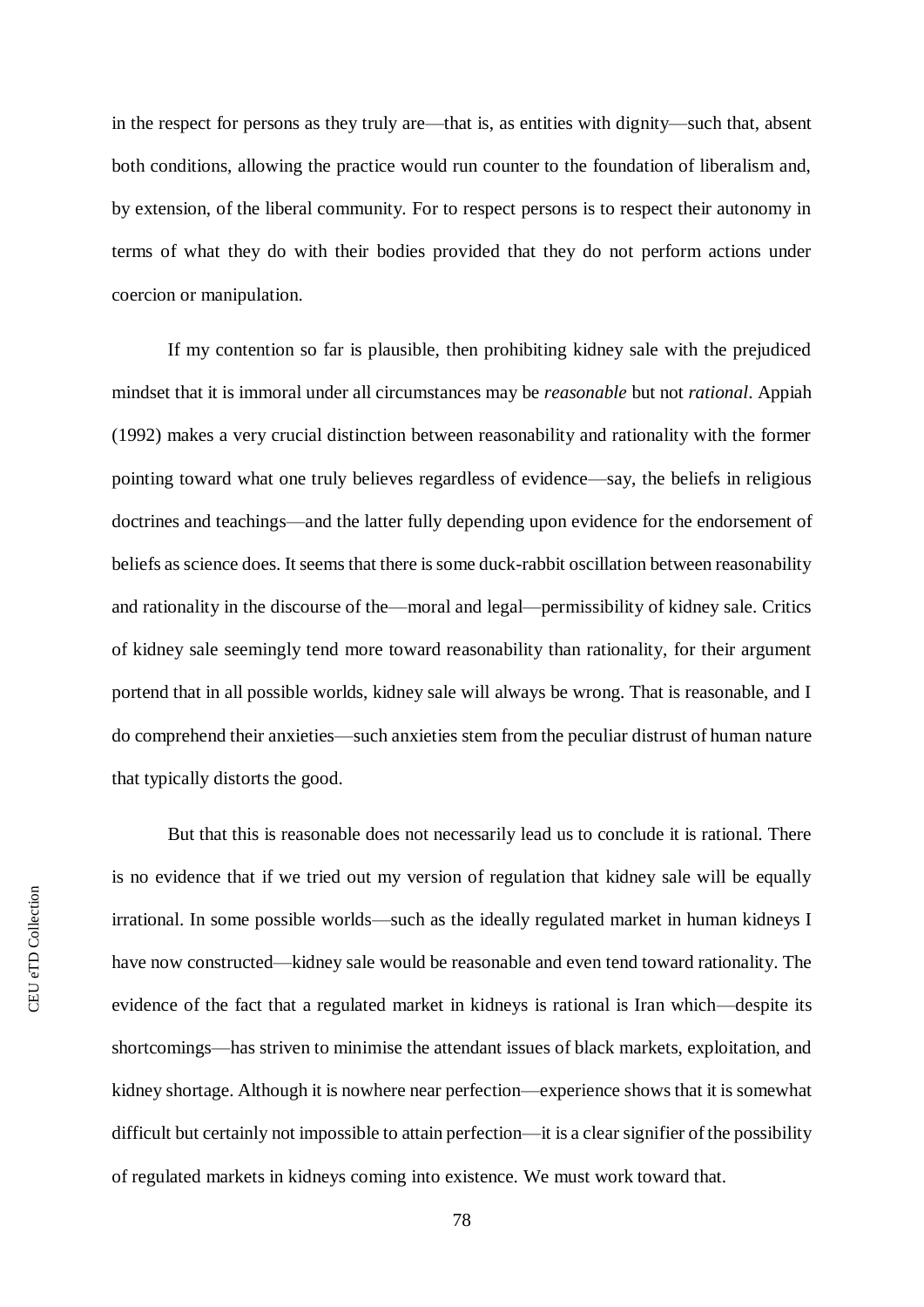We are bodies. Our personal autonomy is projected through our bodies—what we do with our bodies and what others do to our bodies. To reject one one's moral right to vend one's kidney even under the condition and ideal of personal autonomy is to disrespect their personhood. This thesis is a tender reassertion of the primacy of personal autonomy for a liberal community of equals: We cease to respect each person's personhood once we repudiate their claims over their own bodies and organs.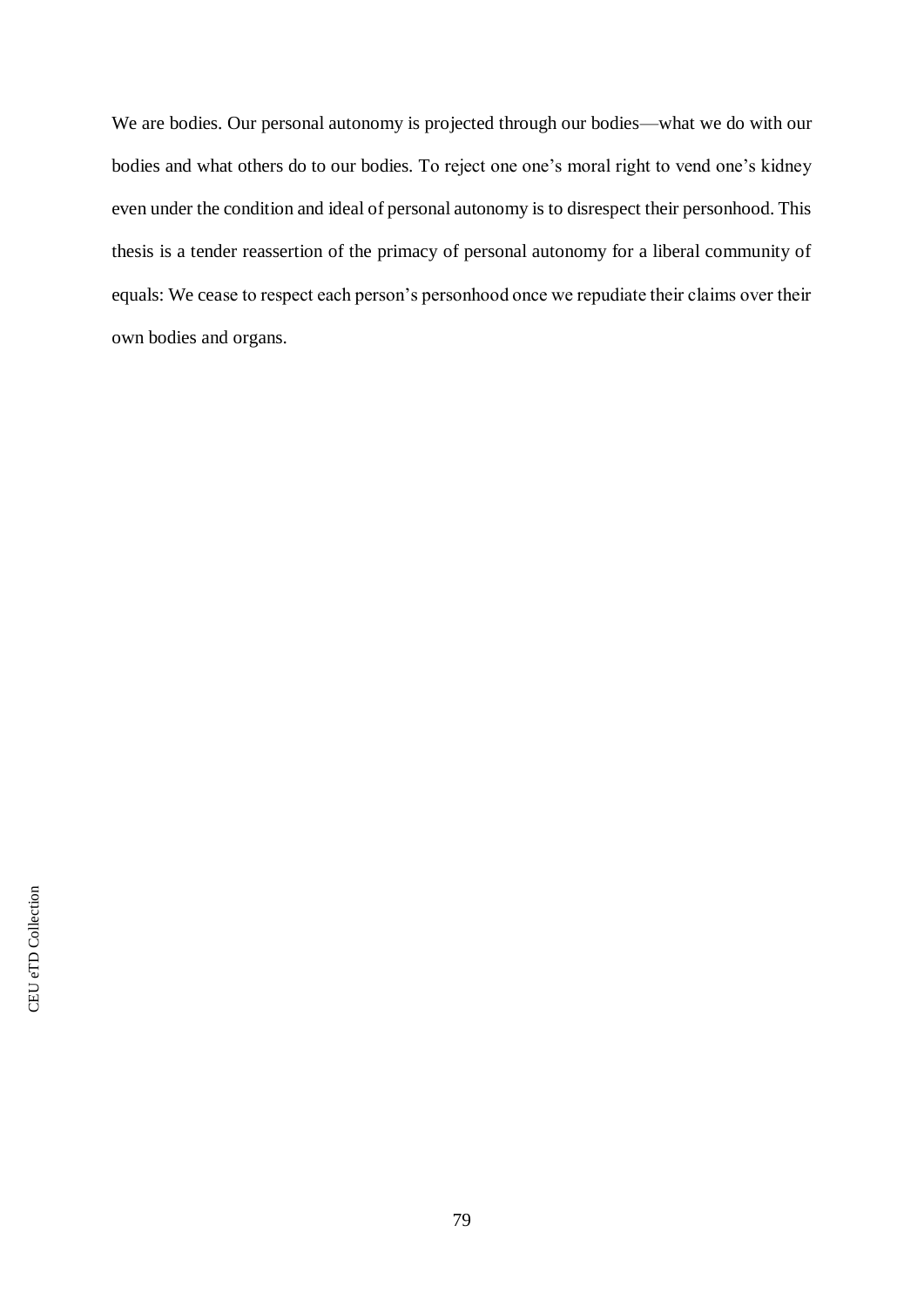# **BIBLIOGRAPHY**

- Abouna, G. (1991). The Negative Impact of Paid Organ Donation. In W. Land, & J. Dossetor (Eds.), *Organ Replacement Therapy: Ethics, Justice, Commerce* (pp. 164-172). Berlin: Springer-Verlag.
- Alpinar-Şencan, Z. (2016). Reconsidering Kantian Arguments Against Organ Selling. *Medicine, Health Care and Philosophy, 19*(1), 21–31.
- Appiah, K. A. (2005). *The Ethics of Identity.* Princeton, New Jersey: Princeton University Press.
- Appiah, K. A. (2010). *The Honor Code: How Moral Revolutions Happen.* New York: W. W. Norton & Company.
- Appiah, K. A. (2017). *As If: Idealization and Ideals.* Cambridge, Massachusetts: Harvard University Press.
- Appiah, P., & Appiah, K. A. (2000). Some Akan Proverbs. *New England Review, 21*(1), 119- 127.
- Archard, D. (2002). Selling Yourself: Titmuss's Argument Against a Market in Blood. *The Journal of Ethics, 6*(1), 87–102.
- Arrow, K. J. (1972). Gifts and Exchanges. *Philosophy and Public Affairs, 1*(4), 343-362.
- Bramstedt, K. A. (2014). Buying and Selling Organs Would Create an Economic Class War. Retrieved from https://www.nytimes.com/roomfordebate/2014/08/21/how-much-fora-kidney/buying-and-selling-organs-would-create-an-economic-class-war
- Brecher, B. (1990). The Kidney Trade: Or, the Customer Is Always Wrong. *Journal of Medical Ethics, 16*(3), 120-123.
- Brecher, B. (1994). Organs for Transplant: Donation or Payment? In R. Gillon (Ed.), *Principles of Health Care Ethics* (pp. 993–1002). Chichester: John Wiley and Sons.
- Cameron, J. S., & Hoffenberg, R. (1999). The Ethics of Organ Transplantation Reconsidered: Paid Organ Donation and The Use of Executed Prisoners as Donors. *Kidney International, 55*(2), 724–732.

Campbell, A. (2009). *The Body in Bioethics.* Abingdon: Routledge.

- Campbell, D., & Davison, N. (2012). Illegal kidney trade booms as new organ is 'sold every hour'. Retrieved from https://www.theguardian.com/world/2012/may/27/kidney-tradeillegal-operations-who
- Campbell, T. (2006). *Rights: A Critical Introduction.* London: Routledge.
- Cherry, M. (2005). *Kidney for Sale by Owner: Human Organs, Transplantation, and the Market.* Washington, DC: Georgetown University Press.
- Cruft, R. (2004). Rights: Beyond Interest Theory and Will Theory? *Law and Philosophy, 23*(4), 347-397.

Darwall, S. (1977). Two Kinds of Respect. *Ethics, 88*(1), 36-49.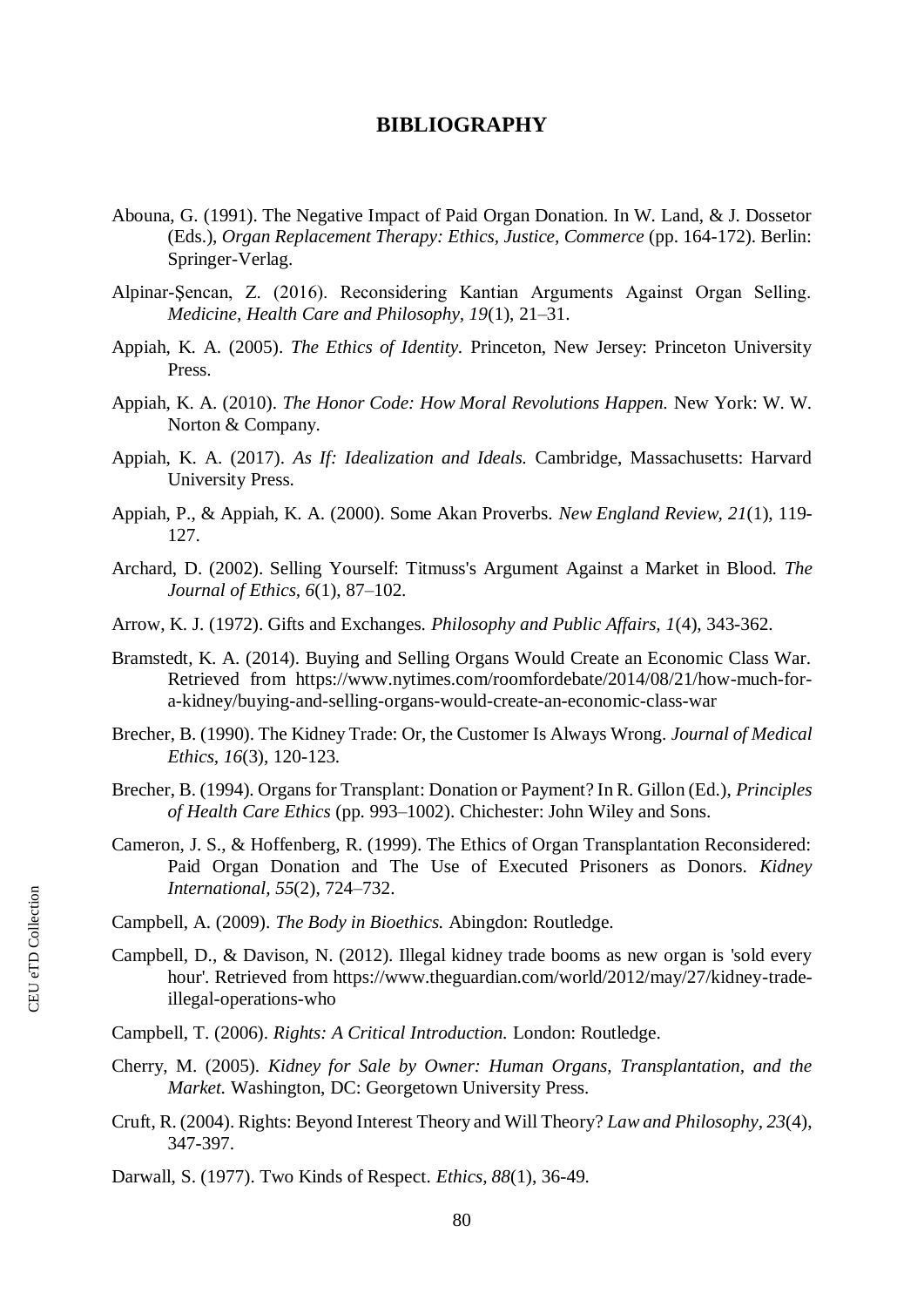- Davis, F. D., & Crowe, S. J. (2009). Organ Markets and the Ends of Medicine. *The Journal of Medicine and Philosophy: A Forum for Bioethics and Philosophy of Medicine, 34*(6), 586–605.
- Dillon, R. S. (2018). Respect. *The Stanford Encyclopedia of Philosophy (Spring 2018 Edition)*. Retrieved from https://plato.stanford.edu/entries/respect/
- Dworkin, G. (1988). *The Theory and Practice of Autonomy.* Cambridge: Cambridge University Press.
- Dworkin, G. (1994). Markets and Morals: The Case for Organ Sales. In G. Dworkin (Ed.), *Morality, Harm and the Law* (pp. 155-161). Boulder, CO: Westview Press.
- Edmundson, W. (2012). *An Introduction to Rights* (2nd ed.). Cambridge: Cambridge University Press.
- Erin, C., & Harris, J. (2003). An Ethical Market in Human Organs. *Journal of Medical Ethics, 29*(3), 137-138.
- Fabre, C. (2006). *Whose Body Is It Anyway? Justice and the Integrity of the Person.* Oxford: Clarendon Press.
- Feinberg, J. (1970). The Nature and Value of Rights. *The Journal of Value Inquiry, 4*(4), 243– 260.
- Frankfurt, H. G. (1988). *The Importance of What We Care About.* Cambridge: Cambridge University Press.
- Fried, C. (1978). *Right and Wrong.* Cambridge, Massachusetts: Harvard University Press.
- Friedlaender, M. M. (2002). The Right to Sell or Buy a Kidney: Are We Failing Our Patients? *Lancet, 359*(9310), 971-973.
- Frydrych, D. (2018). The Theories of Rights Debate. *Jurisprudence, 9*(3), 566-588.
- Ghods, A. J., & Savaj, S. (2006). Iranian Model of Paid and Regulated Living-Unrelated Kidney Donation. *Clinical Journal of American Society of Nephrology, 1*(6), 1136- 1145.
- Gill, M. B., & Sade, R. M. (2002). Paying for Kidneys: The Case Against Prohibition. *Kennedy Institute of Ethics Journal, 12*(1), 17-45.
- Goyal, M., Mehta, R. L., Schneiderman, L. J., & Sehgal, A. R. (2002). Economic and Health Consequences of Selling a Kidney in India. *JAMA, 288*(13), 1589-1593.
- Greasley, K. (2014). A Legal Market in Organs: The Problem of Exploitation. *Journal of Medical Ethics, 40*(1), 51-56.
- Habermas, J. (2003). *The Future of Human Nature.* Cambridge: Polity Press.
- Harris, J. (1985). *The Value of Life: An Introduction to Medical Ethics.* London: Routledge.
- Harris, J. (1992). *Wonderwoman and Superman: The Ethics of Human Biotechnology.* Oxford: Oxford University Press.
- Hart, H. L. A. (1982). *Essays on Bentham: Studies in Jurisprudence and Political Theory.* Oxford: Clarendon Press.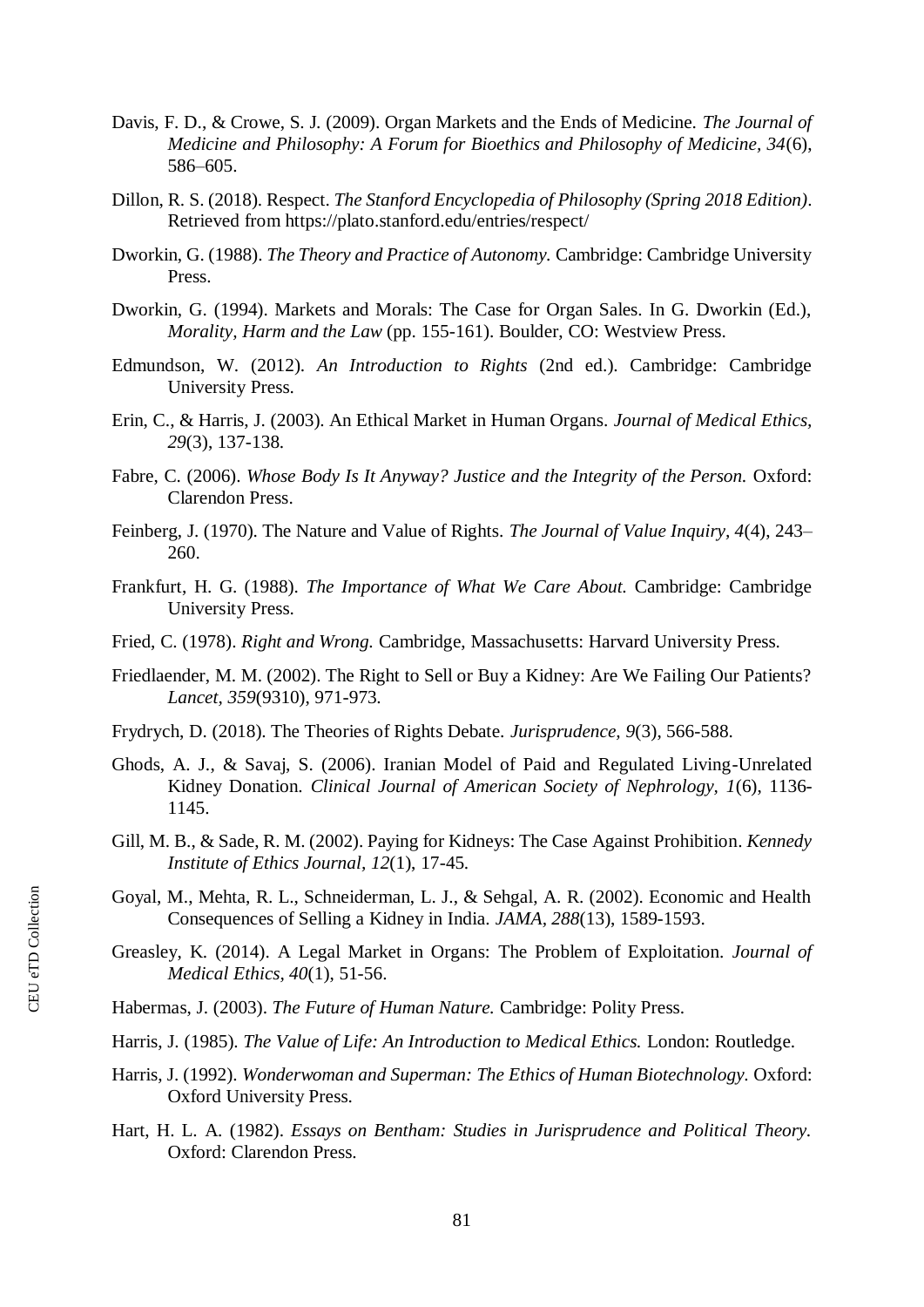Hart, H. L. A. (2012). *The Concept of Law* (3rd ed.). Oxford: Oxford University Press.

- Harvey, J. (1990). Paying Organ Donors. *Journal of Medical Ethics, 16*(3), 117–119.
- Herring, J., & Wall, J. (2017). The Nature and Significance of The Right to Bodily Integrity. *Cambridge Law Journal, 76*(3), 566–588.
- Hinkley, C. (2005). *Moral Conflicts of Organ Retrieval: A Case for Constructive Pluralism.* Amsterdam: Rodopi.
- Hippen, B. (2005). In Defense of a Regulated Market in Kidneys from Living Vendors. *Journal of Medicine and Philosophy, 30*(6), 593-626.
- Hohfeld, W. N. (1917). Fundamental Legal Conceptions as Applied in Judicial Reasoning. *The Yale Law Journal, 26*(8), 710-770.
- Hughes, P. M. (1998). Exploitation, Autonomy, and The Case for Organ Sales. *International Journal of Applied Philosophy, 12*(1), 89-95.
- Hughes, P. M. (2009). Constraint, Consent, and Well-Being in Human Kidney Sales. *Journal of Medicine and Philosophy, 34*(6), 606-631.
- Jones, P. (1994). *Rights.* New York: St Martin's Press.
- Kass, L. (2002). *Life, Liberty, and the Defense of Dignity: The Challenge for Bioethics.* San Francisco: Encounter Books.
- Kerstein, S. (2016). Is It ethical to purchase human organs? Retrieved from https://theconversation.com/is-it-ethical-to-purchase-human-organs-60990
- Kerstein, S. (2009). Kantian Condemnation of Commerce in Organs. *Kennedy Institute of Ethics Journal, 19*(2), 147–169.
- Korsgaard, C. (1989). Personal Identity and The Unity of Agency: A Kantian Response to Parfit. *Philosophy and Public Affairs, 18*(2), 101-132.
- Kramer, M. H. (2001). Getting Rights Right. In M. Kramer (Ed.), *Rights, Wrongs, and Responsibilities* (pp. 28–95). London: Macmillan.
- Kramer, M. H. (2013). Some Doubts about Alternatives to the Interest Theory of Rights. *Ethics, 123*(2), 245-263.
- Kuntz, J. R. (2009). A Litmus Test for Exploitation: James Stacey Taylor's Stakes and Kidneys. *Journal of Medicine and Philosophy, 34*(6), 552-572.
- Lawler, R. (2011). Organ Sales Needn't be Exploitative but It Matters If They Are. *Bioethics, 25*(5), 250-259.
- Lawlor, R. (2014). Organ Sales: Exploitative At Any Price? *Bioethics, 28*(4), 194–202.
- MacCormick, N. (1982). *Legal Right and Social Democracy.* Oxford: Oxford University Press.
- Mack, E. (1989). Dominos and The Fear of Commodification. *Nomos, 31*, 198-225.
- Malmqvist, E. (2014). Are Bans on Kidney Sales Unjustifiably Paternalistic. *Bioethics, 28*(3), 110–118.
- Malmqvist, E. (2015). Kidney Sales and the Analogy with Dangerous Employment. *Health Care Analysis, 23*(2), 107–121.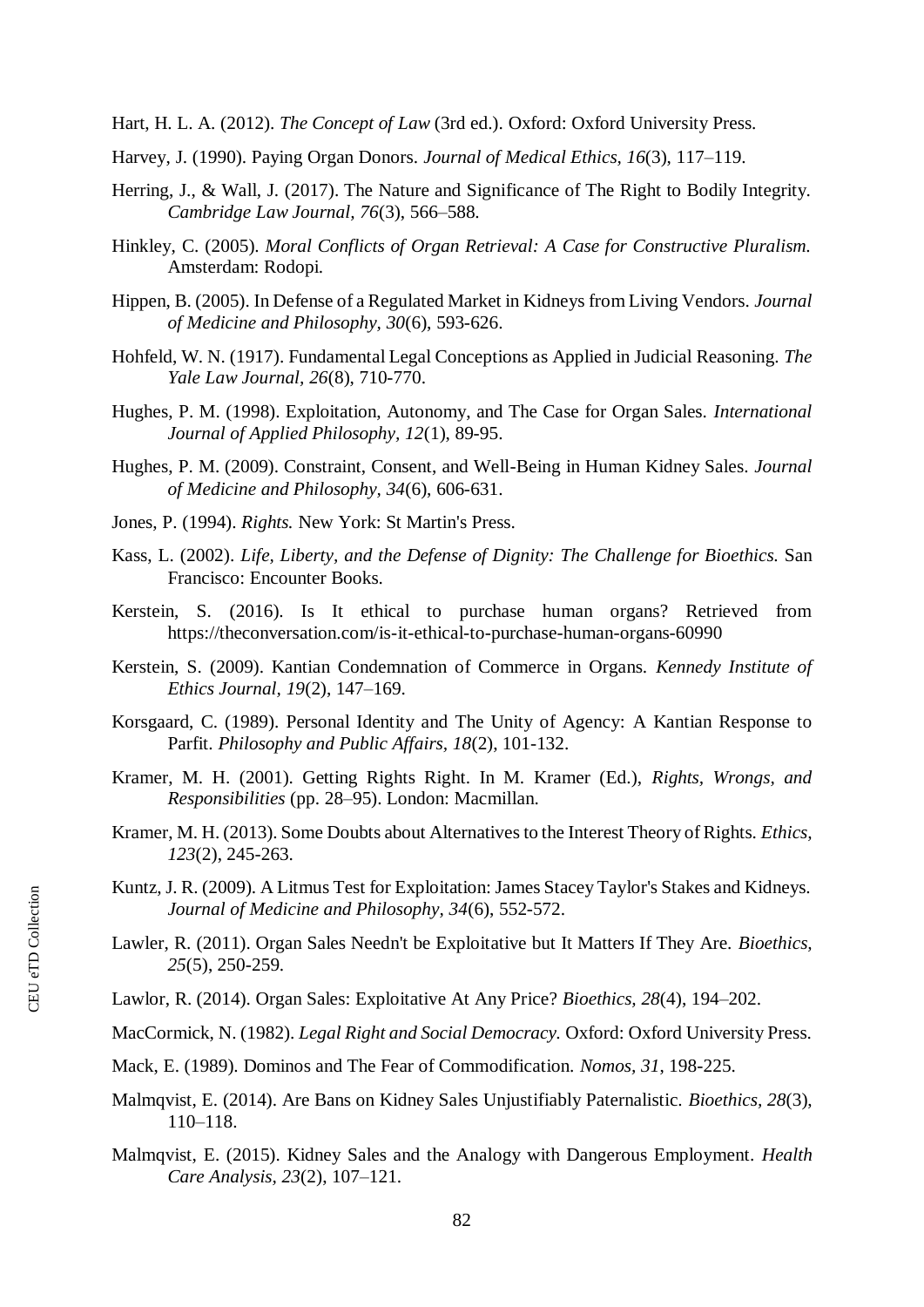- Matas, A. J. (2004). The Case for Living Kidney Sales: Rationale, Objections and Concerns. *American Journal of Transplantation, 4*(12), 2007–2017.
- Matas, A. J., Adair, A., & Wigmore, S. J. (2011). Paid Organ Donation. *Annals of the Royal College of Surgeons of England, 93*(3), 188-192.
- Mele, A. R. (2001). *Autonomous Agents: From Self-Control to Autonomy.* Oxford : Oxford University Press.
- Mill, J. S. (1863). *On Liberty* (2nd ed.). Boston: Ticknor and Fields.
- Moazam, F., Zaman, R. M., & Jafarey, A. M. (2009). Conversations with Kidney Vendors in Pakistan: An Ethnographic Study. *The Hastings Center Report, 39*(3), 29-44.
- Moniruzzaman, M. (2012). "Living Cadavers" in Bangladesh: Bioviolence in the Human Organ Bazaar. *Medical Anthropology Quarterly, 26*(1), 69–91.
- National Kidney Foundation. (2019). Organ Donation and Transplantation Statistics. Retrieved from https://www.kidney.org/news/newsroom/factsheets/Organ-Donation-and-Transplantation-Stats
- Niza, C., Tung, B., & Marteau, T. M. (2013). Incentivizing Blood Donation: Systematic Review and Meta-Analysis to Test Titmuss' Hypotheses. *Health Psychology, 32*(9), 941–949.
- Nussbaum, M. C. (1995). Objectification. *Philosophy and Public Affairs, 24*(4), 249-291.
- Olson, E. T. (1997). *The Human Animal: Personal Identity Without Psychology.* Oxford: Oxford University Press.
- Organ Procurement and Transplantation Network. (2019). Kidney & Pancreas. Retrieved from https://optn.transplant.hrsa.gov/resources/by-organ/kidney-pancreas/
- Parfit, D. (1984). *Reasons and Persons.* Oxford : Oxford University Press.
- Parsons, J. A. (2018). Welsh 2013 Deemed Consent Legislation Falls Short of Expectations. *Health Policy, 122*(9), 941-944.
- Radcliffe Richards, J. (1996). Nephrarious Goings On: Kidney Sales and Moral Arguments. *Journal of Medicine and Philosophy, 21*(4), 375-416.
- Radcliffe Richards, J. (2009). Consent with Inducements: The Case of Body Parts and Services. In F. Miller, & A. Wertheimer (Eds.), *The Ethics of Consent: Theory and Practice* (pp. 281-303). Oxford: Oxford University Press.
- Radcliffe Richards, J. (2012). *The Ethics of Transplants: Why Careless Thought Costs Lives.* Oxford: Oxford University Press.
- Radcliffe Richards, J., Daar, A. S., Guttmann, R. D., Hoffenberg, R., Kennedy, I., Lock, M., . . . Tilney, N. (1998). The Case For Allowing Kidney Sales: International Forum for Transplant Ethics. *Lancet, 351*(9120), 1950-1952.
- Radin, M. J. (1989). Justice and The Market Domain. *Nomos, 31*, 165-197.
- Radin, M. J. (1991). Reflections on Objectification. *Southern California Law Review, 65*(1), 341-354.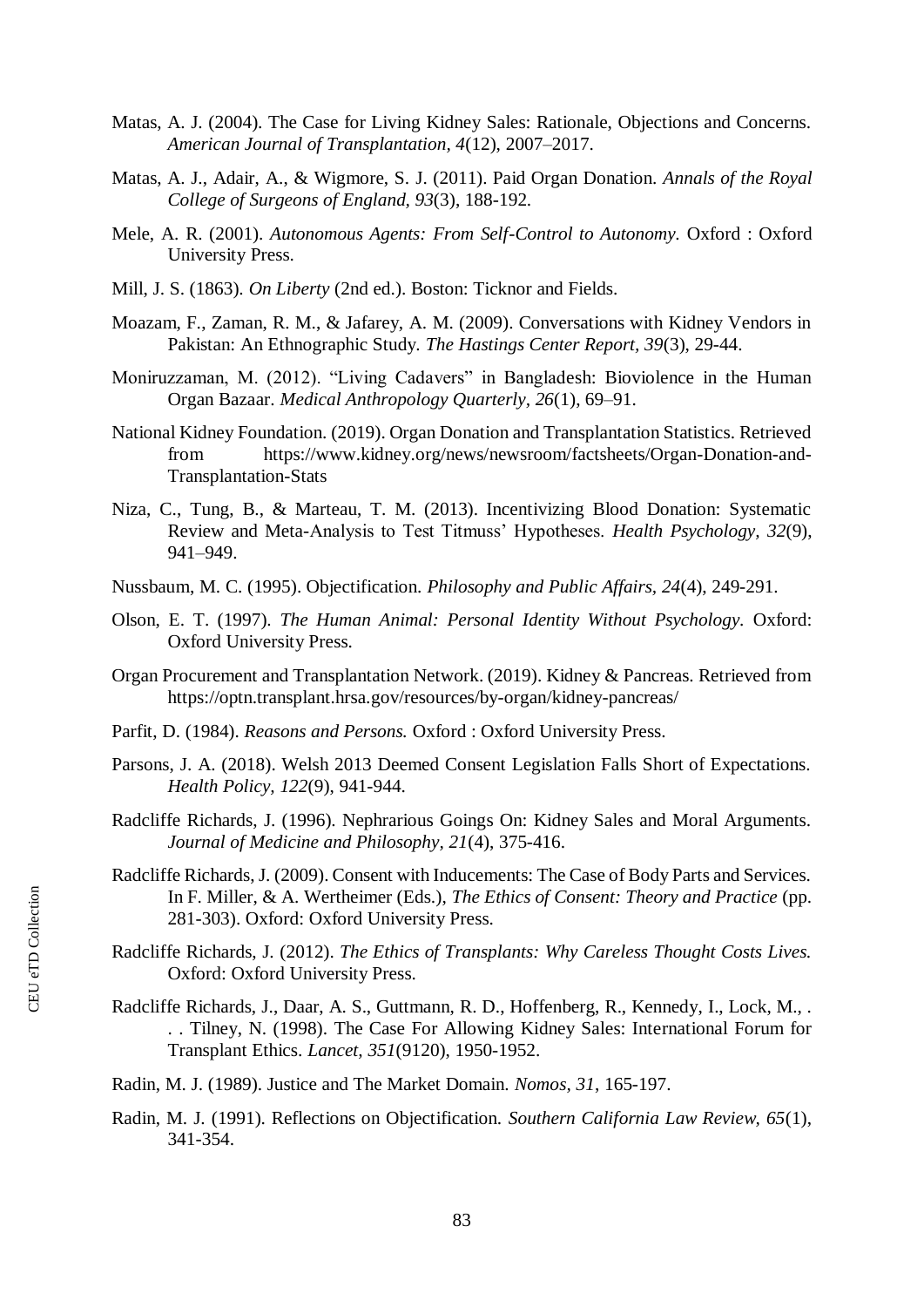- Radin, M. J. (1996). *Contested Commodities: The trouble with Trade in Sex, Children, Body Parts, and Other Things.* Cambridge, Massachusetts: Harvard University Press.
- Radzik, L., & Schmidtz, D. (1997). Contested Commodities. *Law and Philosophy, 16*(6), 603- 616.
- Rainbolt, G. W. (2006). *The Concept of Rights.* Dordrecht, The Netherlands: Springer.
- Raz, J. (1984). On the Nature of Rights. *Mind, 93*(370), 194-214.
- Raz, J. (1988). *The Morality of Freedom.* Oxford: Oxford University Press.
- Rippon, S. (2014). Imposing Options on People in Poverty: The Harm of a Live Donor Organ Market. *Journal of Medical Ethics, 40*(3), 145-150.
- Ripstein, A. (2009). *Force and Freedom: Kant's Legal and Political Philosophy.* Cambridge, Massachusetts : Harvard University Press.
- Sandel, M. (2012). *What Money Can't Buy: The Moral Limits of The Market.* London: Penguin.
- Sandor, J. (2014). Right to Health and the human Organ: A Right as a Consequence? *PRAVNI ZAPISI, 5*(2), 384-413.
- Satz, D. (2010). *Why Some Things Should not be for Sale: The Moral Limits of Markets.* Oxford: Oxford University press.
- Savulescu, J. (2003). Is the Sale of Body Parts Wrong? *Journal Of Medical Ethics, 29*(3), 138– 139.
- Scheper‐Hughes, N. (2000). The Global Traffic in Human Organs. *Current Anthropology, 41*(2), 191-224.
- Shildrick, M. (1997). *Leaky Bodies and Boundaries: Feminism, Postmodernism and (Bio) Ethics.* London: Routledge.
- Singer, P. (1995). *Rethinking Life and Death: The Collapse of Our Traditional Ethics.* Oxford: Oxford University Press.
- Sreenivasan, G. (2005). A Hybrid Theory of Claim-Rights. *Oxford Journal of Legal Studies, 25*(2), 257-274.
- Taylor, J. S. (2005). *Stakes and Kidneys: Why Markets in Human Body Parts are Morally Imperative.* Aldershot: Ashgate Press.
- Taylor, J. S. (2009). Autonomy and Organ Sales, Revisited. *Journal of Medicine and Philosophy, 34*(6), 632–648.
- Taylor, J. S. (2015). Moral Repugnance, Moral Distress, and Organ Sales. *Journal of Medicine and Philosophy, 40*(3), 312–327.
- Titmuss, R. (1997). *The Gift Relationship: From Human Blood to Social Policy.* New York: The New Press.
- Tober, D. M. (2007). Kidneys and Controversies in the Islamic Republic of Iran: The Case of Organ Sale. *Body and Society, 13*(3), 151-170.
- Warren, M. A. (1997). *Moral Status: Obligations to Persons and Other Living Things.* Oxford: Clarendon Press.